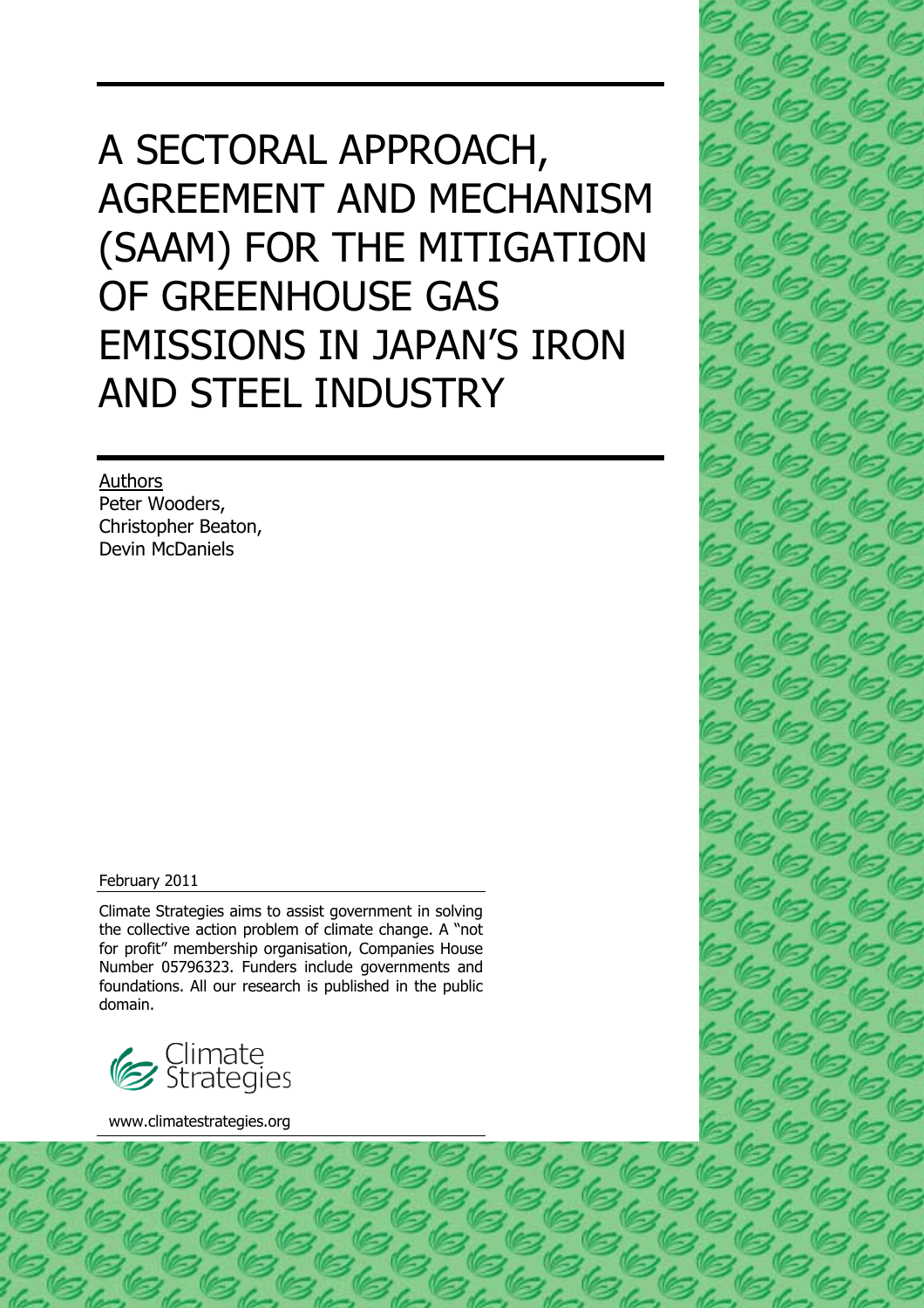

#### **Project Leader**

Peter Wooders, Senior Economist, IISD

#### **Other Contributing Authors**

Christopher Beaton (IISD), Devin McDaniels (Economics Consultant)

#### **Acknowledgements**

The authors wish to thank, without implicating: Christopher Beauman, Clare Allbless, Dora Fazekas, Emi Mizuno, Hiroshi Hamasaki, Jon Price, Kathy Leach, Richard Folland, Risaburo Nezu, Yoshihisa Otake and Yoshito Izumi for many useful comments and assistance.

The report benefitted from consultations with a wide range of individuals and organisations in Japan, to whom the authors express their gratitude. These consultees are not named: the responsibility for the report rests solely with the authors.

**Publisher**  Climate Strategies 2011

For citation and reprints, please contact the publisher Climate Strategies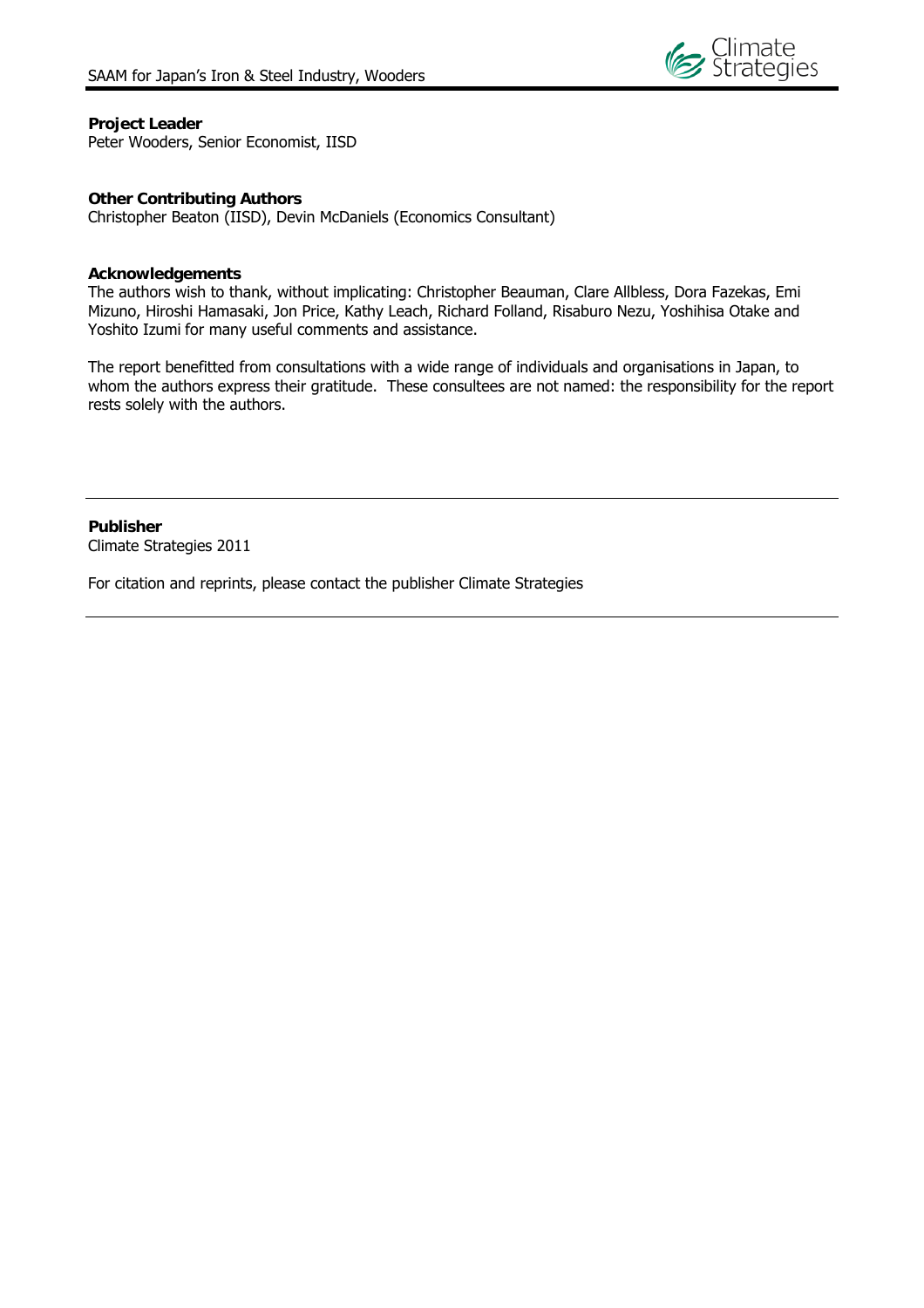## A Sectoral Approach, Agreement and Mechanism (SAAM) for the Mitigation of Greenhouse Gas Emissions in Japan's Iron and Steel Industry

## **Contents**

| 3.1 |  |
|-----|--|
| 3.2 |  |
|     |  |
|     |  |
|     |  |
|     |  |
| 3.4 |  |
|     |  |
|     |  |
| 3.5 |  |
| 4.  |  |
|     |  |
|     |  |
|     |  |
|     |  |
|     |  |
|     |  |
|     |  |
|     |  |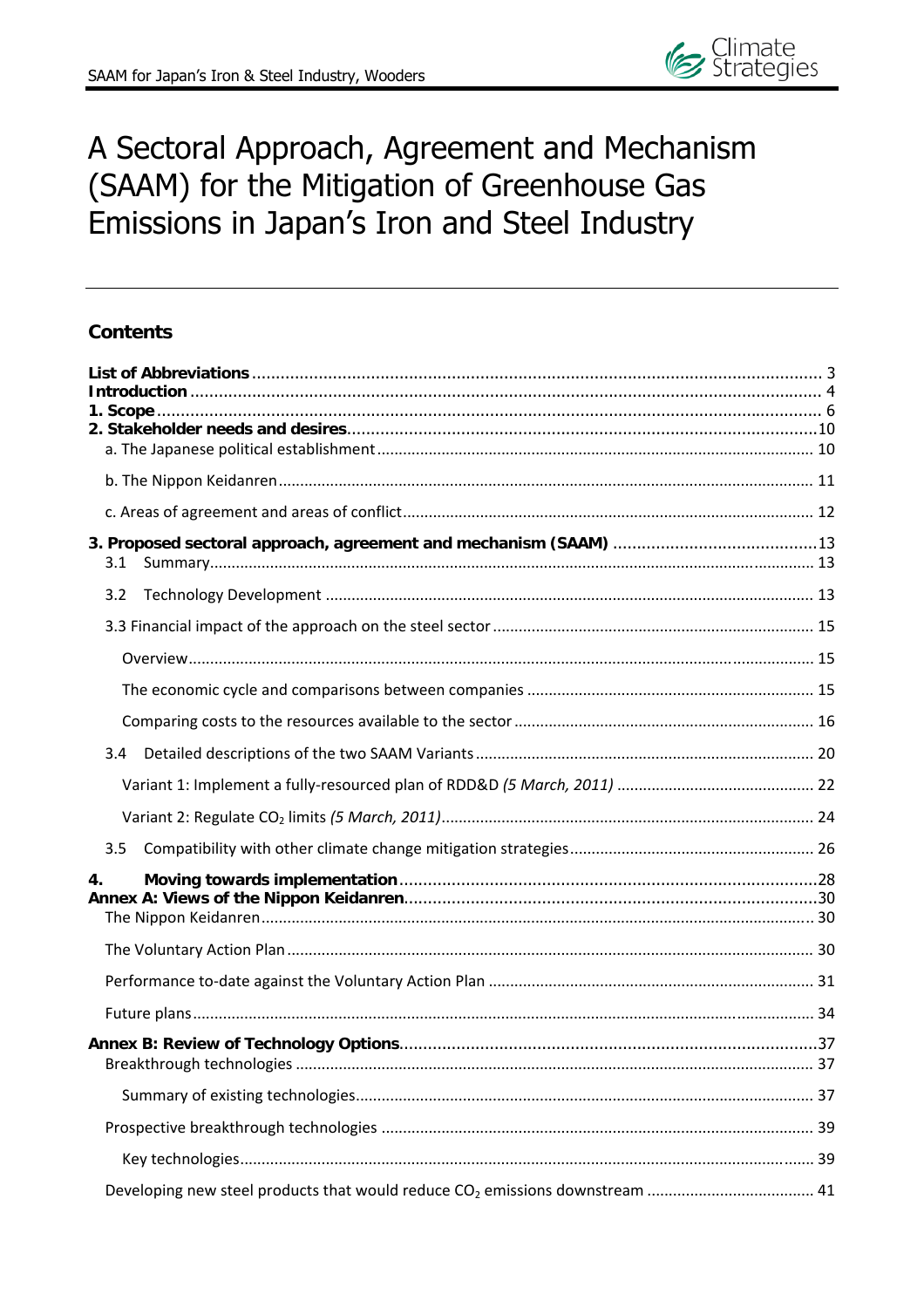# Ge Strategies

| Annex D: Asia-Pacific Partnership (APP)/Global Superior Energy Performance Partnership |  |
|----------------------------------------------------------------------------------------|--|
|                                                                                        |  |
|                                                                                        |  |
|                                                                                        |  |
|                                                                                        |  |
|                                                                                        |  |
|                                                                                        |  |
|                                                                                        |  |
|                                                                                        |  |
|                                                                                        |  |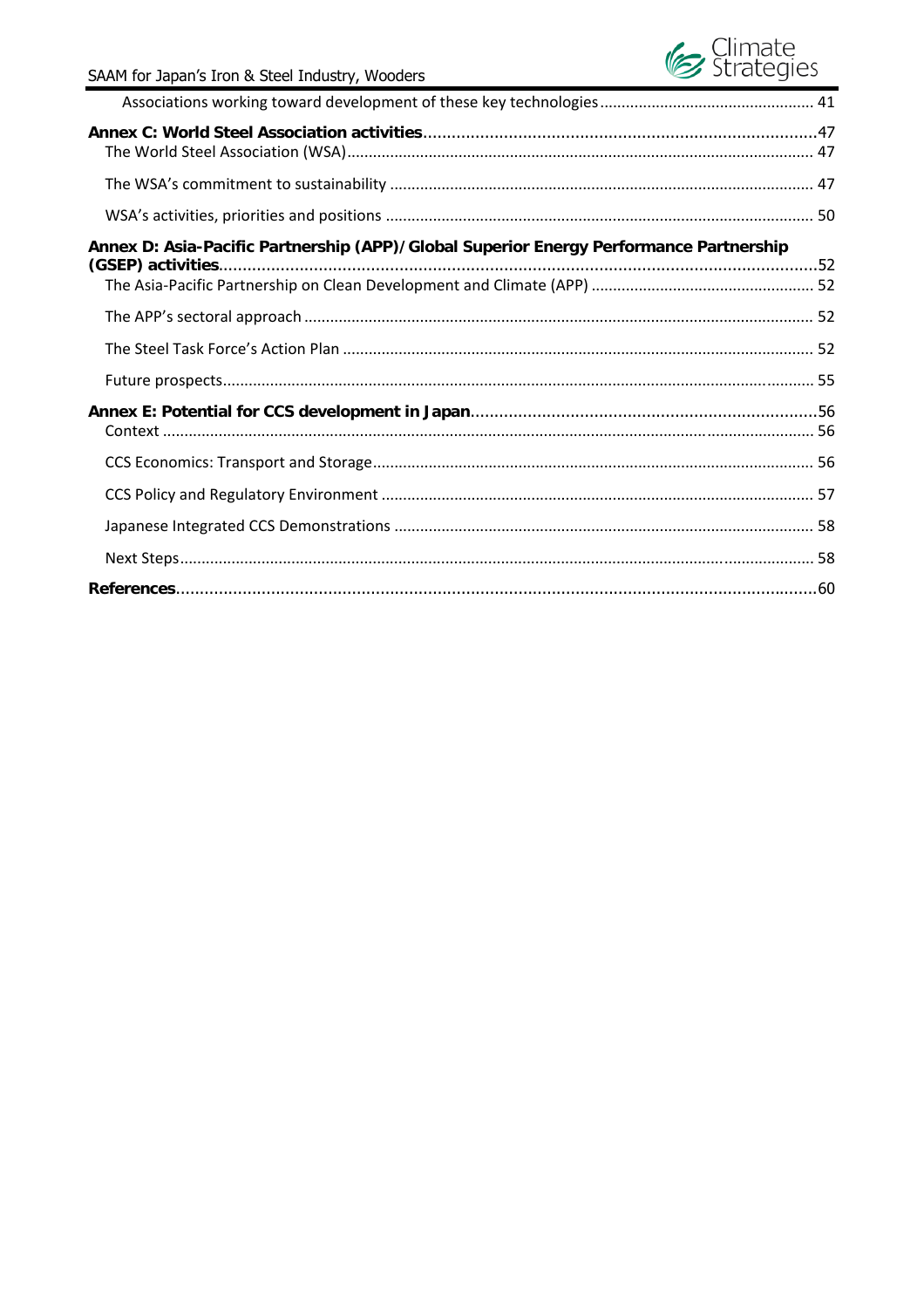

## **List of Abbreviations**

| <b>APP</b>    | Asia-Pacific Partnership                                                                          |
|---------------|---------------------------------------------------------------------------------------------------|
| BF/BOF        | Blast Furnace and Basic Oxygen Furnace                                                            |
| <b>CCS</b>    | Carbon capture and storage                                                                        |
| <b>CDM</b>    | Clean Development Mechanism                                                                       |
| <b>CHP</b>    | Combined heat and power                                                                           |
|               | COURSE50 $CO2$ Ultimate Reduction in Steel-making Process by Innovative Technology for Cool<br>50 |
| <b>DRI</b>    | Direct reduction of iron                                                                          |
| DPJ           | Democratic Party of Japan                                                                         |
| EAF           | <b>Electric Arc Furnace</b>                                                                       |
| <b>EScert</b> | Energy savings certificates (within India's PAT scheme)                                           |
| <b>ETS</b>    | <b>Emission Trading Scheme</b>                                                                    |
| <b>EU</b>     | European Union                                                                                    |
| <b>GSEP</b>   | Global Superior Energy Performance Partnership                                                    |
| I&S           | Iron and Steel                                                                                    |
| <b>IATA</b>   | <b>International Air Transport Association</b>                                                    |
| <b>IISI</b>   | International Iron and Steel Institute                                                            |
| <b>IMO</b>    | <b>International Maritime Organisation</b>                                                        |
| <b>JISF</b>   | Japan Iron and Steel Federation                                                                   |
| <b>LDP</b>    | Liberal Democratic Party                                                                          |
| <b>METI</b>   | Ministry of Economy, Trade and Industry                                                           |
| MoE           | Ministry of Environment                                                                           |
| <b>MOFA</b>   | Ministry of Foreign Affairs                                                                       |
| <b>MRV</b>    | Measuring, Reporting and Verification                                                             |
| <b>NAMA</b>   | Nationally Appropriate Mitigation Actions                                                         |
| <b>NEDO</b>   | New Energy and Industrial Technology Development Organisation (of Japan)                          |
| <b>PAT</b>    | Perform, Achieve, Trade                                                                           |
| <b>PCM</b>    | Phase change materials                                                                            |
| R&D           | Research and Development                                                                          |
| RDD&D         | Research, Development, Diffusion and Deployment                                                   |
| <b>REDD</b>   | Reduced Emissions from Deforestation and Degradation                                              |
| <b>SA</b>     | Sectoral Approach                                                                                 |
| <b>SAAM</b>   | Sectoral Approaches, Agreements and Measures                                                      |
| <b>SCM</b>    | Sectoral Crediting Mechanism                                                                      |
| <b>SNLT</b>   | Sector-no-lose target                                                                             |
| <b>SOACT</b>  | State-of-the-Art Clean Technologies                                                               |
| TGR-BF        | Top Gas Recycling Blast Furnace                                                                   |
| <b>ULCOS</b>  | Ultra-Low CO <sub>2</sub> Steel-making                                                            |
| <b>UNIDO</b>  | United Nations Industrial Development Organisation                                                |
| <b>WSA</b>    | <b>World Steel Association</b>                                                                    |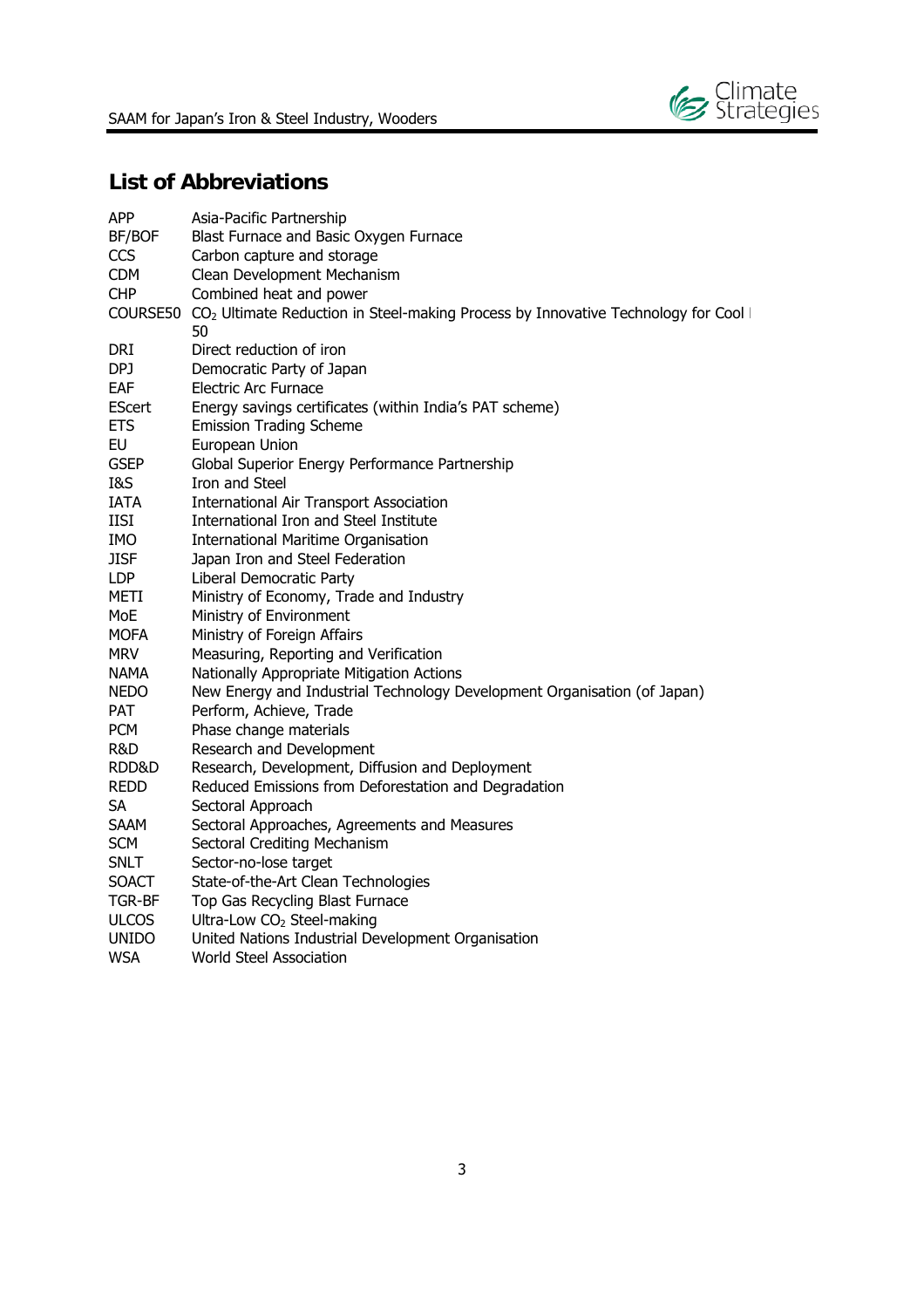

## **Introduction**

This report outlines a sectoral approach, agreement and mechanism (SAAM) for the mitigation of greenhouse gas emissions in Japan's iron and steel sector. It does so by first summarizing the stakeholder needs and desires that were taken into account to determine the practical and political suitability of various approaches. The report then reviews how technology may develop and the financial impacts that a SAAM would have on the Japanese iron and steel sector. A detailed description of the SAAM is then set out, and the interrelationships with other strategies to mitigate climate change explored. The report concludes with how the SAAM could be moved towards implementation.

The report concentrates solely on proposing what is considered to be the most realistic SAAM for the sector. It does not seek to compare how effective or efficient such a SAAM would be compared to other potential policies, for example a carbon tax or an Emission Trading Scheme (ETS). Neither does it assess the potential for demand reduction - from the steel sector in particular or from the economy in general – nor consider the option of replacing steel with substitute products from any existing or future product mix.

The starting point for the analysis has been to ascertain how much progress the iron and steel sector in Japan could make on a unilateral basis. The premises are: that anything that requires international agreement or co-ordination becomes more difficult to implement<sup>1</sup>; and a significant reduction in projected climate change globally will require significant reductions from Japan in general, and from all its sectors (including iron and steel) in particular. The unilateral focus does not preclude international actions and co-operation - which could lead to a range of benefits - but the analysis starts with what would work nationally first. If this could then be replicated internationally, or credited by other countries as being of value in mitigating greenhouse gas emissions, then this could lead to an international approach being developed from the 'bottom up'. The study has not considered 'top-down' international approaches, which many other studies have analysed.

While offsets (reductions in other countries) may have some role to play, notably in the short- to medium-term, the analysis focuses on the fundamental challenge of reducing emissions domestically. The approach developed in this study argues that Japanese steel sector GHG emissions can only be reduced to sustainable levels through the successful development and implementation of breakthrough technologies and/or CCS. This could happen under business-as-usual activities – R&D efforts are underway, Japanese steel companies are aiming to develop new technologies for future markets and a range of activities on CCS are being undertaken. This study argues that a better approach would coordinate government targets, existing R&D programs and contributions from the iron and steel industry to **ensure that the effort put into R&D is sufficient to convincingly achieve Japan's national targets within an acceptable timeframe.**

This report is an output from Climate Strategies' 18-month project International sectoral approaches and agreements: case studies of the steel sector in China, India and Japan.<sup>2</sup> The scope of the project was deliberately focused on one sector (steel) and three countries (Japan, China and India), in order to allow for the detailed analysis needed to progress the design and discussion of a sectoral approach. A consultation paper on the *Proposed Steel Sectoral approach for Japan*<sup>3</sup> was published in November 2010. Separate reports on the China and India case studies have also been released, along with two synthesis documents:

<sup>1</sup> A detailed analysis of the history of SAAMs, including conclusions on why it is considered that international 'top-down' approaches have not delivered more, is included within the synthesis paper Exploding the Myths of Sectoral Approaches (and renaming them Sectoral Approaches, Agreements and Measures, developed as part of this study and available at: http://www.climatestrategies.org/research/our-reports/category/54/305.html

<sup>&</sup>lt;sup>2</sup> All reports from this project are available at: <u>http://www.climatestrategies.org/our-reports/category/54.html</u><br><sup>3</sup> http://www.climatestrategies.org/our-reports/category/54/272.html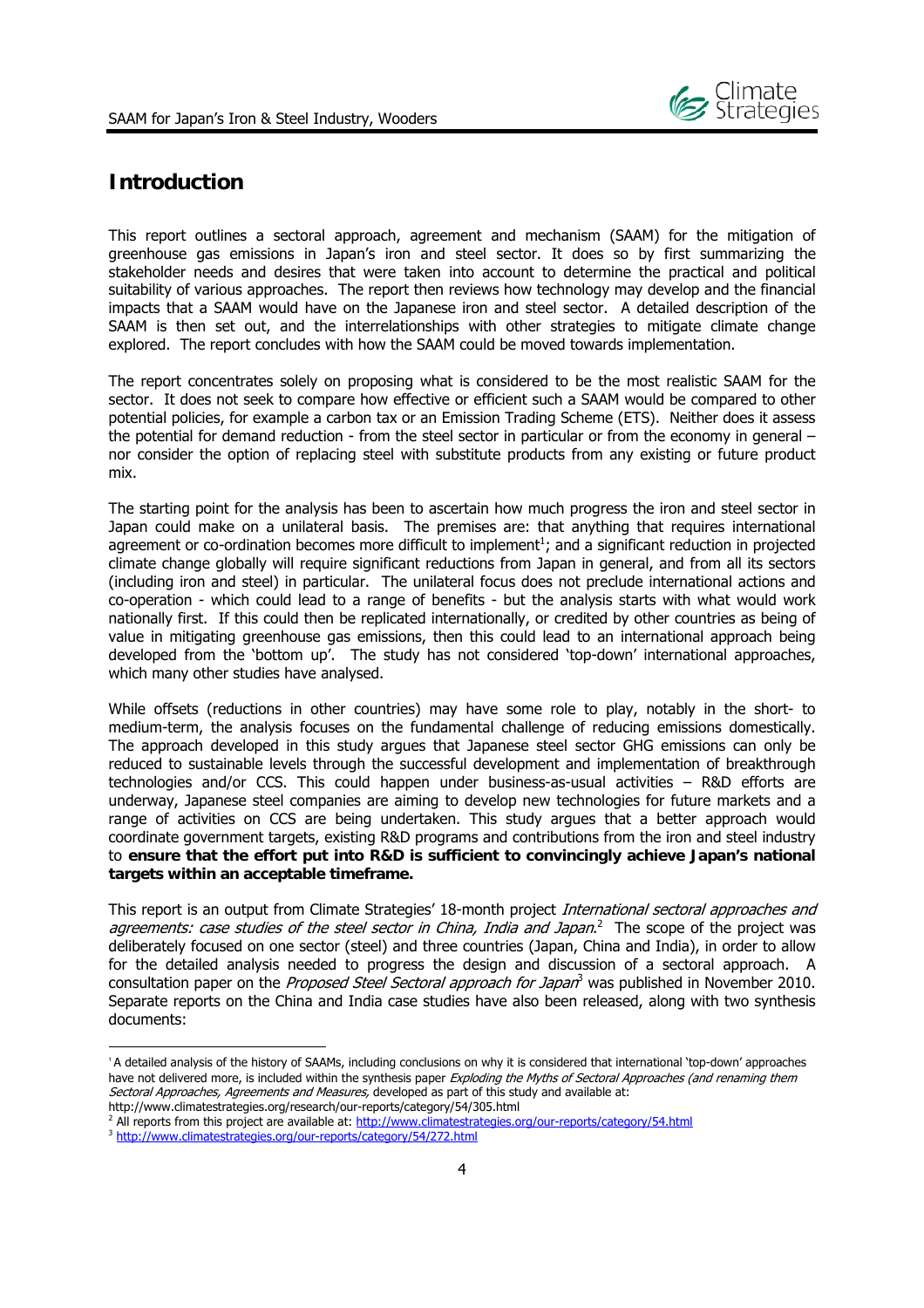

- 1. International sectoral approaches and agreements: case studies of the steel sector in China, India and Japan – Emerging Policy Recommendations<sup>4</sup>, which draws mid-study recommendations for how countries should consider and develop their SAAMs; and
- 2. Exploding the Myths of Sectoral Approaches (and renaming them Sectoral Approaches, Agreements and Measures<sup>5</sup>, released in February 2011, synthesises the three country case studies and draws a number of lessons for how SAAMs could realistically be taken forward.

It is planned that the SAAM for Japan will also be written up in the form of an academic paper for submission to a leading journal.

<sup>&</sup>lt;sup>4</sup> http://www.climatestrategies.org/research/our-reports/category/54/264.html

<sup>&</sup>lt;sup>4</sup> http://www.climatestrategies.org/research/our-reports/category/54/264.html<br><sup>5</sup> http://www.climatestrategies.org/research/our-reports/category/54/305.html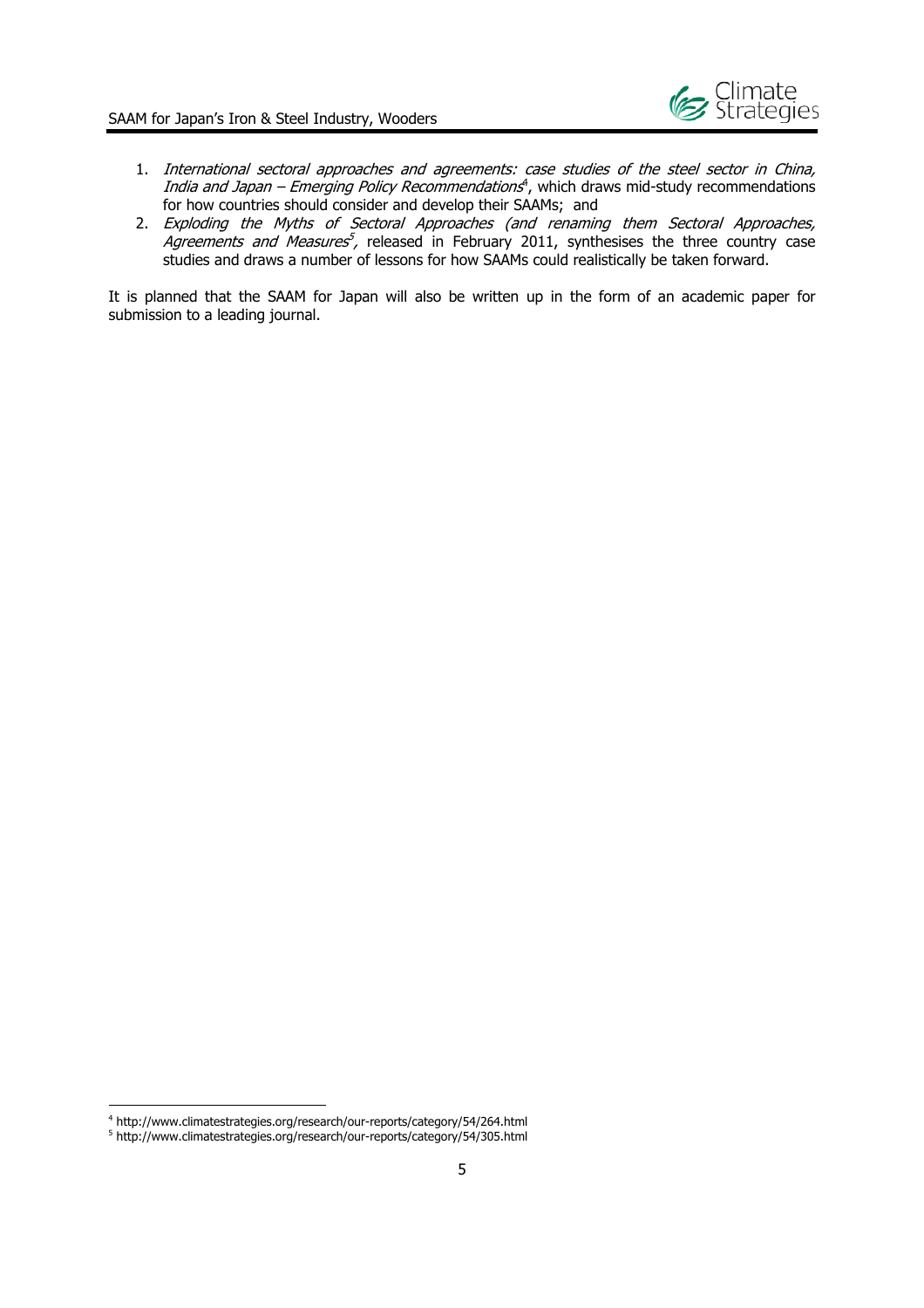

## **1. Scope**

-

Japan's steel sector is recognised as the world's most advanced technologically. There is little that can be done to improve energy efficiency or emissions using currently available technologies.<sup>6</sup> With projections of steel production over the next 3 decades largely flat, we can thus expect no more than relatively minor reductions in GHG emissions from Japanese steel production over the period under business-as-usual conditions (see Figure 1).



Figure 1: CO<sub>2</sub> emissions to 2050 in Japan under BAU (RITE, 2008)

Figure 1 indicates that Japan could expect a one-third reduction in its emissions by 2050 under businessas-usual conditions, largely as a result of reductions from the power (generation) and transport (automobile) sectors. If Japan wishes to make more significant emissions reductions from within its own boundaries by 2050, for example meeting the 80% reduction from 1990 levels proposed by the Cabinet in 2010 under the 'Basic Act' (MOE, 2010), then reductions will be needed from iron and steel and other sectors: we cannot expect other sectors to carry all of the burden on their own. Assuming steel production remains at around today's level, and the share of recycled steel in the mix does not increase, then reductions would require a major improvement in the primary steel production process – currently blast furnaces fed predominantly by coke – and/or by the capture and storage of carbon dioxide emissions (CCS). Current, non-captured emission levels per tonne of steel from blast furnaces are not sustainable if deep cuts in national emissions are required. Figure 2 illustrates a case where the iron and steel sector has been able to reduce its emissions by about one-half as part of an economy-wide reduction of 80%, largely through successful development of an improved blast furnace with CCS which becomes available around 2030.

<sup>&</sup>lt;sup>6</sup> Noting that some plant in Japan is relatively old, and its replacement with new plant would result in some reduction in GHG emissions.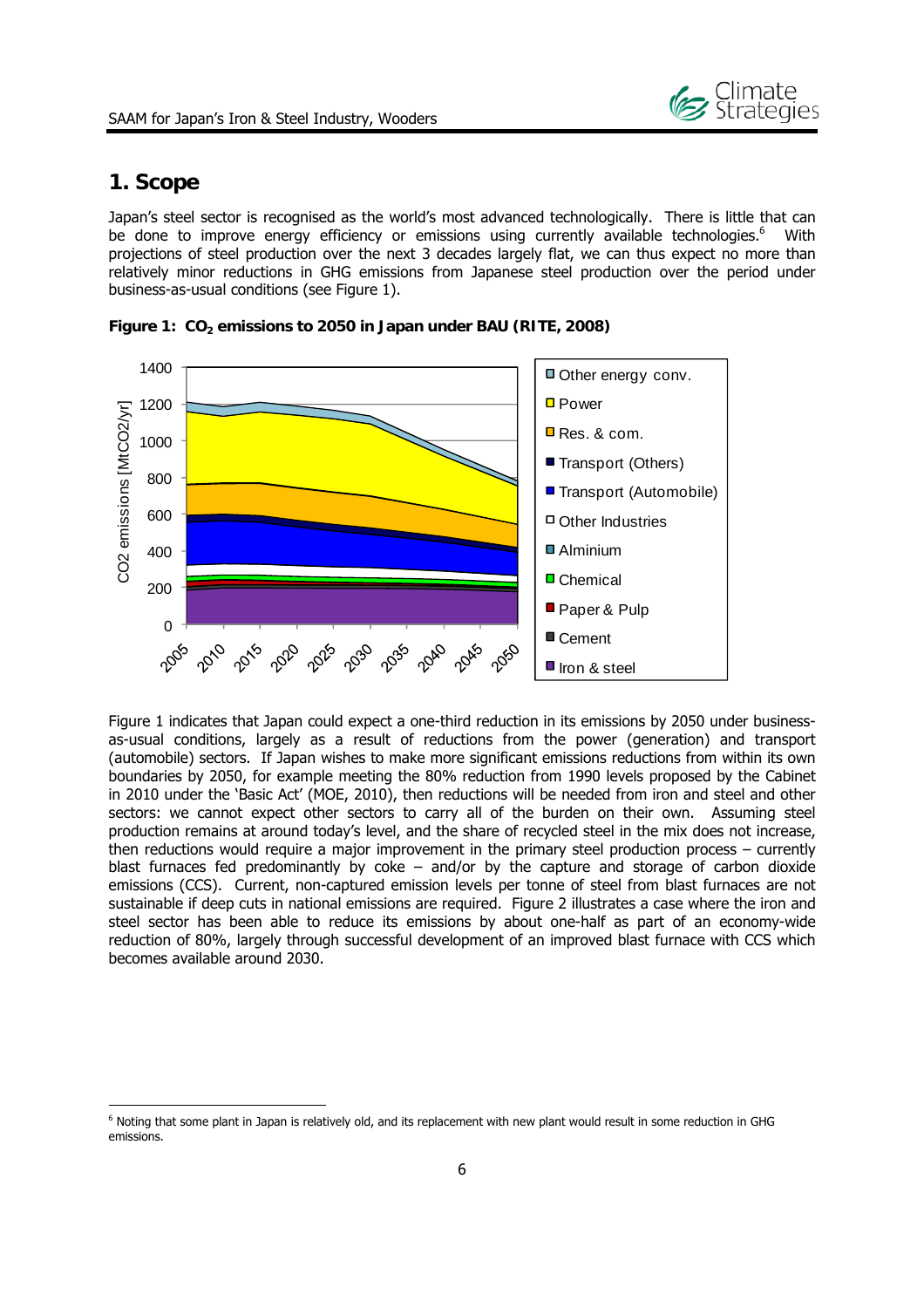



**Figure 2: CO2 emissions to 2050 in Japan with 80% reduction from 1990 (RITE, 2008)**

The scope of the analysis has been set as follows:

- a. *Increasing the use of scrap*. GHG emissions could be reduced by increasing the use of scrap in Japan, for example by increasing net imports of scrap. This would be unlikely to decrease emissions from steel worldwide, as scrap is a very valuable commodity and is already traded internationally and collected at very close to the maximum possible rates worldwide. The option to increase scrap use in Japan is not considered further in this report.
- b. *Crediting downstream activities*. Groups including the World Steel Association<sup>7</sup> are suggesting that downstream reductions should be credited to upstream producers (for example steels which make cars lighter than they were previously, are used in wind turbines or improve fossil-fuel fired electricity plbants' electricity generation efficiency). Such opportunities could also be included in offset schemes supported by Japan (see Box 1). Technical issues around setting system boundaries and calculating emissions reductions remain very challenging, and the debate on whether we should move away from production-based accounting of GHG emissions towards consumption-based accounting is controversial. Such a move would be unlikely before at least the medium term. The possibility for downstream crediting is not considered explicitly within this report, although issues around systems boundaries are an essential part of the detailed design presented in Section 3.4.
- c. Using offsets. The introduction stated that the focus of this report was on unilateral action. Much of the debate on environmental action from sectors such as iron and steel in Japan at present (March 2011) revolves around the possible uses of offset mechanisms. Box 1 summarises current Japanese activities and the key issues. There could be advantages to the purchase of offsets, but these are not unequivocal and may not assist in meeting a significant global reduction in emissions. This report focuses on the actions that Japan could take

<sup>-</sup><sup>7</sup> See Annex C for details.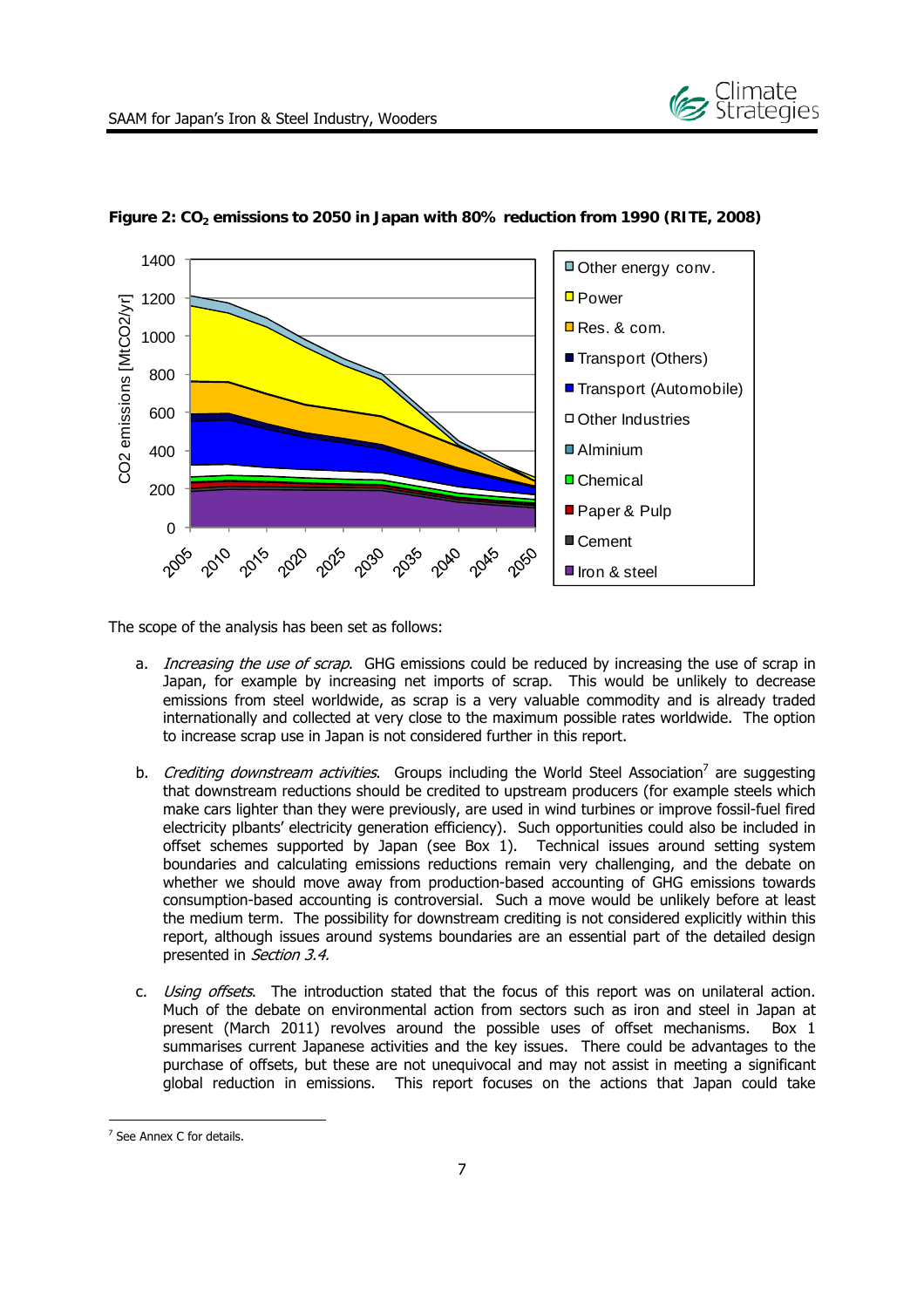

unilaterally, although it is noted that including offsets in the SAAM is an option that could be useful, particularly in the short- to medium-term and if it helped to demonstrate technology or assisted in the development of technology which could subsequently be used in Japan.

- d. Links with other Japanese policies and measures. Japan, in common with a number of other countries around the world, already has a series of policies and measures governing the steel sector in general and its GHG emissions in particular. Of note are:
	- the Keidanren's Voluntary Action Plan on the Environment<sup>8</sup>, and its successor, Commitment to a Low Carbon Society, with their progressive voluntary targets on energy efficiency;
	- the APP (Asia-Pacific Partnership)<sup>9</sup> and its successor the Global Superior Energy Performance Partnership  $(GSEP)^{10}$ , whose work on the steel sector has largely involved identifying technology options and improving opportunities for its members to invest in each other's economies;
	- the energy and carbon tax, which applies to coal and petroleum products purchased by industry.

Amongst any number of future policies which could be implemented are federal and prefecturelevel ETS (Emission Trading Schemes), which are currently under discussion in Japan. The 'Basic Act on Global Warming Countermeasures' ('Basic Law') (MOE, 2010) discussion held in the Japanese Diet in the final quarter of 2010 essentially precluded the possibility of a Federal ETS in the near future. Building on and using existing policies and measures is one of the core principles of the analysis undertaken, and is referred to throughout the rest of this report.

e. Sources of finance. The Basic Law will lead to a new, economy-wide carbon tax, which will be introduced in October  $2011^{11}$  and whose precise level and the destination for the revenue raised are expected to be finalised during calendar year 2011. The new 'environment tax' may see revenues being hypothecated, much as the current 'coal and petroleum tax' levied on industry, which is used to finance NEDO, who in turn finance programmes such as COURSE50 (an RDD&D scheme for the steel industry). The discussions around the new environment tax illustrate the key issue of hypothecation: will it be possible to levy new charges, and can these be fully or partially redirected to the benefit of the sectors on how they are levied? Consistency with the 'polluter pays' principle must be matched against political realities, including Japan's industrial policy and the strategic importance it places on the steel industry. Sources of finance are a key part of the detailed design presented in Section 3.4.

#### **BOX 1: Offsets from bilateral or multilateral schemes**

Japan has been pursuing new offset mechanisms actively over the past two years, and the debate on their design and use is now very strong. There have been various shows of support for increasing the role of offsets. Many commentators suggest that meeting the carbon commitments of the DPJ cannot be done using 'clear blue water', i.e. from reductions from within Japan alone. Largely for this reason, but also because of reasons including concerns over the CDM (what projects are eligible and where the profit from the scheme goes) and the desire to support its domestic industries, Japan is setting up a major bilateral crediting programme, with its own monitoring, reporting and verification (MRV) mechanism.

The "Hatoyama Initiative", introduced by the then Premier at the UNFCCC COP in Copenhagen on 17 December 2009, set out Japan's wish to set up a new mechanism, with a wide range of parameters: it could include clean technologies but also production facilities, opening the way to claims for downstream improvements by technology manufacturers; and not closing the door on any bilateral or multilateral

<sup>&</sup>lt;sup>8</sup> See Annex A for details.

<sup>&</sup>lt;sup>9</sup> See Annex D for details.

<sup>10</sup> The APP Steel Task Force is currently being wound down with a replacement Steel Working Group set up under the GSEP, and to be hosted at the IEA in Paris. This working group will build upon the work of the APP Task Force (Clean Energy Ministerial, 2010).  $11$  And then increased in April 2013 and April 2015.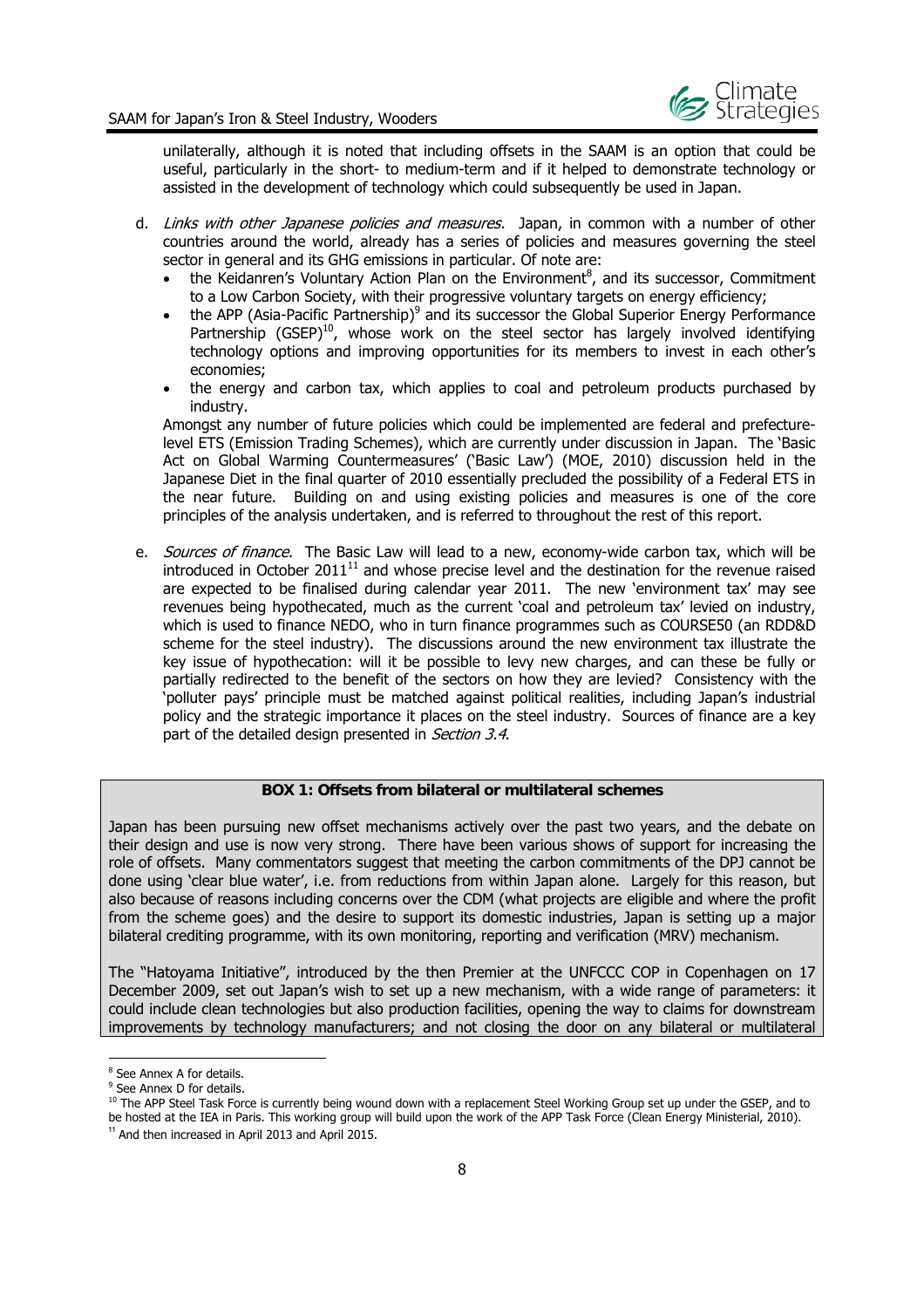

potential solution. Japan's Bank for International Cooperation (JBIC) was mandated by the Japan Finance Corporation Act in March  $2010^{12}$  to support "Global action for Reconciling Economic growth and Environmental preservation (GREEN)" projects, i.e. those that are expected to reduce GHG emissions. JBIC's projects will use the new "J-MRV" scheme to monitor the impacts of the projects. The fiscal budgets of 2010 and 2011 of the Ministries of Environment and of Economy, Trade and Industry include funding for around 30 project feasibility studies.

Japan has not formally proposed a new mechanism to the UNFCCC. Neither has significant support for Japan's ideas been forthcoming. Thus we will at this stage assume that any new initiatives Japan has proposed would be bilateral in nature, i.e. additional to the UNFCCC's 'flexible mechanisms' (international emissions trading, the CDM and JI). It is not within the scope of this paper to discuss how a new mechanism would alter the dynamics of the UNFCCC process for better or worse.

We must now ask whether bilateral offsets should be part of Japan's approach in general, and of an iron and steel sector SAAM in particular. Given that there is little that the Japanese steel sector can do to reduce emissions from its existing facilities in the short- to medium-term, purchasing bilateral offsets would allow GHG reductions to be made before the long-term. This of course depends on the additionality of the offset schemes – using the example of the CDM, different commentators assess the additional reductions made very differently. Nevertheless, we could conceive of certain projects – for example Japanese investment in CCS in Indonesia – which would be highly additional. And projects such as these are likely to generate GHG reductions at lower cost than those available from the Japanese steel sector, the key point of trading in markets. On the negative side, various commentators $^{13}$  note that purchasing offsets transfers resources out of the Japanese steel sector, reducing their ability to invest in the development and implementation of new technologies and solutions.

A further issue to consider regarding bilateral offsets is whether they would help or hinder the core aim of this study: ensure that the effort put into R&D is sufficient to convincingly achieve Japan's national targets within an acceptable timeframe. On the positive side, it could be argued that investment in projects in developing countries would assist the development of technologies which could later be used in Japan. Conclusive evidence has not been seen to illustrate this effect, but it is possible to conceive of examples, such as demonstrating generic new technologies which could equally well be achieved in a country outside Japan as within Japan itself. Again the example of CCS is a good one.

<sup>&</sup>lt;sup>12</sup> The "Revised JFC Act", as reported in JBIC (2010).

<sup>&</sup>lt;sup>13</sup> "In my opinion, Japan should avoid purchasing carbon credits, because that would mean a drain on national wealth". Quote from Atsushi Yamaguchi, UBS Analyst for Steel and Non-ferrous Metals Sector (Ishinabe, 2010). The Nippon Keidanren, heavily opposed to such a [offset] policy, have claimed that it would slow R&D efforts by diverting funds into the purchase of carbon credits and lead to carbon leakage (Nippon Keidanren, 2010).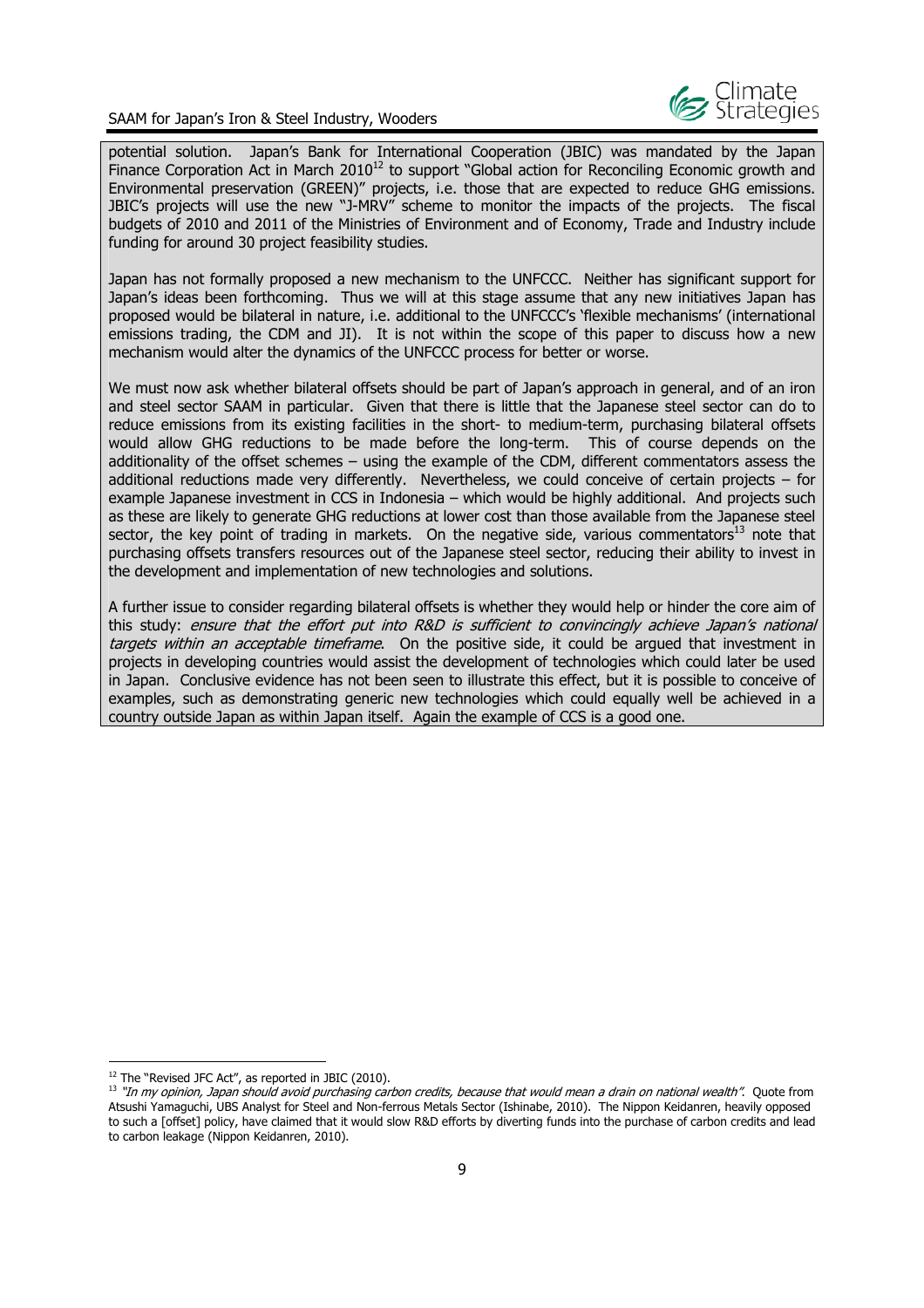

## **2. Stakeholder needs and desires**

The analysis of stakeholder needs and desires was carried out through two complementary and ongoing processes: first, identifying various stakeholders and researching their official activities regarding climate change mitigation and sectoral approaches; and second, a series of consultations with various stakeholder representatives, with initial meetings taking place in October 2009 and follow-up meetings in October 2010.

Two major groups of stakeholders were identified:

- a. The Japanese political establishment: in particular,
	- the two leading political parties, the Democratic Party of Japan (DPJ) and the Liberal Democratic Party (LDP); and,
	- the ministries of Economy, Trade and Investment (METI), Environment (MOE) and Foreign Affairs (MOFA).
- b. The Japan Business Federation, known as the 'Nippon Keidanren', and its members from the steel sector, represented by the Japan Iron and Steel Federation (JISF).

#### **a. The Japanese political establishment**

It is evident from a review of Japan's political landscape that general support for climate change policymaking is strong. Both major political parties have manifestos that propose targets for  $CO<sub>2</sub>$  reduction in the medium term, increasing the use of environmental taxes and promoting low-carbon energy generation. The current ruling party, the DPJ, is the most ambitious, favouring more stringent targets and the introduction of an emissions trading scheme (ETS), $14$  as illustrated in the table below. All of the most important minor political parties – the New Komei Party, the Social Democratic Party and the Japan Communist Party – have manifestos whose climate policies are closer to the DPJ than the LDP in terms of policy measures, implying relatively strong domestic support for more ambitious climate change policymaking (JACSES, 2009).

| Kyoto targets<br>$\bullet$                                                                  | Targets for $CO2$ reduction<br>6% by 2010 (1990 base year)                |                        | <b>Environmental taxation</b>                                   | <b>Energy policy</b>                                                                     |
|---------------------------------------------------------------------------------------------|---------------------------------------------------------------------------|------------------------|-----------------------------------------------------------------|------------------------------------------------------------------------------------------|
| DPJ<br>$\bullet$<br>$\bullet$                                                               | 25% by 2020 (1990 base year)<br>80% by 2050 (1990 base year)              | $\bullet$<br>$\bullet$ | establish ETS from<br>2011<br>introduce climate<br>change taxes | encourage nuclear<br>feed-in tariffs for<br>renewables with a<br>10% target by<br>2020   |
| <b>LDP</b><br>$\bullet$<br>$\bullet$<br>causelant to an 00/ seduction from a 1000 hooe uses | 15% by 2020 (2005 base year) <sup>1</sup><br>80% by 2050 (2005 base year) |                        | no mention of ETS<br>green entire tax system                    | encourage nuclear<br>increase solar PV<br>by 20 times by<br>2020 and 40 times<br>by 2030 |

|  |  | Table 1: Summary of climate policies in DPJ and LDP political manifestos, 2010 |  |  |
|--|--|--------------------------------------------------------------------------------|--|--|
|  |  |                                                                                |  |  |

1 equivalent to an 8% reduction from a 1990 base year. Source: (JACSES, 2009)

 $14$  The introduction of a Federal level ETS now (March2011) looks very unlikely in at least the near term.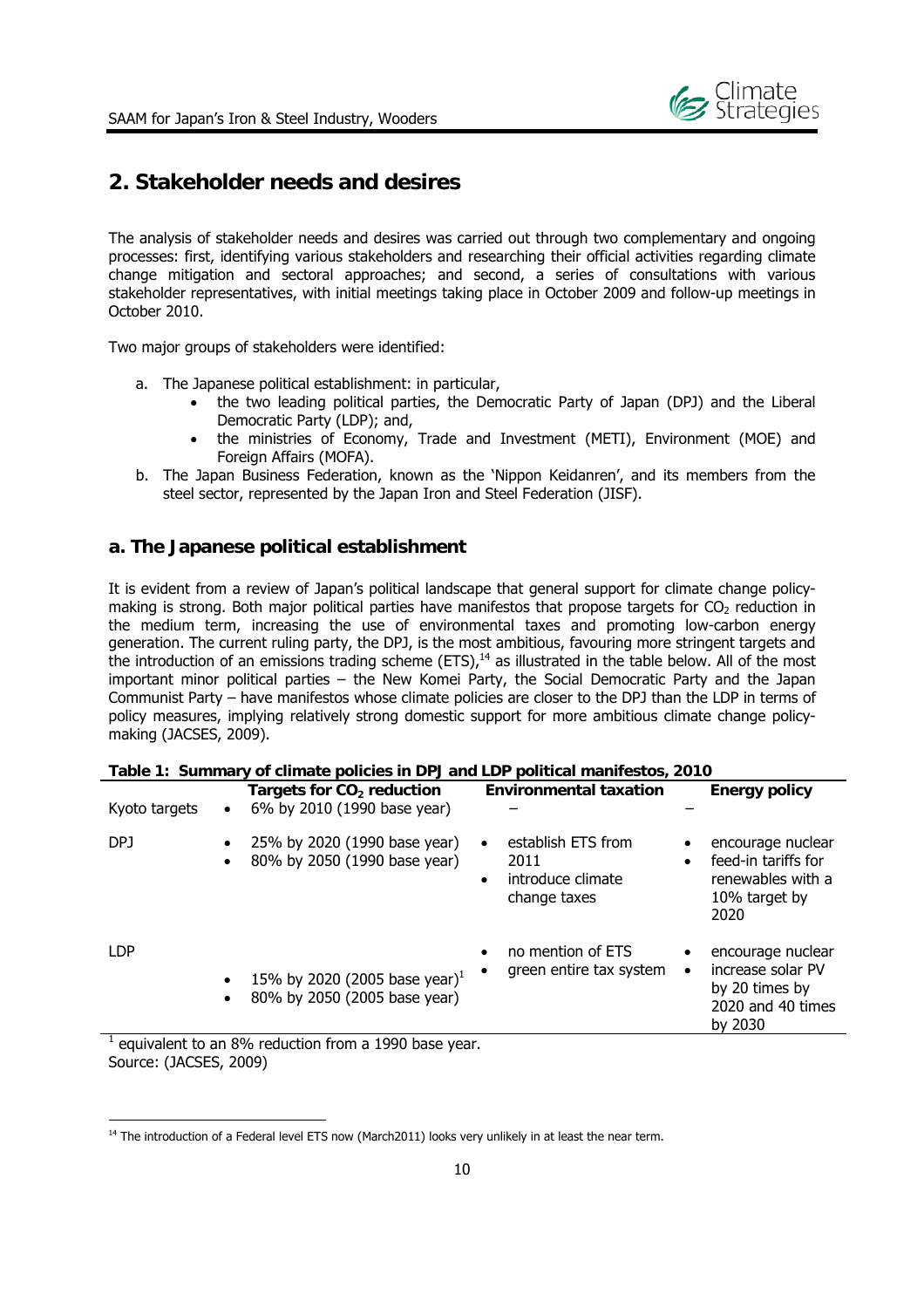

At the level of ministries, it is generally recognised that a rough split exists between, on the one hand, the Ministry of the Environment, seen to be closer to the ruling DPJ; and on the other hand, the Ministry of Economy, Trade and Industry (METI), seen to be closer to opposition party the LDP and industry group the Nippon Keidanren. There are historical reasons for this divide: until 2009 the LDP ruled Japan almost uninterrupted for over 50 years, during which time METI and the Nippon Keidanren cooperated extensively to drive the country's economic recovery after the Second World War, bringing all three into well-established interrelationships. By contrast, the DPJ styles itself as an iconoclastic party, wanting to shake up the traditional institutional structures of power (DPJ, 1998).

The practical ramifications of this are that the DPJ and the MoE favour more stringent targets and increased government intervention, including an ETS and support for the Kyoto Protocol; whereas the LDP and METI are more closely aligned with the interests of industry, criticising the Kyoto Protocol for failing to tackle carbon emissions from large developing countries and favouring a sectoral approach to climate change mitigation (van Asselt, Kanie, & Iguchi, 2009). Indeed, at the UNFCCC's COP-10 in 2004, the Industrial Structure Council – a METI think tank – published a proposal for a post-Kyoto framework featuring a sectoral approach (Industrial Structure Council, 2004).

The Ministry of Foreign Affairs appears to have no affiliation with any specific approach to climate change mitigation, instead focusing its efforts on more tangible political outcomes: preserving Japan's reputation as an environmental leader at the same time as supporting the country's primary political ally, the United States, and trying not to lose out in terms of trade competitiveness to China, the country with the largest share in its import market. According to van Asselt et al. (2009), these tensions explain Japan's membership in both the Kyoto Protocol and the non-binding, international sectoral approach, the Asia-Pacific Partnership on Clean Development and Climate (APP), considered by some to have been an attempt to form an alternative to the Protocol.

#### **b. The Nippon Keidanren**

Born in 2002 from the merging of the Keidanren (the Japan Federation of Economic Organisations) and the Nikkeiren (the Japan Federation of Employers' Associations), the Nippon Keidanren is an industry group representing the majority of Japan's major economic organisations. This includes the Japan Iron and Steel Federation (JISF), a consortium made up of the majority of Japan's iron and steel companies. The Nippon Keidanren has been Japan's biggest proponent of a sectoral approach to mitigating climate change, seemingly on the basis that Japanese industries tend to perform at extremely high levels of efficiency, making this a low-cost option, and that it can avoid cumbersome government regulation with voluntarily action.

Since 1997, the Keidanren has been heading one of the world's most significant sectoral agreements, the 'Keidanren Voluntary Action Plan on the Environment', with the endorsement of the Japanese government. The agreement sets out a range of objectives for 36 national industries to achieve by 2010, with a common goal shared by all participants as a minimum: "to reduce  $CO<sub>2</sub>$  emissions from the industrial and energy-conversion sectors to below the levels of 1990 by 2010" (Keidanren, 1997). Within this, the JISF set itself a more stringent target of reducing absolute levels of energy consumption in 2010 by "about 10%", as well as increasing the use of plastic waste and unused energy, contributing towards more energy-efficient final steel products and contributing "to energy conservation through international technological cooperation" (Keidanren, 1997). From the outset, the plan contained provisions for an annual review with publically available results, to be released on the internet and through other media.

A review of the Nippon Keidanren and the JISF's official statements showed that this commitment to publish annual follow-up reports was indeed met (see Annex A), with standards becoming increasingly more robust as the initiative matured, including the establishment of an Evaluation Committee to ensure submissions were transparent and credible (Nippon Keidanren, 2002). In 2007, a change was announced to bring the Action Plan's targets into coordination with Japan's Kyoto Protocol commitments, but the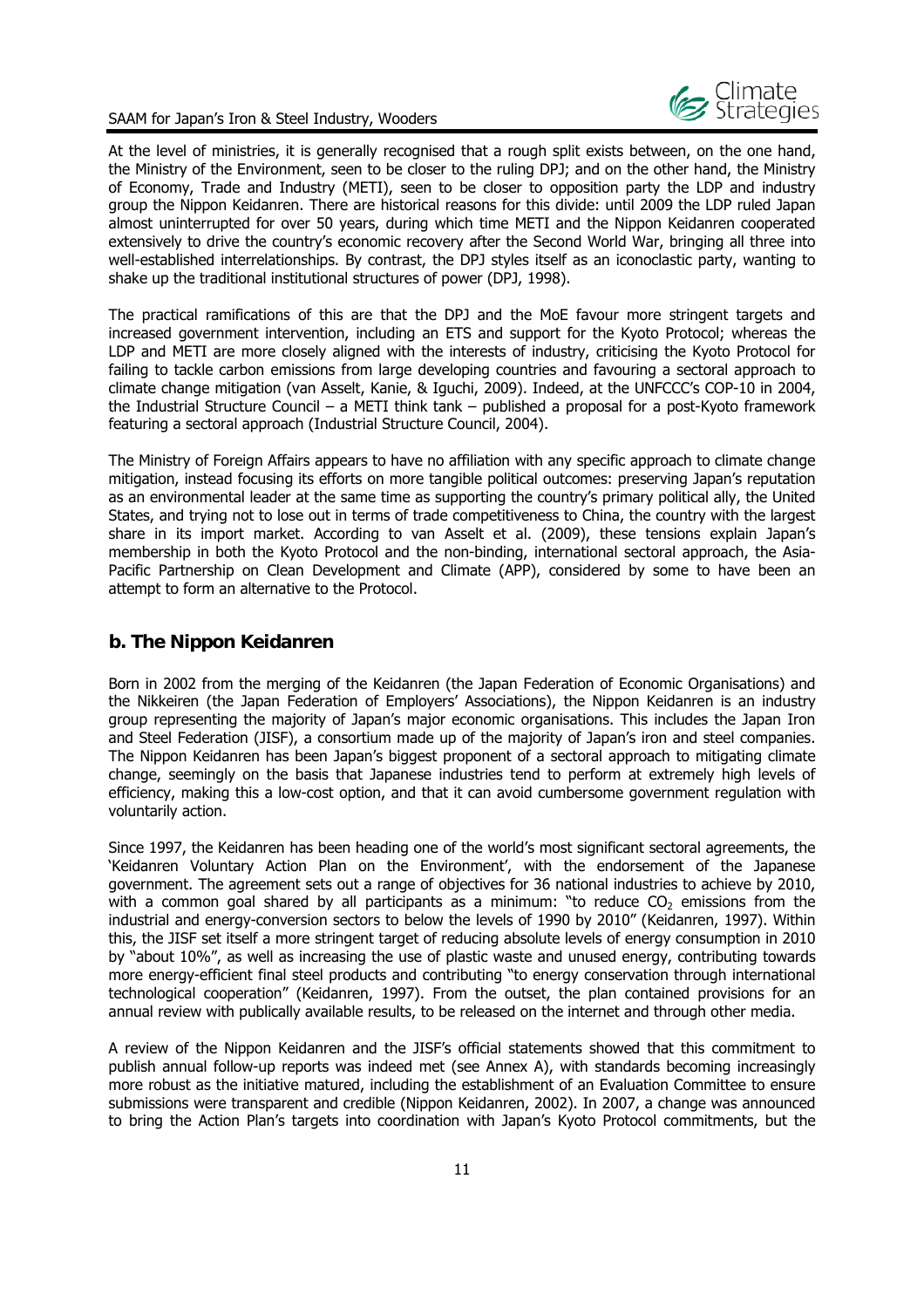

JISF's commitment has otherwise remained the same (Nippon Keidanren, 2007). Despite setting its target in terms of absolute energy consumption, it should be noted that the JISF also went as far as reporting absolute levels of  $CO<sub>2</sub>$  emissions and  $CO<sub>2</sub>$  emissions intensity.

According to Wakabayashi and Sugiyama (2007), no government initiatives were regularly evaluated in the same depth, giving credence to arguments that the plan set out practical, achievable commitments "developed and negotiated through in-depth discussions among administrative officials, experts and industries". At the same time, it is clear from the Keidanren's own reports that it failed to take action on a number of recommendations made by the Evaluation Committee – for example, providing a comprehensive account of factors that might have affected  $CO<sub>2</sub>$  fluctuations (including changes in products or the possible transfer of operations overseas) and analysing the cost-effectiveness of the Voluntary Action Plan. In addition, according to the JISF's last available report, energy consumption in 2006 was only 5.2% lower than 1990 levels, casting doubt over whether or not the voluntary plan will have provided sufficient motivation to achieve the ultimate 2012 target of a 10% reduction (Nippon Keidanren, 2007).

Japan's relatively positive experience with an industry-led sectoral approach, as well as the Nippon Keidanren's future plans, show that sectoral approaches are a serious option for the country's mitigation of climate change. The Nippon Keidanren had already begun to outline a follow-up sectoral approach, the Commitment to a Low Carbon Society, announced in a public statement in 2009 that proposed to set new voluntary CO<sub>2</sub> reduction targets until 2020, pursue "a PDCA cycle [plan-do-check-act] in partnership with the government to ensure that the initiatives… are steadily and reliably implemented," and develop lowcarbon technologies to halve carbon emissions by 2050 (Nippon Keidanren, 2009). Other statements make it clear that the group opposes any policies that would increase Japan's already high-cost business environment (including the creation of an ETS), believes the 25% by 2020 target should be reconsidered and is in favour of further developing bilateral offset mechanisms (Nippon Keidanren, 2010).

#### **c. Areas of agreement and areas of conflict**

The stakeholder perspectives identified in this study imply that there are a number of areas where parties might find themselves in agreement and others where they may experience conflict. It would appear that the driving force behind any SAAM over and above the Keidanren's existing plans would come from the ruling Japanese government, the DPJ, whose goals for climate change mitigation are ambitious and who exist somewhat outside existing power structures and alliances. Combined with the array of forces – the Nippon Keidanren, METI and the LDP – lined up against other approaches to climate change mitigation, such as an ETS, there are certainly grounds to further pursuit of SAAMs in Japan is likely avenue for action, especially given the relative success of Nippon Keidanren's Voluntary Action Plan. At the same time, it is difficult to foresee how any more stringent agreement might realistically put the JISF in a position to reduce its absolute  $CO<sub>2</sub>$  emissions by any significant amount unless it reduces production or significantly altering its production methods, the first of which is politically unfeasible and the second of which will require significant time and effort in research and development. This implies that a government-industry agreement over a comprehensive and convincing plan for technology development is an appropriate way of navigating the various needs and desires of stakeholders in the mitigation of  $CO<sub>2</sub>$ emissions in Japan's iron and steel sector.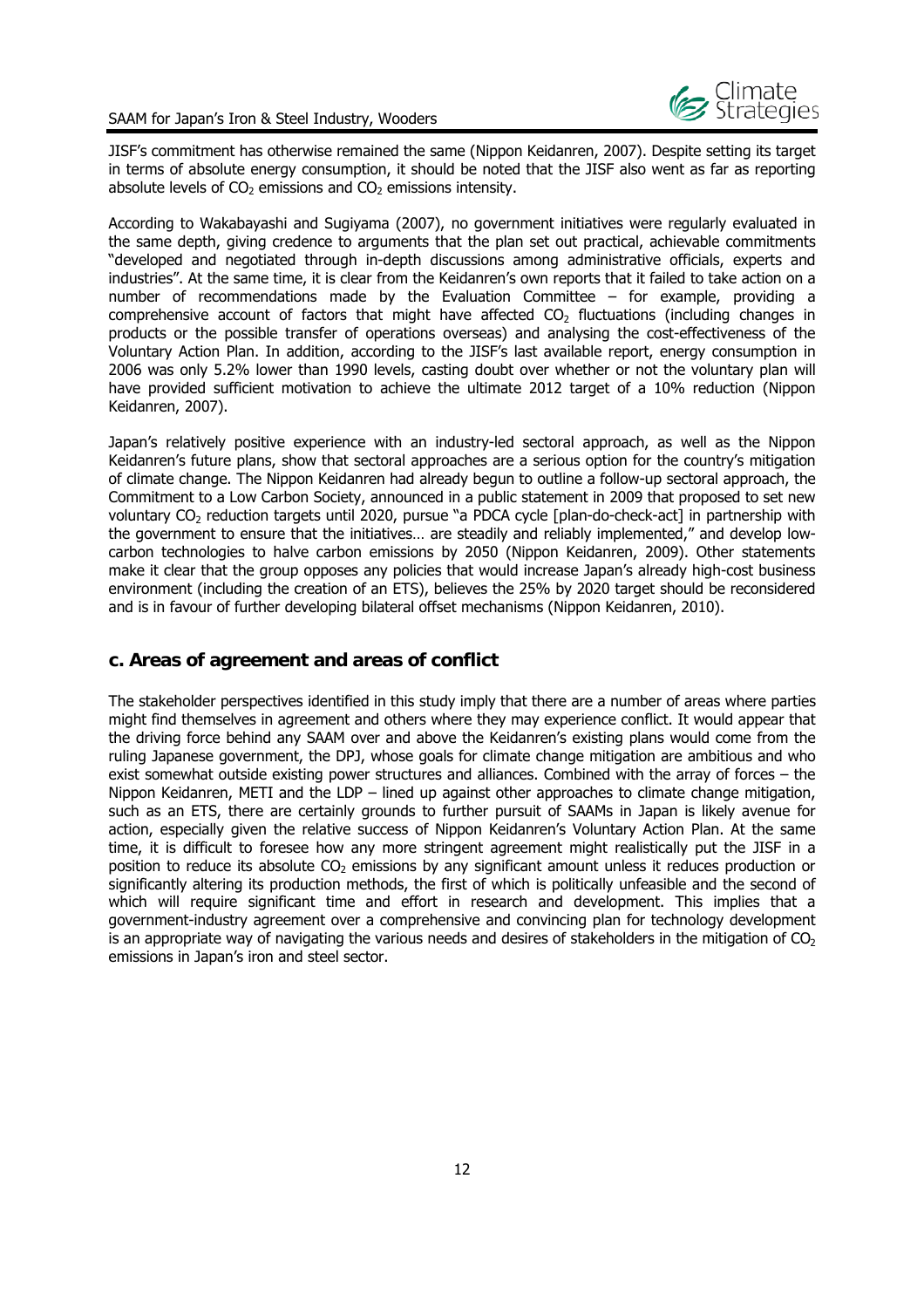

## **3. Proposed sectoral approach, agreement and mechanism (SAAM)**

#### **3.1 Summary**

The proposed SAAM aims to:

**develop and implement breakthrough technologies and/or carbon capture and sequestration (CCS), as quickly as possible.** 

Two variants are proposed:

- 1. **implement a fully-resourced plan of RDD&D** to develop breakthrough technologies and CCS by certain dates, with companies needing to meet minimum levels of effort.
- 2. **regulate CO<sub>2</sub> limits** such that steel plants exceeding these could not be constructed or operated after certain dates, leaving industry to pursue its own RDD&D path.

The first variant requires the identification of funding and a plan for its expenditure; the second leaves actions and their organization to those involved in the Japanese steel sector.

In order to propose details for these two variants (presented in Section 3.4), it is necessary to understand how the technology to make steel may develop (see Section 3.2) and to assess the costs of development and implementation within the context of the resources available in the sector (see Section 3.3).

#### **3.2 Technology Development**

A brief summary of steel-making technology and how it might be developed is shown in Box 2; details are provided in Annex B. The Box notes two major research programmes currently underway – ULCOS in Europe and COURSE50 in Japan – and highlights the need to improve the performance of the key process in steel production – the 'primary route', using the blast furnace. Progressing either of the two potential SAAM variants mentioned above requires development and implementation of one or both of:

- i. Breakthrough technologies. There is no clear breakthrough technology which Japan could invest in and would be guaranteed to reduce GHG emissions by a significant amount (e.g. 50%). Fundamental research continues across the world, but there is a general consensus that breakthrough technologies will not be commercially available within 20 years. The COURSE50 (Japan) and ULCOS (Europe) projects have identified a limited number of the most promising technologies, and are taking these towards demonstration. Both are co-operative programmes, with COURSE50 financed by government and ULCOS including government and industry funding. Both programmes include CCS components. Neither of the programmes, or any other we could point to or conceive of, can guarantee that it will successfully develop breakthrough technology;
- ii.  $CCS$ . Capture of carbon from the blast furnace appears technically feasible, although the economics have yet to be proven. Worldwide, there have been over 30 roadmaps for how CCS could be developed and implemented. Annex E reviews CCS activities in Japan, concluding that the steel sector could become more involved in the transport and sequestration of captured carbon. This is perhaps the key unknown in Japan - is there sufficient storage capacity available to sequester carbon, and is it financially and politically possible to develop pipelines to transport the captured carbon to these sites? Without these assurances, talking of CCS as an option appears premature. Uncertainty can be reduced by further work and expenditure in the area, but who should be responsible for this work is somewhat unclear at present.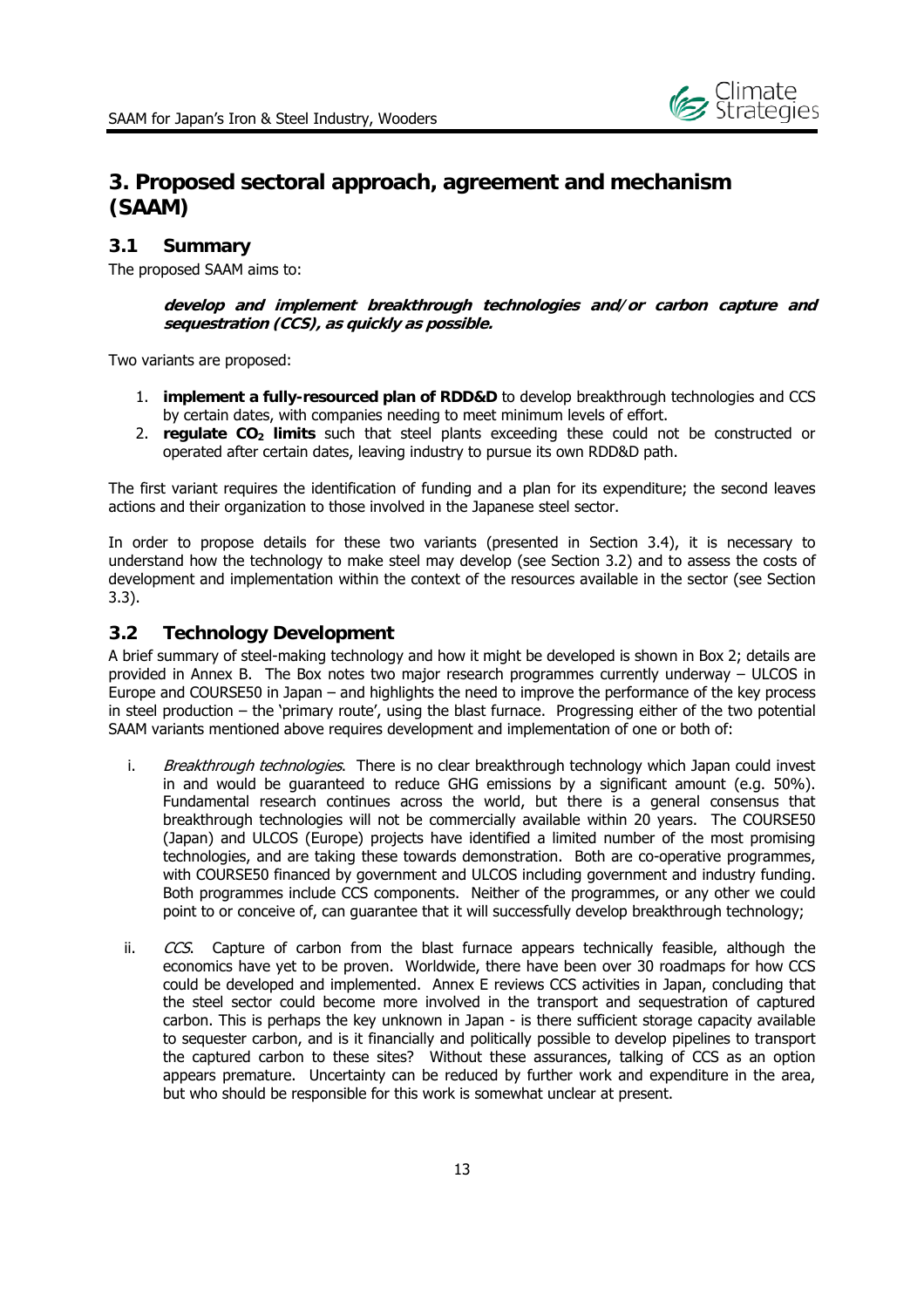

How these two groups of technology should best be developed and implemented is the focus of the SAAM presented in this report.

#### **BOX 2: Technology Development in the iron and steel sector**

Although more and less carbon-intensive steel-making processes exist, there are various practical limitations which mean that the most carbon-intensive of these – the use of a blast furnace combined with a basic oxygen furnace – is unavoidable in the creation of significant amounts of new or 'primary' steel. This process, illustrated very basically below, emits around 2 tonnes of  $CO<sub>2</sub>$  per tonne of steel produced from a relatively modern plant. It is difficult to reduce emissions because this process requires carbon as part of the chemical reaction that takes place in the blast furnace: it is the only cost-competitive agent that can separate oxygen from the iron in the ore, which it does by forming  $CO<sub>2</sub>$ . There is therefore little that efficiency gains or the development of low-carbon energy can do to reduce emissions. Without major alterations to the inputs, the process itself, of the treatment of outputs,  $CO<sub>2</sub>$  is an inescapable by-product of steel-making.



Steel can also be easily recycled, with electric arc furnaces (EAF) able to take scrap and process it ready for the casting and finishing stage. Emissions from the process are only those from the electricity used, and, depending on the electricity generation mix, tend to be on average around 20% of those from blast furnaces (see Annex B for details). The use of EAF is dependent on the availability of scrap.

From the 'primary' (blast furnace) route, the only realistic way to substantially reduce  $CO<sub>2</sub>$  other than reducing production and consumption is to research and develop new inputs, processes or ways of treating outputs. Given the large amount of investment this would require, and the significant risks and externalities that surround R&D investment, it is questionable if this would take place without some form of intervention. It is possible that an ETS might create the appropriate incentive but  $-$  given current discussions – it is unlikely that an ETS will be implemented in the short- to medium-term, and no design details are known (for example it is not clear if a future Japanese ETS would apply to the steel sector). The Nippon Keidanren, heavily opposed to an ETS policy, have claimed that it would slow R&D efforts by diverting funds into the purchase of carbon credits and lead to carbon leakage (Nippon Keidanren, 2010). Research and development is already ongoing and suggests a variety of promising possibilities. Emissionssaving technological developments that have been identified include biocoal, hydrogen reduction, new smelting reduction processes, electricity-based steel-making, top-gas recycling, carbon capture and sequestration and the development of new steel products that can save emissions in their uses downstream, with various timescales for market entry, though the earliest being predicted after 2020 (for a more in-depth explanation of these options, see Annex B).

Two major research programs were identified as pioneers in this research field. The first, **Ultra-Low CO**<sub>2</sub> **Steel-making (ULCOS)**, is a cooperative R&D program, begun in 2004 and operated by a consortium of 48 European companies and organisations from 15 European countries, with funding in the first phase being paid 60% by members and 40% by the European Commission. Early research involved mapping out seventy different potential steel-making processes, five of which are now being pursued in a second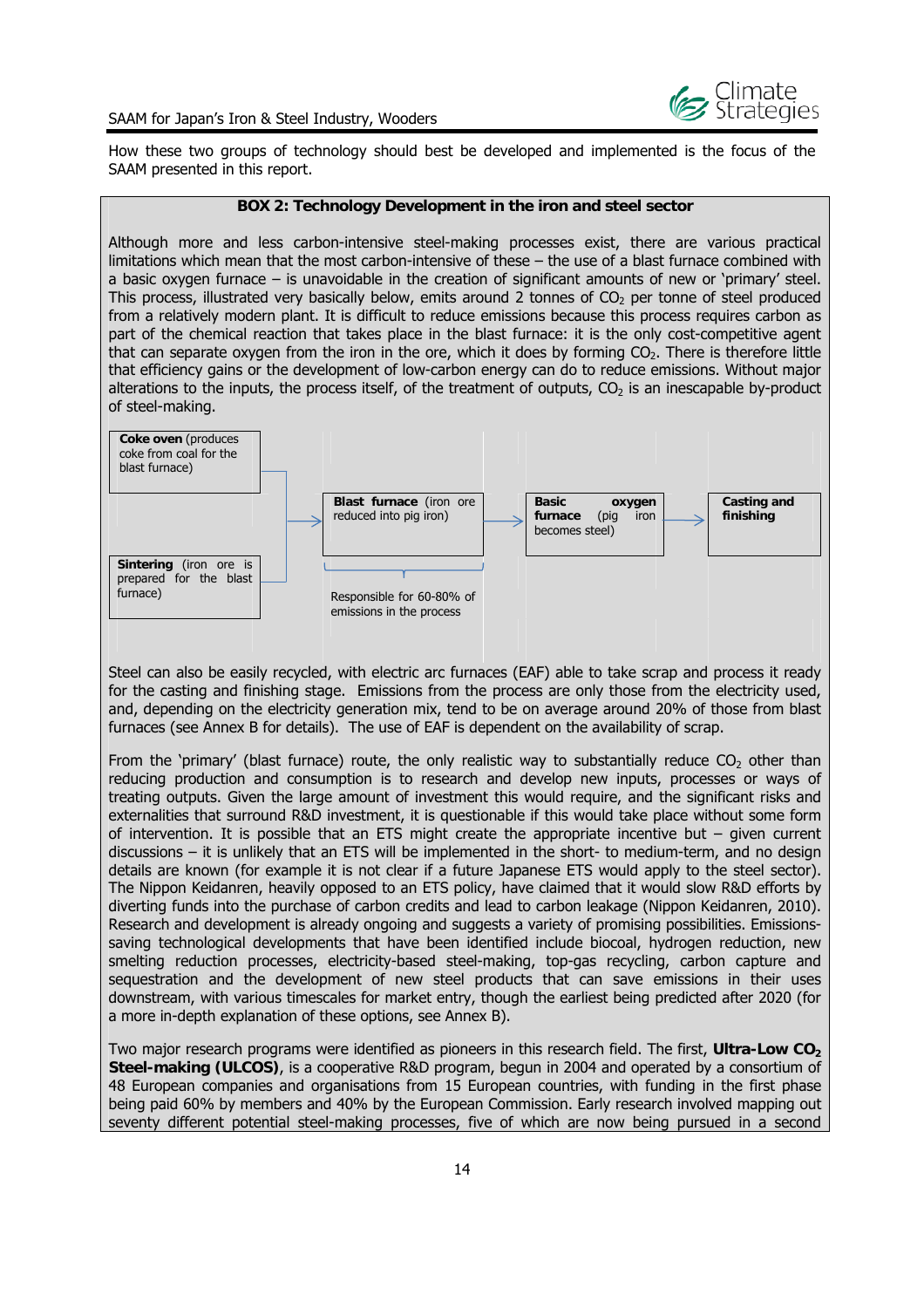

research phase, 2010−2015, with a budget of €700-800 million (US\$ 1.0−1.1 billion), including a demonstration of CCS technology. Its goal is to cut  $CO<sub>2</sub>$  emissions by at least 50% from today's cleanest steel-making routes, with timescales for implementation around 2025-2030 (ULCOS, 2009; Birat, et al., 2008). The second is an existing Japanese R&D program, CO<sub>2</sub> Ultimate Reduction in Steel-making **Process by Innovative Technology for Cool Earth 50 (COURSE50)**. Run by the New Energy and Industrial Technology Development Organisation (NEDO), an incorporated administrative agency funded largely by METI, it has created a technology "development schedule" and contracted out R&D tasks to private actors with public funds. Its plans focus on substituting some of the carbon in the blast furnace with hydrogen, by treating gases from coke ovens, and developing processes to capture CO2 from blast furnace gases (but not to transport or store it). Its 2008-2010 budget was ¥10 billion (US\$ 120 million) and its goal is to "establish" technologies that can reduce  $CO<sub>2</sub>$  emissions by approximately 30% by 2030 and for these to be "industrialized and transferred" by 2050 (NEDO, n.d.; IEA, 2009; JISF, n.d. a.; JISF, n.d. b.).

## **3.3 Financial impact of the approach on the steel sector**

#### **Overview**

Analysis of Japanese iron and steel sector financials was undertaken to compare the costs of SAAMs to the potential financial resources available to the sector. Comparisons have been made on the basis both of key financial indicators within the sector – profit, investment and depreciation – and to the tax received by the government of Japan from the sector. The analysis is designed to provide context to the potential costs of SAAMs, not to conclude that these costs should be paid by government or industry, singly or in combination.

The financial information has been sourced directly from the major Japanese companies' Annual Reports, which are publicly available. Data from these sources is considered to be robust, is clearly uncontroversial to the industry and is presented in the terms that industry uses. By contrast, economic statistics can sometimes lead to disputed understandings and interpretations.

Financial statistics were collected over a ten-year period. The data show significant year-on-year variation, particularly when we look at profit and investment. Assessing the sector on the basis of a single year's financial information is thus potentially misleading, as the year in question may be one that was extremely profitable, where the price of steel in the world market was very low or where some sort of company restructuring or acquisition had led to an unrepresentative set of financials.

Data was collected for the four largest ('Big 4') companies in Japan, which together are responsible for approximately 70% of the sector's steel production<sup>15</sup>, or around 75 million tonnes of crude steel per year:

- 1. Nippon Steel
- 2. JFE Steel;
- 3. Sumitomo Metals;
- 4. Kobe Steel.

-

These companies primarily produce using the primary (blast furnace) route, with the other quarter of the sector, which includes Tokyo Steel, having little blast furnace capacity but a disproportionate amount of Japan's electric arc furnace (EAF) capacity. The 'Big 4' has less than 10% of EAF capacity.

#### **The economic cycle and comparisons between companies**

Financials for the period 2000-2009 for the four largest Japanese companies are shown in Figure 3. Operating income, a measure of profit, increased sharply for all four from 2003, following the glut in steel

<sup>&</sup>lt;sup>15</sup> They jointly produced 71% of Japanese crude output in 2008.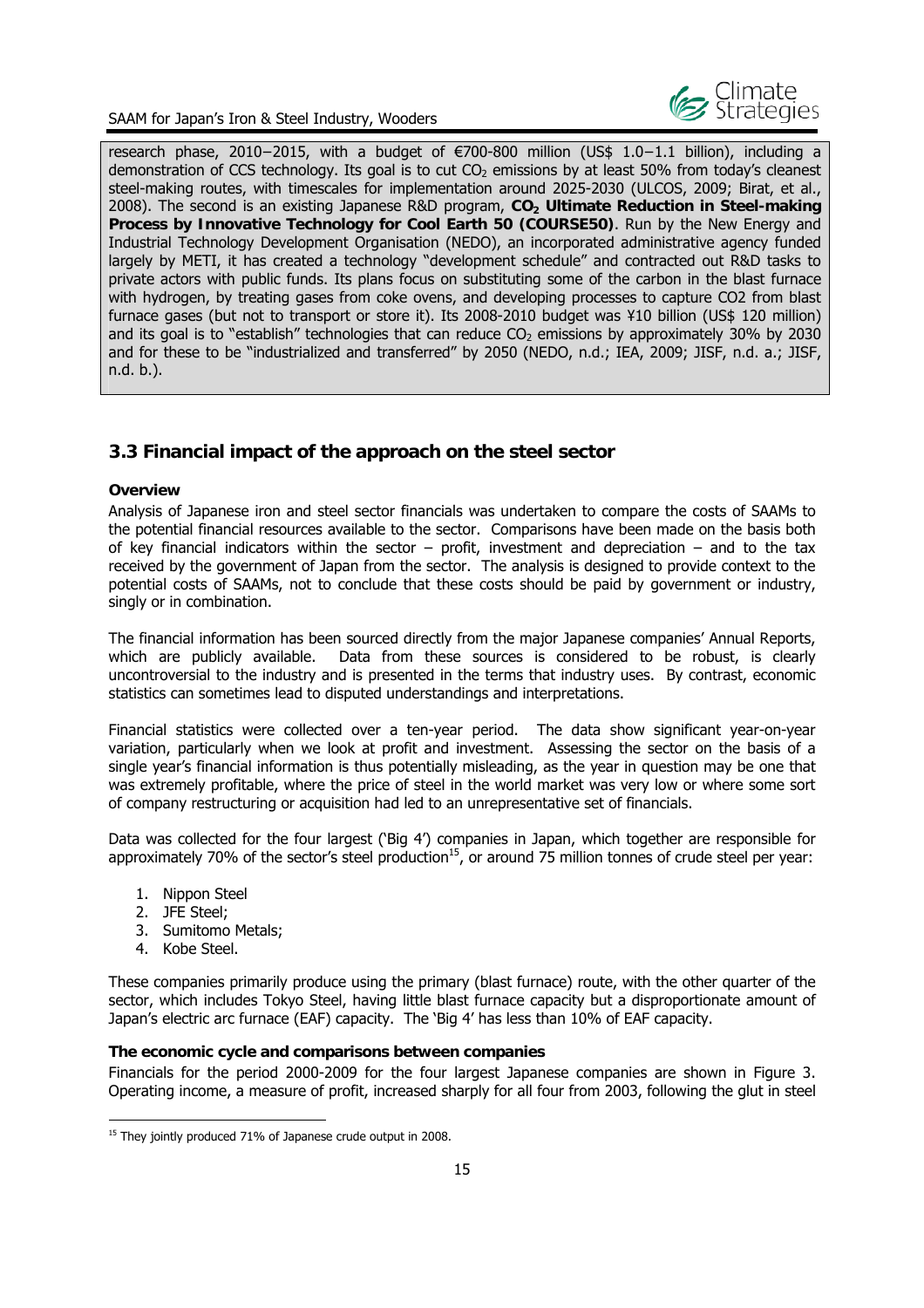

production around the turn of the century. It then fell sharply following the financial crisis which started in 2008. Capital expenditure showed a similar pattern, illustrating the strong link often observed between profit and investment (often with a time lag of 1-3 years). Depreciation again followed a similar pattern, with only cash flow figures illustrating similar differences between companies.

Figure 4 illustrates some of the drivers of the trends. The price of hot rolled coil (HRC) steel almost doubled between its low in 2003 and 2008; prices of two of the key inputs to the blast furnace production route (iron ore and coking coal) saw even higher increases. The prices of inputs and outputs do tend to be linked across the economic cycle.

The financials of the 'Big 4' companies are considered to be sufficiently similar to allow a consolidated sector to be used as the basis for the analysis: there is not considered to be any significant value in analysing at the company level. It is also clear from Figure 3 that there is considerable year-on-year variability, driven by the economic cycle but also with other contributory factors. Figure 5 shows the annual trends in EBIT, depreciation, capex and the cost of sales.16 We see strong growth in revenue, and also how profit was almost completely squeezed out when steel prices were at their lowest in 2003. It should be noted that the graph has been normalised across the period by applying a constant 75 Mt production figure to all years.<sup>17</sup> Actual production levels have altered based on both changes in overall demand and in acquisitions and capacity extensions by the companies.

Simple averages for the period 2000-09 are shown in Table 2. Per tonne of steel, the cost of sales was ¥68,500. Of this:

- EBIT (¥11,500/tonne steel) represented around 17% of the cost of sales;
- Capex (¥8,000/tonne steel) was 12%;
- Depreciation (¥6,500/tonne steel) was 9%;
- Tax $^{18}$  (¥4,500/tonne steel) was 7%.

For an output of 75 Mt/year, the Table indicates an annual cost of sales of around ¥5,000 billion, with EBIT, Capex, Depreciation and Tax around ¥800 billion, ¥600 billion, ¥500 billion and ¥350 billion respectively. The Table includes US\$ equivalents, using a typical exchange rate from the past few years of US\$=¥100.<sup>19</sup> Revenue was around \$50 billion per year, with EBIT, Capex, Depreciation and Tax each in the range US\$3-9 billion/year.

These figures give an idea of the resources available to the sector. No attempt has been made to scale up from this total to the whole of the sector (which would add another 30% or so of gross production). Any estimates of resources available from the sector are thus a conservative estimate.

#### **Comparing costs to the resources available to the sector**

The costs of a number of programmes and actions that the steel sector is either undertaking or has planned or at least costed are known:

- Japan's COURSE50 programme will cost ¥10 billion in its first phase (2008-12) and ¥15 billion in its second phase (2012-17), for a programme which will include research and demonstration on increasing the hydrogen content within the blast furnace and carbon capture;
- the European 'ULCOS' project has seen US\$20 million per year invested in its first phase (2004- 10) and envisages US\$200 million per year in the second (2010-15);

<sup>&</sup>lt;sup>16</sup> EBIT (Earnings before interest and taxes) is a measure of profit; the cost of sales is a measure of revenue.<br><sup>17</sup> To average financials per tonne for each year in the period.

<sup>&</sup>lt;sup>18</sup> Calculated by simply applying a corporate tax rate of 40% to the EBIT. Specific figures on tax receipts are not available from the companies' Annual Reports.

<sup>&</sup>lt;sup>19</sup> The exchange rate of 30 January 2011 was approximately 20% lower, at US\$=¥82.06 (www.oanda.com). This difference is not considered to have any material impact on the conclusions reached in this study.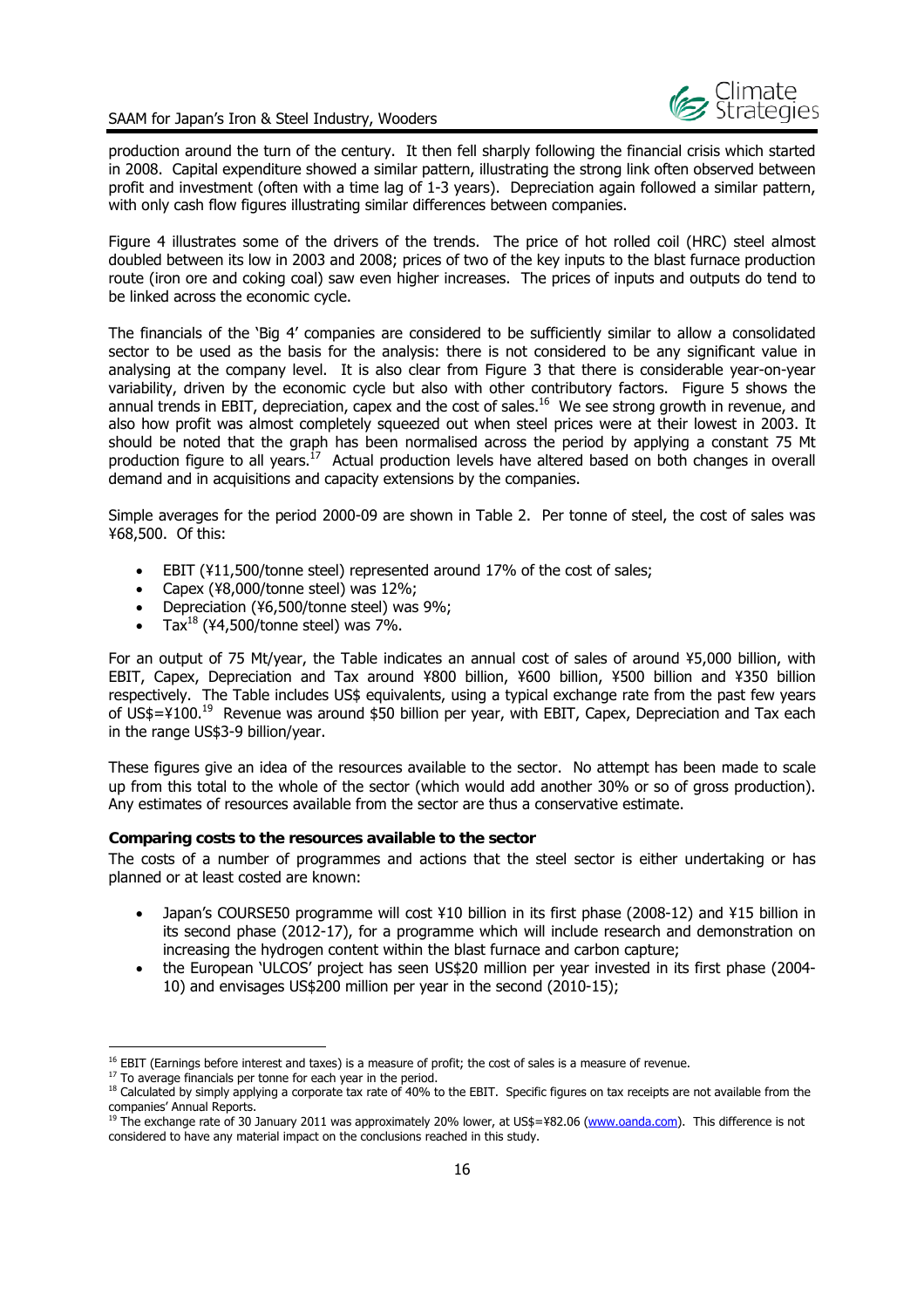

- the CCS demonstration plant at Florange in Europe is estimated to have a capital cost of approximately US\$400 million. If four plants (one for each of the 'Big 4') were installed over a 10 year period, the cost would average US\$160 million/year;
- the ULCOS project has postulated that a demonstration plant for a breakthrough technology could be built at a cost of  $\epsilon$ 1,500 million. If this were financed over a 5 year period, it would require US\$400 million per year.

Table 3 and Figure 6 compare these costs to the resources available to the sector. COURSE50 and the first phase of ULCOS require up to 0.3% of EBIT, 0.5% of Capex and 0.9% of Tax. Phase 2 of ULCOS, and the putative demonstration of four CCS units over a decade, would require approximately 2% of EBIT, 3% of Capex or 5% or Tax. The breakthrough technology demonstration plant, financed over 5 years, would require around 5% of annual EBIT or Capex and just over 10% of Tax.

Comparing the required revenues to carbon emissions or to the quantity of steel produced yields some interesting results. Assuming emissions of 2 tCO<sub>2</sub>/t steel, costs of the programmes and actions considered are about  $$1/tCO<sub>2</sub>$  for the CCS demonstration plant programme or ULCOS second phase, around  $$3/tCO<sub>2</sub>$  for the breakthrough technology demonstration and no more than  $$0.2/tCO<sub>2</sub>$  for COURSE50 or ULCOS first phase. Per unit of steel produced, figures are simply doubled, and range from funding needs of \$0.3-5.3/tonne steel produced.

Raising more money for RDD&D activities will at some point start to suffer from declining returns, and, for research, this point is not necessarily far in advance of current expenditure levels. What is also clear is that there does appear to be the resources to significantly scale up current activities. Purely as an illustration of the resources available, and limited to the 75 Mt/year production of the 'Big 4' companies:

- $\bullet$  \$10/tCO<sub>2</sub> (¥1000/tCO<sub>2</sub>) raises \$1.5bn (¥150bn)/year
- \$10/t steel raises \$0.75bn (¥75bn)/year
- $\bullet$  10% of EBIT is \$0.9bn (¥90bn)/year
- 10% of Capex is \$0.6bn (¥60bn)/year

It is easy to make calculations of this sort, but we are still faced with the question of how effective increased expenditure would be: there are uncertainties in terms of technology development, costs and impacts.

#### How much of the extra costs could the customer pay?

-

Certain evidence indicates that increased costs of steel production can be passed onto customers in Japan. A leading metals analyst interviewed in Ishinabe (2010) states that, "historically, Japanese steel makers succeeded in passing almost 100% of ... increased costs on to other parties", noting that recent cost increases were passed onto automakers in Japan, but that it was harder to do so for shipmakers (which does not need such high quality steels). More general literature (for example Climate Strategies work on carbon leakage<sup>20</sup>; Wooders and Cosbey, 2010) indicates that there is almost always some level of cost pass-through to consumers, but that drawing either general or specific figures as to how much is challenging.

These analyses look at carbon prices of the same order of magnitude as today's prices. The conclusions  $$ both in terms of how much of the cost increase could be passed through to customers and how much leakage of carbon reductions there would be – may change radically if much higher carbon prices (for example at the levels needed to support CCS investments) were the norm.

It should be noted that extra costs to producers may ultimately fall, at least partially, on consumers. This of course still represents a cost, but alters the discussion around whether industry would be deserving of compensation or some form of protection if its carbon costs were increased.

 $^{20}$  See the Climate Strategies website section on "Tackling Leakage in a world of unequal carbon prices", at http://www.climatestrategies.org/research/our-reports/category/32.html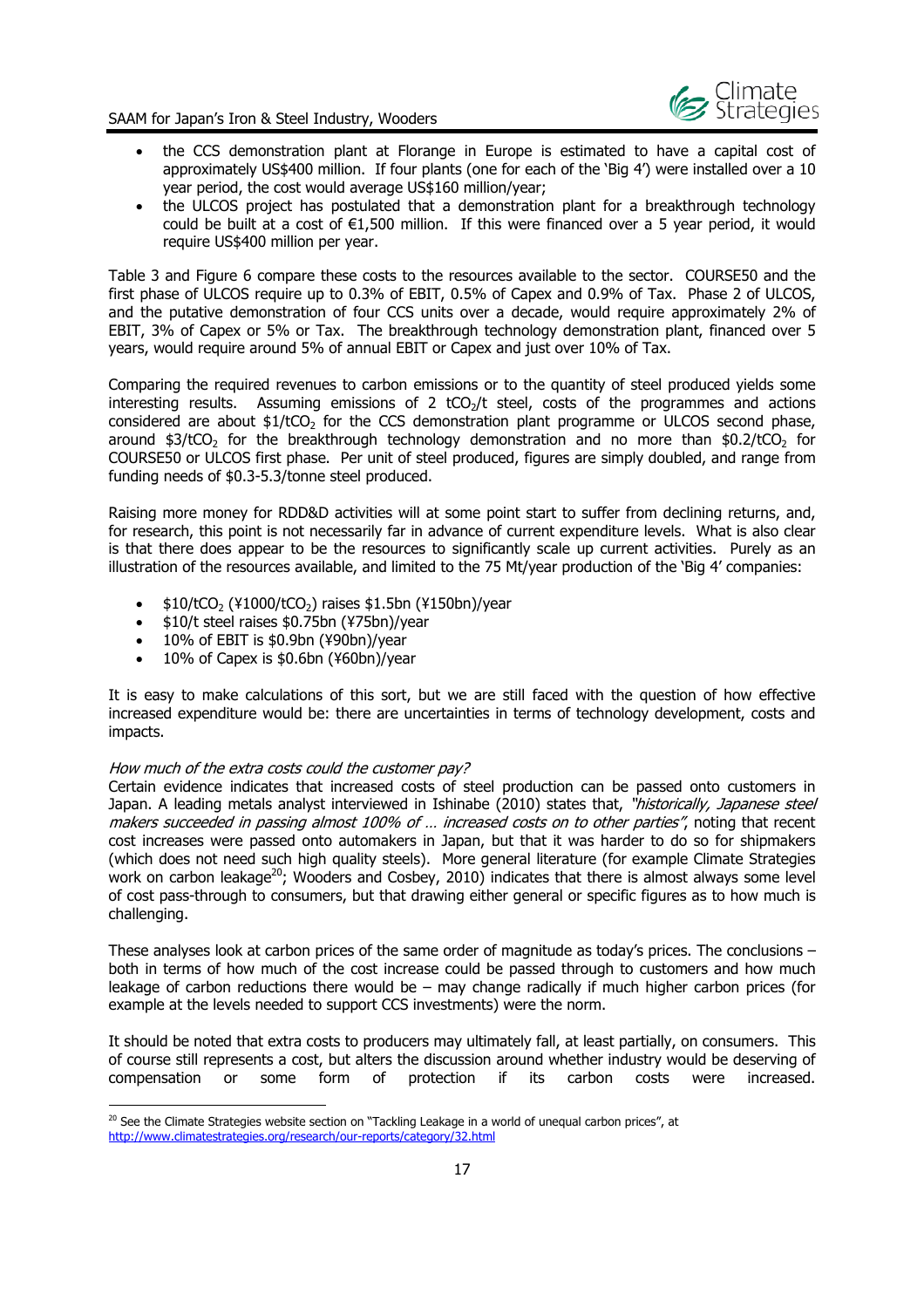



#### **Figure 3: Overview of Financials of 'Big 4' Japanese Steel Companies, 2000-2009**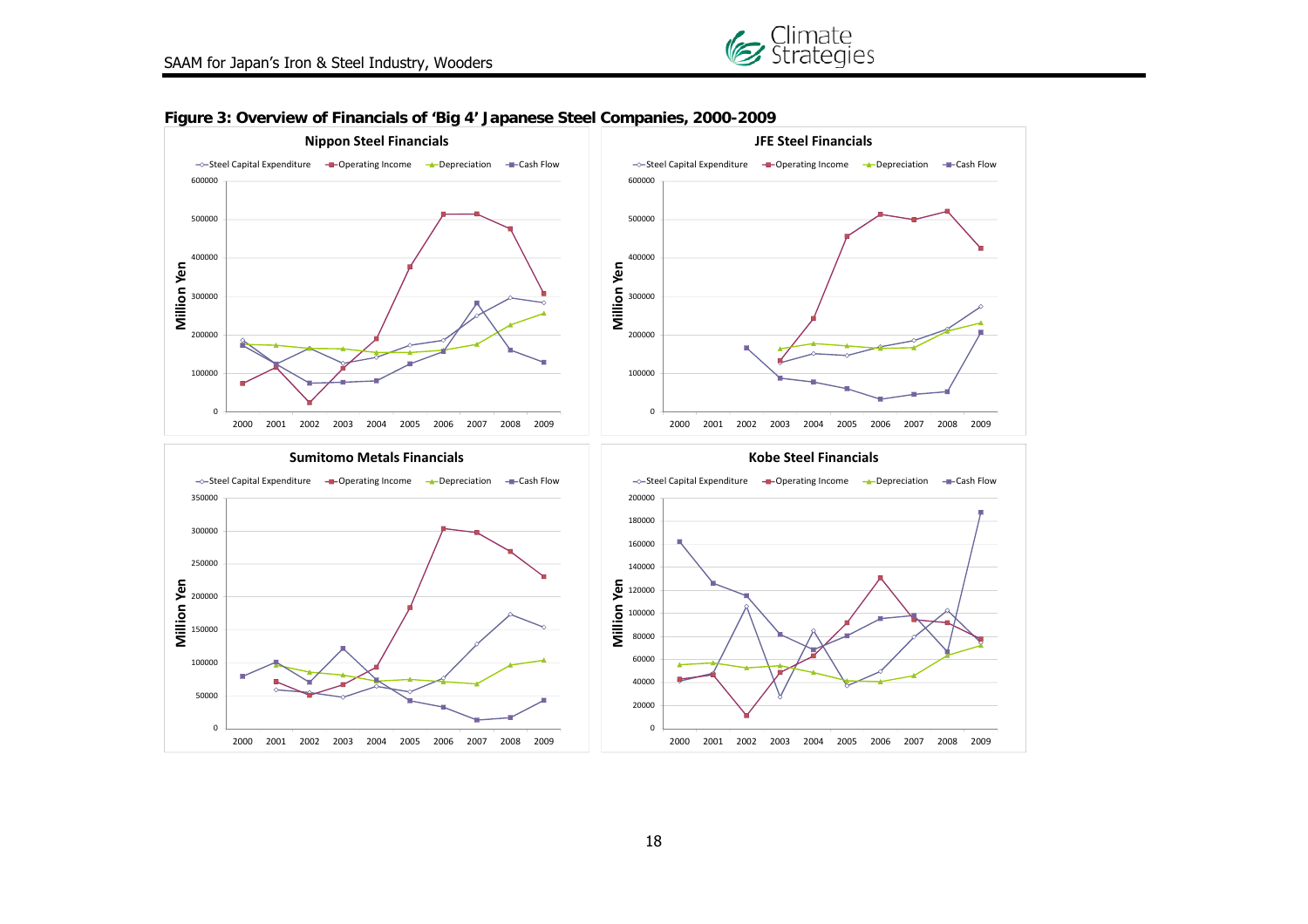

Ge Climate<br>Ge Strategies

**Figure 5: Combined financials for 'Big 4' Japanese steel companies, based on annual production of 75 Mt** 



 $\overline{a}$ 

<sup>&</sup>lt;sup>21</sup> IEA 2010, UNCTAD 2010, Asuka, 2009.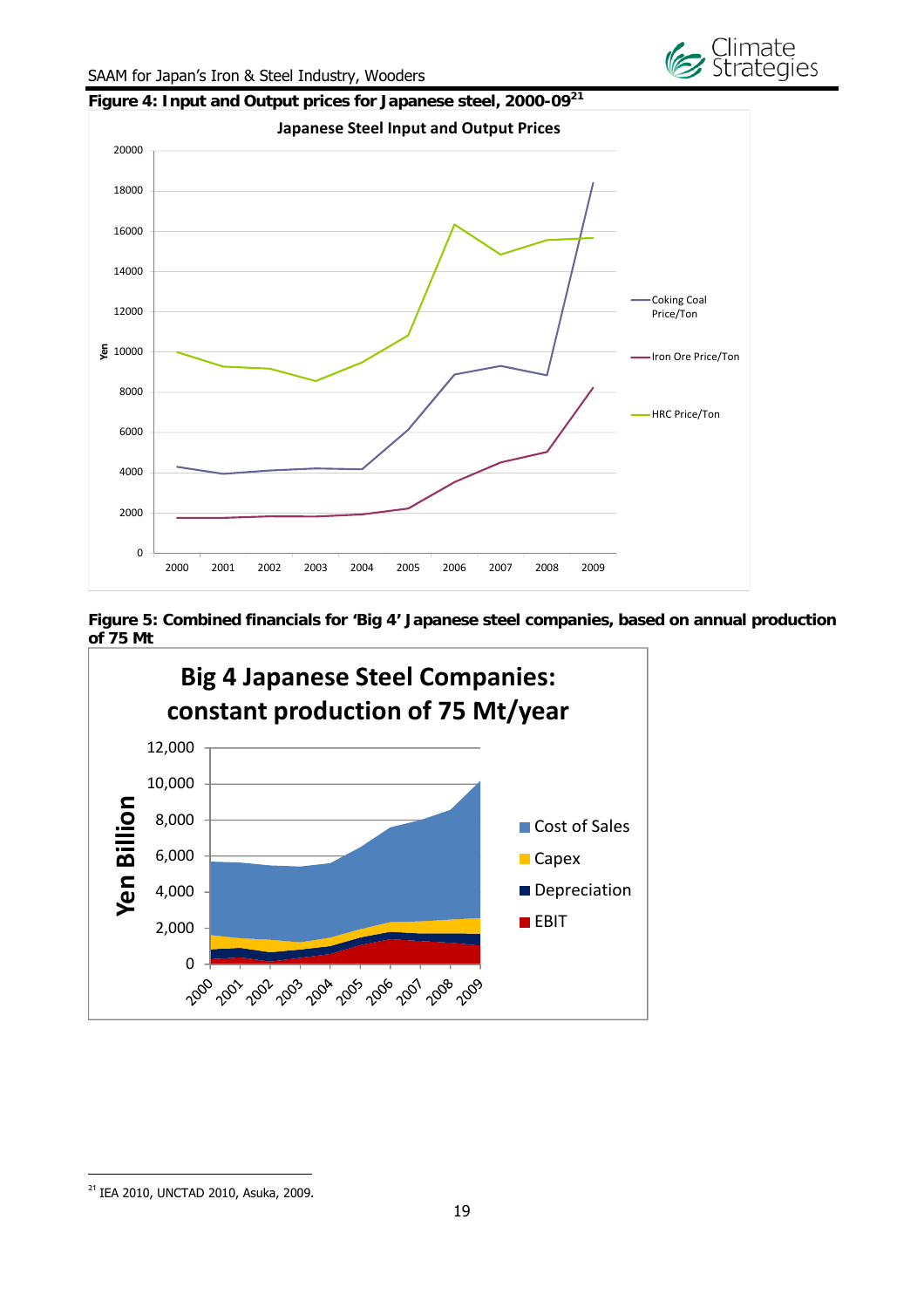

#### **Table 2: Average financials for the 'Big 4' together (at a constant production level of 75 Mt/year)**

| 75Mt/year<br>Big<br>$\mathbf{4}$ . | $\angle$ billion | billion<br>ς. | $4/t$ steel | $\frac{1}{2}$ steel |
|------------------------------------|------------------|---------------|-------------|---------------------|
| Cost of Sales                      | 5.141            | 51.4          | 68,544      | 685                 |
| <b>Capex</b>                       | 608              | 6.1           | 8,108       | 81                  |
| Depreciation                       | 487              | 4.9           | 6.491       | 65                  |
| <b>EBIT</b>                        | 865              | 8.7           | 11,534      | 115                 |
| Tax*                               | 346              | 3.5           | 4,614       | 46                  |

\*Calculated as 40% of EBIT

 $\overline{a}$ 

#### **Table 3: Comparison of RDD&D costs to EBIT, Capex and Tax of the 'Big 4'**

| Programmes                  |            |    | ¥bn/year \$mn/year %EBIT |      | %Capex | % Tax   | $$/tCO2$ * | $$/t$ steel* |
|-----------------------------|------------|----|--------------------------|------|--------|---------|------------|--------------|
| <b>COURSE50</b>             | 2008-12    |    | 20                       | 0.2% | 0.3%   | 0.6%    | 0.1        | 0.3          |
|                             | 2012-17    |    | 30                       | 0.3% | 0.5%   | $0.9\%$ | 0.2        | 0.4          |
| <b>IULCOS</b>               | 2004-10    |    | 20                       | 0.2% | 0.3%   | 0.6%    | 0.1        | 0.3          |
|                             | 2010-15    | 20 | 200                      | 2.3% | 3.3%   | 5.8%    | 1.3        | 2.7          |
| <b>Demonstration Plants</b> |            |    | ¥bn/year \$mn/year %EBIT |      | %Capex | % Tax   | $$/tCO2$ * | $$/t$ steel* |
| CCS Florange Capex * *      | 2 years    | 16 | 160                      | 1.8% | 2.6%   | 4.6%    | 1.1        | 2.1          |
| ULCOWIN, ULCOYSIS***        | years<br>5 | 40 | 400                      | 4.6% | 6.6%   | 11.6%   | 2.7        | 5.3          |

\*Assuming 75 Mt steel/year output, 150 MtCO2/year emitted

\*\*Capex €260 million for ArcelorMittal plant at Florange

\*\*\*Estimated capex €1500 million, for breakthrough technology

#### **Figure 6: Comparison of RDD&D costs to EBIT, Capex and Tax of the 'Big 4'**



## **3.4 Detailed descriptions of the two SAAM Variants**

This report focuses on the actions that Japan could take unilaterally, although it is noted that including offsets in the SAAM is an option that could be useful, particularly in the short- to medium-term and if it helped to demonstrate technology or assisted in the development of technology which could subsequently be used in Japan.

The UNFCCC's preparations for Copenhagen (COP-15, December 2009) included considerations of: what would make CSA (co-operative sectoral approaches) in the interest of developed countries, developing countries and all countries; and the design issues that a CSA would need to include in order to develop them to levels which decision-makers can consider seriously. Box 3 shows this list<sup>22</sup>, to which IISD (the author of this report) has added 'purpose' and 'governance'. The list contains much of use, but has many items which

<sup>&</sup>lt;sup>22</sup> FCCC/AWGLCA/2009/INF.2.Add.2. This lists items 1-11; "Purpose" (0) and "Governance" (12) have been added by IISD.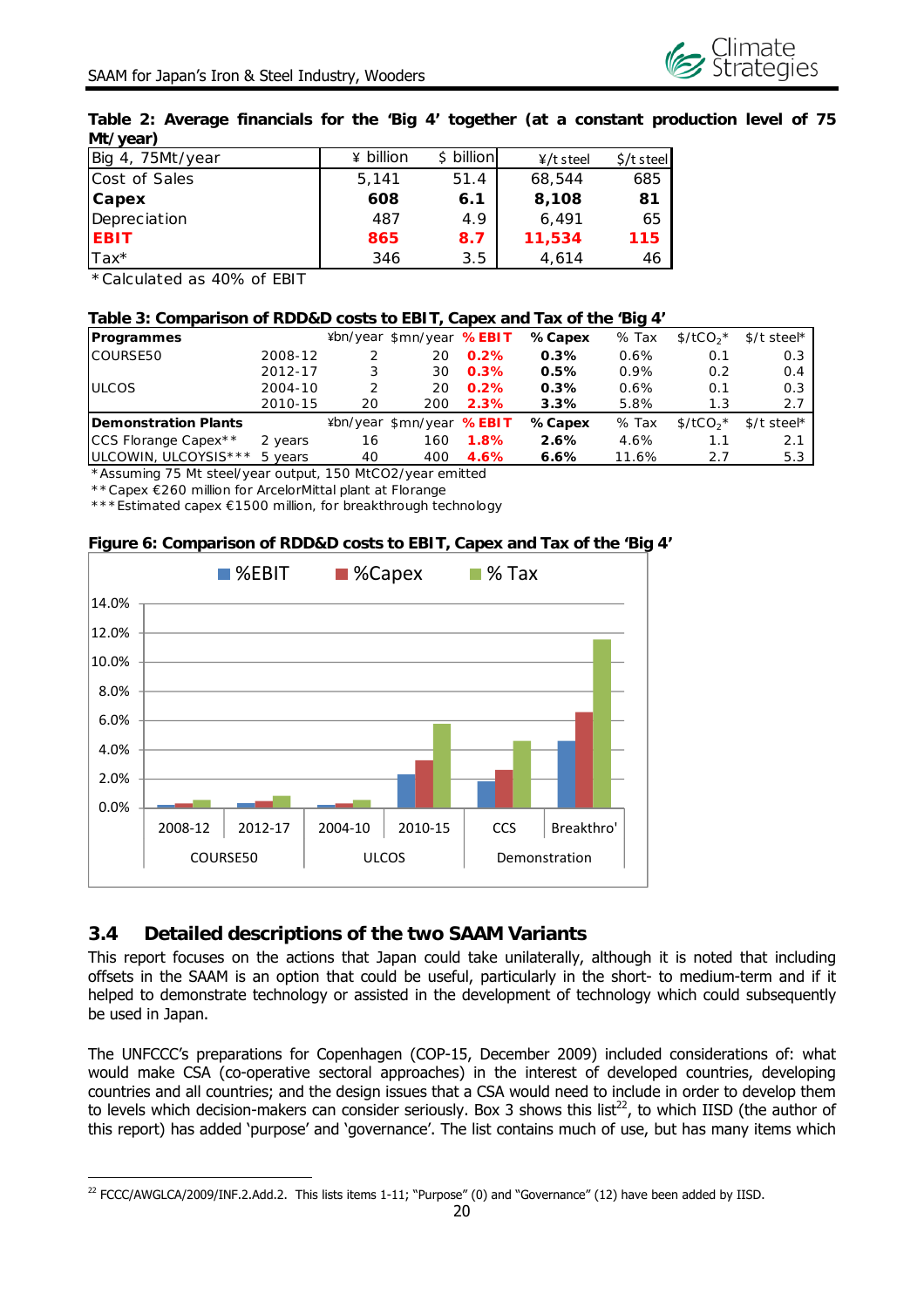

apply only to a SAAM (or CSA) which generated carbon credits for trading. SAAMs which generate credits are only a small subset of the possibilities.<sup>23</sup>

#### **BOX 3: UNFCCC list of design issues needed for Co-operative Sectoral Approaches**

- 0. Purpose
- 1. Criteria for eligible countries and sectors
- 2. Determination of sector boundaries
- 3. Treatment of potential leakage between sectors
- 4. Methodology and process for determining reference level (including preparation, submission, review, approval)
- 5. Monitoring, reporting and verification requirements for emissions
- 6. Issuance, allocation, management and accounting of credits/units
- 7. Means of engaging stakeholders (public and private)
- 8. Duration of crediting/trading periods
- 9. Carry-over of credits/units between periods
- 10.Eligible credits/units for purposes of achieving trading thresholds/targets
- 11.Consequences of not achieving a reference level, including facilitative measures
- 12.Governance

 $\overline{a}$ 

Informed by the UNFCCC's list, a smaller list of six key design issues was developed for the two variants considered in this report. The potential design of the two variants is now presented against these. Where appropriate, opinion has been given on what the best option amongst a series of choices options would be; in other cases, such choices and decisions will need to be made by stakeholders in Japan.

Target setting over the long term is a challenge for both variants. Box 4 notes that it may be possible – and advisable – for governments to 'give direction', progressively building up and specifying targets through a process rather than attempting to set down detailed targets immediately.

#### **BOX 4: Giving direction – a process to set targets progressively**

Detailing a precise long-term target at the beginning of a process immediately presents technical and political challenges. It is also clear that targets will need to be open to review and adaptation as new information comes to light.

One possible approach is for a government to 'give direction' on how a target will develop. In terms of process, governments could annually add further information to a set of principles and more detailed quantification. In the early stages, such statements may simply cover general principles, for example: "this government will require significant reductions in GHG emissions intensity from all steel-producing plant within a period of not more than 20 years"; or "this government is minded to require CCS to be fitted on all new plant from 2030 unless such plants can demonstrate emissions intensity reductions of at least 40% compared to best available technology available today".

The idea of 'giving direction' is to provide investors with more certainty as to which investments are likely to become less profitable going forward and which may become more so. Statements must always build on previous ones, and amendments and changes of direction should be strongly avoided.

<sup>&</sup>lt;sup>23</sup> See Exploding the Myths of Sectoral Approaches (and renaming them Sectoral Approaches, Agreements and Measures, developed as part of this study and available at: http://www.climatestrategies.org/research/our-reports/category/54/305.html.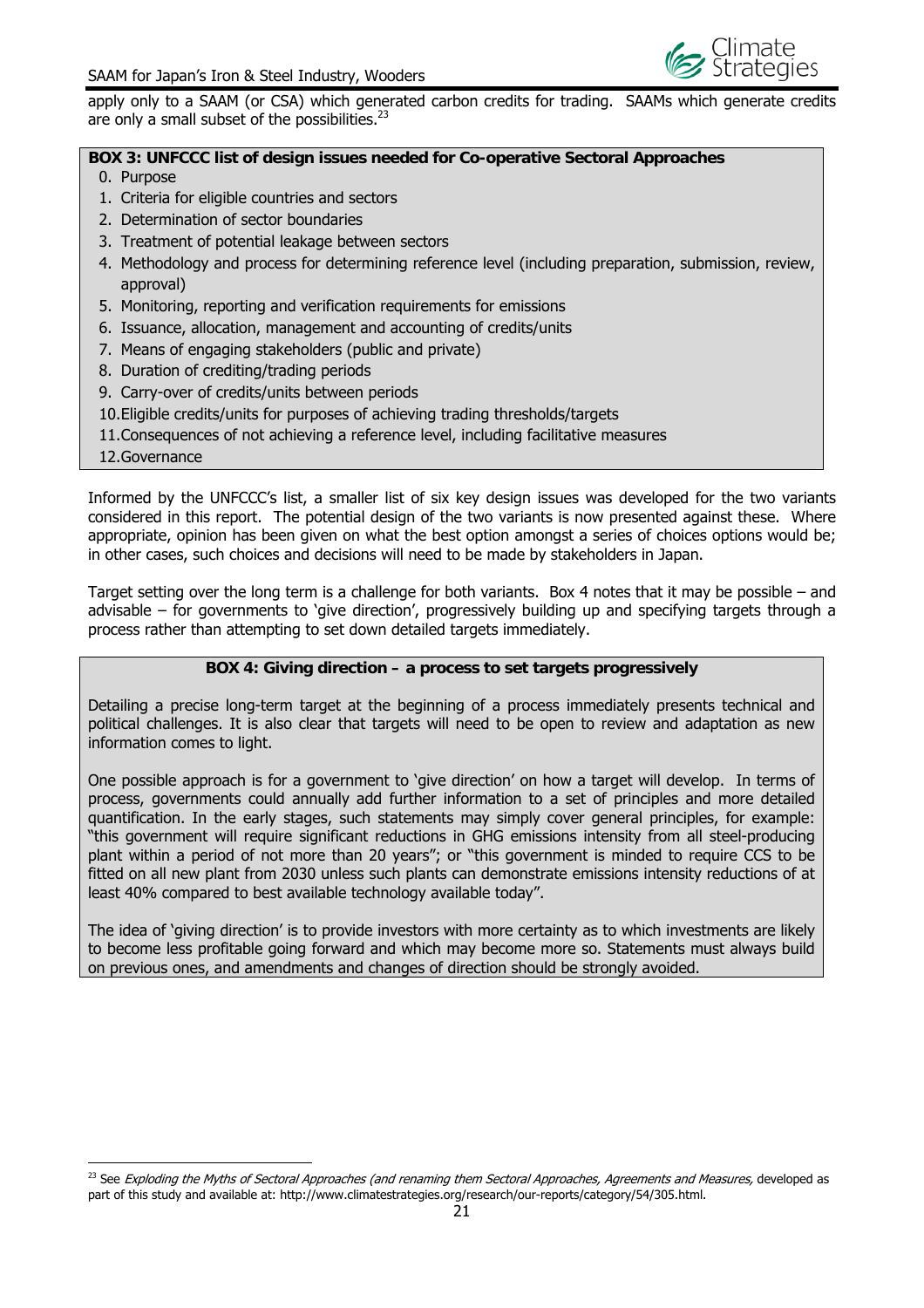

| Variant 1: Implement a fully-resourced plan of RDD&D (5 March, 2011) |                                                                                                                                                                                                                                                                                                                                                                                                                                                                                                                                                                                                                                                                                                                                                                                                                                                                                                                                                                                                     |  |  |  |  |  |  |
|----------------------------------------------------------------------|-----------------------------------------------------------------------------------------------------------------------------------------------------------------------------------------------------------------------------------------------------------------------------------------------------------------------------------------------------------------------------------------------------------------------------------------------------------------------------------------------------------------------------------------------------------------------------------------------------------------------------------------------------------------------------------------------------------------------------------------------------------------------------------------------------------------------------------------------------------------------------------------------------------------------------------------------------------------------------------------------------|--|--|--|--|--|--|
| $\boldsymbol{a}$ .                                                   | the mechanism to be employed                                                                                                                                                                                                                                                                                                                                                                                                                                                                                                                                                                                                                                                                                                                                                                                                                                                                                                                                                                        |  |  |  |  |  |  |
| <b>Discussion</b>                                                    | Fundamental research tends to be financed by government, with industry then developing<br>promising options towards commercialisation. In Japan, it is the steel sector companies who<br>have tended to perform this second role and who have retained the IPR (Intellectual Property<br>Rights). The COURSE50 programme involves funding from NEDO, a public body which<br>receives its funding from a share of the proceeds of the carbon and energy tax. It is natural<br>to think of national level collaboration but this is not necessarily the best option. If company-<br>level research and development is the normal model, then there will almost certainly be some<br>disadvantages in moving away from this. Conversely, demonstration programmes can be<br>expensive and sharing costs and learning nationally and even internationally is indicated. The<br>debate as to whether demonstration projects should be financed by government, industry or<br>as a combination continues. |  |  |  |  |  |  |
| Proposal                                                             | The first step is to set out a plan showing how both breakthrough technologies and CCS could<br>be most quickly developed and implemented, independent of financial, IPR or any other<br>constraints. The starting point should be existing initiatives in Japan, notably COURSE50.<br>Industry, government and the research community should all be involved in the planning<br>exercise. It is recommended that research is conducted at a national level unless it can be<br>shown that there are advantages in moving to a company level, or to an international one.<br>Demonstration programmes should look for international partners as a way to share<br>experiences and costs.                                                                                                                                                                                                                                                                                                            |  |  |  |  |  |  |
| $\bm{b}$ .                                                           | how finance would be raised                                                                                                                                                                                                                                                                                                                                                                                                                                                                                                                                                                                                                                                                                                                                                                                                                                                                                                                                                                         |  |  |  |  |  |  |
| <b>Discussion</b>                                                    | At the government level, the possibility of increasing the scale of finance above current levels<br>comes from the 'environment tax' planned for the economy in 2011. Both the scale of this<br>tax, and what it could be used for, remain uncertain and will be debated through 2011. The<br>alternative, separately or in combination, is to make the steel sector liable for raising the<br>necessary finance, whether this is spent internally within the companies or if it goes into a<br>wider fund or scheme.                                                                                                                                                                                                                                                                                                                                                                                                                                                                               |  |  |  |  |  |  |
| Proposal                                                             | The working assumption is that finance should be higher than the current financing for<br>COURSE50. Notably, finance for CCS demonstration programmes should be included, and<br>finance for the steel sector's contribution to a feasibility study and the development of carbon<br>sequestration in Japan. Who should contribute the finance is a matter for Japanese politics,<br>but a contribution from the iron and steel sector in addition to the new 'environment tax'<br>deserves serious consideration. The ideal for finance would be an extended carbon tax, but a<br>tax on production of steel from the blast furnace route would be a suitable proxy.                                                                                                                                                                                                                                                                                                                               |  |  |  |  |  |  |
| c.                                                                   | what the targets should be                                                                                                                                                                                                                                                                                                                                                                                                                                                                                                                                                                                                                                                                                                                                                                                                                                                                                                                                                                          |  |  |  |  |  |  |
| Discussion                                                           | The proposed SAAM requires technologies to be developed and implemented as fast as<br>possible. This requires sufficient - perhaps defined as 'the maximum cost-effective' -<br>resources and effort to be put in. Ascertaining what the optimum level is, and then measuring<br>it, presents technical difficulties. It is also clear that the indicator would be an input, rather<br>than a result. A financial indicator may be the easiest $-$ for example a fixed charge per tonne<br>of carbon emitted from the primary production route - although quality of how funds were<br>spent is a key consideration.                                                                                                                                                                                                                                                                                                                                                                                |  |  |  |  |  |  |
| Proposal                                                             | Financial targets, annually over the next first 5 years and then 5-yearly thereafter, are<br>recommended. These should then be apportioned down to the company level. A review<br>mechanism for technology development and implementation is also required. Using the 'giving<br>directions' method of progressively developing targets (see Box 3) is indicated.                                                                                                                                                                                                                                                                                                                                                                                                                                                                                                                                                                                                                                   |  |  |  |  |  |  |
| d.                                                                   | whether offsets should be included                                                                                                                                                                                                                                                                                                                                                                                                                                                                                                                                                                                                                                                                                                                                                                                                                                                                                                                                                                  |  |  |  |  |  |  |
| Discussion                                                           | Including offsets in the SAAM is an option that could be useful, particularly in the short- to<br>medium-term and if it helped to demonstrate technology or assisted in the development of<br>technology which could subsequently be used in Japan.                                                                                                                                                                                                                                                                                                                                                                                                                                                                                                                                                                                                                                                                                                                                                 |  |  |  |  |  |  |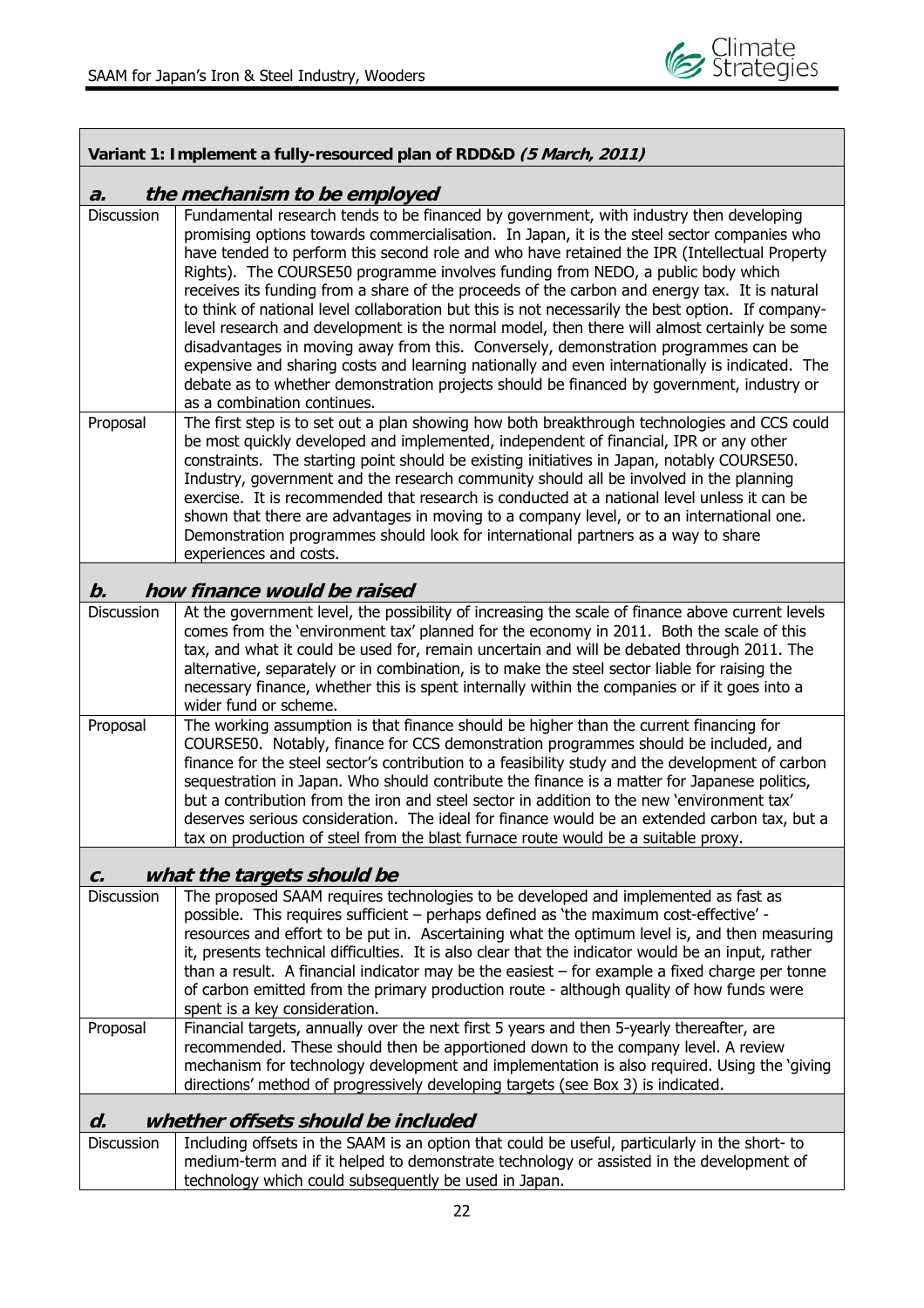

| Proposal                                               | Perform a feasibility study on the pros and cons of including offsets within the SAAM. Review<br>on a periodic basis, whether or not offsets are included. The recommendation at this stage is<br>that they should not be included.                                     |  |  |  |  |  |  |  |
|--------------------------------------------------------|-------------------------------------------------------------------------------------------------------------------------------------------------------------------------------------------------------------------------------------------------------------------------|--|--|--|--|--|--|--|
| who would be responsible for meeting the targets<br>e. |                                                                                                                                                                                                                                                                         |  |  |  |  |  |  |  |
| <b>Discussion</b>                                      | Responsibility could be either at the sectoral or company level, depending on the design of the<br>scheme.                                                                                                                                                              |  |  |  |  |  |  |  |
| Proposal                                               | Recommendation is that liability is devolved to the companies.                                                                                                                                                                                                          |  |  |  |  |  |  |  |
| f.                                                     | the possibilities of making the SAAM international                                                                                                                                                                                                                      |  |  |  |  |  |  |  |
| <b>Discussion</b>                                      | There are clear attractions to combining RDD&D efforts, at all stages of the cycle.<br>Demonstration plants are often expensive and the latter stages of development and<br>implementation may be most attractive for international collaboration on the basis of cost. |  |  |  |  |  |  |  |
| Proposal                                               | Research programmes should actively look to share experiences and even combine with other<br>countries. Demonstration programmes should look for international partners as a way to<br>share experiences and costs.                                                     |  |  |  |  |  |  |  |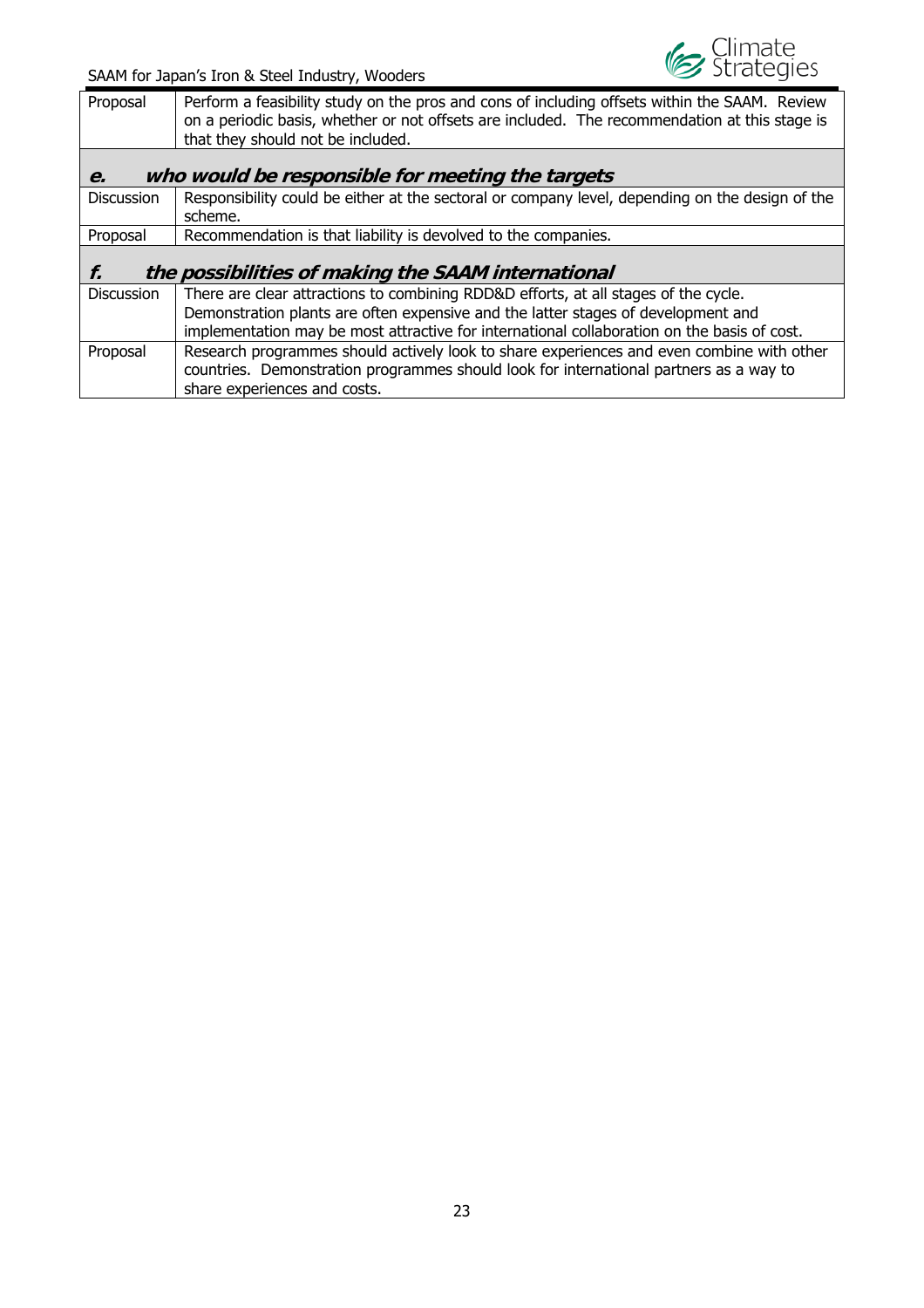Г

Ē

| Variant 2: Regulate CO <sub>2</sub> limits (5 March, 2011) |                                                                                                                                                                                                                                                                                                                                                                                                                                                                                                                                                                                                                                                                                                                                                                                                                                                                                                                                                                                                                                                                                                            |  |  |  |  |  |  |  |
|------------------------------------------------------------|------------------------------------------------------------------------------------------------------------------------------------------------------------------------------------------------------------------------------------------------------------------------------------------------------------------------------------------------------------------------------------------------------------------------------------------------------------------------------------------------------------------------------------------------------------------------------------------------------------------------------------------------------------------------------------------------------------------------------------------------------------------------------------------------------------------------------------------------------------------------------------------------------------------------------------------------------------------------------------------------------------------------------------------------------------------------------------------------------------|--|--|--|--|--|--|--|
| the mechanism to be employed<br>$\boldsymbol{a}$ .         |                                                                                                                                                                                                                                                                                                                                                                                                                                                                                                                                                                                                                                                                                                                                                                                                                                                                                                                                                                                                                                                                                                            |  |  |  |  |  |  |  |
| <b>Discussion</b>                                          | Limits could be set at the sectoral or plant level.                                                                                                                                                                                                                                                                                                                                                                                                                                                                                                                                                                                                                                                                                                                                                                                                                                                                                                                                                                                                                                                        |  |  |  |  |  |  |  |
| Proposal                                                   | Regulations would be set governing maximum permissible levels of GHG emissions from<br>individual plants. A phased approach is indicated, with regulations first applied to new plant<br>and then, at a later date, to existing plant. No requirements would be set as to how plants<br>should meet these limits. One design option which could improve the acceptability of the<br>option would be for buy-out price to be included, i.e. for plants which had not met the<br>permissible level to be allowed to continue to operate by paying a penalty. The level at which<br>this penalty should ideally be set would allow the money raised to finance equivalent<br>reductions in other sectors of the Japanese economy. Given how expensive emission<br>reduction options are understood to be in Japan, and the very large reductions needed in the<br>economy by 2050, such a buy-out price would likely to be prohibitively high. An alternative<br>approach would be to set absolute caps on emissions from the sector. This is essentially what<br>an ETS does, and is not considered further. |  |  |  |  |  |  |  |
| $\bm{b}$ .                                                 | how finance would be raised                                                                                                                                                                                                                                                                                                                                                                                                                                                                                                                                                                                                                                                                                                                                                                                                                                                                                                                                                                                                                                                                                |  |  |  |  |  |  |  |
| <b>Discussion</b>                                          | This would be up to the companies involved. Step-change effects are important: if new<br>regulations are put in place from a certain date, a company may decide to make no<br>investments or changes and simply take its plant out of commission from the date;<br>alternatively, it may choose to build up savings to allow it to stay operational after the new<br>regulations come in place.                                                                                                                                                                                                                                                                                                                                                                                                                                                                                                                                                                                                                                                                                                            |  |  |  |  |  |  |  |
| Proposal                                                   | Conduct studies and discuss with the industry what the likely 'step-change' impacts would be,<br>and plan against these.                                                                                                                                                                                                                                                                                                                                                                                                                                                                                                                                                                                                                                                                                                                                                                                                                                                                                                                                                                                   |  |  |  |  |  |  |  |
| C.                                                         | what the targets should be                                                                                                                                                                                                                                                                                                                                                                                                                                                                                                                                                                                                                                                                                                                                                                                                                                                                                                                                                                                                                                                                                 |  |  |  |  |  |  |  |
| <b>Discussion</b>                                          | Targets could be set on all steelmakers or only a subset of them. The precise values to be                                                                                                                                                                                                                                                                                                                                                                                                                                                                                                                                                                                                                                                                                                                                                                                                                                                                                                                                                                                                                 |  |  |  |  |  |  |  |
|                                                            | set, and when they would come in, are difficult to be precise about at an early stage in the<br>SAAM.                                                                                                                                                                                                                                                                                                                                                                                                                                                                                                                                                                                                                                                                                                                                                                                                                                                                                                                                                                                                      |  |  |  |  |  |  |  |
| Proposal                                                   | Targets would only be set on steelmaking using the primary route (currently blast furnaces in<br>Japan). There does not appear to be any need to include steel production from scrap in<br>electric arc furnaces (EAF), at least if the current Japanese electricity mix continues and the<br>marginal new plant is not fossil-fuel fired. Difficulties arise because scrap steel can be used to<br>some extent in primary route plants, and EAF can be housed on a site which also has a blast<br>furnace. Targets should reflect what share of reductions are required from the steel sector.<br>An indicative first level for the target for blast furnaces could be 50% of current emission<br>levels, i.e. around 0.8 $tCO2/t$ steel, with new plant needing to comply by 2025 and existing<br>plant by 2030. A second, more stringent, target could be set at a later date. Using the 'giving<br>directions' method of progressively developing targets (see Box 4) is strongly indicated.                                                                                                           |  |  |  |  |  |  |  |
| d.                                                         | whether offsets should be included                                                                                                                                                                                                                                                                                                                                                                                                                                                                                                                                                                                                                                                                                                                                                                                                                                                                                                                                                                                                                                                                         |  |  |  |  |  |  |  |
| Discussion                                                 | Including offsets in the SAAM is an option that could be useful, particularly in the short-to<br>medium-term and if it helped to demonstrate technology or assisted in the development of<br>technology which could subsequently be used in Japan.                                                                                                                                                                                                                                                                                                                                                                                                                                                                                                                                                                                                                                                                                                                                                                                                                                                         |  |  |  |  |  |  |  |
| Proposal                                                   | Perform a feasibility study on the pros and cons of including offsets within the SAAM. Review<br>on a periodic basis, whether or not offsets are included. The recommendation at this stage is<br>that they should not be included.                                                                                                                                                                                                                                                                                                                                                                                                                                                                                                                                                                                                                                                                                                                                                                                                                                                                        |  |  |  |  |  |  |  |
| e.                                                         | who would be responsible for meeting the targets                                                                                                                                                                                                                                                                                                                                                                                                                                                                                                                                                                                                                                                                                                                                                                                                                                                                                                                                                                                                                                                           |  |  |  |  |  |  |  |
| Discussion                                                 | Responsibility could be at sector, company or plant level.                                                                                                                                                                                                                                                                                                                                                                                                                                                                                                                                                                                                                                                                                                                                                                                                                                                                                                                                                                                                                                                 |  |  |  |  |  |  |  |
| Proposal                                                   | Responsibility should be at the plant level.                                                                                                                                                                                                                                                                                                                                                                                                                                                                                                                                                                                                                                                                                                                                                                                                                                                                                                                                                                                                                                                               |  |  |  |  |  |  |  |
| f.                                                         | the possibilities of making the SAAM international                                                                                                                                                                                                                                                                                                                                                                                                                                                                                                                                                                                                                                                                                                                                                                                                                                                                                                                                                                                                                                                         |  |  |  |  |  |  |  |
| Discussion                                                 | The proposed approach is a unilateral one, and does not assume any coordinated, equivalent                                                                                                                                                                                                                                                                                                                                                                                                                                                                                                                                                                                                                                                                                                                                                                                                                                                                                                                                                                                                                 |  |  |  |  |  |  |  |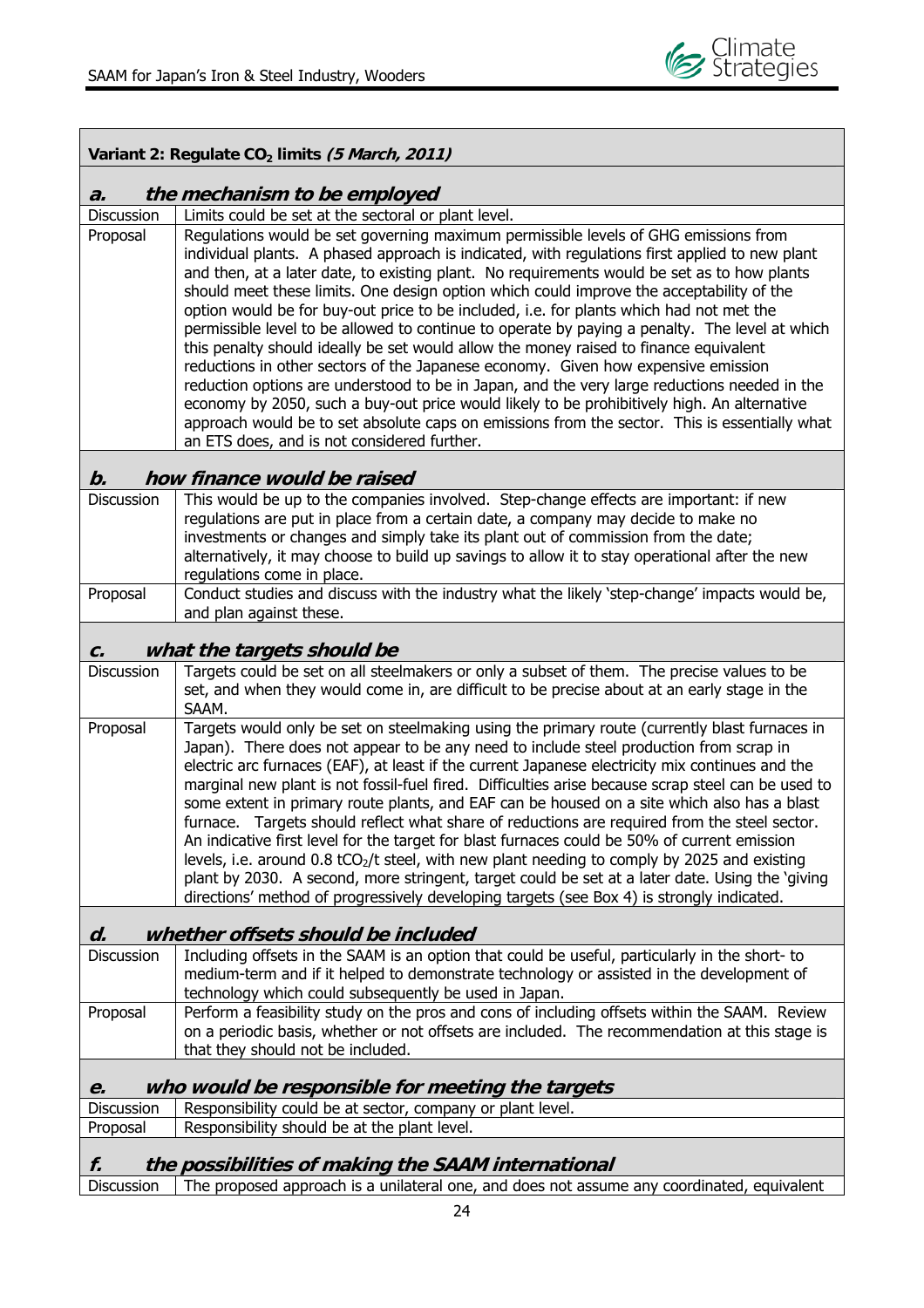

|          | or other actions from other countries. If Japan takes on and enforces stringent targets<br>unilaterally, the Japanese steel sector could be exposed to significant competitiveness and<br>leakage impacts. As an example, CCS in Japan may cost of the order of $$100/tCO2$ captured,<br>or of the order of \$200/t steel produced from the primary route. This is of the order of 20%<br>of the value of steel, roughly equivalent to the combined average profit (EBIT) and capital<br>expenditure of the steel sector over the past decade. Clearly the Japanese steel sector would<br>be likely to lose out in export markets and also in the domestic market at this level. For Japan<br>to be willing to make such a unilateral commitment, it would be very likely to need to<br>implement a protective measure such as a border tax applied to both imports and exports. A<br>better alternative would be international agreement but, based on experience to date, this is<br>likely to be very difficult to agree in practice. |
|----------|------------------------------------------------------------------------------------------------------------------------------------------------------------------------------------------------------------------------------------------------------------------------------------------------------------------------------------------------------------------------------------------------------------------------------------------------------------------------------------------------------------------------------------------------------------------------------------------------------------------------------------------------------------------------------------------------------------------------------------------------------------------------------------------------------------------------------------------------------------------------------------------------------------------------------------------------------------------------------------------------------------------------------------------|
| Proposal | Japan should proactively seek partners who would join in with the approach. Japan should<br>also develop proposals for protecting its industry, notably for when its targets are imposing<br>significant costs on its industry. It should also develop rules for when, and under what<br>circumstances, such protective measures can be implemented.                                                                                                                                                                                                                                                                                                                                                                                                                                                                                                                                                                                                                                                                                     |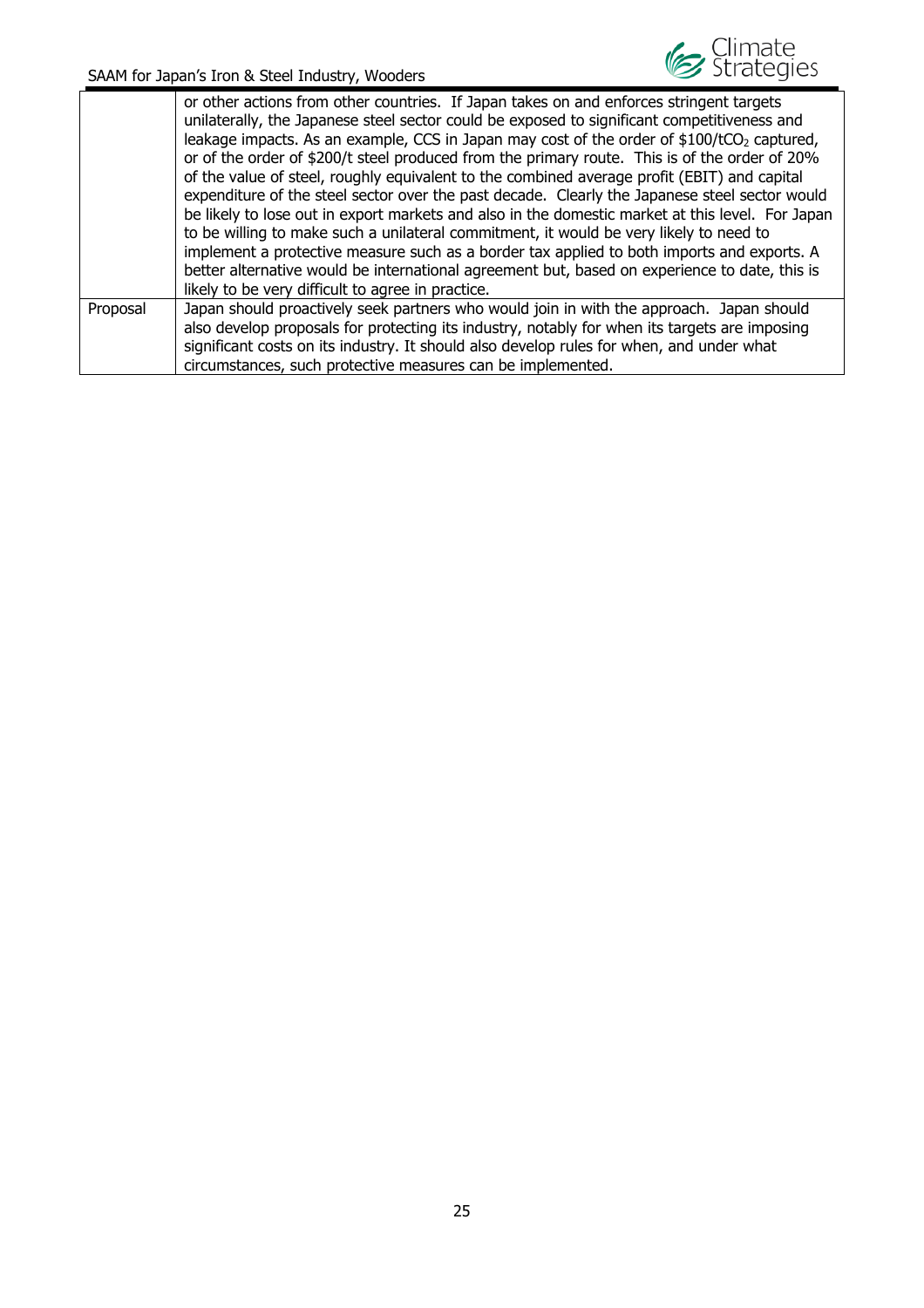## **3.5 Compatibility with other climate change mitigation strategies**

Nationally, Japan's ongoing debate about whether or not to introduce an ETS, and how it should be designed, could have major implications for emissions reductions in the iron and steel sector. Internationally, there are a number of processes ongoing of similar significance. If the SAAM proposed in this report is to be viable, it must not be in conflict with such efforts and would ideally be designed to complement their expected strategies. This section briefly reviews such considerations.

 **ETS:** how could SAAMs as described and ETS co-exist, or are they competitive? The question has become somewhat moot, at the Japanese level because of the lack of prospects for a Federal level ETS in at least the short term, and at the international level with the very slow progress being made on scaling up international trading of credits.

At a more theoretical level, the key consideration is that of overlap. If a SAAM led to carbon pricing and trading, then it would have significant overlap with an ETS. If it does not – and the first variant proposed in this study would not – then the two mechanisms can co-exist on a technical level. The key considerations are the total level of costs that the sector would be subjected to via the 'stacking' of mechanisms<sup>24</sup>, and whether having choices specified or constrained by a SAAM should obviate at least partially the need to pay a carbon price.

- **UNFCCC**: The variants proposed are national approaches, which could be internationalised if interest is shown. There are clear advantages to such an internationalisation, notably because the fear of making industry uncompetitive constrains unilateral actions world-wide. The UNFCCC could be a forum for such a discussion but there are alternatives. The study Synthesis Paper<sup>25</sup> concludes: There are good reasons for holding more detailed discussions at the sector-specific level, and discussing all the issues that concern sectors – for example trade, subsidies and environmental regulation – concurrently with climate change. A specialised forum of this sort could be set up within the UNFCCC, and indeed an earlier Policy Brief from this Climate Strategies project<sup>26</sup> recommends investigating the setting up of a steel-specific forum within the UNFCCC and providing it with technical expertise. But other forums may be at least as useful and may be able to make progress more quickly. Of these other forums, the OECD Steel Committee and WTO are both worthy of careful consideration.
- **World Steel Association (WSA):** the WSA, formerly the International Iron and Steel Institute (IISI), is an international industry association that represents 180 steel producers, including 19 of the world's 20 largest companies. Its purpose is "[to provide] global leadership on all major strategic issues affecting the industry" and "[to promote] steel and the steel industry to consumers, the industry, media and the general public". (WSA, n.d.) Its activities include monitoring the global steel industry, lobbying, conducting research and sharing information between members.

Annex C details the work of the WSA of relevance to this report. In summary, the WSA has an ongoing policy on sustainable development that was first established in 2002. Its key commitment is to optimise the resource and energy efficiency of steel-making and steel products. Industry performance is reported according to a number of indicators, measuring social, environmental and economic sustainability. Although reporting to date has been less than ideal (see Annex C. for more details), the WSA claims that with the setup of a CO<sub>2</sub> emissions data collection program in 2008 "from now on, consistency is assured" (WSA, 2010b). In addition to this, in a 2007 policy statement the WSA proposed a sectoral approach for the global steel industry, focused on technology development and intensity-based targets for  $CO<sub>2</sub>$ reduction (WSA, 2007a). In a position paper published later in the same year, the WSA claimed that it had the support of China's steel industry for a sectoral approach that would begin with collection and reporting of  $CO<sub>2</sub>$  emission data, and follow with the creation of benchmarks and national or regional commitments for improvements (WSA, 2007b). The second paper also stressed the importance of

<sup>&</sup>lt;sup>24</sup> Various studies, for example a joint study commissioned by the the Energy Intensive Users' Group and the Trades Union Congress in the UK (Waters Wye Associates, 2010), have noted that energy-intensive industry are subject to the 'stacking' of many policies and measures driven by different strands of climate change policy-making.

<sup>&</sup>lt;sup>25</sup> See Exploding the Myths of Sectoral Approaches (and renaming them Sectoral Approaches, Agreements and Measures, developed as part of this study and available at: http://www.climatestrategies.org/research/our-reports/category/54/305.html.<br><sup>26</sup> International sectoral approaches and agreements: case studies of the steel sector in China, India and J

Recommendations. http://www.climatestrategies.org/research/our-reports/category/54/264.html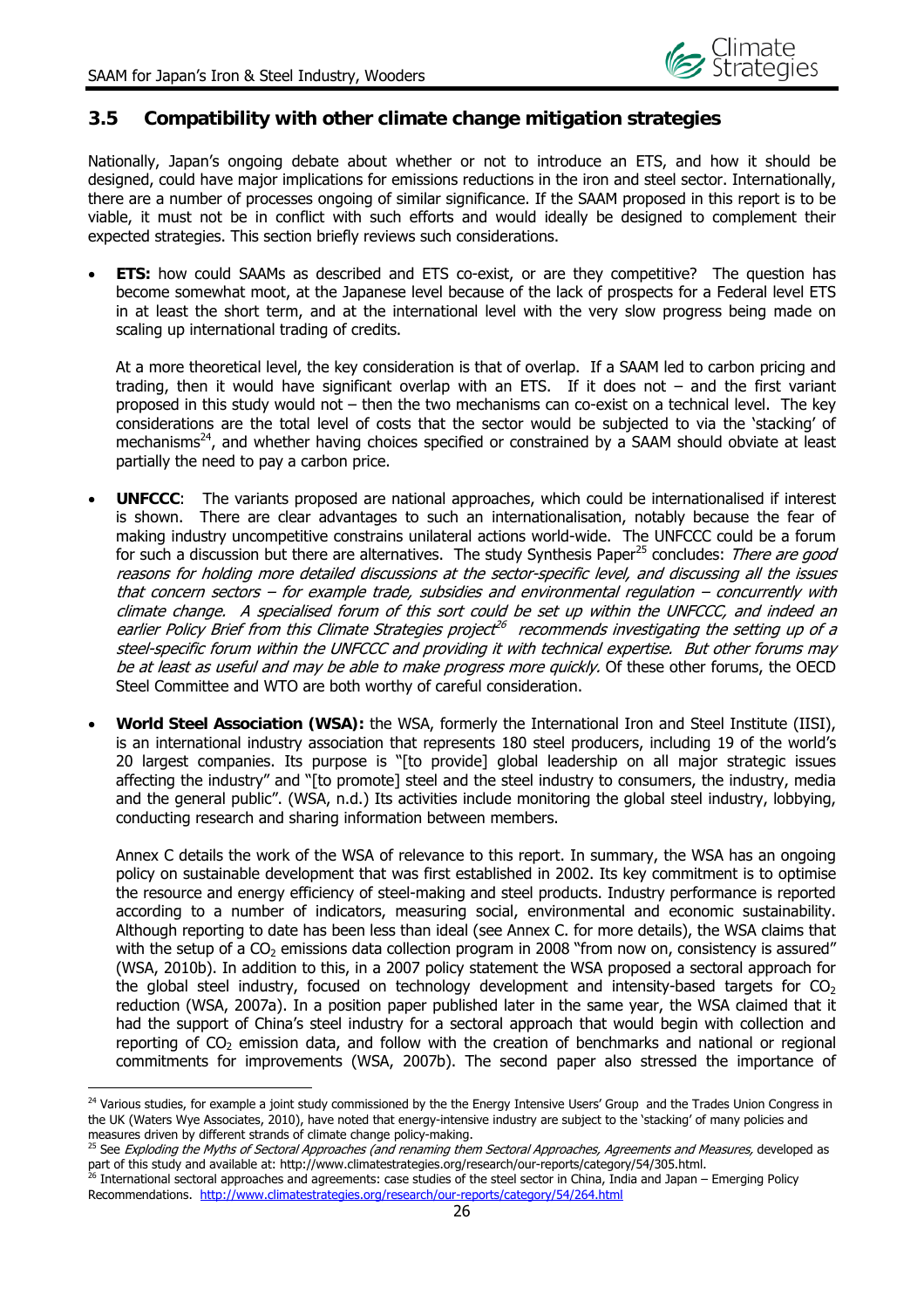

technology development and the role that could be played by the WSA's 'CO<sub>2</sub> Reduction Programme'. It is not clear if this programme simply represents coordination between various regional and national initiatives, such as ULCOS and COURSE50, or if it amounts to an additional, dedicated R&D effort on behalf of all steel companies. Like the Nippon Keidanren, the WSA positions itself explicitly against the inclusion of steel companies in any country or regional ETS and stresses the importance of new steel products that can reduce  $CO<sub>2</sub>$  mitigations in the use of their end-products.

Although the proposed sectoral agreement in this report may overlap with one aspect of the WSA's activities – namely, the WSA's CO<sub>2</sub> Breakthrough Program – this would appear to be more of a complement than a conflict. An increase in the ambition of Japanese industry plans and government involvement could, on the one hand, positively influence other members of the association; and on the other, the WSA could offer a useful forum to ensure that any additional efforts on the part of Japan do not needlessly replicate research being conducted elsewhere.

 **The Asia-Pacific Partnership on Clean Development and Climate (APP)/ Global Superior Energy Performance Partnership (GSEP):** the APP is a group that was formed in 2005 at the Twelfth Meeting of the ASEAN Regional Forum in Vientiane, Laos, five months after the Kyoto Protocol entered into force. Essentially a sectoral approach to the mitigation of climate change, its six members, Australia, China, India, Japan, the Republic of Korea and the United States (with Canada joining as a seventh in 2007) agreed to set up task forces to coordinate non-binding national activities in eight key sectors, one of which was steel.

The APP Steel Task Force is currently being wound down with a replacement Steel Working Group set up under the GSEP, and to be hosted at the IEA in Paris. This working group will build upon the work of the APP Steel Task Force (Clean Energy Ministerial, 2010).

The APP Steel Task Force's eventual Action Plan, agreed in 2006, outlined a range of activities but the most important ones – agreeing quantitative indicators that can be used to benchmark and measure changes in steel sector energy use and impacts on the environment, and the development of "milestones" to guide improvements in energy- and environment-related performance – have still not had any results (APP, 2008; Kakudo, 2009c). The only tangible products to have emerged from the process are a technical manual on state-of-the-art technology, by the United States, and several 'diagnostic' visits by Japanese experts to Chinese and Indian steel plants to identify potential areas for energy- and environment-related improvements (APP, 2009; Tateishi, 2009). It is difficult to determine the likelihood of any meaningful leadership from the APP in the future as it is not fully transparent about its activities and there is a sense in its publically-available records – summaries of annual meetings – that momentum has been lost (see Annex D for more details).

Given the activities listed in its current Action Plan, especially taking into account the uncertainty over their actual status, there is no reason to suppose that the sectoral agreement proposed in this report would be in contradiction with Japan's role in the APP/GSEP, or indeed that the APP/GSEP is a very active player in this area. Rather, the APP/GSEP might be a useful forum for Japan to benefit from a successful sectoral approach on R&D in the steel sector – either operating as a forum for agreements over technology transfer or serving as a model for other APP/GSEP Task Forces.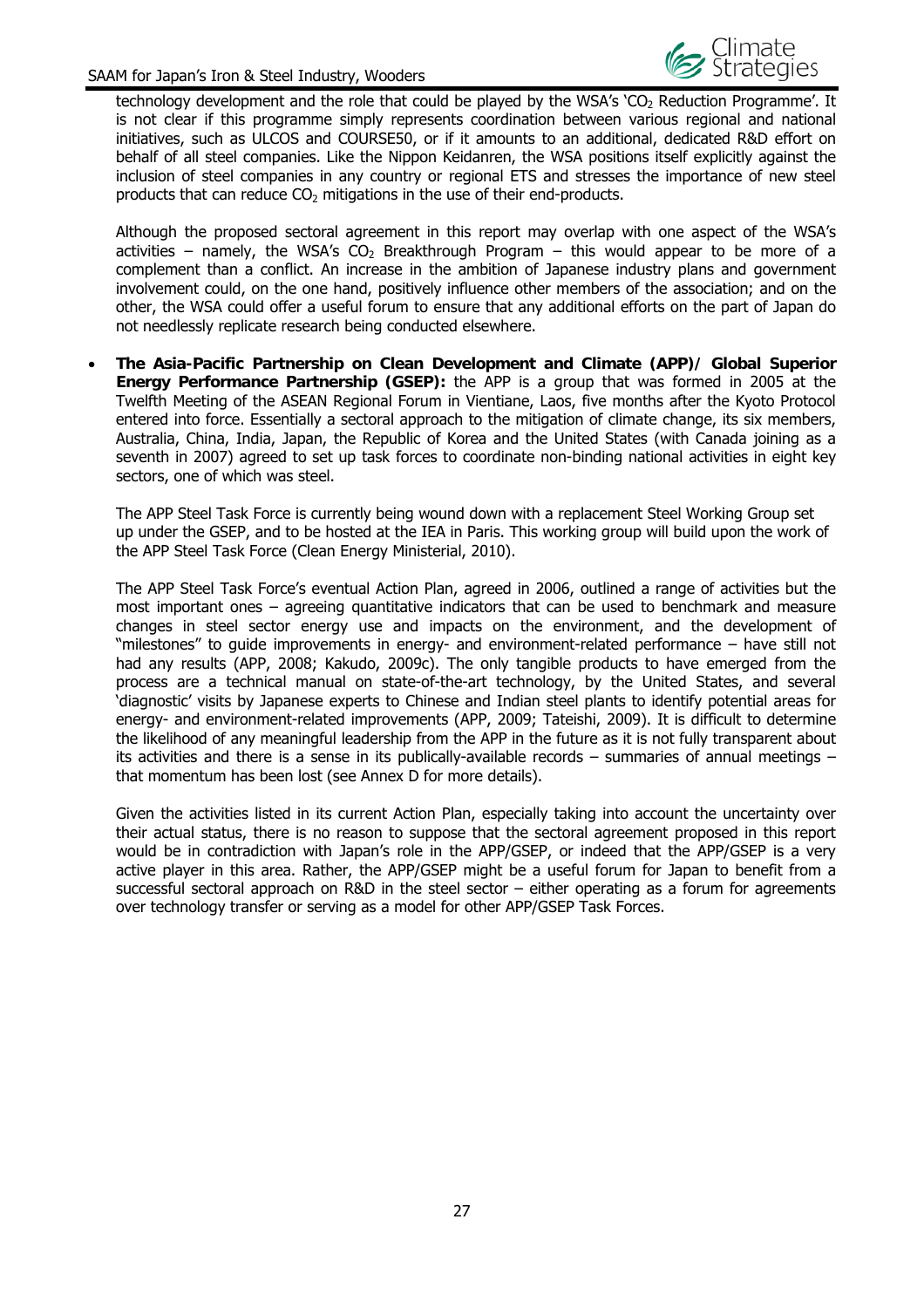## **4. Moving towards implementation**

Initial consultations have indicated that there is very little support for the second Variant – Regulating  $CO<sub>2</sub>$ limits. Moving the first Variant - Implement a fully-resourced plan of RDD&D – forward requires selling the approach to various stakeholders and promoting it within Japan and internationally.

On the technical level, the first unresolved issue is whether CCS is really an option for the steel sector. From the literature (see Annex E for full details), we can conclude that there is storage potential (mostly undersea), that the steel sector is not currently significantly involved or investing beyond the capture phase and that there is no clear, integrated plan on taking CCS forward for Japan as a whole. This review does not appear to give sufficient confidence to enable CCS to be included definitely within a SAAM.

Again technically, there remains uncertainty as to whether scaling up RDD&D beyond current levels (e.g. COURSE50) would really yield strong results. Certain members of the steel industry have voiced their concerns, and this is an issue where more detail as to precisely what might form part of an extended RDD&D effort would be helpful.

The scale of resources required for the initial RDD&D phase appears to be affordable with respect to the resources available to the sector.<sup>27</sup> A number of challenges arise:

- 1. the **hypothecation of government revenues to specific programmes and actions represents a challenge** in all countries, including Japan. The possibility of setting up hypothecation depends on the general political outlook – for example, it is understood that the DPJ wishes to reduce the amount of revenue that is hypothecated in favour of it being directed into general coffers;
- 2. while it may be within the resources of the sector to finance the early stages of RDD&D, **implementation is likely to involve a step change in expenditure**. The examples in the text above show that a levy of around \$1/tonne steel would fund early CCS RDD&D. If it were implemented, CCS would be likely to cost around  $$25-100/t$  steel in Japan  $($50-200/tCO<sub>2</sub>$  captured) – there is a major step change to overcome. There is thus a danger in this hypothetical example that companies may not make the necessary savings to allow them to continue to operate if and when CCS were introduced, and a mechanism to help smooth progress over the step may be necessary ;
- 3. **how much the sector is willing to put in depends on how much it is already putting in, and whether it feels that this is fair**, including in comparison to its competitors. For a region such as the EU where there is already an ETS with a significant carbon price, the sector will find it easier to argue that extra regulations and their costs would be an unfair burden. There may be more chance to argue that raising additional revenues from the sector would be possible in a country like Japan without an ETS, and this case will be much easier to make if some or all of the additional revenues were hypothecated for the benefit of the sector itself. This consideration is a key one within the design of the SAAM for Japanese steel within this study.

Again from the initial consultations, we can identify the factors that appear to resonate to sell the SAAM within Japan:

- o Technology leadership (and sales overseas);
- o Contribution to the green economy;
- o Reduces exposure to fossil fuel price rises;
- o Improvement of security of supply.

 $\overline{a}$ 

Many of the issues raised in the report are generic in their type (e.g. the issue of hypothecation is common to many countries) or in their solution (e.g. many countries wish to demonstrate CCS). International fora – notably the OECD's Steel Committee – offer the option to both promote any Japanese scheme and to investigate whether it could be internationalised. Climate Strategies *Policy Recommendations* paper published under this project in

<sup>&</sup>lt;sup>27</sup> By means of illustration, depending on what is specified within the programme, resources of the order of 1% of EBIT or \$1/tonne steel produced  $($2/tCO<sub>2</sub>)$  may be sufficient in the early stages.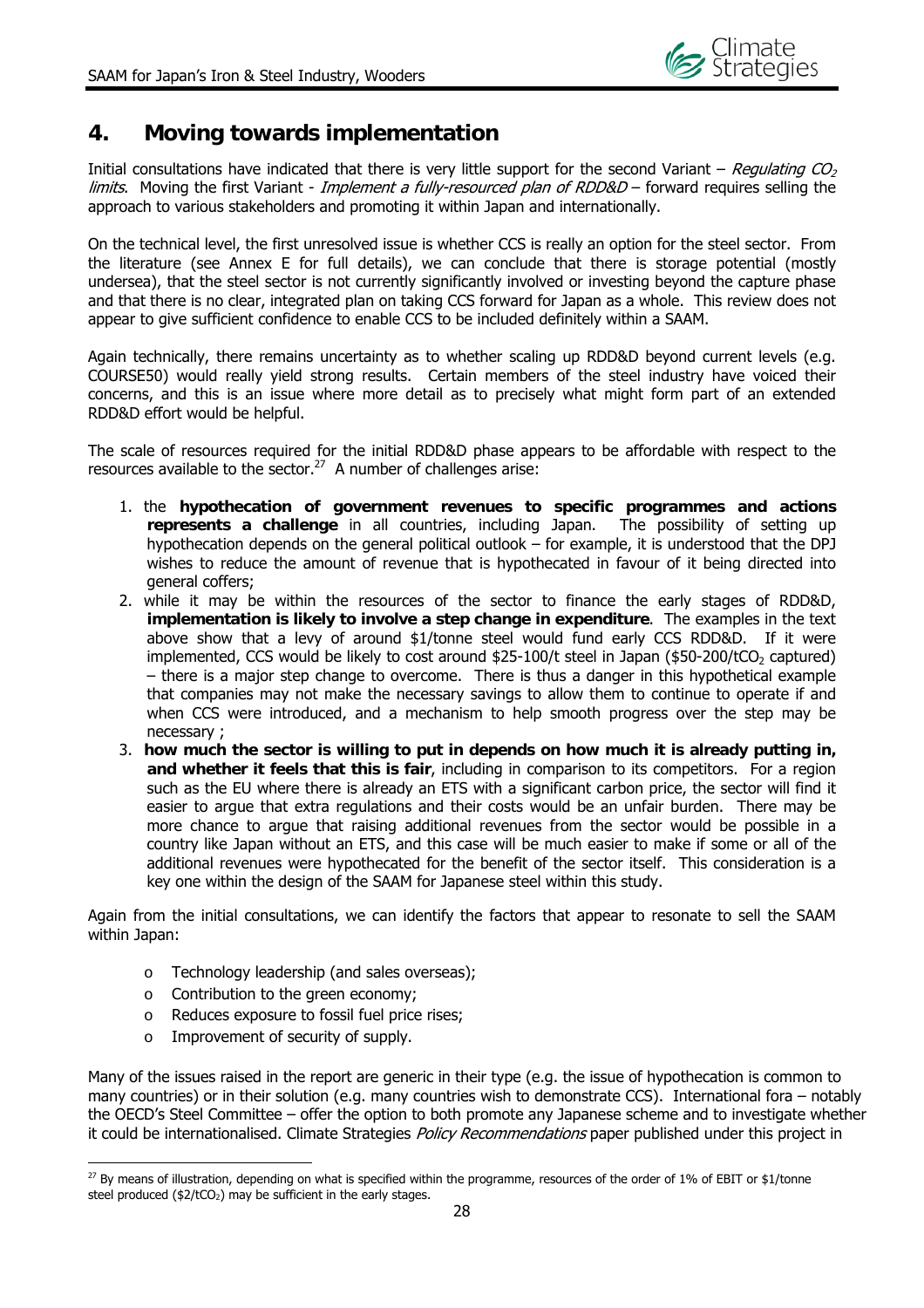

August 2010<sup>28</sup> identifies that there is a need for detailed international discussions on steel, and concludes that these could be met within a specific negotiating forum at the UNFCCC. There are many advantages to using the UNFCCC, but if this is not possible then the OECD Steel Committee WTO, World Steel Association or some other forum could also be used. Whatever the forum, it will need a group of 'champion' countries to push forward the need for discussion, identify a forum and secure a negotiating mandate.

There is clear scope for investigating the internationalisation of the SAAM, again once there is a more detailed domestic proposal with more support. There is also the potential to extend the SAAM to other sectors of the economy, particularly if they would benefit strongly from the development of CCS.

The recommendations made in this report are necessarily of a preliminary nature. Further detailing the SAAM – based on the summary tables included in Section  $3.4 -$  is a necessary next step, and should be conducted in consultation with a wide range of stakeholders. Variant 1 of the SAAM - Implement a fullyresourced plan of RDD&D - resonated strongly with many stakeholders in Japan during the Climate Strategies project, and is worthy of further development and discussion. The reduction of GHG emissions from key sectors in key countries is essential if ambitious reductions in climate change impacts are to be achieved.

 $\overline{a}$ 

<sup>&</sup>lt;sup>28</sup> International sectoral approaches and agreements: case studies of the steel sector in China, India and Japan – Emerging Policy Recommendations. http://www.climatestrategies.org/our-reports/category/54/264.html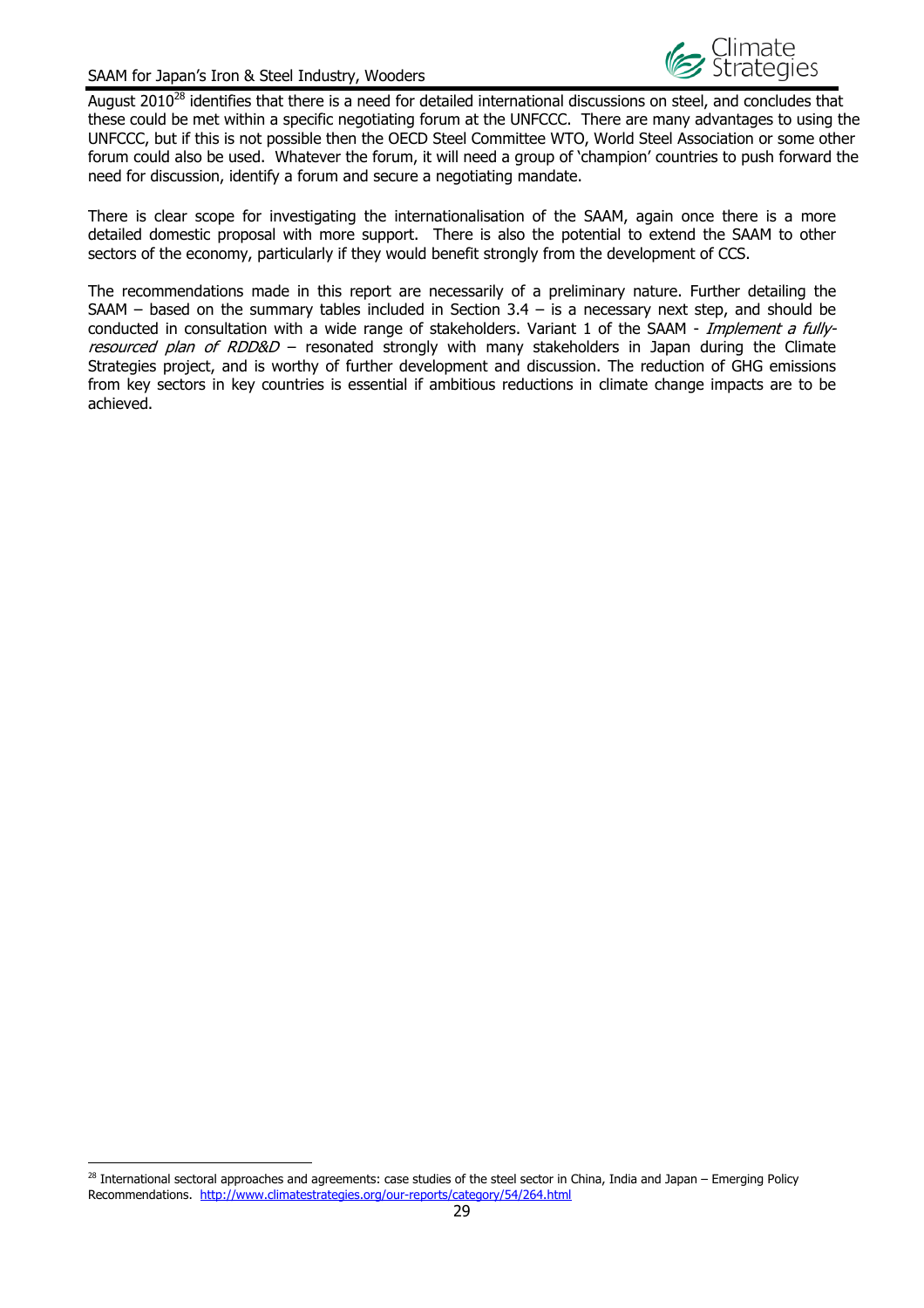

## **Annex A: Views of the Nippon Keidanren**

#### **The Nippon Keidanren**

The Keidanren (the Japan Federation of Economic Organisations) was originally established after the Second World War and became the most significant association of businesses in Japan, playing a significant role in the development of the Japanese economy and being consulted as a matter of course during informal and formal negotiation rounds over environmental policies under consideration by the government. In May 2002, it merged with the Nikkeiren (the Japan Federation of Employers' Associations) to form the Nippon Keidanren (literally, the Japan Business Federation). As of May 2009, the Nippon Keidanren was made up of 1,295 companies, 129 industrial associations, and 47 regional economic organizations, largely representing the industrial, energy, construction, commercial and transport sectors. (Keidanren, 2009; Wakabayashi, 2007) The Japan Iron and Steel Federation (JISF) is widely accepted to be one of the Keidanren's most important and powerful members.

#### **The Voluntary Action Plan**

The Keidanren Voluntary Action Plan on the Environment was released on 17 June 1997, precipitating the conclusion of Kyoto Protocol negotiations by roughly six months. (Keidanren, 1997) It set out a range of objectives for 36 national industries to achieve by 2010. Although it was at least in part motivated by fear of government regulation, it was ultimately approved by the government and became the basis for industrial climate policy in Japan. (van Asselt, Kanie, & Iguchi, 2009).

The plan, the Nippon Keidanren's existing sectoral approach, consists of an 'outline' which summarizes the types of objectives industries have committed to achieve and measures they intend to take with respect to global warming and waste disposal, followed by 38 industry-specific sub-sections, explaining the specific targets and measures agreed by different associations of companies, from the limestone mining industry to the electric power generation and real estate sectors. At the time of launching the plan, the Keidanren announced that its 'common goal' regarding climate change was "to endeavour to reduce  $CO<sub>2</sub>$  emissions from the industrial and energy-conversion sectors to below the levels of 1990 by 2010" (Keidanren, 1999).<sup>29</sup> Industries adopted a range of different targets, with some seeking to reduce energy-use or  $CO<sub>2</sub>$  emissions per unit of output, some setting absolute targets and others focusing on reducing energy consumption in the final use of their services or products. Importantly, the targets were not binding on individual firms but on sectors as a whole, (Wakabayashi, 2007) essentially making the Voluntary Action Plan a bottom-up, industry-led, voluntary sectoral approach and agreement.

The steel sector, represented by the Japan Iron and Steel Federation (JISF), committed to take the following steps:

- reduce absolute levels of energy consumption in 2010 by "about 10%" as compared to 1990 $^{30}$
- make use of plastic waste and unused energy

 $\overline{a}$ 

- supply high-grade steel which will make it possible to save energy in final products
- "contribute to energy conservation through international technological cooperation"

Although the entire initiative is voluntary in nature, it has been argued that this carries more weight in Japan than many other cultures. Sawa (2008) stresses that 'voluntary' is derived from the Japanese word 'Jishu', which is more accurately conveyed by the idea 'self-binding', to the extent that "it is not at the liberty of the actors to comply or not to comply as the translation implies." (Sawa, 2008) Moreover, Wakabayashi (2007) identifies a number of additional incentives for companies to follow through on their commitments:

 $29$  Note that this CO<sub>2</sub> commitment applies only to the industrial and energy-conversion sectors, which "implies a relatively weak contribution from other sectors, namely the commercial and transportation sectors. Among the 58 participants [as of fiscal year 2005] 35 are from industrial and energy-converting sectors and all of them submit their own follow-up reports to the Keidanren's annual follow-up survey." (Wakabayashi, 2007)

<sup>&</sup>lt;sup>30</sup> According to Wakabayashi (2007), the JISF adopted this target because "emissions coefficients for the iron and steel industries are not clearly defined or available, whereas energy consumption data is available from existing statistics."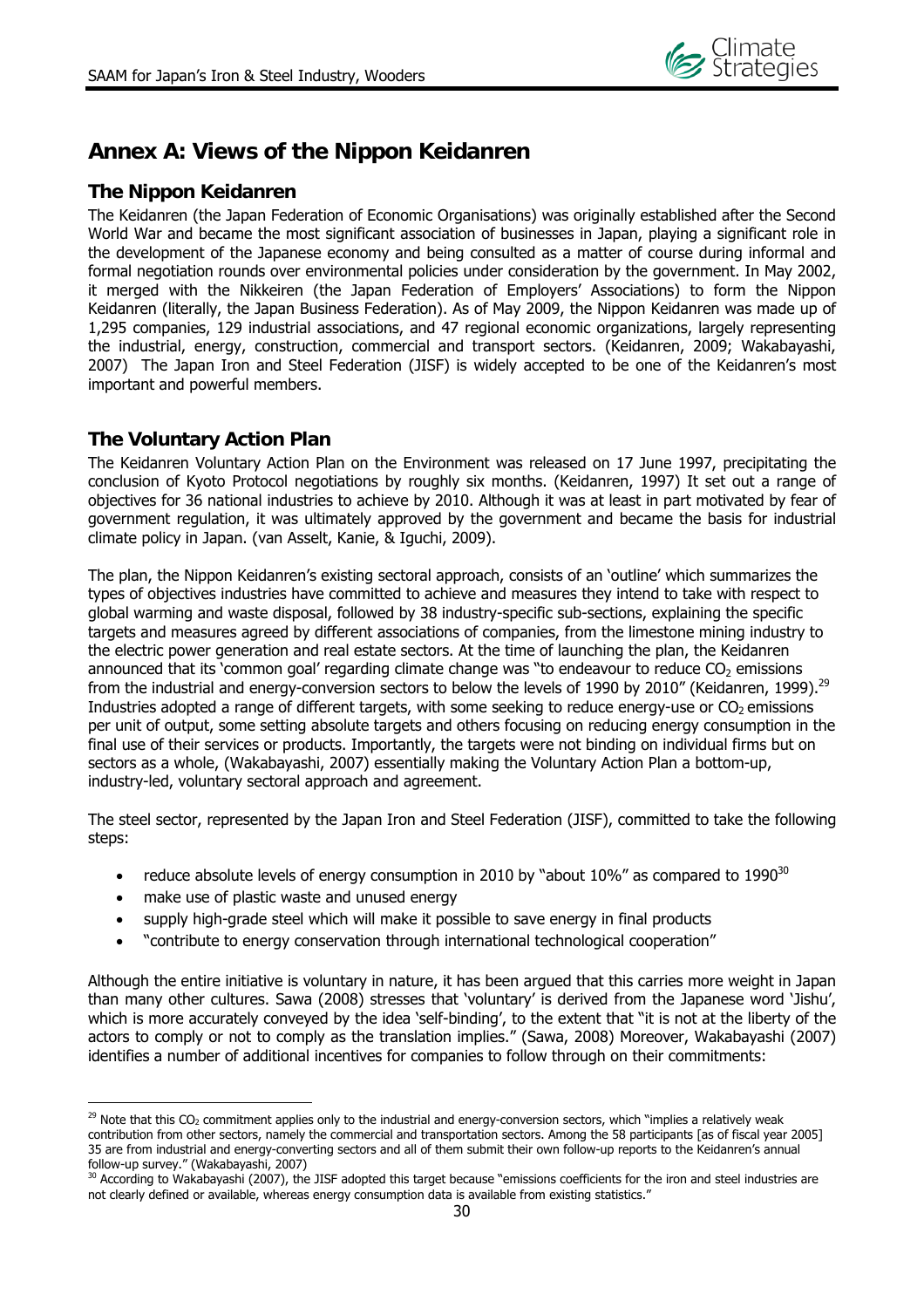

- after the Kyoto Protocol was negotiated, Japan adopted a 'step-by-step' approach that established the potential introduction of regulation if domestic efforts did not achieve their targets, including an environmental tax or a mandatory cap-and-trade scheme;
- given the importance of their relationship with the Keidanren, member companies often support its policies, even at short-term financial cost;
- and private companies in Japan are very aware of their social responsibilities.

From the outset, the plan contained provisions for an annual review with publically available results, to be released on the internet and through other media. According to the Keidanren, this process would be used to improve the industries' environmental policies, leaving the door open to adaptation of their commitments.

## **Performance to-date against the Voluntary Action Plan**

The Nippon Keidanren followed through on its commitment to publish an annual follow-up report on the Voluntary Action Plan for the Environment at least until 2007. The reports, which became increasingly more robust as the initiative matured, detailed the overall performance of industry and energy-conversion sectors, as well as the progress of different participating sectors towards their individual targets. A number of important developments took place during the life of the plan, summarized below:

- 4 June 2002 Japan ratified the Kyoto Protocol. (UNFCCC, 2009)
- 23 July 2002 In the fifth follow-up report on the Voluntary Action Plan, the Nippon Keidanren established an Evaluation Committee for the Voluntary Action Plan on the Environment, with a mission to ensure that industry submissions and secretariat analysis for the annual review would be transparent and credible. The Committee was also instructed to recommend improvements where necessary. According to Wakabayashi (2007), it is made up of academic experts, although Nippon Keidanren's records show that the original membership included a representative from Kobe Steel Ltd. and the Green Purchasing Network. (Keidanren, 2002)
- 26 Mar 2003 The Evaluation Committee released its first Keidanren Voluntary Action Plan Evaluation Report for fiscal year 2002. It concluded that, although "participating industries are doing their best in the context of their particular circumstances, and that the aggregation methods used by the Nippon Keidanren Secretariat are appropriate", improvements were needed in a number of areas. (Evaluation Committee for the Voluntary Action Plan on the Environment, 2003)
- 18 Nov 2004 Russia ratified the Kyoto Protocol, satisfying the clause that required ratification by at least 55 of the parties representing at least 55% of the world's  $CO<sub>2</sub>$  emissions in order for it to come into force. (UNFCCC, 2009)
- 26 Nov 2004 In the seventh follow-up report, the Nippon Keidanren stated its intention to follow the recommendations made in a July 2004 proposal called "Towards the Steady Implementation of Global Warming Measures", as part of its efforts to reduce emissions from the "transportation, offices and household sectors". This includes the development and diffusion of energy-saving products; the provision of information and services on energy-saving to the public; and the promotion of measures to combat global warming in distribution, forestry maintenance activities, and homes and offices. (Keidanren, 2004)
- 16 Feb 2005 The Kyoto Protocol entered into force. (UNFCCC, 2009)
- 25 Apr 2005 The Evaluation Committee released its evaluation of the seventh follow-up report. It recommended that:
	- comparisons with counterparts in other countries "are indispensable in terms of identifying levels of energy efficiency within a given industry as well as accurately assessing industrial efforts to boost energy efficiency";
	- Nippon Kaidanren should create uniform policies for industries who want to revise their stated targets;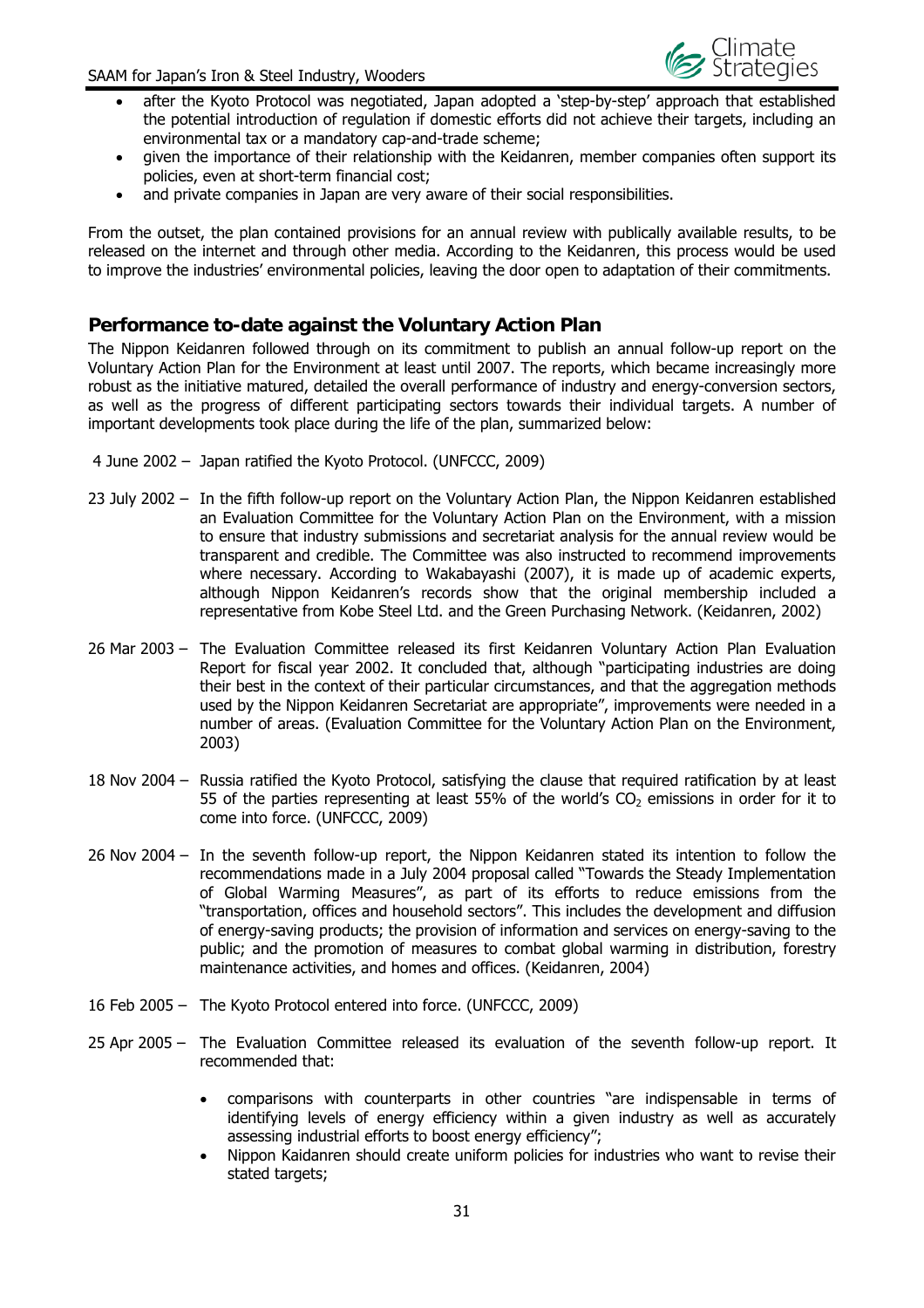

- offshore relocation of elements of the manufacturing sector should be included as a factor of analysis in explanations of changes in the level of  $CO<sub>2</sub>$  emissions;
- and participating members should estimate the cost of complying with the Voluntary Action Plan, in order to make it possible to compare its cost-effectiveness with other methods of reducing  $CO<sub>2</sub>$  emissions.

The evaluation notes that following the enforcement of the Kyoto Protocol, it is "imperative that the existing Voluntary Action Plan be steadily phased in as the foundation of reduction measures for the industrial and energy-converting sectors". (Evaluation Committee for the Voluntary Action Plan on the Environment , 2005)

- 18 Nov 2005 In the eighth follow-up report, the Nippon Keidanren embraced the Kyoto Protocol's Clean Development Mechanism (CDM) and Joint Implementation (JI) mechanism as "important supplementary means" to achieve the Voluntary Action Plan's objectives, and noted that a number of industrial associations and corporations had invested in GHG-reduction projects or made financial contributions to domestic and international climate funds. The report also mentioned that the Nippon Keidanren had encouraged its members to publish environmental reports to further disclose information on their environmental activities. In its conclusions, it highlighted the fact that in February 2004 the Cabinet approved a "Kyoto Protocol Target Achievement Plan", in which it was stated that the Keidanren Voluntary Action Plan "will play a central role in the industrial and energy-converting sectors' efforts towards the achievements of targets". It also reported that South Korea's industry had decided to introduce its own initiative, modelled on the Voluntary Action Plan. (Keidanren, 2005)
- 19 Apr 2005 The Evaluation Committee released its evaluation of the eighth follow-up report. (Evaluation Committee for the Voluntary Action Plan on the Environment , 2006) It announced progress on most of the indicators listed in previous evaluations, and noted that Nippon Keidanren should conduct a general study of policies and programs to combat global warming after 2010, in order to determine how the Voluntary Action Plan could be continued in the future.
- 14 Nov 2007 The ninth follow-up report notes that the Nippon Keidanren called for businesses to consider actively raising their current targets if it was probable that they would achieve them by 2010, resulting in 17 industry groups increasing their target levels. In order to better contribute towards Japan's commitments under the Kyoto Protocol, the Keidanren also announced a change in their final target period: instead of achieving goals by 2010, participating industries were required to achieve them as a five-year average during the first commitment period of Kyoto, 2008-2012. (Keidanren, 2007)

The ninth follow-up report on the Voluntary Action Plan is the last update of progress available in English on the Nippon Keidanren's website, despite the fact that reports should have been published over the course of the next three years. Given that the plan was formally announced in a report dated 17 June 1997, it can be assumed it was originally intended to conclude on 17 June 2010, although this has presumably now been extended to 2012, in recognition that the 2010 goals have been extended to a five-year average during 2008-2012. There has been no formal announcement in English by the Nippon Keidanren on the end-date of the plan.

The following tables, adapted from the ninth follow-up report, are therefore the most up-to-date available assessments of the Keidanren's initiative in English. Figures suggest that it was likely to achieve its 'common goal' of 2010 emissions lower than their 1990 equivalent for industry and energy-conversion industries: in fiscal year 2006,  $CO<sub>2</sub>$  emissions were 1.5% lower than in 1990 (Table A1), which the report attributes in large parts to industry efforts to save energy and implement "other  $CO<sub>2</sub>$  reduction measures". However, despite the relatively high level of efficiency compared to an international benchmark, it is less clear that the steel sector would be able to achieve its goal of a 10% reduction in energy consumption from 1990 levels by 2010: in fiscal year 2006, energy consumption was only 5.2% lower than 1990 levels.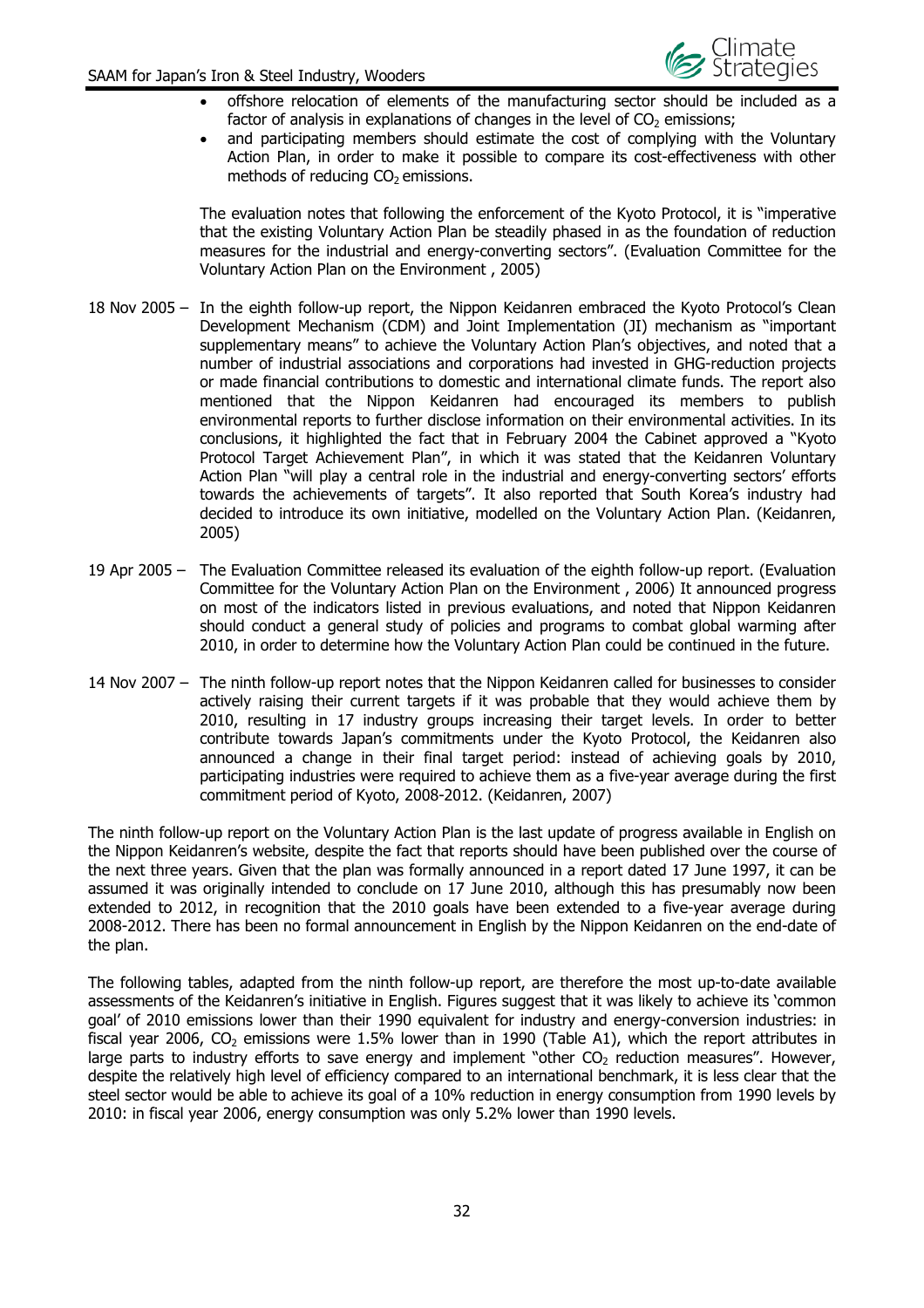

**Table A1**  Total CO<sub>2</sub> emissions and energy consumption in Nippon Keidanren's industrial and energy-conversion sectors

|                                        | <b>Fiscal Year</b>                                                                                                                                                                      |        |        |        |        |        |        |        |        |        |        |                     |                     |
|----------------------------------------|-----------------------------------------------------------------------------------------------------------------------------------------------------------------------------------------|--------|--------|--------|--------|--------|--------|--------|--------|--------|--------|---------------------|---------------------|
|                                        | 1990                                                                                                                                                                                    | 1997   | 1998   | 1999   | 2000   | 2001   | 2002   | 2003   | 2004   | 2005   | 2006   | 2006<br>VS.<br>1990 | 2006<br>VS.<br>2005 |
| CO <sub>2</sub><br>emissions<br>a      | 51,203                                                                                                                                                                                  | 52,993 | 50,166 | 51,247 | 50,623 | 49,062 | 49,976 | 50,399 | 50,497 | 50,567 | 50,458 | $-1.5\%$            | $-0.2%$             |
| Energy<br>consumpt<br>ion <sup>b</sup> | 16,710                                                                                                                                                                                  | 17,789 | 16,989 | 17,182 | 16,880 | 16,298 | 16,577 | 16,688 | 16,827 | 16,836 | 16,876 | $+1.0\%$            | $+0.2\%$            |
|                                        | $^{\circ}$ CO <sub>2</sub> measured in units of 10,000 tonnes.<br><sup>b</sup> energy measured in units of 10,000 kl of crude oil equivalent.<br>Source: adapted from (Keidanren, 2007) |        |        |        |        |        |        |        |        |        |        |                     |                     |

| Table A2 | intensity (Japan Iron and Steel Federation) |     |                        |                             | International Comparison of Energy Efficiency: Integrated steelworks energy consumption |        |
|----------|---------------------------------------------|-----|------------------------|-----------------------------|-----------------------------------------------------------------------------------------|--------|
| Japan    | South Korea                                 | ΕU  | China (large<br>scale) | China<br>(whole<br>country) | U.S.A.                                                                                  | Russia |
| 100      | 105                                         | 110 | 110                    | 120                         | 120                                                                                     | 125    |

Source : Data from Korea Iron & Steel Association, China Iron and Steel Industries Association, and individual interviews, in (Keidanren, 2007)

| Table<br>A3                                                  | Trends in the $CO2$ emissions and energy consumption in the Japan Iron and Steel Federation |        |                                                                                                                                                                                                                                                                                     |        |        |        |        |        |        |        |        |                          |                     |
|--------------------------------------------------------------|---------------------------------------------------------------------------------------------|--------|-------------------------------------------------------------------------------------------------------------------------------------------------------------------------------------------------------------------------------------------------------------------------------------|--------|--------|--------|--------|--------|--------|--------|--------|--------------------------|---------------------|
|                                                              | <b>Fiscal Year</b>                                                                          |        |                                                                                                                                                                                                                                                                                     |        |        |        |        |        |        |        |        |                          |                     |
|                                                              | 1990                                                                                        | 1997   | 1998                                                                                                                                                                                                                                                                                | 1999   | 2000   | 2001   | 2002   | 2003   | 2004   | 2005   | 2006   | 2006<br>VS.<br>1990      | 2006<br>VS.<br>2005 |
| CO <sub>2</sub><br>emissions <sup>a</sup><br>CO <sub>2</sub> | 20,371                                                                                      | 20,212 | 19,033                                                                                                                                                                                                                                                                              | 19,607 | 18,796 | 18,305 | 18,805 | 19,016 | 19,208 | 19,046 | 19,326 | 5.1%                     | $+1.5$              |
| emissions<br>intensity                                       | 1                                                                                           | 0.97   | 0.96                                                                                                                                                                                                                                                                                | 0.96   | 0.95   | 0.95   | 0.94   | 0.93   | 0.93   | 0.93   | 0.92   |                          |                     |
| Energy<br>consumption<br>b,c                                 | 6,520                                                                                       | 6,491  | 6,102                                                                                                                                                                                                                                                                               | 6,251  | 6,005  | 5,819  | 5,957  | 6,004  | 6,081  | 6,043  | 6,178  | 5.2%                     | $+2.2$              |
| Energy<br>consumption<br>intensity<br>Production             | 1                                                                                           | 0.97   | 0.96                                                                                                                                                                                                                                                                                | 0.96   | 0.95   | 0.95   | 0.94   | 0.93   | 0.93   | 0.93   | 0.92   | $\overline{\phantom{a}}$ |                     |
| activity<br>index                                            | 1                                                                                           | 0.92   | 0.81                                                                                                                                                                                                                                                                                | 0.88   | 0.96   | 0.91   | 0.98   | 0.99   | 1.01   | 1.01   | 1.05   |                          |                     |
|                                                              |                                                                                             |        | <sup>a</sup> CO <sub>2</sub> measured in units of 10,000 tonnes.<br><sup>b</sup> energy measured in units of 10,000 kl of crude oil equivalent.<br><sup>c</sup> NB. the Japan Iron and Steel Federation committed to a target of -10% energy consumption compared to 1990 levels by |        |        |        |        |        |        |        |        |                          |                     |

2010.

Source: (Keidanren, 2007)

From available information, it appears that the Nippon Keidanren's sectoral approach and agreement is likely to have been relatively successful. In its favour, Wakabayashi (2007) notes that no measures implemented by the governmental plans to achieve Japan's Kyoto commitments were regularly evaluated in the same depth as the Voluntary Action Plan, and that it resulted in clear goals, "developed and negotiated through indepth discussions among administrative officials, experts and industries" (Wakabayashi, 2007), giving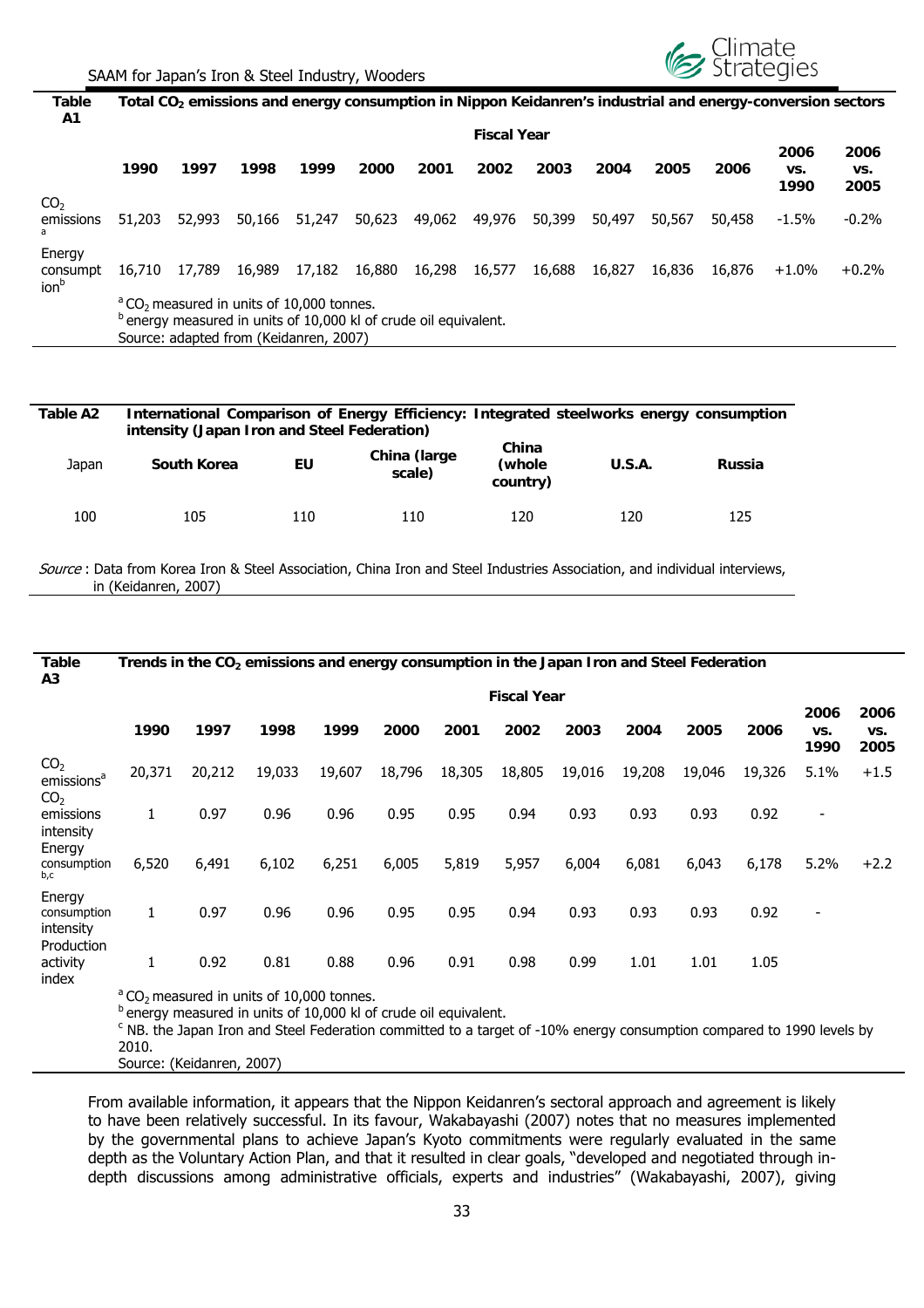

credence to arguments that sectoral approaches often result in practical, achievable commitments to climate change mitigation.

On the other hand, despite Nippon Keidanren's positive assessment of its own performance, there are a number of concerns that should be noted:

- i. According to Wakabayashi (2007), it is extremely difficult to determine what emissions might have been in a 'business as usual' scenario. This is because the number of companies covered by the Voluntary Action Plan makes it "methodologically impossible" to establish a comparison group.
- ii. Despite being twice recommended by the independent Evaluation Committee to take into account a range of factors in the explanation of  $CO<sub>2</sub>$  emission fluctuations, in its reports the Nippon Keidanren only takes into account the influence of changes to production levels and the  $CO<sub>2</sub>$  intensity of electricity supplies (with this latter factor being taken into account because of the retirement of a number of nuclear reactors). They did not take into account a range of other factors, such as changes in products or – importantly – the transfer of operations overseas, which might significantly weaken the conclusion that  $CO<sub>2</sub>$  reductions were due to the efforts of industry.
- iii. Despite recommendations from the independent Evaluation Committee, the final follow-up report did not publish an analysis of the cost-effectiveness of the Voluntary Action Plan.
- iv. Japan's Kyoto Protocol target was to reduce its emissions by 6% compared to 1990 levels by 2012, considerably more ambitious than Nippon Keidanren's goal to simply achieve emissions 'lower' than 1990 levels by 2010. Although this disconnect was in part due to the Kyoto Protocol's slow start, it undermines the credibility of claims that the Voluntary Action Plan could be relied on to make meaningful contributions to national targets.

## **Future plans**

There are four major policy statements that have been made in the last two years which shed light on the Nippon Keidanren's attitude towards international climate change negotiations and set forth its future plans.

#### **1. Proposal for a Post-2010 International Framework: The Japanese Business Community's Positions on the COP 14 Agenda**

The "Proposal for a Post-2012 International Framework" statement was released on 18 November 2008, in anticipation of the UNFCCC COP 14. It set out the Nippon Keidanren's attitudes towards future international climate change agreements. (Nippon Keidanren, 2008)

It states that the following elements would be "essential" for a future framework:

- participation of all major emitters, including the U.S., China and India
- "equitable medium-term targets" (with no tangible explanation of this term)
- measures to directly accelerate the development of innovative technologies and the diffusion of existing technologies

As regards more specific details, it sets out the following ideas:

- It is necessary to have a long-term vision, such as the G-8 agreement in Hokkaido to support a treaty aiming for 50% reductions in  $CO<sub>2</sub>$  emissions by 2050. [This agreement does not appear to have specified a base year.]
- Although high-emitting developing countries should be part of the agreement, it might be most appropriate for them to accept intensity-based targets.
- A country's emissions reduction potential should be determined by assessing the sector-specific reduction potentials and these into a national estimate.
- It is unfair for reduction commitments to be made from a specific base year. The statement recommends using "multiple base years, including the latest year for which data is available".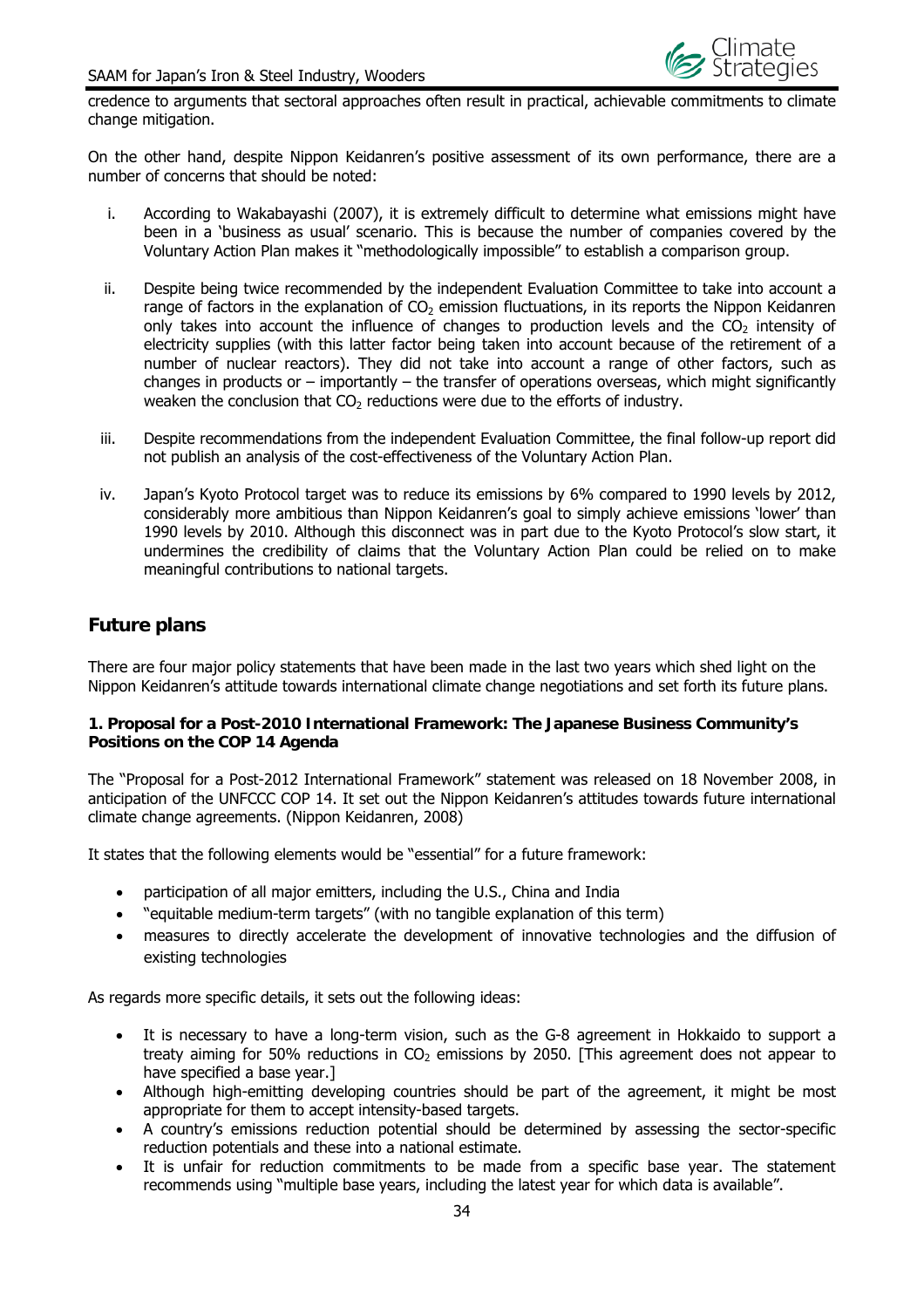

- The agreement should include a focus on potentials for carbon absorption, particularly in forestry.
- Barriers to technology transfer should be removed.
- Intellectual property rights are important in the development of innovative technologies and they should be protected.
- It may be effective to take a sectoral approach to technical assistance, like that taken by the APP. The private sector should be given due recognition for its role in such endeavours.
- It would be difficult to design a sectoral crediting mechanism that achieved its goals, so the pros and cons of such a system would need to be seriously considered.
- Adaptation should be primarily funded by the public sector, although the private sector might be able to contribute through new technologies.

#### **2. Nippon Keidanren's Commitment to a Low Carbon Society**

On 15 December 2009, the Nippon Keidanren announced that it was formulating a "Commitment to a Low Carbon Society", explicitly identified as a continuation of the Voluntary Action Plan, and made up of three core policies: (Keidanren, 2009)

- 1. To provide society with low-carbon technologies while maintaining or improving current levels of efficiency. The Nippon Keidanren see new technology as fundamental to the feasibility of halving carbon emissions by 2050, and propose that industrial sectors, universities and other research centres cooperate to create a technology development strategy to identify key technical challenges and pursue a medium- to long-term roadmap for their development and dissemination.
- 2. Industry will publically announce and pursue voluntary absolute or intensity-based  $CO<sub>2</sub>$  reduction targets to be achieved by 2020. Targets are to be based on an international comparison of energy efficiency and the assumption that the best-available technology will be used to build all new facilities, "demonstrat[ing] to the international community that the targets represent the deepest reduction levels attainable".
- 3. To "pursue a PDCA cycle [plan-do-check-act] in partnership with the government to ensure that the initiatives by participating industries are steadily and reliably implemented". This is likely to mean a continuation of annual reports, evaluated by an independent body, although perhaps with increased government involvement.

The new Commitment would also continue to actively participate in the APP and aim to demonstrate leadership in international private-led cooperations in industries such as electric power, steel, chemicals and cement.

#### **3. Achieving Growth Through Green Innovation: Proposals for Japan's New Growth Strategy and Other Initiatives in the Environmental Sector**

This statement, dated 16 March 2010, sets out a broader set of recommendations for the direction of Japan's future economic growth, though it considers green innovation to be at the core of development – it is, essentially, a 'green economy' vision paper. Its principal argument is that technology diffusion, development, commercialisation and transfer is the key to balancing environmental and economic needs, making Japanese industry more internationally competitive and creating employment. (Nippon Keidanren, 2010) Recommended strategies include:

- "…create demand in the environmental and energy sectors". Suggestions for this include tax breaks and subsidies for eco-cars, green buildings or renovations and sustainable public procurement.
- "…educate consumers about environmental issues and encourage them to be more proactive in purchasing low-environmental-impact products and services." Suggestions for this include providing consumers with life-cycle emissions data about products, education about recycling and compulsory schooling and community education programmes.
- "regulatory reform and implementing environmental model projects". Suggestions for this include zoning laws (influencing building patterns) and using subsidies, tax breaks, "financial support measures", PFIs/PPPs to pay for projects like smart grids and electric vehicle infrastructure.
- "develop overseas markets". This includes liberalizing trade in environmental goods and services, independent schemes to supplement the CDM and "strategic public-private collaboration" on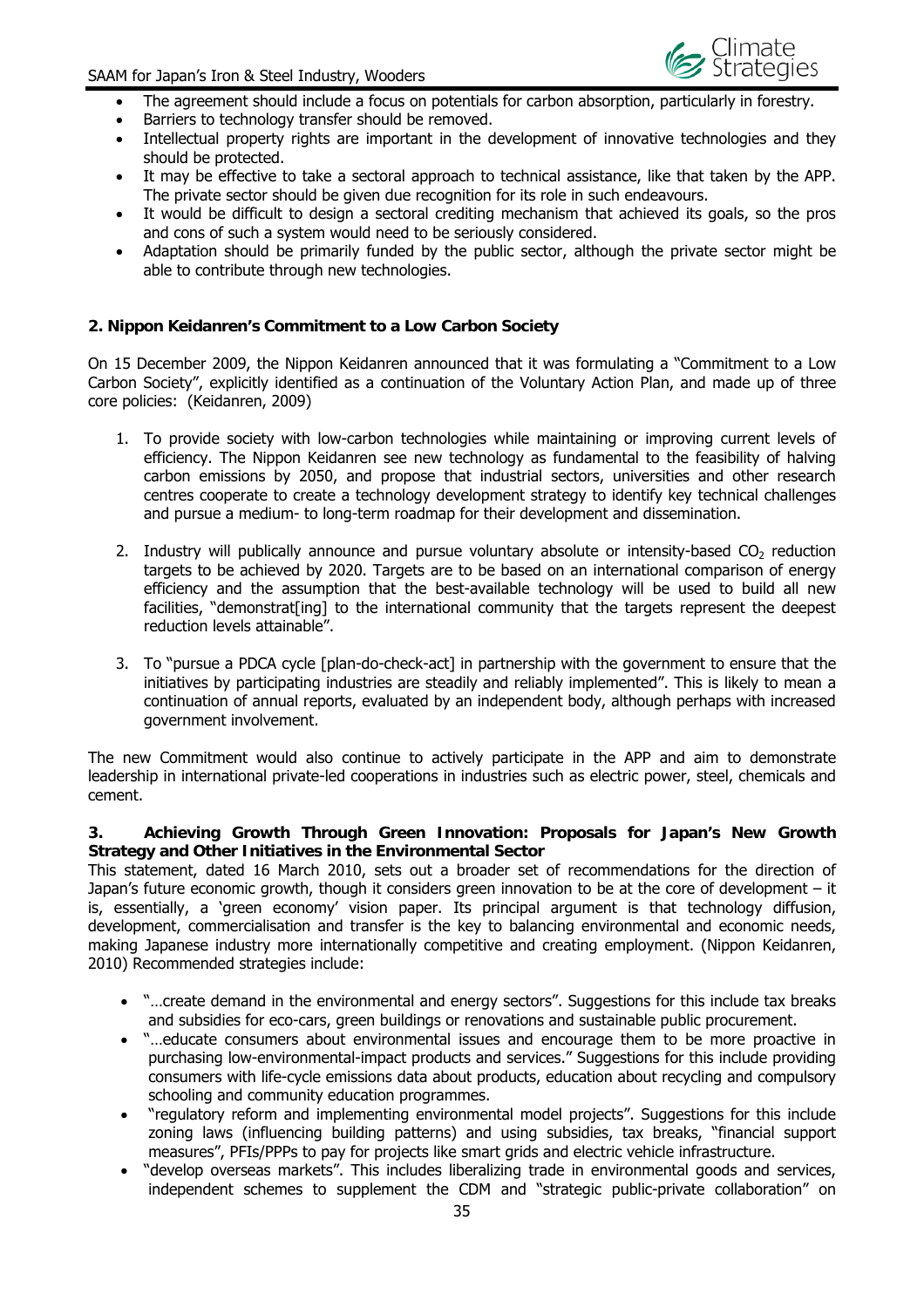

development-related activities like funding the installation of best-available technologies in developing countries or the provision of education and training.

- "proper protection of intellectual property rights" The statement argues for "suitable safeguards for intellectual property rights from both legislative and enforcement perspectives", without out going into further detail. This may be important as regards a sectoral agreement that focuses on technology development.
- "encourage green innovation" This includes providing 1% GDP to R&D; getting industry, academia and government to identify challenges that need to be overcome, so investments can be strategic: strengthening links between industry, academia and government, especially through models like the EU's European Technology Platforms; and providing support commercialisation (valley of death, standardisation etc.).

Importantly, the statement also argues that "the government should not consider partial optimisation within sectors such as industry, commerce and households, or transport, but establish and implement comprehensive policies from a life-cycle perspective that includes the usage phase of products and services". It is not made explicit, but seems to imply that the Nippon Keidanren is turning away from support for sectoral approaches, on the basis that they are 'blind' to important parts of product-life-cycles.

**4. Achieving a Low Carbon Society of Global Scale: Proposals for Climate Change Policy**  Most recently – 14 September 2010 – the Nippon Keidanren released a statement called "Achieving a Low Carbon Society of Global Scale: Proposals for Climate Change Policy". This appears to have served two functions: first, to respond to a number of ongoing developments in national climate change policy; and second, as a reminder that industries represented by Nippon Keidanren have their own activities ongoing. (Nippon Keidanren, 2010)

The response to ongoing developments is mostly based around the concern that "the government is discussing a domestic emission trading scheme, a global warming tax and a feed-in tariff scheme for renewable energy as separate issues rather than taking an integrated approach". Their primary objections are:

- Japan already has a high cost-structure and businesses should not have extra costs placed on them at a time when the economy is already suffering. Moreoever, placing extra costs on businesses will impede their ability to invest in innovation.
- The target of reducing emissions 25% from 1990 levels by 2020 should be reconsidered. An international framework is needed that includes all major emitters, including the U.S. and China.
- A life-cycle approach is needed to design measures against climate change. By controlling emissions within particular sectors, governments may penalise high-emitting companies who are nonetheless supplying large volumes of products that reduce emissions elsewhere in the product life-cycle.
- In particular, a cap-and-trade system would i) prevent corporations from taking an LCA perspective; ii) impede fair and efficient competition; and iii) slow R&D efforts, as companies can comply by just buying credits.
- Japan should be expanding its tax incentives for R&D.

It notes positively, however, that the CDM is "procedurally complex, time-consuming and costly", so bilateral offset mechanisms – which the Nippon Keidanren recommended in its statement 'Achieving Green Growth Through Green Innovation' – are very welcome. It recommends that the focus of Japan's plans be technology: its diffusion in corporate activities, commercialisation for consumers and transfer to other countries, as well as the development of new and innovative technologies.

The statement reports that following the "Commitment to a Low Carbon Society" last year, a number of industries are formulating action plans and that the Nippon Keidanren is seeking government cooperation in monitoring its commitment using a "plan-do-check-act cycle".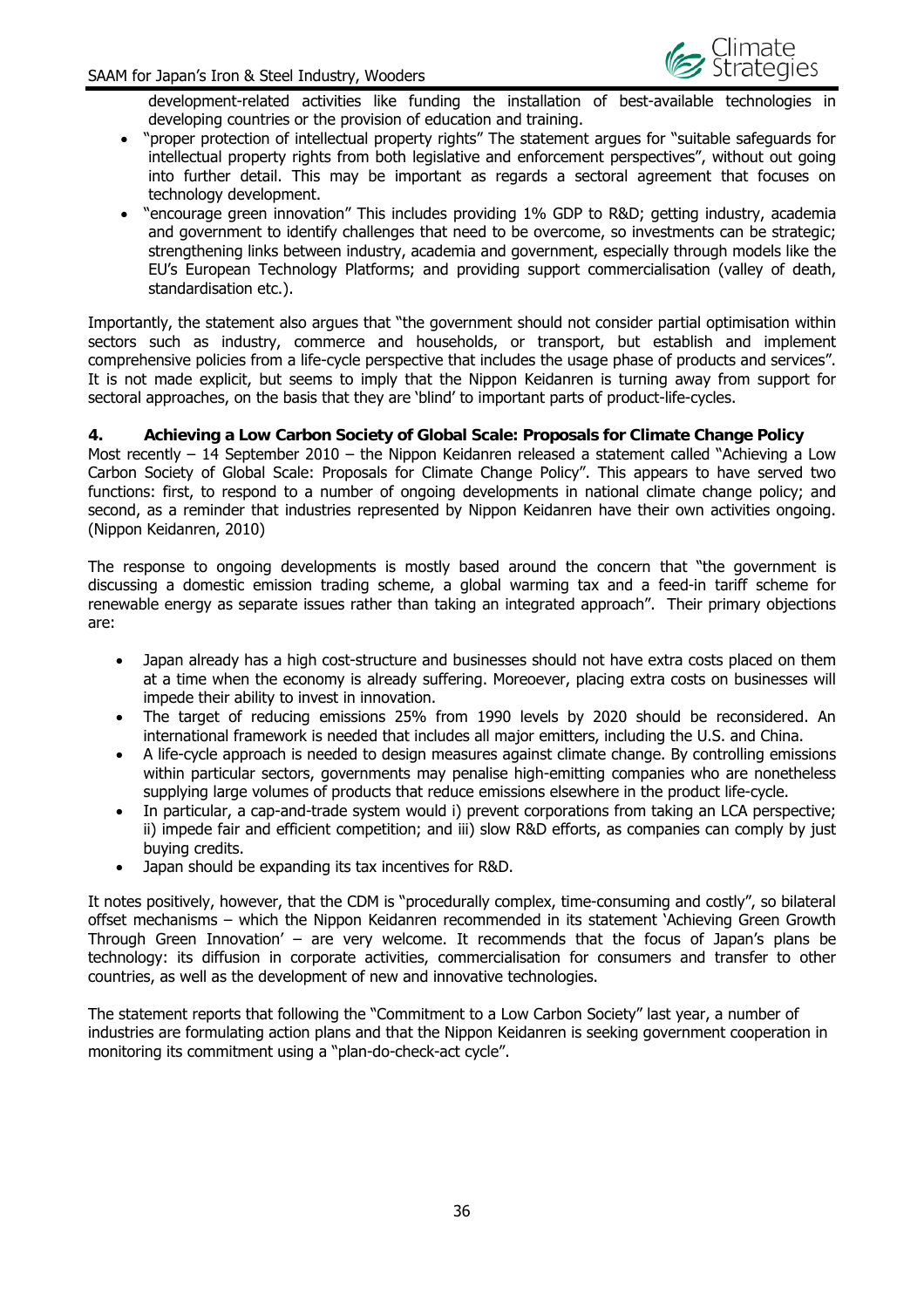

## **Annex B: Review of Technology Options**

## **Breakthrough technologies**

#### **Summary of existing technologies**

New or 'primary' steel is produced by taking iron ore (the rocks and minerals which naturally contain iron) and 'smelting' it in order to create a high-carbon form of iron called 'pig' or 'sponge' iron. This involves stripping oxygen from the iron it is naturally bonded to in the ore, a process known as 'reduction'. A second process, which reduces the amount of carbon in the pig iron, is then required to make it into steel. Steel can also be made by taking existing steel – 'scrap', from products that have reached the end of their life-cycle – and recycling it, although supplies of scrap vary and there is not enough to meet total world steel demand. Today, there are three technologies that account for the majority of steel production:

**1. Blast Furnace and Basic Oxygen Furnace (BF/BOF):** this is a two-step process, in which the Blast Furnace begins by smelting the iron ore into pig iron. This is done by tipping the ore, coke and limestone into a tall cylindrical furnace in which various hot 'reducing gases' are moving upward, removing oxygen content from the iron ore feedstock as it moves downward. Coke – a metallurgicalgrade, carbon-rich form of coal – is required because it provides enough carbon to remove the oxygen from the ore, as well as the heat to melt the iron. (APP, 2007)

The second step then takes place. The molten pig iron is taken to the Basic Oxygen Furnace, where it is injected with oxygen. This progressively combines with the carbon in the pig iron, exiting the molten iron as CO<sub>2</sub>. Once the carbon content of the iron has been reduced from about 4% to less than 2%, the iron has become steel. The process is largely used for the creation of virgin steel – although a percentage of scrap can be recycled in the Basic Oxygen Furnace, this is relatively low, at around 10-30% of the volume being processed. When a Blast Furnace and a Basic Oxygen Furnace exist on the same site, a steel plant is referred to as an 'integrated steel mill'. (Wooders, 2009; IEA, 2009; APP, 2007)

The IEA note that the Blast Furnace is the most  $CO<sub>2</sub>$  intensive part of the BF/BOF process, emitting 1.5–2.0 tonnes of  $CO<sub>2</sub>$  per tonne of iron produced (IEA, 2009). Wooders (2009) reports that the largest and most advanced plant is able to operate at 1.5 tonnes of  $CO<sub>2</sub>$  per tonne of steel produced. Assuming similar tonnage of pig iron and primary steel, this is roughly equal to 60-80% of the total  $CO<sub>2</sub>$  produced per tonne of steel.

**2. Direct Reduced Iron and an Electric Arc Furnace:** this is a similar two-step process to the one above. First, the Direct Reduced Iron method removes oxygen from the iron ore, typically by passing a 'reducing' gas up through a shaft furnace at the same time that the ore is moved downward. The gas is either carbon monoxide or  $H_2$  or a mixture of these gases, which can be produced from either natural gas (if available at a low price) or coal. This method is more energy-efficient than a Blast Furnace because the reduced iron is not melted. DRI has a more limited choice of feedstocks, however, as the ore needs to have relatively low levels of impurities, and plants tend to operate on a smaller scale than an integrated steel mill.

The resulting iron – known as 'sponge iron' – can then be turned into steel by an Electric Arc Furnace. This production method can use a wide range of feedstocks, the total volume of inputs potentially consisting of sponge iron, up to 30% molten iron and over 90% scrap iron. The furnace melts the feed materials using electricity and, as in the Basic Oxygen Furnace, impurities and the carbon content of the iron is reduced by blowing oxygen into the molten mixture. The EAF can be used to create batches of steel that are virgin, a mix of virgin and recycled material or largely made of recycled material. Like DRI, an EAF can operate on a smaller scale than integrated steel-making, allowing for the existence of 'mini-mills'. (Wooders, 2009; IEA, 2009; APP, 2007)

According to Wooders (2009), the DRI/EAF production process has the potential to emit significantly less  $CO<sub>2</sub>$  than the BF/BOF method, although  $CO<sub>2</sub>$  emissions are within a significant range depending on whether the reducing gases are created by using natural gas or coal. Using natural gas, emissions are thought to be approximately 1.1 tonnes of  $CO<sub>2</sub>$  per tonne of steel produced, whereas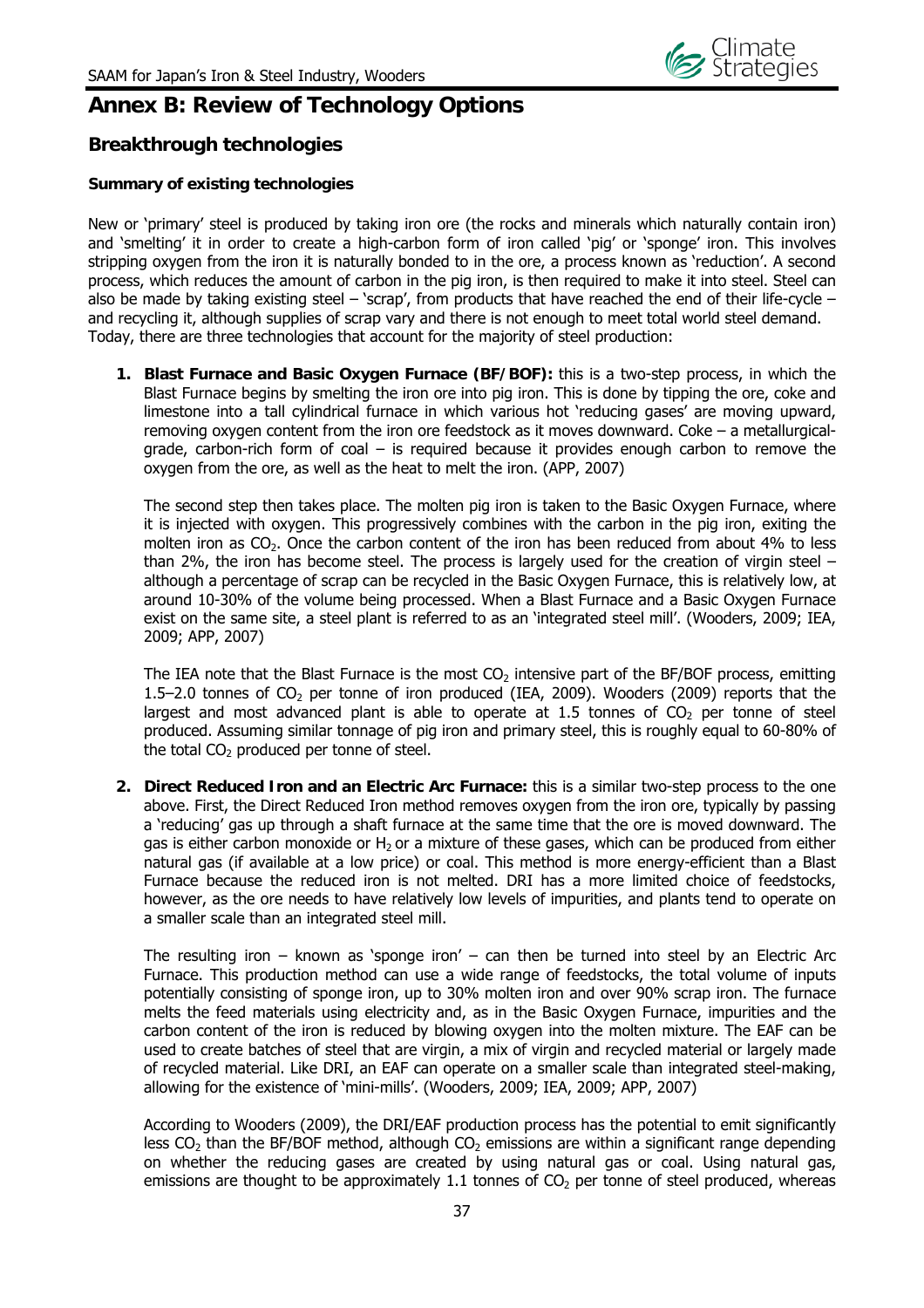

using coal they are substantially higher, at approximately 2.5 tonnes of  $CO<sub>2</sub>$  per tonne of steel produced, higher than the  $CO<sub>2</sub>$  intensity of a modern BF/BOF. According to the APP's Steel Task Force, this means that DRI plants tend to be near to natural gas supplies and to operate at a higher cost than coal- or coke-based processes. (APP, 2007) In addition to the restriction mentioned above – that DRI requires relatively pure iron ore supplies – this might pose another practical limit to their profusion.

**3. Electric Arc Furnace:** if there are sufficient quantities of scrap available, the first step of transforming iron ore into pig or sponge iron can be skipped entirely. Scrap can simply be heated and cast in an Electric Arc Furnace, saving the raw materials and energy involved in transforming raw materials. The  $CO<sub>2</sub>$  intensity of recycling depends on the electricity generating mix, but is typically around 0.4 tonnes of  $CO<sub>2</sub>$  per tonne of steel produced. (IEA, 2009) However, as explained earlier, the ultimate limit on EAF-recycling is the availability of scrap metal. According to modelling conducted under the IEA's BLUE scenario – which assumes  $CO<sub>2</sub>$  emissions are cut by 38% from 2006 levels by 2050 – recycling would only be able to represent 54% of world steel production. (IEA, 2009) Steel production from scrap currently makes up of the order of 30% of world production.

BF/BOF is the most  $CO_2$ -intensive steel-making process but difficult to substitute because the only alternatives, DRI and EAF, also have limitations – the first requiring cheap supplies of natural gas in order to be affordably CO<sub>2</sub>-competitive and only able to process relatively pure iron ore; and the second being largely designed for either sponge iron or the re-processing of scrap steel, supplies of which are limited by available gas-based DRI plants and the varying availability of scrap steel.

|               | energy<br>inputs | average<br>CO <sub>2</sub> /t<br>steel | potential<br>raw<br>materials                                                    | share of world<br>production<br>(approximate) | other features                                                                                                                          |
|---------------|------------------|----------------------------------------|----------------------------------------------------------------------------------|-----------------------------------------------|-----------------------------------------------------------------------------------------------------------------------------------------|
| <b>BF/BOF</b> | coke             | 2.0                                    | iron ore<br>$(100\%)$<br>scrap $(10-$<br>30%)                                    | 65%                                           |                                                                                                                                         |
| DRI/EAF       | gas or<br>coal   | $1.1 - 2.5$                            | iron ore<br>$(100\%)$<br>scrap $(20 -$<br>50%)                                   | 5%                                            | requires access to cheap<br>gas supplies in order to<br>be $CO2$ -competitive; only<br>works with relatively<br>pure iron ore feedstock |
| EAF           | electricity      | 0.4                                    | sponge iron<br>$(100\%)$<br>molten iron<br>$(max. 30\%)$<br>scrap<br>$( > 90\%)$ | 30%                                           | can only process a<br>maximum of 30% iron<br>ore                                                                                        |
|               |                  |                                        | Sources: (IEA, 2009; Wooders, 2009; OECD, 2008; APP, 2007)                       |                                               |                                                                                                                                         |

#### **Table B1 Summary of the characteristics of main steel production methods**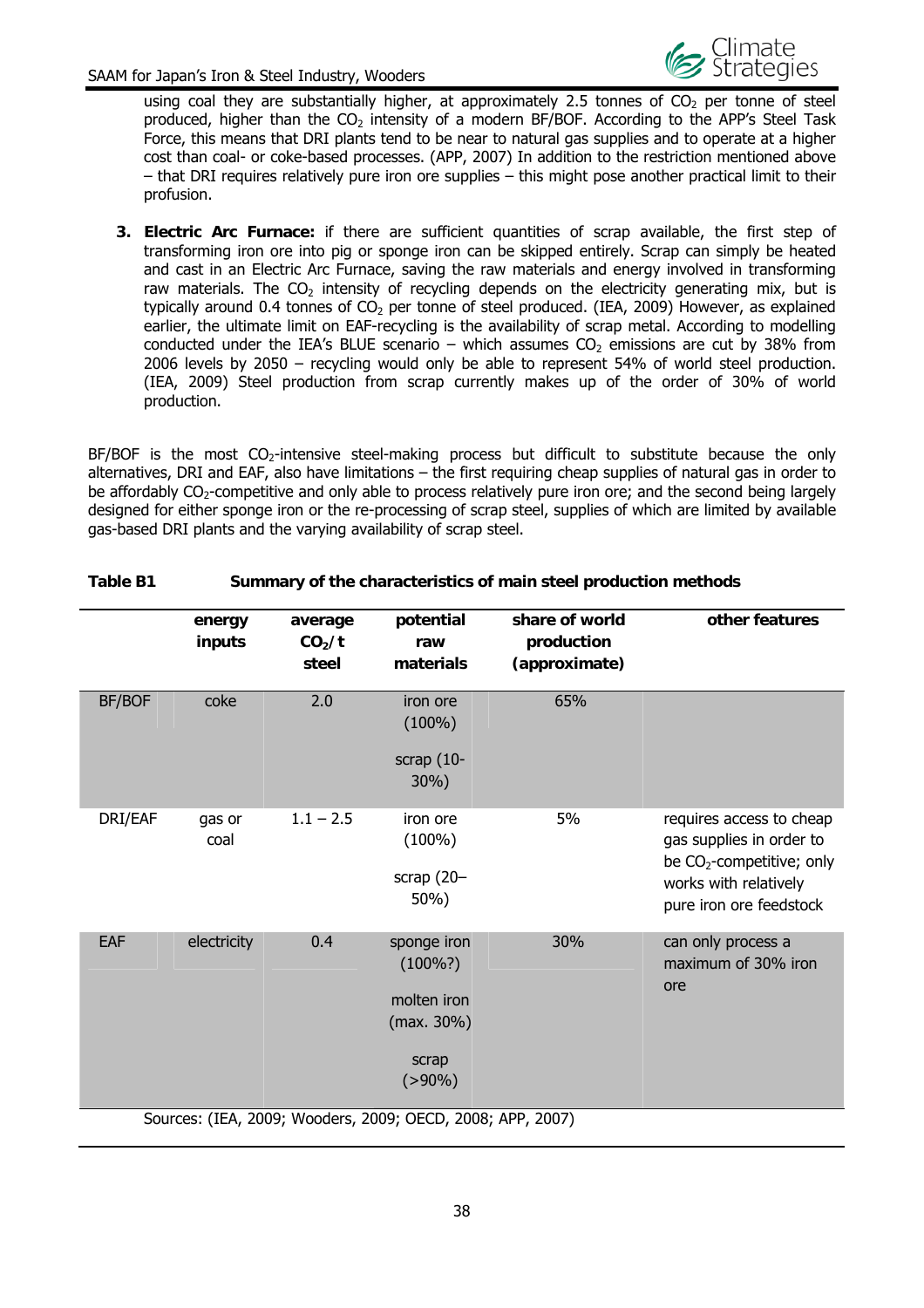

#### **Prospective breakthrough technologies**

In its 2009 report *Energy Technology Transitions for Industry*, the IEA identifies a number of key breakthrough technologies that could significantly reduce  $CO<sub>2</sub>$  emissions in the steel sector. It also identifies the associations that are currently working towards their development.

#### **Key technologies**

The key technologies fall into a number of basic categories:

#### 1. Developing ways to make existing steel-making processes less  $CO<sub>2</sub>$  intensive

The IEA identifies a number of technologies that hold promise in reducing the  $CO<sub>2</sub>$  intensity of existing steelmaking by changing the inputs, slightly amending the core process or capturing the  $CO<sub>2</sub>$  outputs. The technologies identified by the IEA largely focus on improving the environmental performance of the Blast Furnace in the BF/BOF method.

#### **a. Biocoal**

Charcoal is a form of carbon fuel produced by removing water and other elements from animal and vegetable matter. Currently, it cannot be used in a Blast Furnace because it lacks the 'mechanical stability' of coke. Research is underway to develop a charcoal-making process that would correct for this problem, with the resulting coke-substitute being referred to as 'biocoal'. The IEA report that costs could be favourable with coke but note that significant price volatility might be expected as biomass feedstocks become increasingly linked to fossil energy prices. There are also presumably the same concerns to be raised with biocoal as there are with biofuels more generally – the need for a careful life-cycle analysis to ensure that net  $CO<sub>2</sub>$  emissions actually represent a reduction and that there are no undesired side-effects, such as damaging ecosystems through land-use conversion. It is not stated, but presumably charcoal could also be used as an energy input in coal-based DRI.

#### **b. Waste plastic**

Like biocoal, waste plastic can be used to reduce  $CO<sub>2</sub>$  emissions in blast furnaces and coke ovens. It does so by being injected into the process. According to the IEA, Japan already uses this method and has set a target to use 1 million tonnes of waste of 2010. It notes that plastic waste is projected to triple by 2050 but that there will be competition over the resource. It is not clear to what extent plastics can be used to substitute coke in the steel-making process.

#### **c. Plasma injection into existing processes**

The IEA simply note that plasma injection is possible and a proven technology. It has yet to be "introduced into existing processes", one of which would include blast furnaces, and could reduce  $CO<sub>2</sub>$  emissions by 50%.

#### **d. Carbon Capture and Storage (CCS)**

CCS is the highest-profile technology that could reduce  $CO<sub>2</sub>$  emissions in steel-making. Given the large amounts of  $CO<sub>2</sub>$  emitted from blast furnaces – thought to emit 75% of emissions across the entire BF/BOF method – this part of the process has been focused on as the most cost-efficient application of the technology. CCS could also be used to capture the carbon emitted by the gas or coal burnt in the DRI method.

The IEA do not discuss the technical challenges to be overcome in the development of CCS itself, rather focusing on how it might be applied to steel-making process – these revolve around creating a process would give off  $CO<sub>2</sub>$  in a form that is easy to capture. Potential ways of doing this that are appropriate to steel-making include: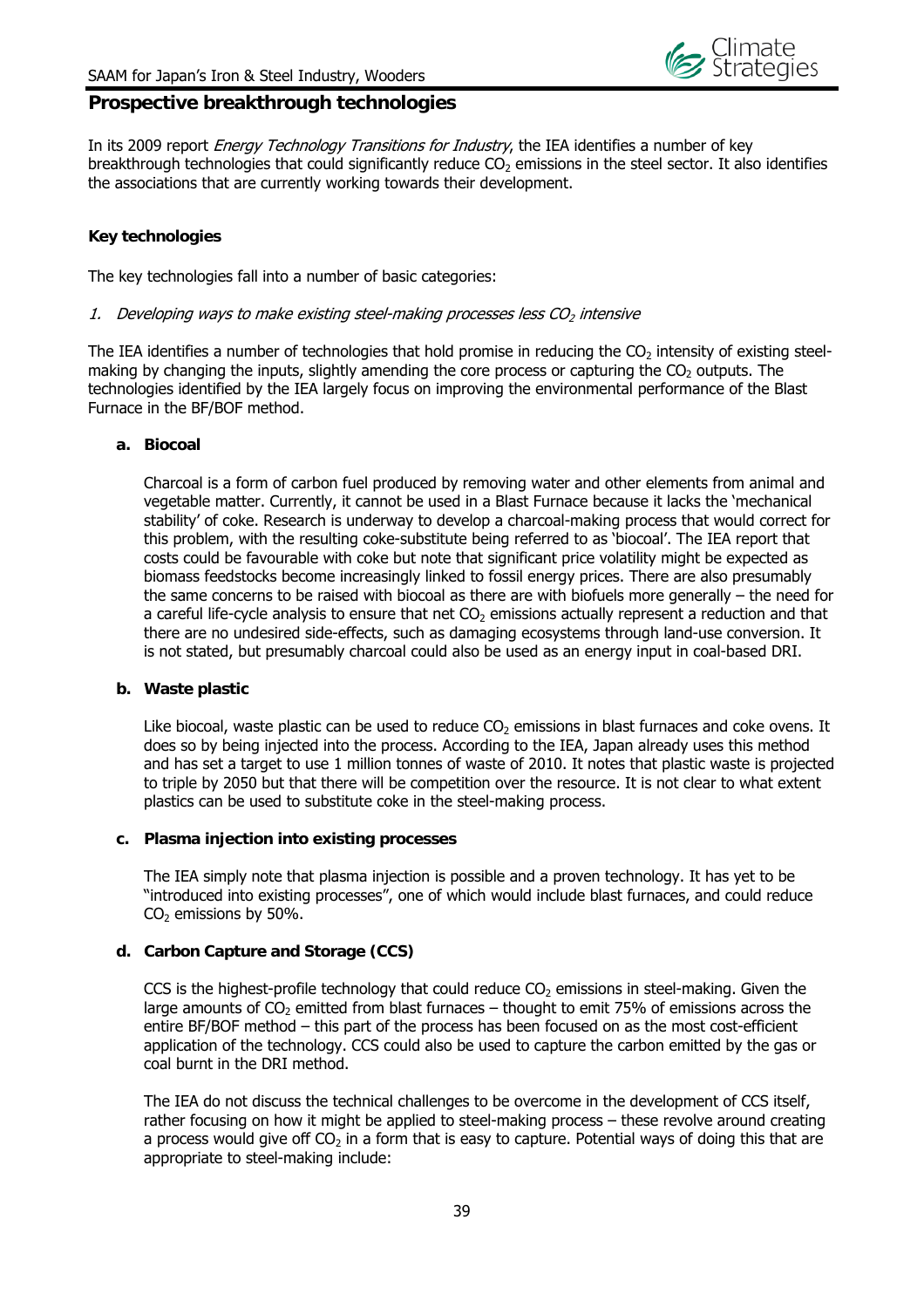

- Injecting oxygen into blast furnaces could generate a pure  $CO<sub>2</sub>$  off-gas that could be removed from the 'flue', the chimney at the top of the furnace. The IEA report that this method could reduce  $CO<sub>2</sub>$  emissions from the 'core processes' by 85–95%, which, assuming a 'core process' footprint equal to 70% of total emissions, would amount to around 59–66% of total emissions. Attempts are ongoing to demonstrate this on an industrial scale between 2015 and 2020.
- The  $CO<sub>2</sub>$  and carbon-monoxide-rich waste gases currently emitted from blast furnaces could be  $collected$  and reformed. No estimates are given of how much  $CO<sub>2</sub>$  this could reduce. The IEA report that this method is currently being researched in Japan, Korea and China.
- Entirely new steel-making methods such as FINEX and HIsmelt, described below could automatically separate  $CO<sub>2</sub>$  as part of the basic process. It is estimated that such technologies could capture between  $56-70\%$  of the CO<sub>2</sub> emitted by the entire steelmaking process.

The IEA report that CCS in blast furnaces is currently estimated to come at a cost of around US\$ 40  $-60$  per tonne of  $CO<sub>2</sub>$ , accounting for capture, transportation and storage. By contrast, it is thought that using CCS with gas-based DRI would cost US\$ 25 per tonne of  $CO<sub>2</sub>$ .

#### 2. Developing entirely new steel-making methods that are less  $CO<sub>2</sub>$  intensive

Alternatively, another suite of technologies focus on finding new ways to make steel. The IEA identifies the following prospective developments:

#### a. New smelting reduction processes (FINEX, HIsmelt and H<sub>2</sub> plasma smelting reduction)

Smelting is a way of extracting a metal from its ore using heat and a 'reducing agent'. In the BF/BOF process this reducing agent is coke. New processes propose using either coal or  $H_2$  as the reducing agent.

Coal is the focus of both the FINEX and HIsmelt processes that are currently in development. According to the IEA, a FINEX demonstration plant is currently able to operate at the same rate of coal per tonne of steel as the best Blast Furnaces – 700 kg per tonne of product – at 80% of the investment cost and 85% of the operating cost, with projects to further reduce coal-use ongoing. HIsmelt is reported to currently operate at a higher use of coal but claims to be able to reduce this significantly – from 810 kg per tonne of product to 710 kg per tonne. If combined with a prereduction process called Circofer, it is thought that even lower rates are possible, down to 555 kg per tonne of product. No information about cost of investment or operation are reported. Both processes offer gains over existing technology by saving the demand for coal in the furnace, as well as pre-furnace processes such as coking and sintering. With a high-efficiency coke oven, for example, it is thought that HIsmelt could reduce coal demand by 20% across these phases. Both technologies are also appropriate for the application of CCS, with FINEX demonstration plants currently able to ready for capture equal to 56% of the emissions from the entire steel-making process and HIsmelt ones equipped for 70%.

 $H<sub>2</sub>$  plasma smelting reduction – using atomic or ionised hydrogen to reduce iron at extremely high temperatures – is in a much earlier stage of development, far from demonstration. Although research is being conducted in this area, in order to be climate-friendly the technology would require substantial, low-cost and  $CO<sub>2</sub>$ -free supplies of  $H<sub>2</sub>$  and electricity.

#### **b. Electricity-based steel-making**

According to the IEA, research is currently being conducted by the Massachusetts Institute of Technology (MIT) to produce iron by 'molten oxide electrolysis', a method that would produce no CO<sub>2</sub>. Substantial engineering hurdles, however, need to be overcome – a new type of material needs to be developed to provide an 'anode' for the process, an electrode through the which electric current could flow, and it is thought that large amounts of electricity would be needed. The IEA speculates that this technology is unlikely to gain significant market share in the next 20 to 40 years.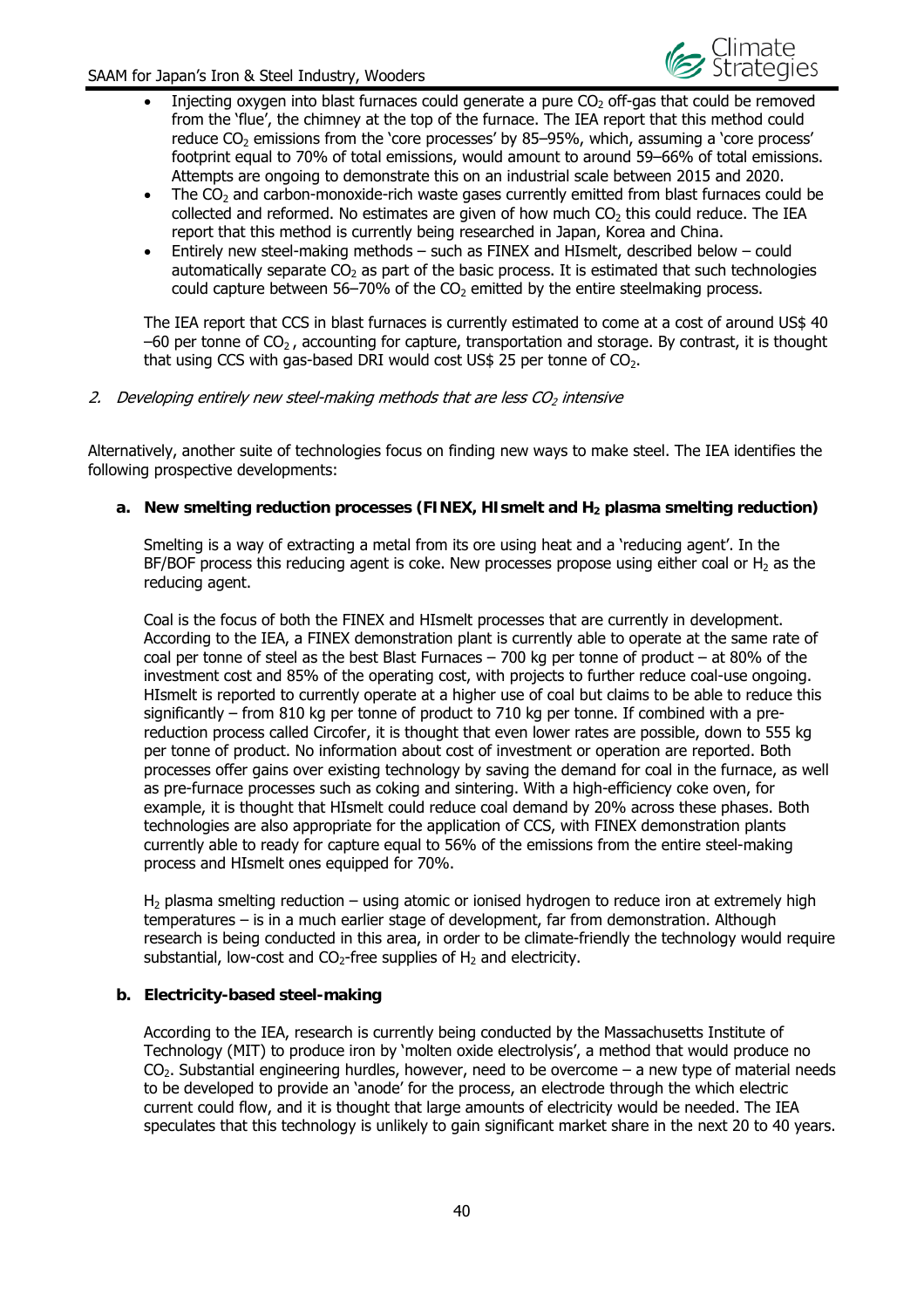

#### Developing new steel products that would reduce CO<sub>2</sub> emissions downstream

Steel is designed for use in a large number of products and as a consequence a variety of 'special' steels exist – a commonly recognised example being stainless steel. In order to be produced, these must be treated with additional processes and can offer a range of characteristics such as resistance against corrosion or added strength. Steel companies have argued that improvements in areas such as the longevity of steel, the performance of steel products (allowing for machines to operate at higher heats or for steel to conduct electricity more efficiently) and the weight-strength ratio of the product (allowing for less steel to be used and machines such as cars to operate using less energy) have offset a significant amount of  $CO<sub>2</sub>$  in recent years. The IEA reports that few studies have examined the potential for savings from improved materials and identifies no specific prospective steel products that have the potential to significantly reduce  $CO<sub>2</sub>$  emissions downstream of the industry. Although such products may exist, it would also be necessary to identify any additional  $CO<sub>2</sub>$  emissions inherent in the additional processes used to create them and to determine clear rules for crediting the steel industry with CO<sub>2</sub> offsets that take place in other sectors.

| <b>Table</b>                               |                                           |                                                                               |                              | Summary of prospective breakthrough technologies for CO <sub>2</sub> reduction in |
|--------------------------------------------|-------------------------------------------|-------------------------------------------------------------------------------|------------------------------|-----------------------------------------------------------------------------------|
| <b>B2</b>                                  | steel-making                              |                                                                               |                              |                                                                                   |
|                                            | CO <sub>2</sub><br>reduction<br>potential | Developmen<br>t timescale                                                     | Cost (US\$<br>/tonne $CO2$ ) | Other considerations                                                              |
| Reducing emissions<br>from existing steel- |                                           |                                                                               |                              |                                                                                   |
| making processes                           |                                           |                                                                               |                              |                                                                                   |
| 1. Biocoal                                 | <unknown></unknown>                       | <unknown></unknown>                                                           | $25 - 150$                   | Env. impacts                                                                      |
| 2. Waste plastic                           | <unknown></unknown>                       | in operation                                                                  | $0 - 50$                     | Pollution                                                                         |
| 3. Plasma injection<br>4. CCS              | 50%                                       | <unknown></unknown>                                                           | $75 - 200$                   |                                                                                   |
| $$ for DRI                                 | <unknown></unknown>                       | <unknown></unknown>                                                           | $25 - 50$                    |                                                                                   |
| $$ for BF                                  | 56-70%                                    | <unknown></unknown>                                                           | $40 - 60$                    |                                                                                   |
| for smelting                               | 56-70%                                    | <unknown></unknown>                                                           | $25 - 50$                    |                                                                                   |
| reduction                                  |                                           |                                                                               |                              |                                                                                   |
| Developing entirely                        |                                           |                                                                               |                              |                                                                                   |
| new, low-CO <sub>2</sub> steel-            |                                           |                                                                               |                              |                                                                                   |
| making processes                           |                                           |                                                                               |                              |                                                                                   |
| 1. New smelting                            |                                           |                                                                               |                              |                                                                                   |
| reduction                                  |                                           |                                                                               |                              |                                                                                   |
| processes                                  |                                           |                                                                               |                              |                                                                                   |
| $$ FINEX                                   | <unknown></unknown>                       | demo plants                                                                   | <unknown></unknown>          |                                                                                   |
| HIsmelt                                    | <unknown></unknown>                       | demo plants                                                                   | <unknown></unknown>          |                                                                                   |
| $H2$ plasma<br>                            | 100%*                                     | long term                                                                     | <unknown></unknown>          |                                                                                   |
| smelting                                   |                                           |                                                                               |                              |                                                                                   |
| 2. Electricity-based                       | 100%*                                     | long term                                                                     | <unknown></unknown>          | Technically difficult                                                             |
| steel-making                               |                                           |                                                                               |                              |                                                                                   |
|                                            |                                           | * assuming $CO_2$ -free inputs, e.g. H <sub>2</sub> , electricity generation. |                              |                                                                                   |

Source: (IEA, 2009)

#### **Associations working toward development of these key technologies**

#### **CO2 Ultimate Reduction in Steel-making Process by Innovative Technology for Cool Earth 50 (COURSE50)**

COURSE 50 is a Japanese research program investigating innovative technologies for the reduction of carbon emissions in steelmaking. It was started in response to the Cool Earth 50 program, which called for a 50% reduction in GHG emissions by 2050.

The program is run by NEDO, the New Energy and Industrial Technology Development Organisation, an incorporated administrative agency largely funded by the Ministry of Economy, Trade and Industry (METI). Its purpose is to create broad networks between industries, universities and public research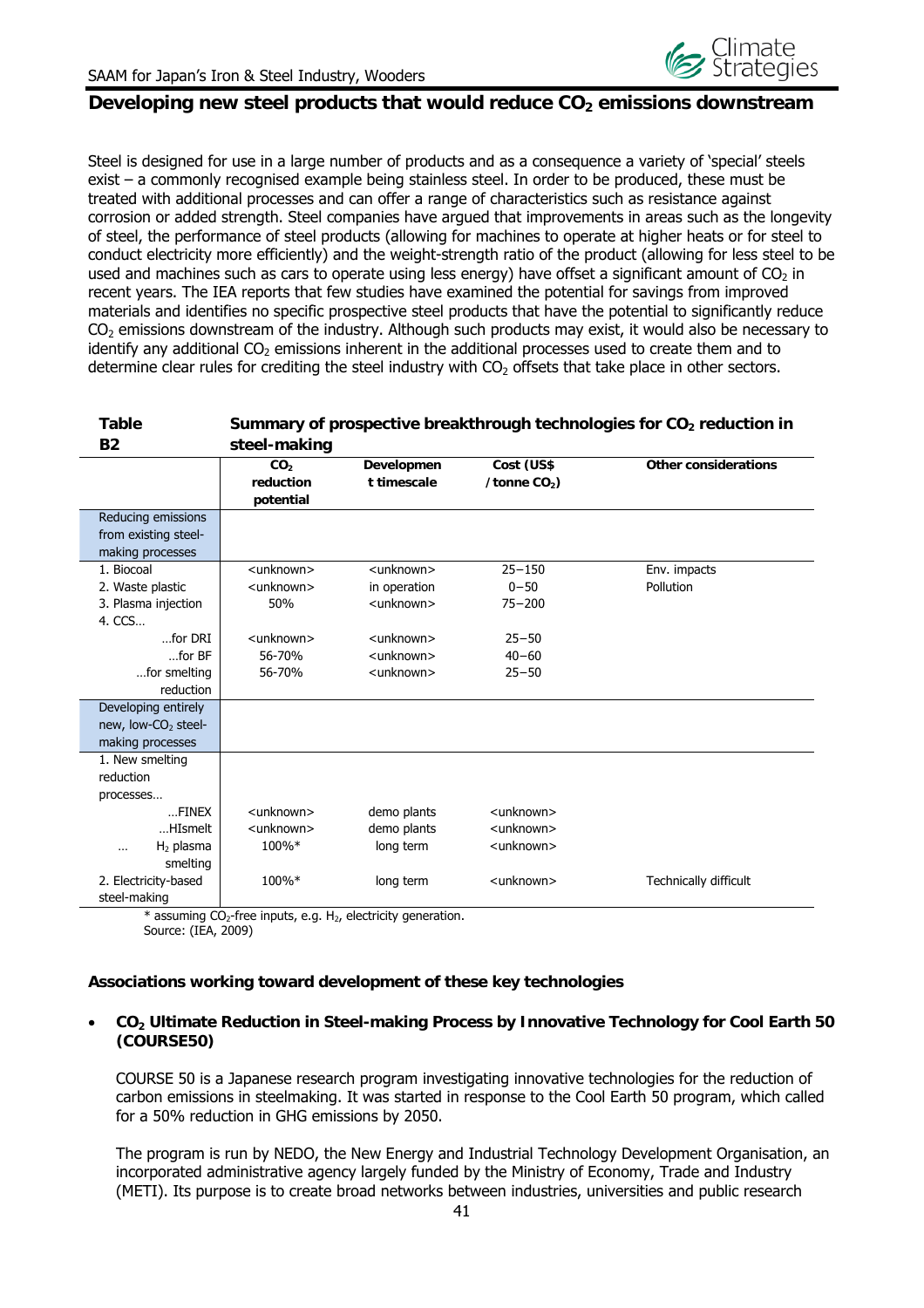organisations (NEDO, n.d.), which it seems to have done in the context of COURSE 50 by creating a technology "development schedule" and contracting out R&D tasks to private actors using public funds.

COURSE 50's goal is to develop technologies that can reduce steelmaking-related  $CO<sub>2</sub>$  emissions by approximately 30%, reducing the energy intensity from 1.64 to 1.15 tonnes of  $CO<sub>2</sub>$  per tonne of crude steel produced (IEA, 2009). The aim is for the technologies to be "established" by 2030 and "industrialized and transferred" by 2050, although it is not made clear what year the project hopes to begin realizing these emissions savings on a national basis (JISF, n.d.).

The plan consists of three stages: the first two, lasting until just before 2030, aiming to develop technologies, and the third intended to be for implementation and diffusion. The project is currently in step one of phase one, which lasts from 2008-2012 and has a budget of ¥10 billion (US\$ 119,000). The second and final step of phase one has a proposed budget of ¥15 billion (US\$ 179,000) and appears to last from 2012 until 2016 or 2018, although COURSE 50's dedicated website does not confirm the precise end-date. Actors under contract from NEDO currently conducting R&D for step one of phase one are: Kobe Steel Ltd., JFE Steel Corporation, Nippon Steel Corporation, Nippon Steel Engineering Co. Ltd., Sumitomo Metal Industries Ltd. and Nisshin Steel Co. Ltd. (JISF, n.d.)

COURSE 50 is exploring two general routes for reducing  $CO<sub>2</sub>$  emissions in the steelmaking process:

- o Hydrogen reduction of iron ore
- $\circ$  Capture and recovery of CO<sub>2</sub> from blast furnace gases

#### 1. Hydrogen reduction of iron ore:

In order to be 'reduced', iron needs to be separated from the oxygen molecules that are naturally bound to it. In traditional steelmaking, this is done by combusting coke, which releases carbon monoxide (CO). The carbon monoxide reacts with the oxygen in the iron ore, eventually resulting in pig iron and carbon dioxide (CO<sub>2</sub>) off-gas. It is chemically possible to bring about a similar reaction with hydrogen (H<sub>2</sub> reacts with the oxygen in the iron ore to form pig iron and water  $(H<sub>2</sub>O)$ ) but blast furnaces do not reduce iron ore with hydrogen alone because the gas cannot be obtained at low enough costs. (JISF, n.d.) Plants can, however, take the gases that are formed when coke is produced  $-$  a mixture of hydrogen (55%), carbon monoxide  $(6%)$  and methane  $(28%)$  – and inject it into the blast furnace, such that the hydrogen content contributes towards iron ore reduction and allows for a reduction in the amount of coke that is used. COURSE 50 proposes to increase the hydrogen composition of the coke oven gas, with official documentation referring to both 60% and 67% shares of hydrogen being aimed for (JISF, n.d.), allowing for a further reduction in the use of coke and thus a reduction in the amount of  $CO<sub>2</sub>$ generated.

This project involves two main R&D challenges:

**i. Technology to increase the hydrogen composition of coke oven gas**: in order to produce additional hydrogen, it is necessary to develop "process technology" that can reform the tar contained in the coke oven gas. COURSE 50 claims that this can be done using "unused energy within the steel plant" and a catalyst. (JISF, n.d.)

**ii. Technology to make coke stronger and more reactive:** according to the COURSE 50, "high strength coke is required to maintain the gas permeability necessary for the reduction reaction of iron ore under reduced coke feeding rates" and a side-effect of hydrogen reduction is to lower temperatures in the blast furnace. The project is currently exploring the use of a "high performance caking additive (HPC)", a substance that packs more tightly together the coal particles in coke, resulting in a stronger and more reactive product. (JISF, n.d.)

COURSE 50 does not state how much  $CO<sub>2</sub>$  emissions can expect to be saved through this avenue of research. It is also not clear how significant it is to have increased the share of hydrogen from 50% to 60% or 67% of the coke oven gases. The COURSE 50 website claims, however, that coke oven gas is currently "utilized effectively as the fuel for reheating furnaces within steel plants", so it is possible that simply using coke oven gases in blast furnaces at all might offer meaningful CO<sub>2</sub> reductions. It is not estimated how much the use of coke oven gases in blast furnaces would cost, neither in terms of up-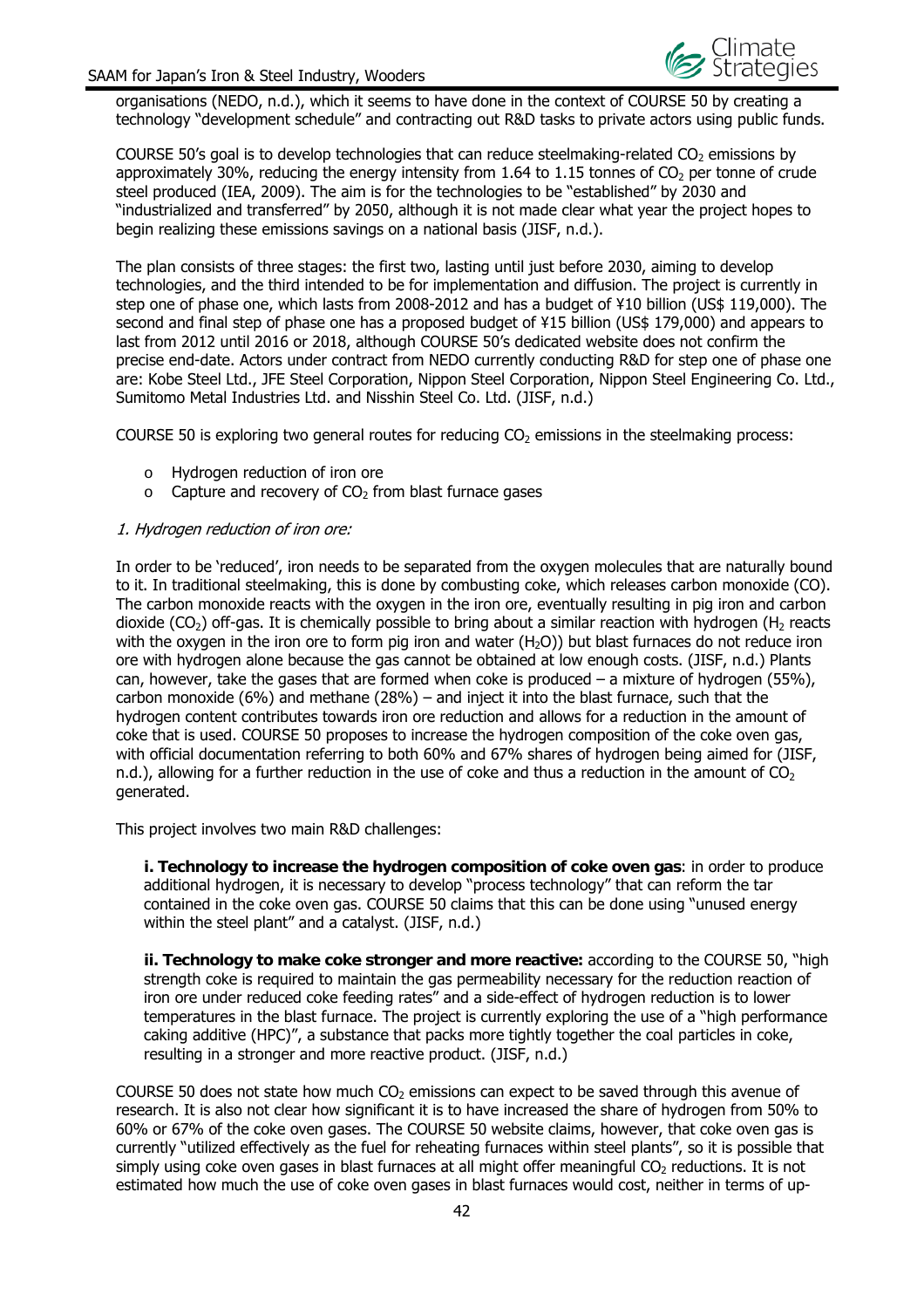

front investments or the opportunity cost of using the gases for something other than their current application.

It should be noted that the IEA states: "As the amount of waste heat from coke ovens is limited, this is a niche option that will generate less than 0.5 GJ additional  $H_2$  per tonne of steel. Coke oven gas is rich in  $H_2$  and can be used for iron-making, but the quantities are limited, typically 2 GJ/t iron produced in a conventional blast furnace." (IEA, 2009)

#### 2. Capture and recovery of  $CO<sub>2</sub>$  from blast furnace gases

As stated previously, using coke to reduce iron ore results in the production of  $CO<sub>2</sub>$ , which exits the blast furnace as one part of a mixture of off-gases. COURSE 50's second research project aims to find ways that this  $CO<sub>2</sub>$  can be captured. It should be noted, however, that in every instance the word 'capture' appears, the project's dedicated website uses parenthetical dashes to emphasize that this means "separate and recover", implying that there is no 'sequestration' stage in the project. Without this, there are presumably no  $CO<sub>2</sub>$  emission reductions to be made and COURSE 50 does not mention any nonsequestration-related ways for  $CO<sub>2</sub>$  emissions to be avoided. This suggests that the 30% reduction in  $CO<sub>2</sub>$  aimed for by COURSE 50 as a whole is may be based entirely on the partial substitution of coke with hydrogen in blast furnaces. On the one hand, this makes sense, given that successful CCS in steelmaking would allow for theoretical  $CO<sub>2</sub>$  emission reductions of up to 70%, significantly more than those aimed for by the initiative; on the other hand, it is not clear that the partial use of hydrogen in the blast furnace could offer reductions as dramatic as 30%.

This project involves a number of R&D challenges:

**i. Technology for chemical absorption:** one route for carbon separation and recovery would be to pass blast furnace gases through an 'absorption tower', where a special substance would absorb only the carbon content of the gases. This could then be sent to a 'regeneration tower' and undergo a process that would re-release the CO2. According to COURSE 50's website, the focus of this research will be on developing new absorbent solutions that require little energy to power the process and quantifying the effects of  $CO<sub>2</sub>$  capturing technologies on steel-making. It notes that research in this area will involve the operation of a pilot plant capable of processing 30 tonnes of  $CO<sub>2</sub>$  per day. (JISF, n.d.)

ii. Technology for chemical adsorption: acsorption refers to a process where molecules of a gas, liquid or dissolved solid are made to stick to the surface of a substance. It differs from *absorption* because the substance – the adsorbent – is not permeated by the molecules. According to COURSE 50's website, the 'separation' step would take place by passing the blast furnace gas over the absorbent under pressure, and the 'recovery' of the CO2 would be done by simply moving the absorbent to a depressurized location. Research in this area is focused on developing a low-energy method for carbon adsorption, also involving a pilot plant, this time with the capacity to process 3 tonnes of  $CO<sub>2</sub>$  per day. (JISF, n.d.)

**iii. Technology to capture currently unused waste heat from steel-making processes:** In its overview of prospective low-carbon technologies for the iron and steel sector, the IEA dismisses the use of CCS based on chemical absorption of  $CO<sub>2</sub>$  on the grounds that, "insufficient waste heat is available. Separate combined heat and power (CHP) units would be needed to provide additional heat." (IEA, 2009) It is presumably for this reason that COURSE 50 is pursuing four innovative ways to capture "conventionally unused waste heat" from steelmaking processes, summarized below. It should be noted, however, that COURSE 50 provides no estimate of how much unused heat might be captured by each of the following innovations, nor the likelihood that the total, realistic sum of aggregate heat that could be captured would be enough to power chemical-absorption-based carbon separation and recovery.

o **Technology for sensible heat recovery from steelmaking slag:** when iron is separated from ore and then turned into steel, a by-product also emerges, called 'slag', made up of the non-iron bits of the ore. Slag is then sold as a product in its own right, often used in road construction. (National Slag Association, n.d.) 'Sensible heat recovery' means capturing the heat that comes off the slag when it is cooling. COURSE 50's research is focused on how to do this at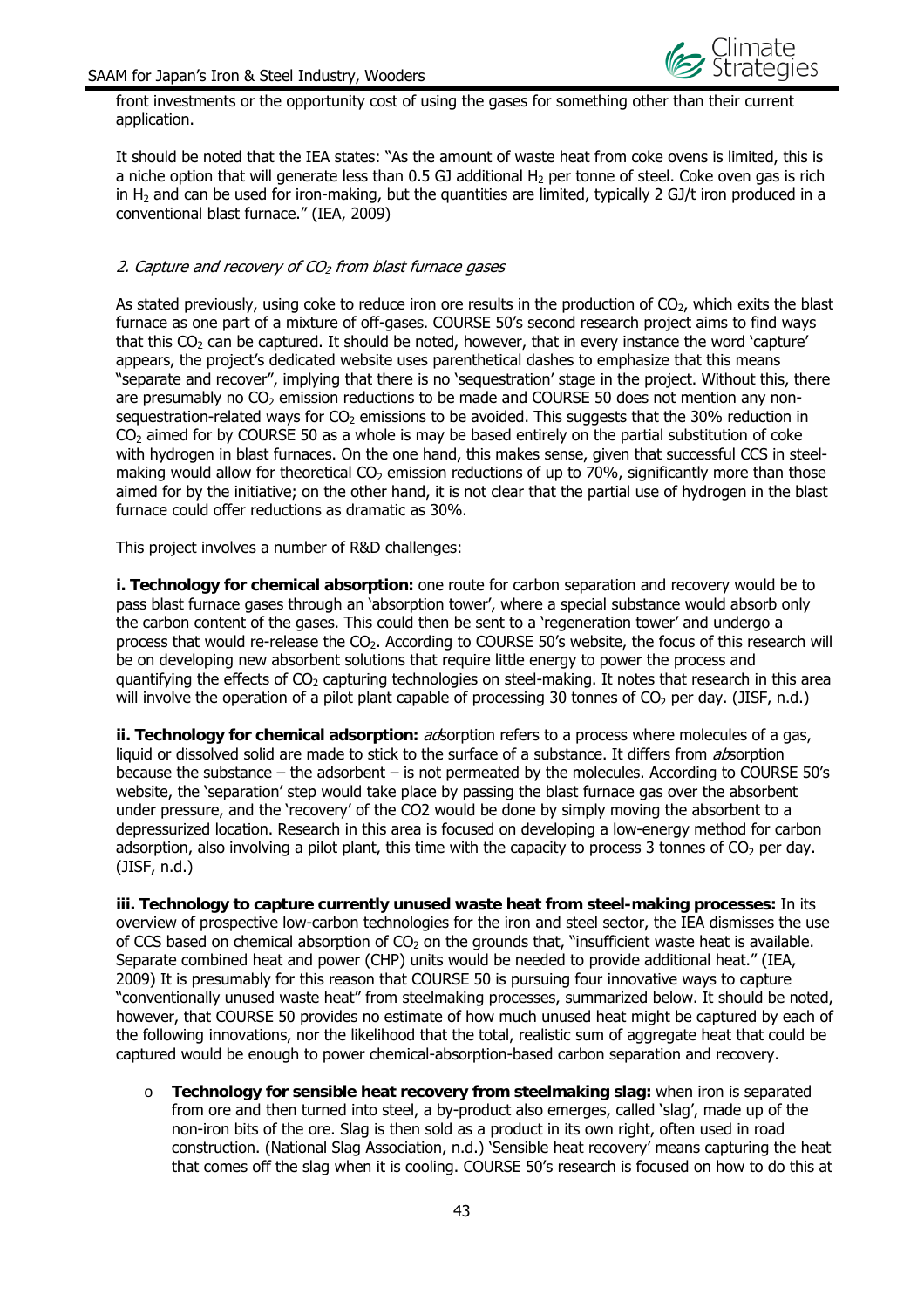

the point where molten slag, at a temperature of around 1200-1600ºC, is shaped into product. (JISF, n.d.)

- o **Phase Change Materials (PCM):** phase change materials (PCMs) are special substances that can store medium-to-low-temperature waste heat "with high density" via their "latent heat of melting and solidification". They then be transported to a separate location to discharge the heat. The focus of COURSE 50's research is to develop technologies for expanding the useful temperature range for high-output PCMs and for their transportation. (JISF, n.d.)
- o **Heat pumps:** heat pumps are devices that move heat from one place to another. A typical design involves a fluid that absorbs heat in one place, evaporating, and is then condensed in another place, where it gives off heat and returns to the original location to be evaporated again. COURSE 50's research is focused on using heat-activated heat pumps to transfer low temperature waste heat from the steelmaking process to carbon capture and sequestration. (JISF, n.d.)
- o **Kalina cycle power generation technology:** the "Kalina cycle" is an existing technology that uses recovered waste heat at temperatures of around 100ºC to generate power. Currently, its waste heat recovery is relatively inefficient and equipment costs are high. The goal of COURSE 50's research is to increase the waste heat recovery "through the exploration of a suitable lowboiling point medium to be used for low-temperature-heat power generation systems", and to reduce the size and cost of power generation equipment. (JISF, n.d.)

#### **Ultra-Low CO<sub>2</sub> Steel-making (ULCOS)**

ULCOS is a cooperative R&D program investigating innovative technologies for the reduction of carbon emissions in steelmaking. It was begun in 2004 and is run by a consortium of 48 European companies and organisations from 15 European countries, supported by the European Commission (EC). Within this are a small number of 'core members', which contribute to the budget beyond their own work: steel companies ArcelorMittal (the project coordinator), Saarstahl, VoestAlpine, Dillinger Hütte GTS, Corus [which became Tata Steel Europe as of September 2010], Riva, SSAB and RUUKKI; high-tech minerals group LKAB; and sustainable materials and technology group ThyssenKrupp.

ULCOS's goal is to cut carbon dioxide emissions by at least 50% in comparison to today's cleanest steelmaking routes. Although its website does not specify a particular date by which this should be achieved (ULCOS, n.d.), documentation elsewhere states that the timescale foresees commercial implementation by around 2025−2030 (Birat, et al., 2008).

The program consists of three stages. The first of these, ULCOS I, was scheduled to run from 2004 to 2010. It was subdivided into two sub-stages, a 'research phase' and a 'pilot phase'. The research phase explored seventy different steelmaking processes, which were mapped out and compared on the basis of energy consumption, CO<sub>2</sub> emissions and cost. The pilot phase, completed in March 2009, focused on five of these processes specifically (for more information, see the description of ULCOS technologies below) (Birat, et al., 2008). The second phase is due to run from 2010 to 2015 and is described as a 'demonstration' phase. Following this, ULCOS III is anticipated, with a focus on implementation, although it is not clear if it will commence immediately after the expected end-date of ULCOS II. (ULCOS, n.d.)

The partners in the ULCOS consortium pay 60% of the total cost, with the remaining 40% being contributed by the European Commission. The budget for the six-year lifetime of ULCOS I was €75 million (around US\$ 105 million) (ULCOS, n.d.). The estimated budget announced for ULCOS II was considerably larger, in the range of €700−800 million (around US\$ 1.0−1.1 billion) (ULCOS, 2009). It is unclear if this cost was shared between the consortium and the EC in the same proportion as the first phase.

ULCOS is exploring four general routes for reducing  $CO<sub>2</sub>$  emissions in the steelmaking process.

 $\circ$  A top gas recycling blast furnace (potentially combined with CCS or biocoke)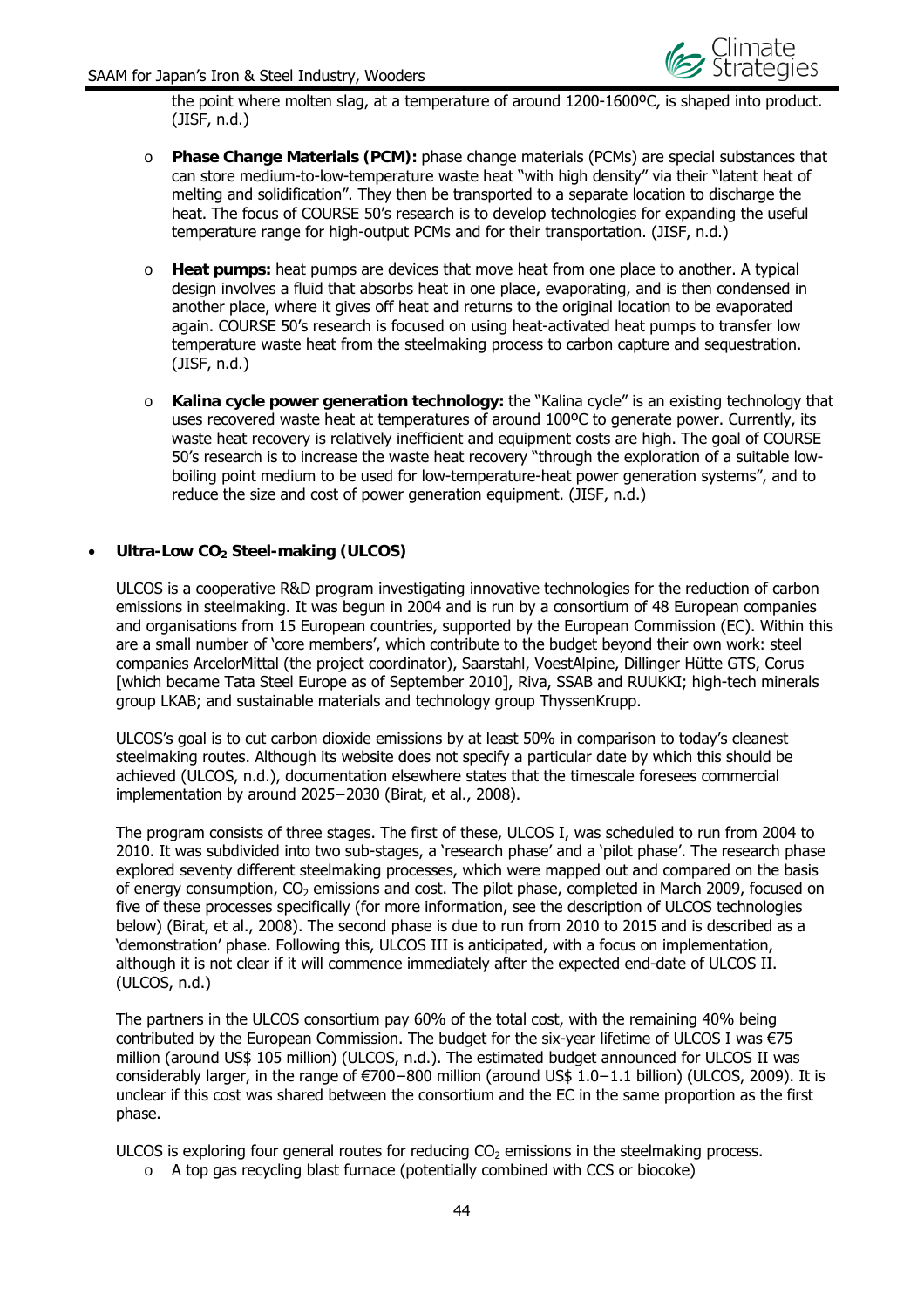

- $\circ$  HIsarna, a combination of a melting cyclone and iron ore smelter (potentially combined with CCS or biocoke)
- $\circ$  A low-cost process for the direct reduction of iron (DRI) using natural gas, in a project called ULCORED (potentially combined with CCS)
- o Electrolysis, in two projects called 'ULCOWIN' and 'ULCOLYSIS'

As implied, this also involves research into CCS and biocoke.

#### 1. Top Gas Recycling Blast Furnace (TGR-BF)

The core concept behind this innovation is that the gases exiting the top of the blast furnace can be separated into useful and non-useful parts. The useful parts can then be recycled back into the furnace as reducing agents, such that less coke is needed. The process also introduces oxygen to replace the heated air that is normally injected into the blast furnace. This helps make the off-gas CCS-ready, by removing unwanted nitrogen. (ULCOS, n.d.)

According to modeling and laboratory and bench-scale experiments, a top-gas recycling gas furnace could reduce  $CO<sub>2</sub>$  emissions by 15%. If combined with CCS, emissions could be reduced by 65% (Birat, et al., 2008).

The TGR-BF is reported to be the breakthrough technology that is nearest to deployment in the ULCOS program. Pilot tests have been conducted at 1.5 t/h and a demonstration phase was launched in 2010 (Birat, Steel and CCS, 2010). This will take place in two steps: the first, scaling up a pilot TGR-BF to the size of a small production blast furnace; and second, scaling up to a larger blast furnace, with roughly double the production volume, and in combination with a CO2 storage test-site in a nearby deep saline aquifer. The demonstration phase will cost €310 (around US\$ 430 million) and it is envisaged that deployment could begin by 2020 (Birat, ULCOS II has been shaping up..., 2009). According to the United Nations Industrial Development Organisation (UNIDO), the TGR-BF technology can be retrofitted.

#### 2. HIsarna

HIsarna is a combination of three separate technologies: coal preheating and partial pyrolysis; the use of a 'melting cyclone' to melt the iron ore; and a smelter vessel for reduction.

The reduction process would begin by firing the iron ore into the top of the furnace, where it would be melted by a cyclone of hot gases. The melted ore would then flow down the walls of the furnace and be partially reduced by its contact with carbon monoxide and hydrogen  $(H<sub>2</sub>)$  rising from a reactor at the base called a converter. This converter, containing a liquid slag layer on top of a hotel metal bath, is fed with pre-heated coal and injected with oxygen. The fact that the coal has been preheated means that the whole process has higher thermal efficiency than usual and, by corollary, less coal is needed. As well as reducing the iron, the hot gases from the converter rise up the furnace into the cyclone at the top and help melt the ore. The off-gases from the furnace are concentrated  $CO<sub>2</sub>$ . (ULCOS, n.d.)

Like the top gas recycling blast furnace, HIsarna offers two avenues for  $CO<sub>2</sub>$  emission reductions: reducing the need for coal in the reduction process, and creating off-gas that is CCS-ready. The exact amount of emissions reductions that could be achieved is not stated on the ULCOS website but it is implied that the total possible savings are substantially larger than the TGR-BF (ULCOS, n.d.). According to the IEA, however, experiments with HIsmelt indicate that it could reduce coal-usage by 20% - which, assuming the blast furnace stage of production contributes 70% of emissions from the total steelmaking process, would equate to roughly a  $14%$  overall reduction in  $CO<sub>2</sub>$ . Once equipped with CCS, the IEA report that HIsmelt could reduce overall steelmaking emissions by 70% (IEA, 2009).

The current program of research on HIsarna foresees the construction of a pilot plant capable of producing 8 t/h to start up in 2010. (Birat, 2009) Estimates for the construction of a demonstration plan and the beginning of deployment range from around 2012 and 2025 (Birat, 2009) to 2020 and 2030 (Birat, 2010), respectively. This makes it the third among the four technologies in terms of maturity and likely date of deployment.

3. Low-cost gas-based DRI (ULCORED)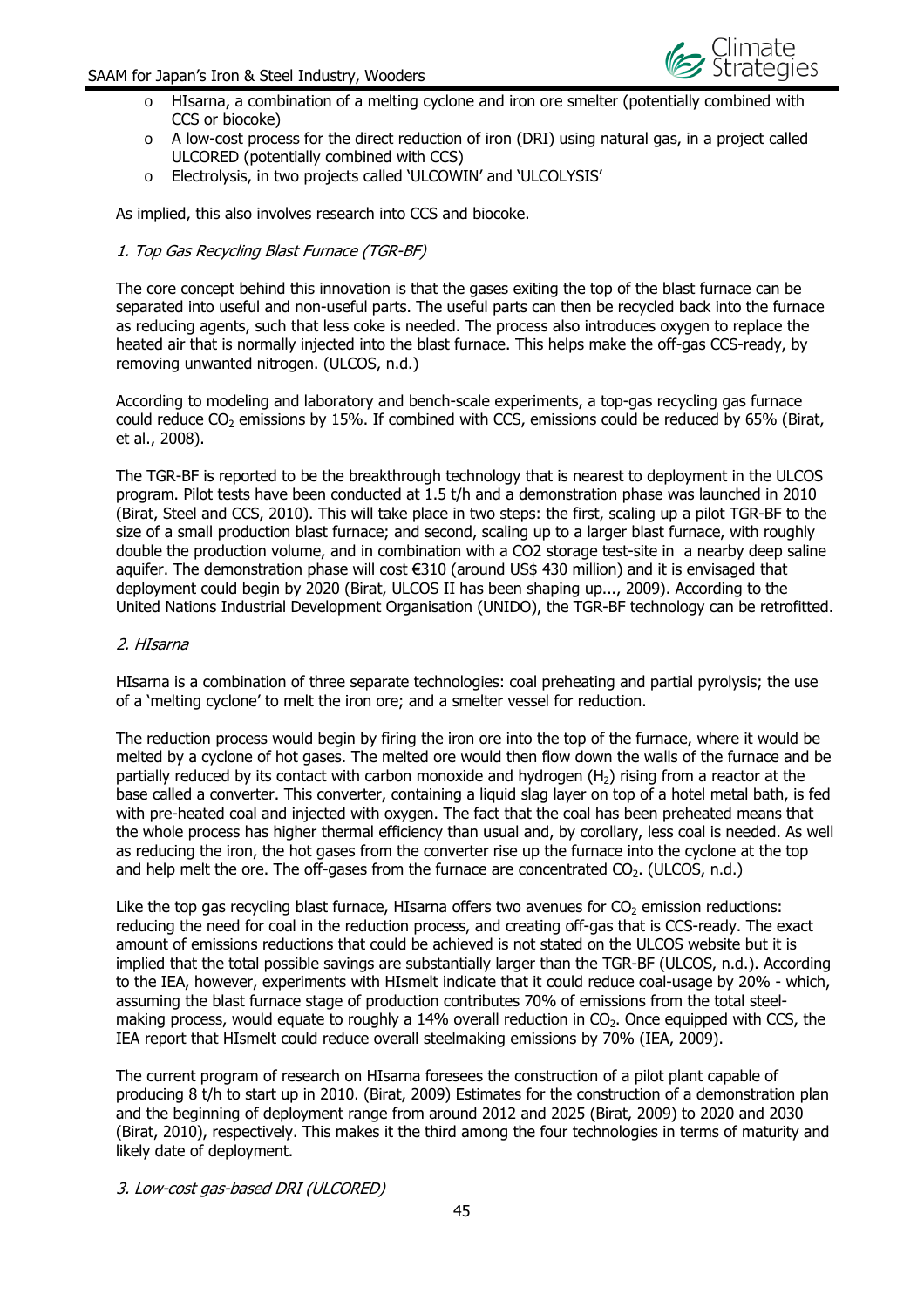

The aim of ULCORED is to make costs lower for gas-based direct reduced iron – one of the main current barriers to this method of production. This will be done by developing a new method to prepare the gas for reduction of the ore, a process known as 'reforming'. The new method will use less expensive capital and allow for a reduction in the amount of natural gas required per tonne of iron produced. It will also result in an off-gas that is sufficiently pure for CCS.

The ULCOS website does not state how much CO2 could be reduced by this innovation. It is estimated that a pilot and demonstration plant will be constructed during ULCOS II and that the technology may be ready for deployment by just after 2020, making it the second-nearest ULCOS project to deployment. (Birat, ULCOS II has been shaping up..., 2009)

#### 4. Electrolysis (ULCOWIN and ULCOLYSIS)

The reduction of iron ore via electrolysis would see the ore placed in an alkaline solution through which an electric current would pass between two electrical conductors, a cathode to an anode. This would cause the oxygen to become a negatively charged, and to separate from the particles of iron in order to move toward the positively-charged anode.

ULCOS is currently exploring two possible routes for electrolysis. ULCOWIN, the more advanced of the projects, would use a solution of sodium hydroxide at a temperature of 110ºC and a proposal has been made to test the technology by creating a pilot plant able to produce 5 kg/day. ULCOLYSIS would use a solution of molten oxide mixture at a temperature of 1600ºC in order to melt the iron metal.

As electrolysis reduces iron ore without the need for any carbon reducing agent, it could theoretically reduce  $CO<sub>2</sub>$  emissions to zero, but only if it is powered by zero-carbon electricity generation.

- **World Steel Association CO<sub>2</sub> Breakthrough Program** This is a platform to exchange information.
- **United States Department of Energy's Intensive Processes Initiative**  This initiative has made eight awards to recipients investigating breakthrough processes such as electrical steel-making.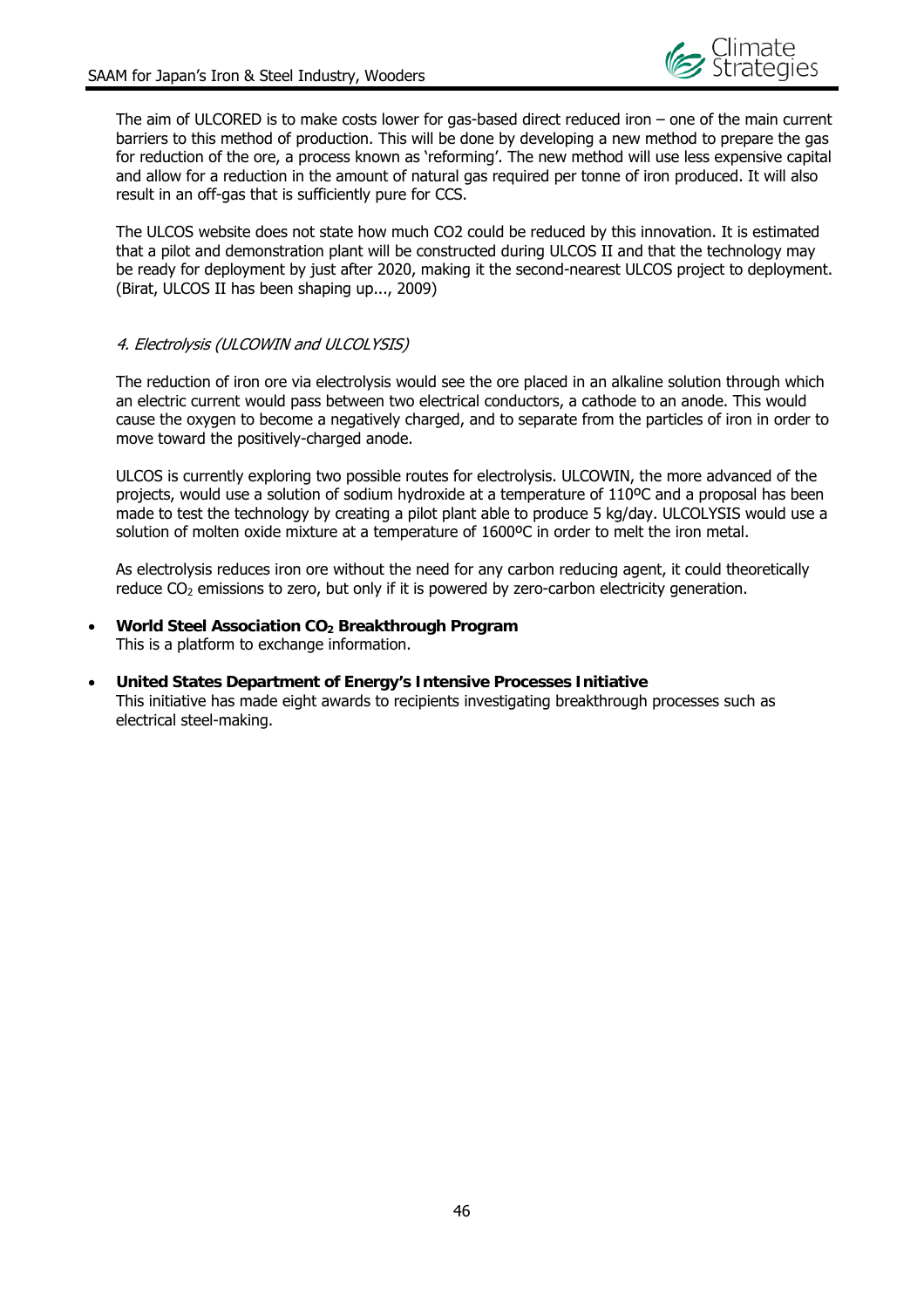

## **Annex C: World Steel Association activities**

## **The World Steel Association (WSA)**

The World Steel Association (WSA), formerly The International Iron and Steel Institute (IISI), was founded in 1967. It is an industry association that represents approximately 180 steel producers, including 19 of the world's 20 largest companies, which together account for around 85% of the world's steel production. Its purpose is "[to provide] global leadership on all major strategic issues affecting the industry" and "[to promote] steel and the steel industry to consumers, the industry, media and the general public". (WSA, n.d.) Its activities include monitoring the global steel industry, lobbying, conducting research and sharing information between members.

## **The WSA's commitment to sustainability**

WSA members established a policy on sustainable development in 2002 that committed to seven key focus areas. It remains today the agreement that shapes the organisation's activities regarding sustainability and is reproduced in the box below. So far as environmental sustainability is concerned, the key commitment is to optimise the resource and energy efficiency of steel-making and steel products.

#### **BOX C1: The World Steel Association's Policy Statement on Sustainable Development**

#### **Vision**

The Member Companies of IISI are committed to a vision where steel is valued as a major foundation of a sustainable world. This is achieved by a financially sound industry, taking leadership in environmental, social and economic sustainability.

#### **Sustainable Development Commitments**

The Member Companies of IISI seek to develop sustainably and are committed to:

**I.** Operate their businesses in an efficient and financially sustainable way in order to supply steel products and solutions that satisfy their customer's needs and provide value to their stakeholders.

**II.** Optimise the eco-efficiency of their products through the product life-cycle, including increased resource and energy efficiency in the production of steel and during the use of steel products. They are committed to the promotion of the recovery, reuse and recycling of steel. Source: (IISI, 2005)

**III.** Foster the well-being of employees in the steel industry and provide them with a healthy and safe working environment.

**IV.** Demonstrate social responsibility by promoting values and initiatives that show respect for the people and communities associated with their businesses.

**V.** Conduct their business with high ethical standards in their dealings with employees, customers, suppliers and the community.

**VI.** Engage their stakeholders and independent third parties in constructive dialogue to help fulfil their sustainable development commitments.

**VII.** Build on their knowledge of sustainability and willingly share it with others. They will be open and active in their communications and help steel companies and organisations in the supply chain to implement sustainable practices.

It has been up to members to pursue these commitments themselves, with the WSA taking on the role of reporting on how the global steel industry as a whole has performed according to a number of indicators, which measure environmental, social and economic sustainability. The results of this data-gathering are summarized on the following page, alongside a number of notes that identify where gaps exist or changes took place in either in the collection of data or calculation of indicators between different years.

There are many positive things about the WSA's indicators that deserve congratulation. They represent a broad interpretation of sustainability, including health and safety statistics, as well as environmental and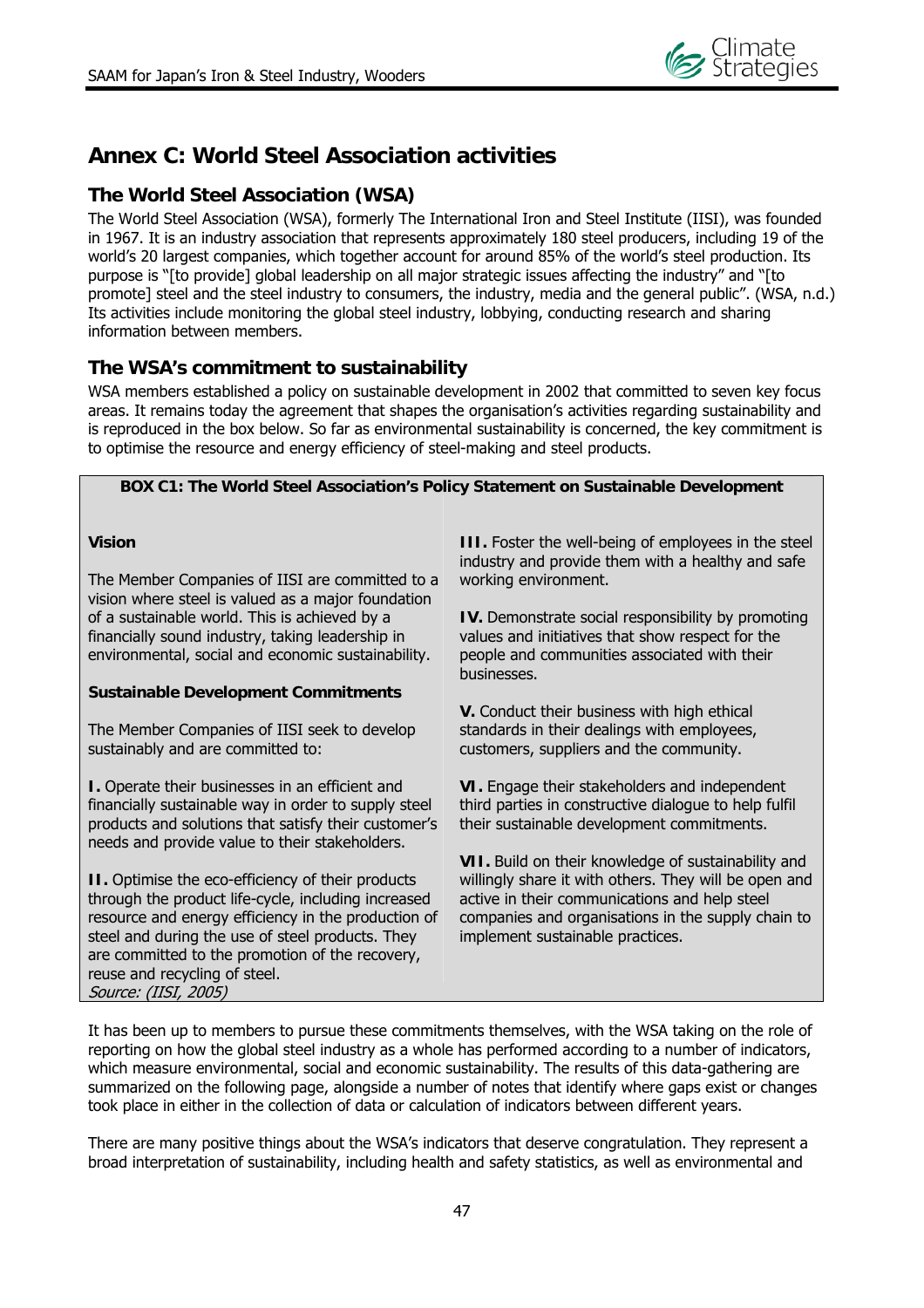

economic issues. They also mark a significant, voluntary step on behalf of an industry towards increased accountability and in this sense they are an important model.

They also exhibit some weaknesses however. Most fundamentally, they are not representative of the global steel sector. Respondents have only ever represented between 33%-42% of the world's steel production. In addition, the data behind this are not made readily apparent, so it is not possible to tell if particular production methods, countries or regions are under- or over-represented, although limited information shows that this is clearly the case – for example, in 2004 and 2005, the WSA noted that respondent companies were biased towards the use of integrated steel-making, a more energy-intensive, and thus  $CO<sub>2</sub>$ intensive production method. This lack of coverage combined with a lack of transparency greatly detracts from the reliability of the indicators as a true 'global' assessment.

It is also not clear why indicators have not been disaggregated according to production method, given their substantially different environmental impacts, and

problems of inconsistency prevent any meaningful tracking of progress between different years. For example, the fact that different groups of companies might report data each year makes it impossible to determine if fluctuations in performance are due to improvements in sustainability or the inclusion or exclusion of particular members. The WSA also appears to have changed the definition of its indicators a number of times. After 2004, for example, measures of energy-intensity, CO<sub>2</sub>-intensity and material efficiency were changed to include the finishing and operations parts of steel production. The WSA's 2005 Sustainability Report states that the data were 'weighted' but does not explain how; no other report, however, makes reference to weighting. The language used to describe indicators has changed several times – measuring greenhouse gas emissions according to steel "produced" and then steel "cast", and changing "value added" into "economic value distributed" – without any explanation of whether this involved a change in the data being collected.

More broadly, a number of questions might be asked about the data fields that have been chosen to give a 'full picture' of the sector's efforts concerning sustainability. The measurement of 'material efficiency', for example, is somewhat lacking in use-value, given that in the first year of reporting the average percentage of by-products being re-used was 96.8% and in the latest figures has moved up to 98.1%, suggesting that there is little progress to measure. Similarly, although the industry has clearly expressed its aversion to targets regarding absolute CO<sub>2</sub> emissions, it seems misleading not to at least measure this as an *indicator*, as increases in absolute  $CO<sub>2</sub>$  emissions are, ultimately, the concern. No analysis of the relationship between indicators and world market trends is also disappointing – for example, a market boom might significantly boost levels of investment and economic value distributed.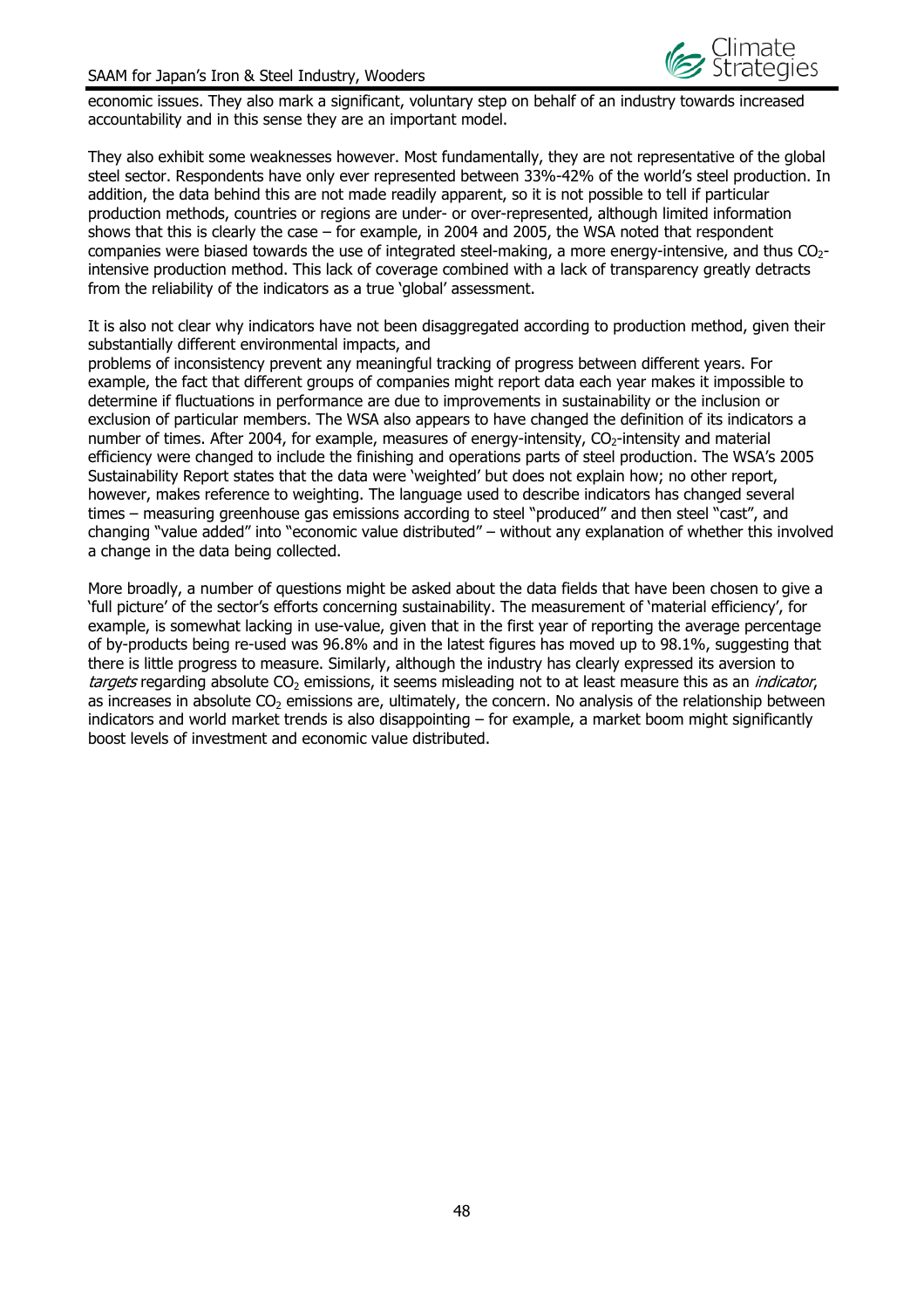

| WSA Sustainability Indicators: 2004 - 2008                        |                                              |                                                                                  |                          |                          |      |                          |                 |                 |  |
|-------------------------------------------------------------------|----------------------------------------------|----------------------------------------------------------------------------------|--------------------------|--------------------------|------|--------------------------|-----------------|-----------------|--|
|                                                                   | <b>Indicator</b>                             | Unit <sup>a</sup>                                                                | 2003                     | 2004 <sub>b</sub>        | 2005 | 2006                     | 2007            | 2008            |  |
|                                                                   |                                              |                                                                                  |                          |                          | C.   |                          |                 |                 |  |
| Environmental sustainability <sup>d</sup>                         |                                              |                                                                                  |                          |                          |      |                          |                 |                 |  |
| 1                                                                 | Greenhouse gas emissions                     | Tonnes CO <sub>2</sub> /tonne steel<br>cast <sup>e</sup>                         | 1.6                      | 1.7                      | n.d. | $1.7^f$                  | 1.9             | 1.9             |  |
| $\mathbf{2}$                                                      | Energy intensity                             | GJ/tonne steel cast <sup>e</sup>                                                 | 19.0                     | 19.1                     | n.d. | 20.6 <sup>f</sup>        | 18              | 18              |  |
| 3                                                                 | Material efficiency                          | % of by-products re-used                                                         | 96.8                     | 95.6                     | n.d. | $97.2^{f}$               | 98.0            | 98.1            |  |
| 4                                                                 | Steel recycling                              | % of crude steel produced                                                        | 42.3                     | 42.7                     | n.d. |                          |                 |                 |  |
| 5                                                                 | Environmental<br>management systems<br>(EMS) | % of employees and<br>contractors in EMS-<br>registered production<br>facilities | 85                       | 90.7                     | n.d. | 85.5                     | 85.1            | 86.6            |  |
| Social sustainability                                             |                                              |                                                                                  |                          |                          |      |                          |                 |                 |  |
| 6                                                                 | Lost time injury frequency<br>rate           | Injuries/million hours<br>worked                                                 | 7.8                      | 6.6                      | n.d. | 8.8                      | 3.0             | 3.6             |  |
| 7                                                                 | Employee training                            | Training days/employee<br>and year                                               | 6.3                      | 9.9                      | n.d. | 10.5                     | 6.9             | 5.1             |  |
|                                                                   | <b>Economic sustainability</b>               |                                                                                  |                          |                          |      |                          |                 |                 |  |
| 8                                                                 | Investment in new<br>processes and products  | % of revenue                                                                     | 6.0                      | 6.2                      | n.d. | 7.7                      | 7.9             | 9.0             |  |
| 9                                                                 | Economic value                               | <b>Billion US\$</b>                                                              | $\overline{\phantom{a}}$ | $\overline{\phantom{0}}$ | n.d. | $\overline{\phantom{a}}$ | 323.9           | 308.3           |  |
|                                                                   | distributed <sup>9</sup>                     | % of revenue <sup>h</sup>                                                        | $2.6^{i}$                | 11.7                     | n.d. | 7.6                      | 84.1            | 70.4            |  |
|                                                                   | <b>Metadata</b>                              |                                                                                  |                          |                          |      |                          |                 |                 |  |
|                                                                   | No. of companies reporting                   |                                                                                  | $42^{\mathrm{j}}$        | 45 <sup>k</sup>          | n.d. |                          | 33 <sup>1</sup> | 33 <sup>m</sup> |  |
|                                                                   | % of world steel production represented      |                                                                                  | 33                       |                          | n.d. | 42                       | 35              | 35              |  |
| No. of countries operated in by reporting companies<br>30<br>n.d. |                                              |                                                                                  |                          |                          |      |                          |                 |                 |  |

#### **Notes:**

- **a.**  All indicators represent the average of reporting companies, with the exception of "Steel Recycling". This is based on the WSA's annually published statistics on the steel sector globally.
- **b.**  According to WSA's 2005 Sustainability Report, the data for this year are "weighted averages". It is not clear if data from the other years are weighted and  $-$  if so  $-$  how this weighting is conducted.
- **c.**  No data appears to have been collected for 2005.
- **d.**  According to the WSA's 2004 and 2005 Sustainability Reports, reporting companies over-represented the use of integrated steel production technology. This means that rates of  $CO<sub>2</sub>$  emissions and energy intensity per tonne of steel produced/cast may be overstated for the global sector as a whole.
- **e.**  Before 2007, this indicator was called measured per "tonne steel produced".
- **f.**  As of 2004, greenhouse gas emissions, energy intensity and material efficiency were "based on an extended system boundary that includes finishing and operations (for example, hot rolling, cold rolling and galvanising)". (IISI, 2005) As of 2007, the methodology used to calculate greenhouse gas emissions and energy intensity estimates was "slightly revised". (WSA, 2010b)
- **g.**  'Economic value distributed' was first measured in absolute terms for 2007.
- **h.**  In 2003 and 2004 data reporting, this indicator was called "Value Added".
- **i.**  The 2003 indicator for value-added was revised in the WSA 2005 Sustainability report, from 3.2% to 2.6%, based on more consistent reporting of Return on Capital Employed among all reporting companies.
- **j.**  In 2004, data for environmental and social indicators also included the 55 companies that make up the Japan Iron and Steel Federation (JISF).
- **k.**  This number is derived from the WSA's 2005 Sustainability Report. The report does not state how many companies reported but notes that "there are 5 new companies reporting" and that "HADEED and YUSCO" were the only companies that did not participate again".
- **l.**  In 2007, only 24 companies reported data for the indicator 'economic value distributed'.
- **m.**  In 2008, only 25 companies reported data for the indicator 'economic value distributed'.

#### **Sources: compiled and adapted from (WSA, 2010a; IISI, 2005; IISI, 2004)**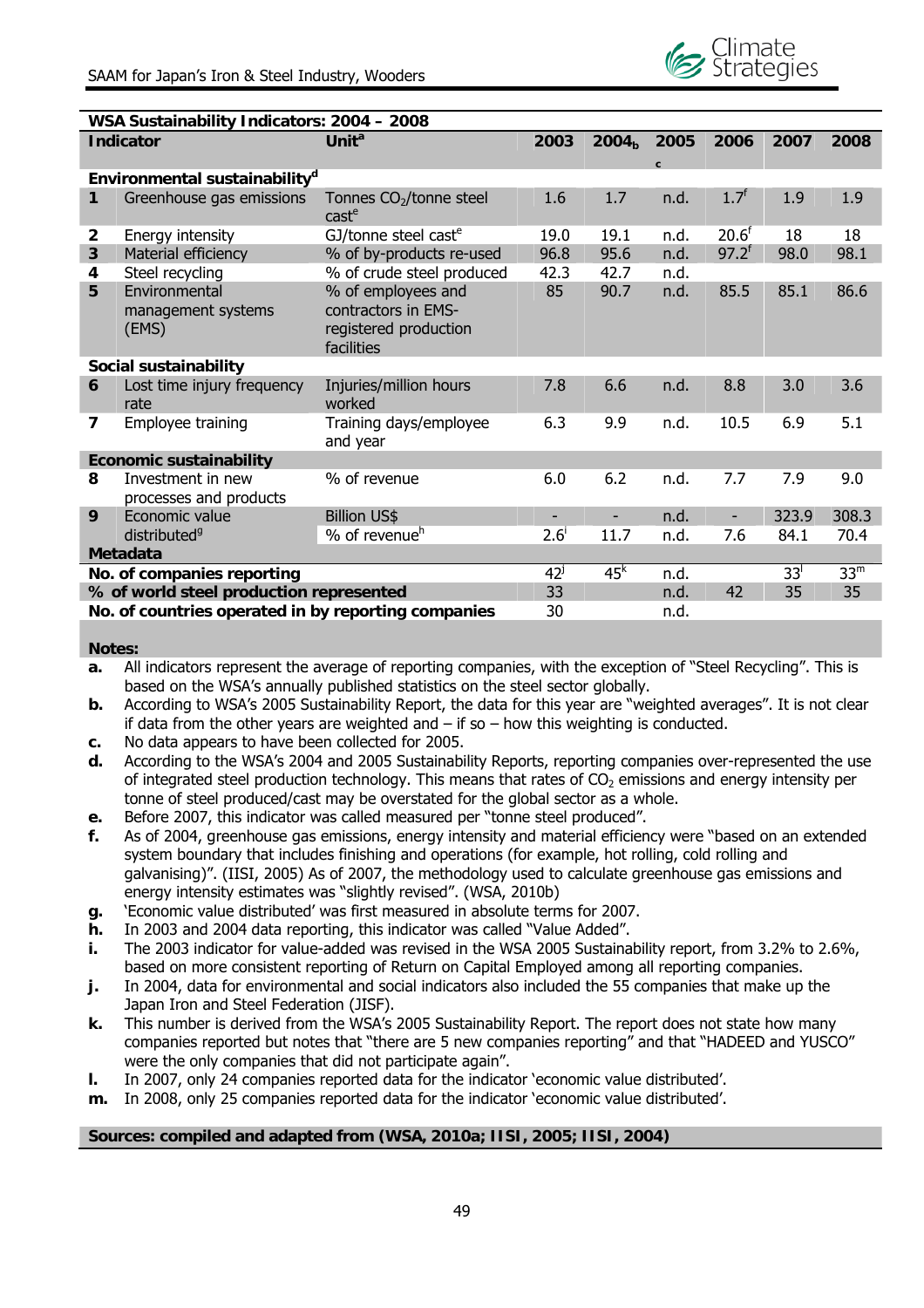

#### **WSA's activities, priorities and positions**

WSA's activities, priorities and positions can be understood from its policy statements and position papers. In **May 2007**, the steel industry released a policy statement that included the proposal of a global sectoral approach. (WSA, 2007a). It proposed:

- A global, voluntary, technology-focused and intensity-based agreement should be reached. The steel industry will show its commitment to this by taking actions including:
	- $\circ$  Expand the use of current efficient technologies to minimize CO<sub>2</sub> emissions.
	- $\circ$  Undertake research and development of new technologies that can radically reduce CO<sub>2</sub> emissions. To be coordinated by the WSA with universities, research institutes and other industries. Timescale 15-20 years.
	- o Maximize the potential to recycle scrap steel.
	- o "Facilitate the use of" new-generation steels to improve end-product energy-efficiency. Includes the development of new steels.
	- $\circ$  "Adopt common and verified reporting procedures that account for and report progress towards achieving  $CO<sub>2</sub>$  emission reductions."
	- o "Adoption of a global sector-specific approach." The WSA launched a task force to develop a global sector-specific approach for  $CO<sub>2</sub>$  reductions post-Kyoto.
- The WSA also call on governments to show their own commitments to the idea, namely by:
	- o Doing away with cap and trade. Policies that "allow the most efficient steel companies in terms of  $CO<sub>2</sub>$  emissions to expand and the least efficient to decline" are encouraged.
	- o Develop a sectoral framework including all major steel producing countries.
	- o Establish recycling programs.
	- o Encourage the closure and replacement of the least efficient plants.
	- o Support long-term research for radical technologies.
	- $\circ$  Engage with the industry to develop robust  $CO<sub>2</sub>$  emissions indicators.
- They argue that new-generation, by being both light-weight and strong, can increase the energyefficiency of end-products.
- Mention is made of the WSA's "CO<sub>2</sub> Breakthrough Programme" that is "taking a multiphase approach to radically reduce  $CO<sub>2</sub>$  emissions". This seems to be focused on technology development.

In **December 2007**, the WSA released a "position paper" reiterating and expanding these ideas, including a global sectoral approach for the industry. It noted: (WSA, 2007b)

- Steel can contribute to climate change mitigation by:
	- $\circ$  Being used in the construction of renewable energy technologies. New-generation steel can reduce emissions in the use of steel end-products, e.g. lighter weight cars.
	- o The steel industry is "involved in many programmes" to help technology transfer. They have "projects and working groups" who "regularly exchange information".
	- $\circ$  The steel industry has started the CO<sub>2</sub> Breakthrough Programme, "a long-term research project investigating new processes for steel production that will substantially decrease  $CO<sub>2</sub>$ emissions".
- The WSA opposes the European ETS on the basis that it:
	- o distorts competition (because allocation is "arbitrary" and not based on individual plant performance)
	- o fails to effectively reduce emissions (because of leakage)
	- $\circ$  fails to reward improvements ("does not allow the most efficient steel companies to expand and the least efficient to decline")
	- o leads to "huge and unjustified inflation" in electricity prices
- It reports that the WSA announced a "new global steel sector approach" at the annual worldsteel conference in Berlin in October 2007. This includes:
	- $\circ$  beginning with the collection and reporting of CO<sub>2</sub> "emissions data" by "steel plants in all the major steel producing countries".
	- o this will lead to the benchmarking of improvements
	- o this will lead to setting commitments on a national or regional basis for implementation post-Kyoto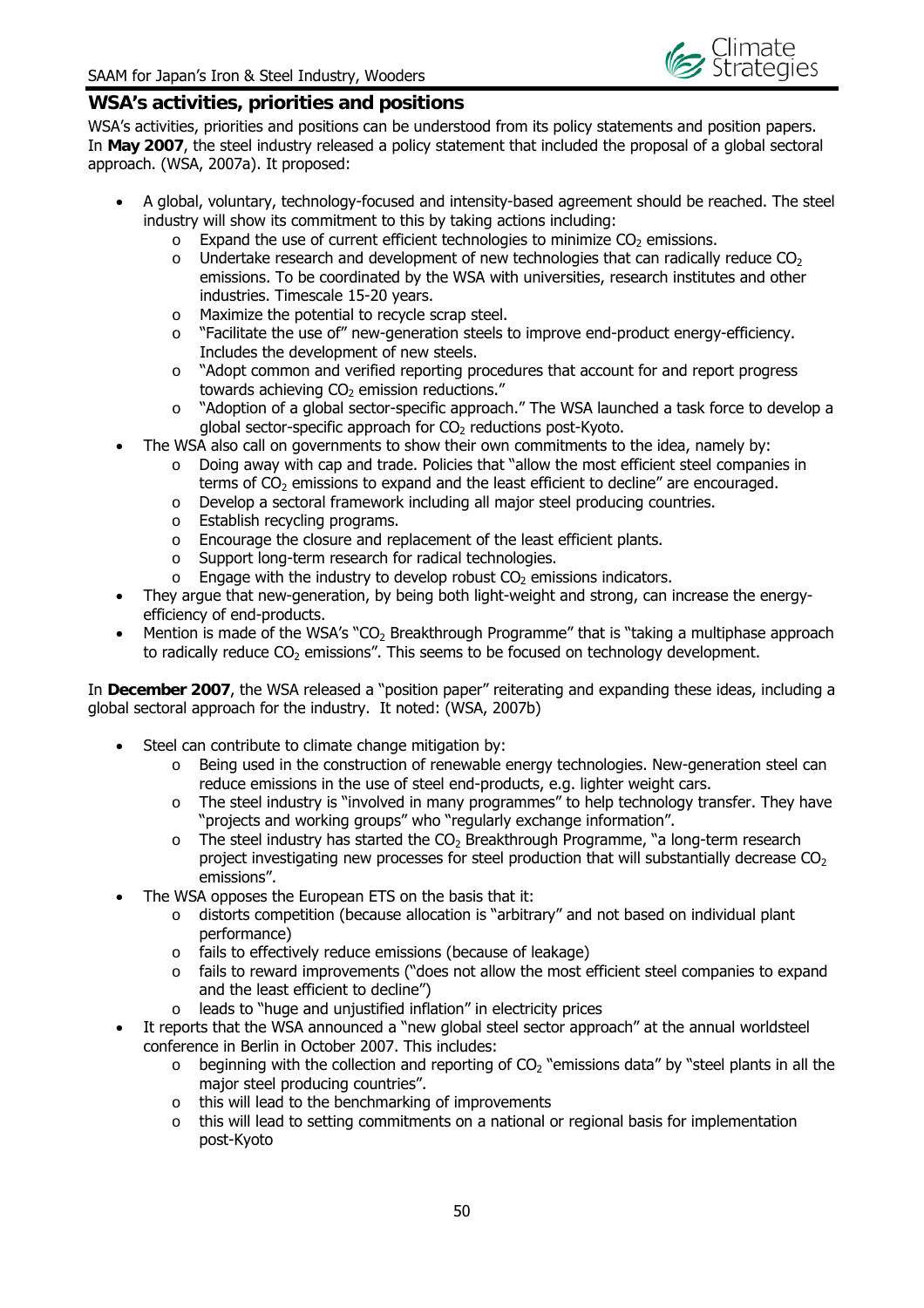

- The WSA claims that China's steel companies approve of this plan, making it workable (China accounts for roughly 50% of steel emissions). More generally, members from developed and developing countries are said to approve.
- They note their ongoing work to cooperate with the Asia-Pacific Partnership on Clean Development and Climate (APP).
- They summarize by saying "The steel sector is asking for a new emissions regulatory regime that takes a global steel sector approach, is intensity based, verifiable and finally is technology driven."
- They ask governments to:
	- o work closely with them in the design of a sector-specific framework.
	- o support the expansion of efficient steel companies.
	- o help worldsteel develop its methodology to measure emissions.
	- $\circ$  help invest in next-generation technology to reduce CO<sub>2</sub> emissions in steel-making.

In **2010**, the WSA again stressed its progress: (WSA, 2010b)

- Technology is key to reducing  $CO<sub>2</sub>$  emissions, especially CCS and  $CO<sub>2</sub>$ -lean electricity.
- They coordinate an expert group on  $CO<sub>2</sub>$  breakthrough technologies, with research taking place in the EU, US, Canada, South America, Japan, Korea, China, Taiwan and Australia.
- In 2008, the WSA set up a  $CO<sub>2</sub>$  emissions data collection programme "enabling every steel producing company in the world to submit their  $CO<sub>2</sub>$  emissions using a standardized methodology", "from now on, consistency [in sustainability indicators measured by the WSA] is assured by the worldsteel data collection programme".

In **2011**, the WSA's references to sectoral approaches were dropped from the worldsteel position paper "Steel's Contribution to a Low Carbon Future" (WSA, 2011). This paper stresses at several points the need for a "sustainable life cycle approach", and notes the contribution steel makes to the production of various downstream emissions reduction technologies and processes. WSA offers its database of life cycle inventory data for the production of a whole range of steel products. WSA's priorities regarding governments revolve around working in partnership:

- 1. governments should "work actively with the industry and our customers" in "maximising the collection and recycling of end-of-life steel products";
- 2. governments should use a life cycle approach "if they create regulations and standards to energy efficiencies in domestic appliances, passenger cars, building codes, etc.";
- 3. "the steel industry cannot, on its own, be expected to fund the long term research and development of new technologies to radically reduce steel's emissions".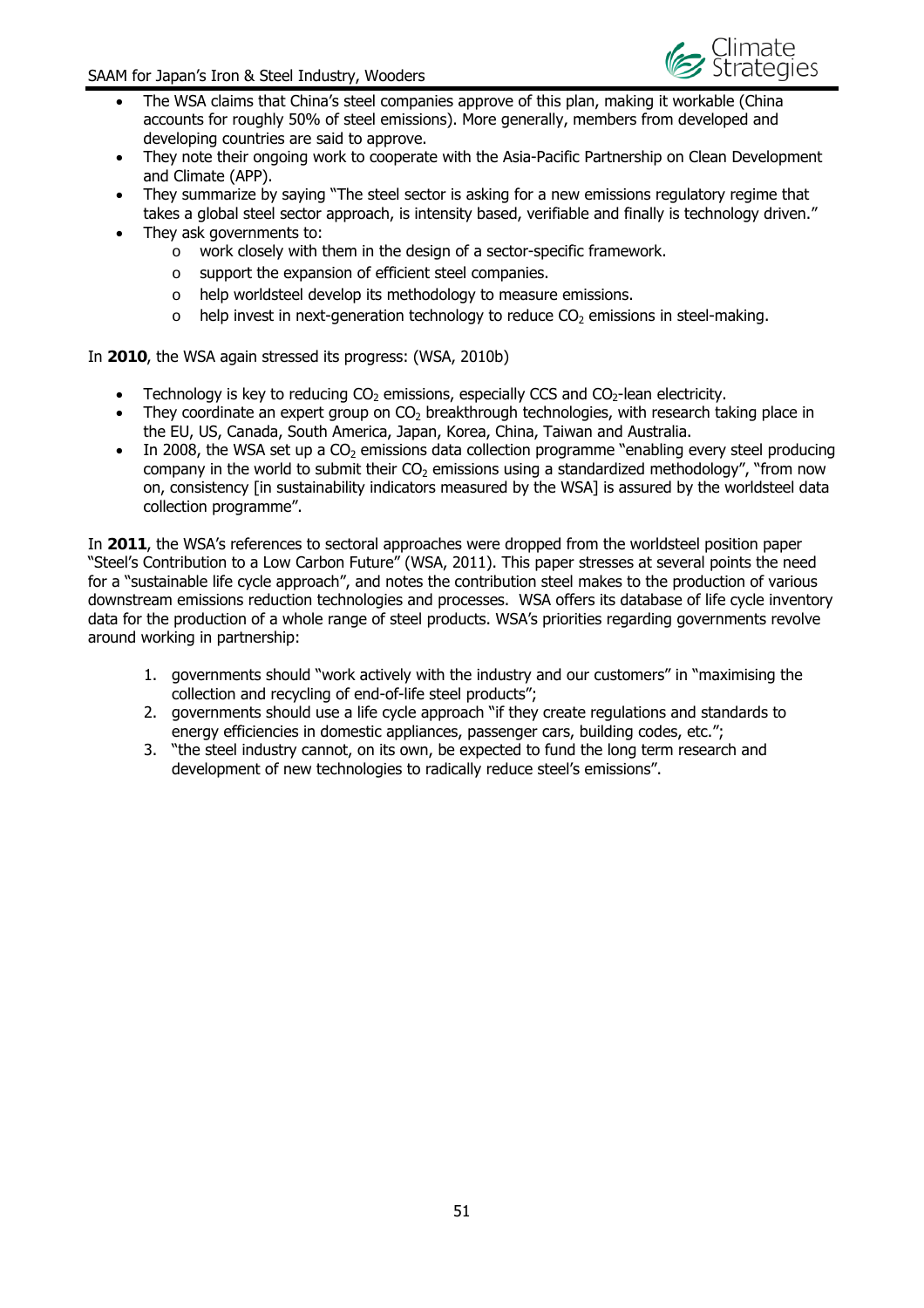

## **Annex D: Asia-Pacific Partnership (APP)/Global Superior Energy Performance Partnership (GSEP) activities**

## **The Asia-Pacific Partnership on Clean Development and Climate (APP)**

The Asia-Pacific Partnership on Clean Development and Climate (APP) was announced on 28 July 2005 at the Twelfth Meeting of the ASEAN Regional Forum (ARF) in Vientiane, Laos, five months after the Kyoto Protocol entered into force. It was formally launched at a Ministerial Meeting in Sydney, Australia, on 12 January 2006. (APP, n.d.) Its members originally consisted of Australia, China, India, Japan, the Republic of Korea and the United States, with Canada joining as the seventh member at the APP's Second Ministerial Meeting in 2007. Together, the group is responsible for more than half of the world's economy, population and energy use, and more than 60% of the world's steel production. (APP, n.d.)

At the time of the APP's inception, Japan was the only member that had also committed to achieve a target level of  $CO<sub>2</sub>$  emissions by 2012 under the Kyoto Protocol.<sup>31</sup> (UNFCCC, 2009) Japan is said to have joined the APP only at 'the last minute', due to the United States' concerns that it would push for emissions reduction targets. From the beginning, it emphasized the attitude that the APP is complementary to the Kyoto Protocol, although more generally "there has been debate over the extent to which it actually was formed to become an alternative to the legally binding framework under the Protocol". (van Asselt, Kanie, & Iguchi, 2009).

It is thought that Japan became party to both international agreements in order to uphold its reputation as a leader in environmental diplomacy at the same time as maintaining its long-standing relationship with the United States, and engaging its largest trade partner, China, in climate change mitigation. It also positions Japan in its traditional role as a mediator between more strident advocates of commitments to combat climate change, such as the EU, and more conservative parties, such as the US. (van Asselt, Kanie, & Iguchi, 2009) It is also true that, in its basic structure, the APP is the realization of what Japan has advocated for some time in UNFCCC negotiations: a sectoral-based agreement among a small number of countries who represent a large proportion of the world's  $CO<sub>2</sub>$  emissions.

## **The APP's sectoral approach**

The APP has no overarching goals or timelines other than to "meet... our increased energy needs and associated challenges, including those related to air pollution, energy security, and greenhouse gas intensities". Its activities focus on two rough areas: the development and diffusion of existing, emerging and future technologies that are cleaner or more efficient than those in use today; and sharing information about national policy approaches to development, energy, environment and climate change issues. (APP, n.d.)

It was agreed at the launch of the partnership that work would be conducted on eight key sectors by publicprivate Task Forces, focusing on: cleaner fossil energy; renewable energy and distributed generation; power generation and transmission; steel; aluminium; cement; coal mining; and buildings. Each Task Force then developed an Action Plan, containing a number of individual projects and activities, which were endorsed at a meeting in October 2006, and have been being implemented since that time. (APP, n.d.; APP, 2008)

## **The Steel Task Force's Action Plan**

Given that energy is responsible for up to 40% of the costs of steel production, the Action Plan developed by the Steel Task Force concluded that the most cost-effective way to improve the steel sector's environmental performance would be to increase its energy-efficiency. Although the document which sets out the Action Plan is somewhat confused – identifying 'primary opportunities' in the steel sector, as well as barriers,

 $\overline{a}$ <sup>31</sup> Australia and the United States had not ratified the Protocol, and China, India and the Republic of Korea, also among the world's top fifteen emitters of  $CO<sub>2</sub>$ , were not subject to binding targets. Australia did, however, ratify the Kyoto Protocol in 2007. (UNFCCC, 2009; United Nations Statistics Division, n.d.)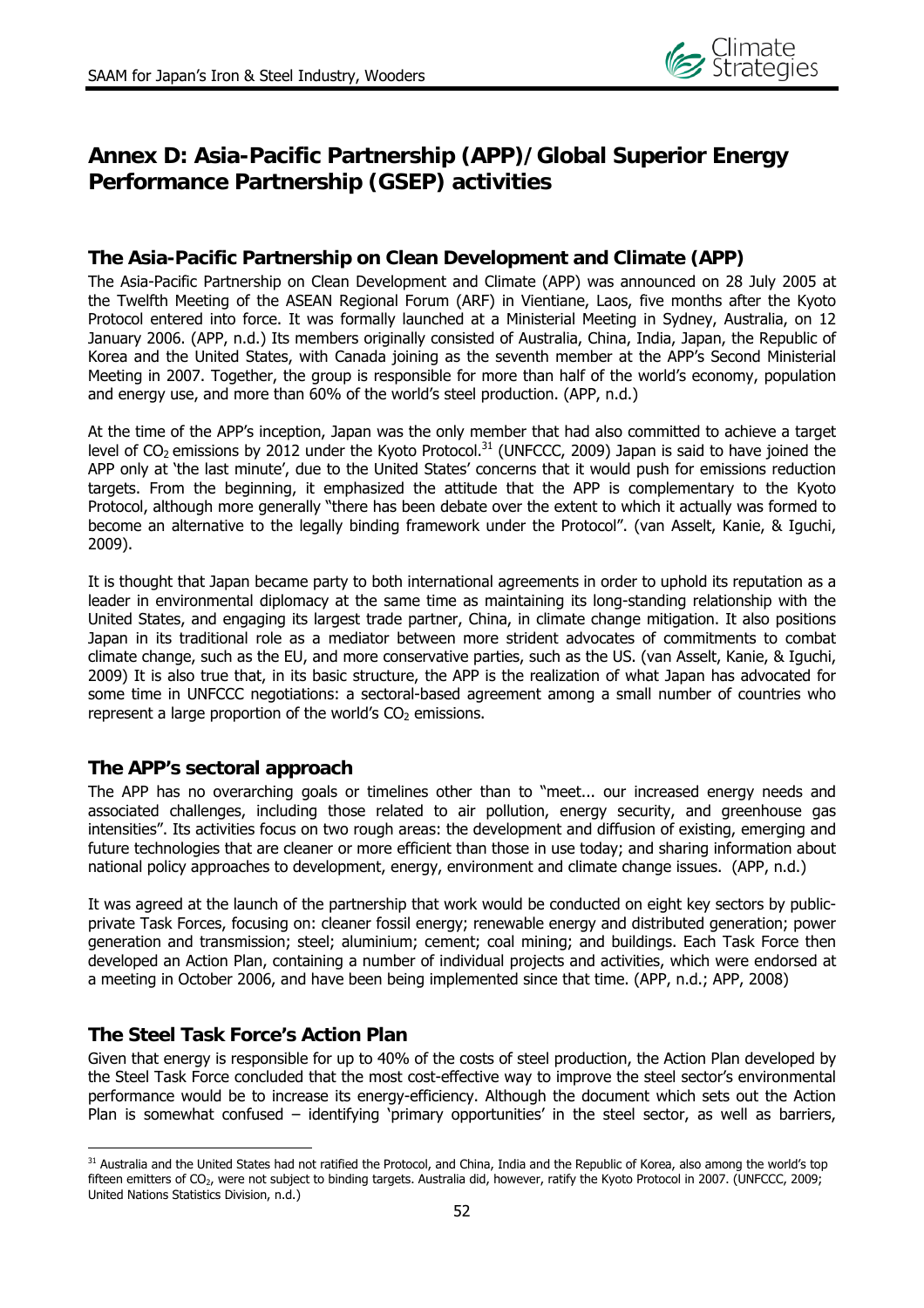

objectives and projects and milestones, all of which fail to coherently map onto one other, and are in some cases defined in vague 'political speak' – the real meat of the Task Force's intentions appears to lie in the six projects it has established, which form the backbone of its on-going activities. (APP, 2008) Stripped down to their essentials, the six projects cover five major areas, summarized below:

- 1. The first project focuses on promoting information-sharing between APP members, committing them to attend annual APP Steel Workshops in partner countries, hosted on a rotating basis. These Technical Workshops consist of presentations by country experts about some aspect of climate change, energy efficiency or iron and steel production. To date, they have always been held alongside the Steel Task Force's regular meetings. The Steel Task Force has also coincided one of its meetings with an industry 'showcase' event, where technology suppliers presented their wares and were available to discuss them with industry representatives.
- 2. The second and third projects, led by Japan and Korea, are deeply interrelated and can be summarized in three steps: first, to review the current performance of the steel industry with respect to energy and the environment in different APP countries; second, to agree quantitative indicators that can be used to benchmark and measure changes in the steel sector's use of energy and its impact on the environment; and third, for each partner country to set "ambitious but realistic milestones" to "guide" their efforts in improving the steel sector's energy- and environment-related performance domestically. Essentially, they create the foundation for agreeing targets and measuring progress.

Since this work began, it was decided that a third-party organisation would be chosen to increase the perceived credibility and reliability of the projects' outputs: HATCH, a Canadian technical and project consultancy service for the mining, metallurgical, energy and infrastructure industries. (Kakudo, 2009c) It was also originally intended for the two projects to be merged into a single, combined project in 2009, although it is unclear if this has taken place. $32^{2}$  (APP, 2008)

The Steel Task Force has published very little information about its work to overview the status of the steel sector, agree on common indicators and set milestones. Descriptions of the projects are often vague and difficult to connect to one another – it is not even known exactly what indicators are to be measured. Summaries of the Steel Task Force's annual meetings suggest that APP member countries continue to disagree with one another about exactly what should be included. The following facts are clear:

- In 2005 a data-collection exercise took place consisting of two surveys, one called an "Energy Intensity Survey", and another a "Technology Diffusion Survey". (Kakudo, 2009a)
- In 2007 an 'Expert Group' was set up in order to review the data for accuracy and consistency and to consider data-confidentiality guidelines. (Tateishi, 2007)
- In 2008 it was agreed that data related to  $CO<sub>2</sub>$  emissions and energy should 'observe commonality' with formats and guidelines followed by the World Steel Association (WSA) [formerly known as the International Iron and Steel Institute (IISI)]. (Tateishi J. , 2008b) At a second meeting, later in the year, it becomes clear that a third survey has also been disseminated, on "barriers to installation of abatement facilities" [presumably abatement of  $CO<sub>2</sub>$ emissions, but it is not stated]. (Kakudo, 2008)
- In a second meeting in 2008, Japan presented a discussion paper on a methodology for target setting. Although not publically available, the paper appears to have presented a number of options, including: setting a common target or country-specific targets; setting targets for energy intensity (either absolute values or percentage reductions), implementation of technologies or 'others'; and setting a target year of 2020 or 2030. (Tateishi, 2008a)
- In 2009, the original surveys on energy intensity and technology diffusion were reviewed by HATCH, which recommended a number of changes. It was commissioned to integrate them into a single survey, to be ready for dissemination by 2010. It is unclear if the survey on barriers to the implementation of abatement technologies was also reviewed. (Kakudo, 2009a)

 $\overline{a}$  $32$  NB. In the Steel Task Force's 5<sup>th</sup> meeting in October 2007, it was agreed that all members would support a 'new' "Flagship Project under the title 'Establishment of a Common Methodology to Identify Reduction Potential and Performance Benchmarking' to be jointly led by Japan and Korea, which had two components, STF-06-02 and STF-06-03. [Steel Task Force projects two and three]" However, this decision is not reflected anywhere else in the Steel Task Force's publically available documentation about its projects and the Action Plan, which continues to describe them as two separate projects, was published after this meeting took place, in 2008. (Tateishi, 2007)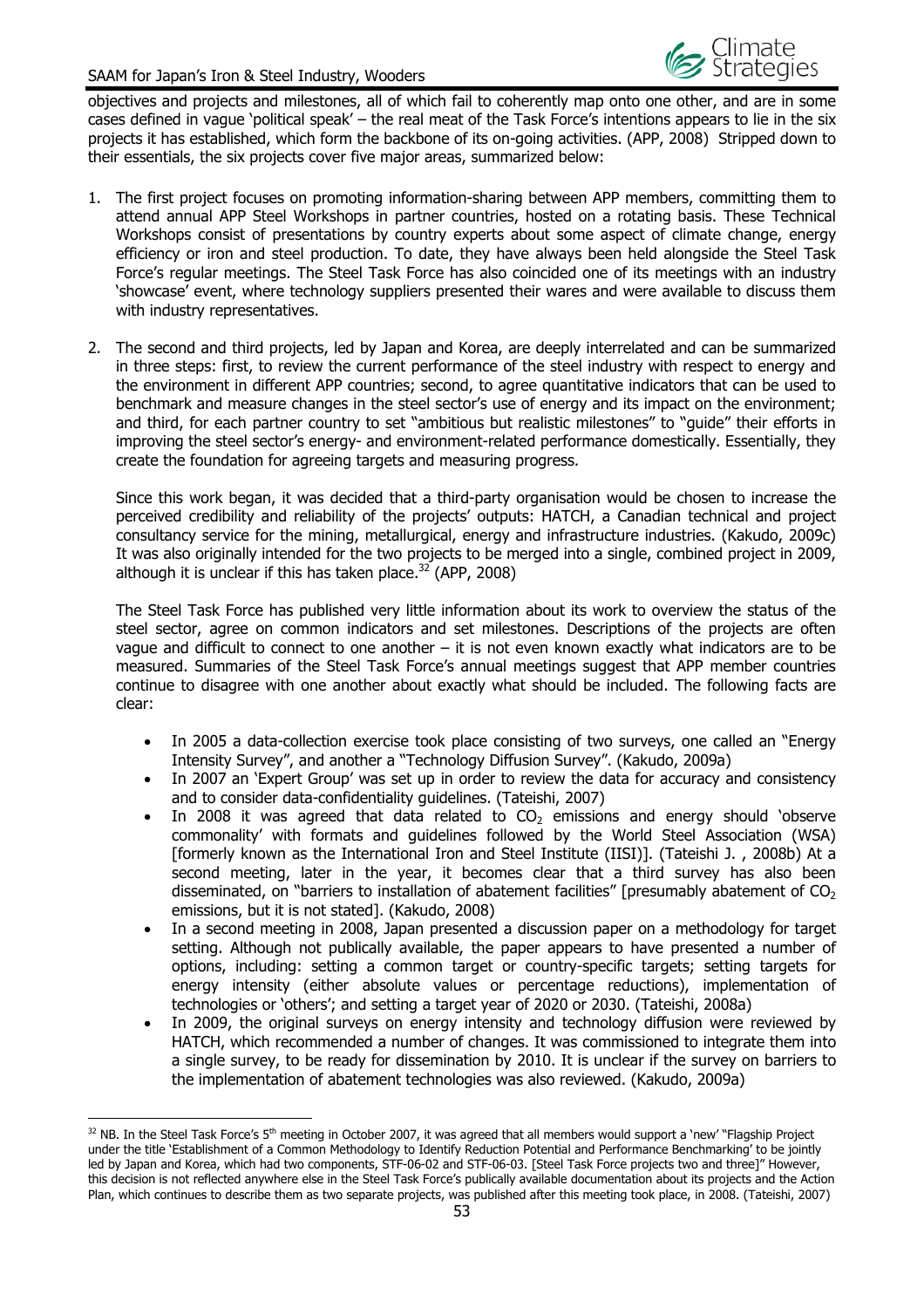

- Despite this decision to amend the surveys, the Steel Task Force used the data collected in 2005 to perform some preliminary calculations. It estimated that, given the implementation of ten major technologies, the APP members could collectively reduce  $CO<sub>2</sub>$  emissions by 129 tonnes per year;  $SO_x$  emissions by 0.67 tonnes per year; and  $NO_x$  emissions by 0.29 tonnes per vear.<sup>33</sup> (Kakudo, 2009b)
- Between 2008 and 2009, the Steel Task Force also discussed mid-term targets for the steel industry, but had different opinions on scope, timing and methodology. This resulted in the "St. Louis Agreement", which agreed to: (Kakudo, 2009c)
	- o report energy intensity and "complete surveys";
	- $\circ$  "use the HATCH reports to understand opportunities for improvement"
	- o "make improvements according to company and government policy"
	- o give steel sectors the option to set targets for energy intensity improvement

Different APP attitudes towards target-setting are summarized in the table below:

| Australia                                                                                                                                                                                                        | Canada                                                                                                                                                                                                                   | China                                                                                                                                                                                                                                                                         | India                                           | Japan                                                                                                                            | <b>Korea</b>                                                                                                                                                                                          | <b>United</b><br><b>States</b>                                                                                                                                           |  |
|------------------------------------------------------------------------------------------------------------------------------------------------------------------------------------------------------------------|--------------------------------------------------------------------------------------------------------------------------------------------------------------------------------------------------------------------------|-------------------------------------------------------------------------------------------------------------------------------------------------------------------------------------------------------------------------------------------------------------------------------|-------------------------------------------------|----------------------------------------------------------------------------------------------------------------------------------|-------------------------------------------------------------------------------------------------------------------------------------------------------------------------------------------------------|--------------------------------------------------------------------------------------------------------------------------------------------------------------------------|--|
| Targets<br>should<br>be<br>consistent<br>with national<br>policy<br>and<br><b>COP</b><br>negotiations,<br>5-15%<br>i.e.<br>reduction of<br>CO <sub>2</sub><br>emissions<br>2000<br>from<br>levels<br>by<br>2020. | Targets<br>should<br>be<br>consistent<br>with national<br>policy<br>and<br><b>COP</b><br>negotiations,<br>20%<br>i.e.<br>reduction<br>0f<br>CO <sub>2</sub><br>emissions<br>2006<br>from<br><b>levels</b><br>by<br>2020. | Targets<br>should<br>be<br>based<br>on<br>plans<br>to<br>restructure<br>the<br>steel<br>industry, <i>i.e.</i><br>improve<br>energy<br>efficiency by<br>20%<br>from<br>2005<br>levels<br>by 2010. A<br>timeframe of<br>2020 is too<br>for<br>long<br>China to set<br>a target. | It should be<br>optional<br>to<br>set a target. | Targets<br>should<br>be<br>set for each<br>kind of steel-<br>making<br>process (e.g.<br>BF-BOF, EAF<br>etc.) in each<br>country. | Targets<br>should<br>be<br>set for each<br>kind of steel-<br>making<br>process (e.g.<br>BF-BOF, EAF<br>etc.) in each<br>country,<br>taking<br>into<br>account<br>countries'<br>development<br>status. | A<br>single,<br>national<br>average<br>should<br>be<br>set for each<br>country.<br>Targets<br>should<br>not<br>for<br>be set<br>each kind of<br>steel-making<br>process. |  |

#### Source: (Kakudo, 2009b)

 In 2010, Hatch delivered a presentation to the Steel Task Force on the preliminary results of "the modified survey on energy, technology diffusion and barriers". This was not made public. (Kakudo, 2010)

- 3. The fourth project, also led by Japan, consists of experts visiting steel plants in order to perform a 'diagnosis' of their potential to improve energy-efficiency and environmental performance through best practices and clean technologies. Japanese experts have visited a number of steel plants in India and China. As of 2009, it was reported that the energy efficiency of these plants could be improved by between 2–17%. (Tateishi, 2009)
- 4. The fifth project, led by the United States, was to identify the best available technologies to "provide steel decision makers in APP countries with access to attractive environmental/process technology options to support their capital improvement projects". This resulted in the State-of-the-Art Clean Technologies (SOACT) Steelmaking Handbook, published in December 2007. (APP, 2007) The United States is currently coordinating the second edition of the Handbook, which will include between 25 to 30 new technologies, as well as information about several technologies' costs and benefits. (Kakudo, 2009c) According to the project's status report, the SOACT Handbook is intended to be a "living

 $\overline{a}$ <sup>33</sup> This so-called 'theoretical reduction potential' covers all seven APP countries. Although Canada was not a member of when the original surveys were conducted, it submitted data in order for up-to-date estimates to be calculated. (Kakudo, Progress Report: APP Steel Task Force, 2009b)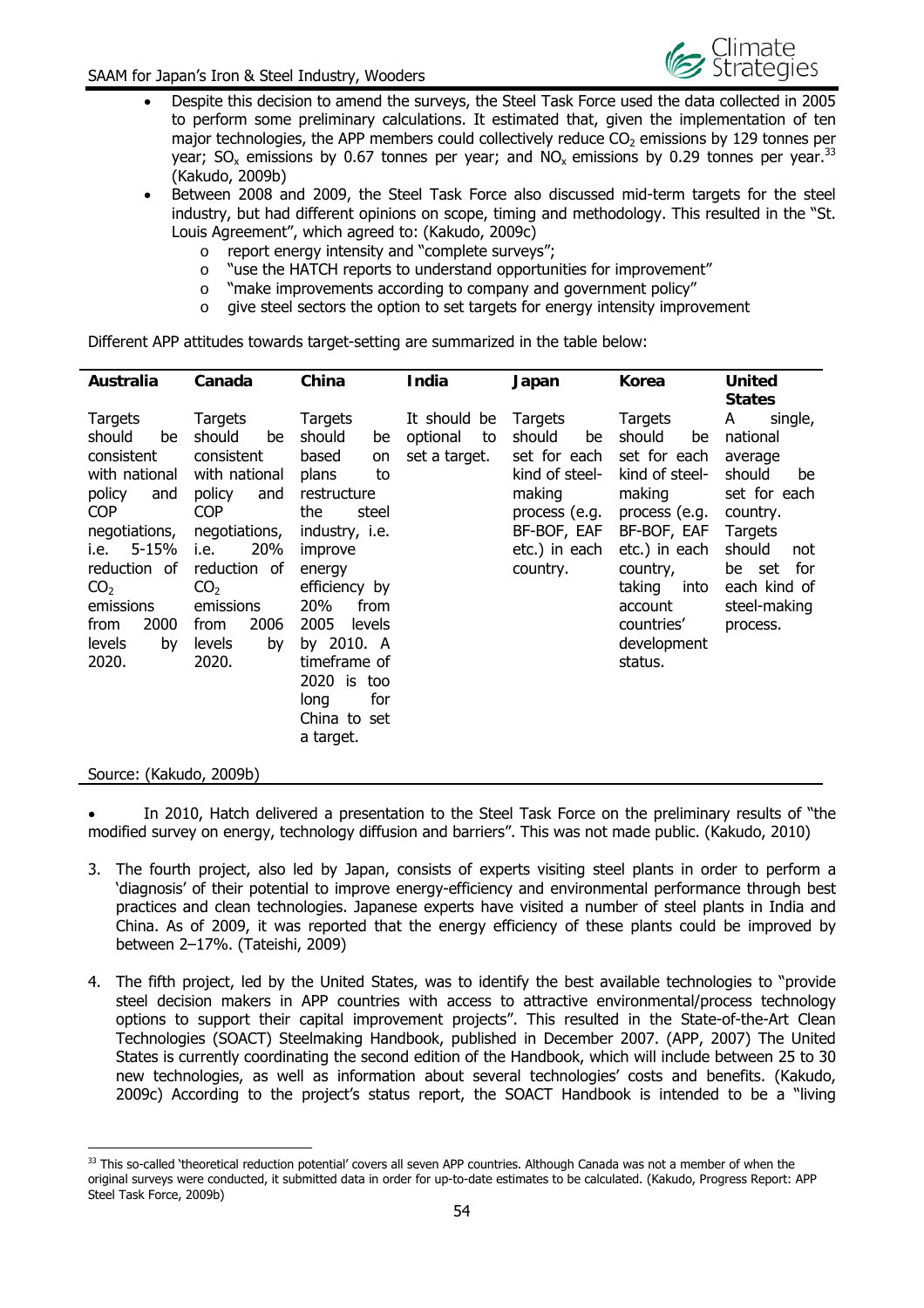

document", that will continue to have periodic updates throughout the life of the Steel Task Force. (APP, 2009)

5. The sixth project, led by Australia, is called 'Technology Deployment' and its purpose has been under contestation among Task Force members. The purpose described by the Action Plan is to "develop detailed practical projects to deploy State-of-the-Art Clean Technologies". As such, this would be the logical final step in the projects described so far: first, establishing the status quo; then setting indicators and agreeing targets; diagnosing opportunities for improvement; and finally, implementing the necessary technologies to take advantage of those improvements.

In 2007, however, it was stated that the project was "intended to promote new technology development, rather than simply fund the installation of fully proven and readily available technologies", and Australia asked for clarification – which was not ultimately resolved – on the specific role it was supposed to play. (Tateishi J. , 2007) In a later meeting, it was agreed that Australia's role should be to "facilitate project implementation actions", after which Australia drafted a document called Guidelines for Technology Deployment. This was not made publically available and seems to have consisted of setting out a process by which energy- or environment-related performance improvement projects could be identified, as opposed to actually being implemented. (Tateishi J. , 2008b; Kakudo, 2008)

A year later, however, it was decided to temporarily halt the project. Although the reasoning is not clearly explained, it appears to be due to a lack of funding to actually implement technology improvement projects. (Kakudo, 2009c) The APP appears unable to provide any funding itself, and all subsequent work to date on the project reported at Steel Task Force meetings has consisted of countries identifying various international funds which might be willing to finance technology deployment. (Kakudo, 2009a; Kakudo, 2010)

#### **Future prospects**

The APP Steel Task Force is currently being wound down with a replacement Steel Working Group set up under the GSEP, and to be hosted at the IEA in Paris. This working group will build upon the work of the APP Steel Task Force (Clean Energy Ministerial, 2010).

It is difficult to determine the future prospects of the Steel Task Force's activities in the Asia-Pacific Partnership on Clean Development and Climate, given the organisation's lack of transparency about its activities. It can be speculated, however, that regardless of original intentions, the APP in its current state does not offer an alternative to the Kyoto protocol – its members are unable to agree on even non-binding targets for improvements in energy efficiency and appear to be unable to fund the projects that they themselves recommend, despite early commitments to set "concrete quantitative indicators" and "set ambitious but realistic milestones". (APP, 2008) Moreover, there is a fundamental disconnect between the Steel Task Force's activities and any attempt to take into account global efforts to mitigate climate change – in order to achieve various targets for maximum temperature increases, how much should the steel sector be trying to reduce, and how does that compare with the APP's theoretical potential?

In the publically available meeting summaries, there is a sense that momentum has been lost. The only product to have resulted from the Steel Task Force's activities is the SOACT Handbook which, while a useful technical manual, is a far cry from meaningful climate change mitigation. Japan appears to have been the driving force behind most other projects, with little contribution from other members. China has failed to attend four out of a total of nine meetings since the group's inception.

As a sectoral approach, a number of elements appear to be missing from the APP's strategy. There is no indication that the steel sector from each respective country is closely involved in negotiations, nor under pressure – as was the case for the Nippon Keidanren in 1997 – to arrive at some form of domestic agreement or be threatened with national regulation. The lack of transparency regarding the Steel Task Force's activities is also a great failing. Although this may have been one of the conditions that made it possible for China, India and the United States to form a partnership, it also cripples the organisation's credibility and legitimacy, as well as taking away the potential for countries to be under pressure follow through on their commitments.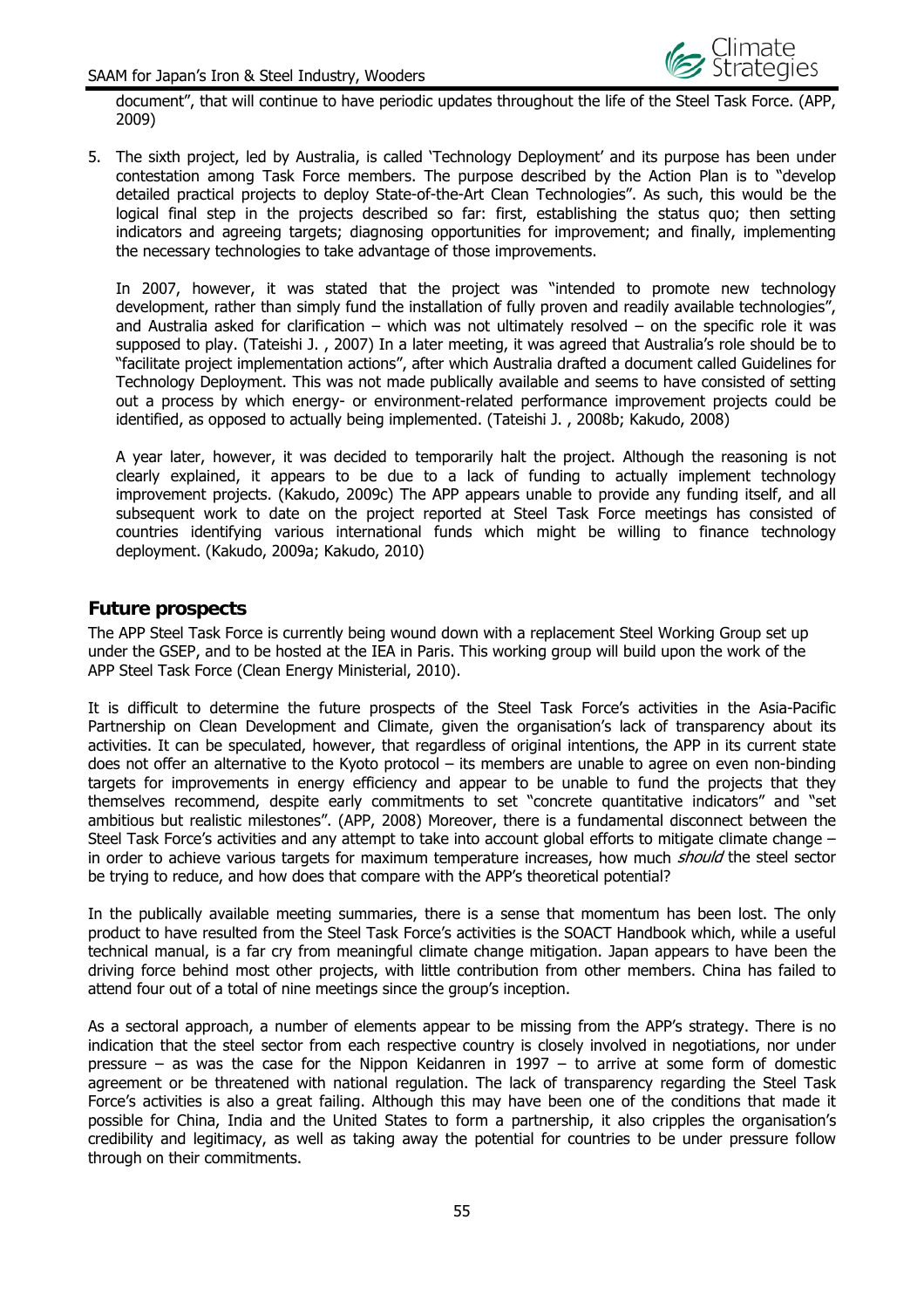

## **Annex E: Potential for CCS development in Japan**

## **Context**

Projections show that the Japanese steel industry is likely to rely heavily on carbon capture and storage (CCS) to reduce their future emission of greenhouse gases. CCS is one of the two pillars of the COURSE50 breakthrough technology research program, which aims to deliver a 30% reduction in emissions from the industry by 2050. The three elements of the CCS chain, namely, capture, transport and sequestration of CO2, must be integrated to deliver this pillar's share of the overall reduction goal.

As of the end of 2010, the industry has focused almost exclusively on the capture of greenhouse gas emissions from blast furnaces. A pilot capture project at Nippon Steel's Kimitsu works has proven sufficiently successful to warrant scaling up of the capture rate from 1 to 30 tons of  $CO<sub>2</sub>$  per day (Takagi, 2010). However, this captured  $CO<sub>2</sub>$  does not equate to avoided or mitigated emissions, since it is not subsequently sequestered so to prevent release to the atmosphere. While the COURSE50 program does allude to sequestration, the industry has yet to engage directly in transport of capture CO2 or geological sequestration.

The capture stage is clearly an important element of the CCS chain, since it comprises approximately 70% of the total cost of CCS, imposes energy consumption and operational efficiency penalties on CCS-equipped facilities, and requires special design features or retrofits in industry facilities (McKinsey, 2009). Industry may choose to focus on capture because they perceive capture cost to be the most pressing impediment to CCS, or they may wish to avoid bearing costs for transport and storage, which they believe to be the responsibility of government. Nevertheless, without the integration of transportation infrastructure to deliver pressurized  $CO<sub>2</sub>$  to a geological storage site, and the injection and long-term storage of that  $CO<sub>2</sub>$ , CCS cannot deliver emissions reductions. Industry claims about emissions reduction potential from CCS lack credibility without demonstrating the viability of integrated CCS, from capture, through transport, to safe and secure long-term storage of  $CO<sub>2</sub>$  within geological formations. Given significant uncertainties about overall storage capacity in Japan, and proximity of that capacity to major point sources,  $34$  industry furthermore cannot dismiss the need to explore and confirm that there will be sufficient geological capacity to sequester emissions to meet their 30% reduction target. This section provides background on the transport and storage elements of the CCS chain, discusses progress on transport and storage within Japan, and proposes strategies to increase steel industry involvement in transport and storage.

## **CCS Economics: Transport and Storage**

The cost of integrated CCS comprises three main elements: capture, transport and storage.<sup>35</sup> Transport and storage typically account for 30% of the cost of a ton of sequestered carbon, while capture accounts for 70% (McKinsey 2009).36

Capture of greenhouse gas emissions requires upfront capital expenditure, either for a retrofit to existing plant, or for an additional element of a new build, as well as ongoing operating expenditure including energy consumption and operational efficiency penalties.

*Transport* is typically most economical by pipeline, but other modes of  $CO<sub>2</sub>$  transport such as container ship or truck have been considered (McKinsey, 2009). Pipeline transport cost varies according to the distance between the point source and the injection site, and whether the pipeline is onshore or offshore. Pipeline lengths over 250km increase overall cost due to greater  $CO<sub>2</sub>$  pressurization requirements (McKinsey, 2009), and pipelines that include offshore elements are generally more expensive, as submarine pipelines must link to an offshore platform or subsea wellhead (Takagi, 2007).

 $\overline{a}$ 

<sup>&</sup>lt;sup>34</sup> RITE estimates suggest that storage capacity is between 5.2 and 146 billion tons of CO<sub>2</sub> (Takagi, 2010).<br><sup>35</sup> Storage cost can be further disaggregated into three cost elements, CO<sub>2</sub> injection cost, Geological surv monitoring cost (Akimoto, 2006).

<sup>&</sup>lt;sup>36</sup> The cost of CCS is typically listed in dollars/tonne sequestered. This cost includes normalized CAPEX and OPEX values, capitalized over periods of up to twenty years. There is significant uncertainty in actual costs, and this is part of the challenge facing CCS demonstration and deployment.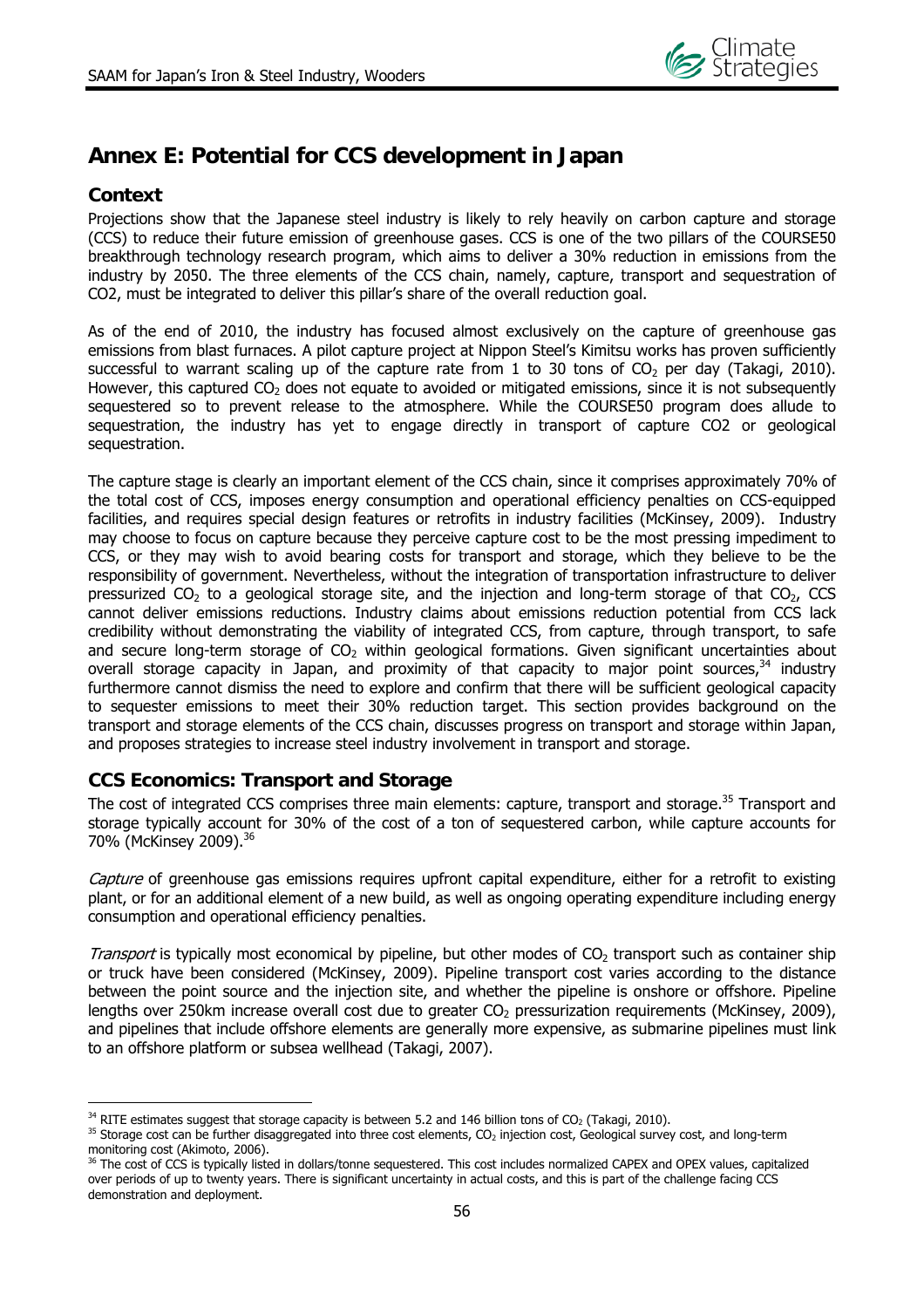

Storage costs can be disaggregated into three elements: injection cost, geological survey cost and monitoring cost (Akimoto, 2006). Each of these cost elements will vary according to the availability, type and location of geological storage sites. There are a number of different geological formations that may serve as storage sites, including saline aquifers, depleted oil and gas fields, and coal seams, both onshore and offshore. The injection cost element for each of these sites would depend on the maximum permissible injection rate, which in turn depends on the well penetration rate (Nakagawa, 2008). Offshore injection cost is higher due to greater upfront capital expenditure requirements, for construction of an offshore platform or subsea wellhead, or in the form of extended reach drilling to access subsea formations (Takagi, 2007; Nakagawa, 2008). However, offshore monitoring costs may be lower relative to onshore monitoring, due to lower risk to human health and safety from  $CO<sub>2</sub>$  leakage at offshore sites. Geological survey cost and monitoring cost depend on the state of pre-existing knowledge about particular storage sites, for example, in the form of data generated from previous extraction activity at a particular site. The cost of monitoring is highly uncertain, as monitoring needs may extend hundreds of years into the future to ensure that  $CO<sub>2</sub>$ remains sequestered and avoids contributing to climate change.

Estimates of *transport* and *storage* cost in Japan run counter to these norms in several respects. First, onshore pipelines in Japan are more costly then offshore pipelines, and transport in general is more expensive then elsewhere in the world (Akimoto, 2006; Takagi, 2007). Onshore pipeline cost is high due to population density and limited landmass in Japan, and the lack of pipeline 'right-of-way' legislation, which would necessitate negotiations with multiple landowners for pipeline siting, or the construction of pipelines under public roads (Takagi, 2007; Terada, 2010). Second, a scarcity of onshore storage sites, and proven storage capacity proximate to large point source increases both transport and storage costs, since pipelines must extend longer distances and offshore. An RITE survey<sup>37</sup> of major emission sources, including iron and steel facilities, relative to proven geological storage capacity, has shown that there is lack of proven storage sites (and geological data for areas) nearby many emission source concentrations (Nakagawa, 2008). Third, low penetration rates at known Japanese storage sites would allow only low injection rates, and increase storage costs (Takagi, 2007). These points underscore the need to conduct additional studies, drilling and seismic surveys, and storage demonstrations in Japan, so to locate storage sites with higher penetration rates, at closer proximity to large point sources (Nakagawa, 2008; Takagi, 2010). Given these factors, transport and storage costs in Japan may be significantly higher then the 30% estimate, and may comprise a major portion of an investment decision in CCS. The Japanese steel industry should consider the cost of transport and storage, and not only focus on efforts to reduce capture cost.

## **CCS Policy and Regulatory Environment**

The integration of the capture, transport and storage elements of the CCS chain requires an enabling regulatory and legal environment. In particular, law and policy may render long-term geological storage of CO<sub>2</sub> feasible, and allow for economically viable transport. Legislation related to, *inter alia*, subsurface resource extraction activities (for oil and natural gas wells, as well as for minerals extraction), pipeline siting 'right of way' legislation, long-term environmental liability legislation (nuisance and toxic discharges, contamination of groundwater, human health and the environment), public health and safety and environmental protection legislation (including water legislation), and international ocean law (London Convention), is relevant in this context.

Certain jurisdictions have advanced regulatory and legal environments in this context.<sup>38</sup> In many cases, existing regulations and legislation for natural resource and mineral extraction can be applied or adapted with modification to CCS.<sup>39</sup> However, a central issue that exists in all jurisdictions, regardless of existing legislation, is how to manage long-term liability for sequestered carbon. The significant time period that injected  $CO<sub>2</sub>$  would need to remain sequestered, potentially hundreds of years, is widely understood to be an unmanageable environmental (financial) liability for private entities (Wilson et al., 2007). Instead, it is suggested that liability for long-term storage and monitoring be transferred from private entities to government at some point following a successful sequestration demonstration period. Finally, fostering public acceptance of CCS is an important component for ensuring the integration of the transport and

<sup>&</sup>lt;sup>37</sup> RITE (2006). 'Report on the development of carbon dioxide geological storage' (in Japanese). Cited in Nakagawa, 2008.

<sup>&</sup>lt;sup>38</sup> For example, the Canadian Province of Alberta regulates subsurface resource extraction through a series of regulations developed by the Alberta Energy and Resources Conservation Board (ERCB), covering injection, well completion, abandonment, and monitoring. <sup>39</sup> Again turning to Alberta, existing ERCB regulation for the injection and storage of acid gas (in the process of natural gas extraction

and refinement) provide a solid basis of CCS regulation in that jurisdiction (de Figueiredo, 2007).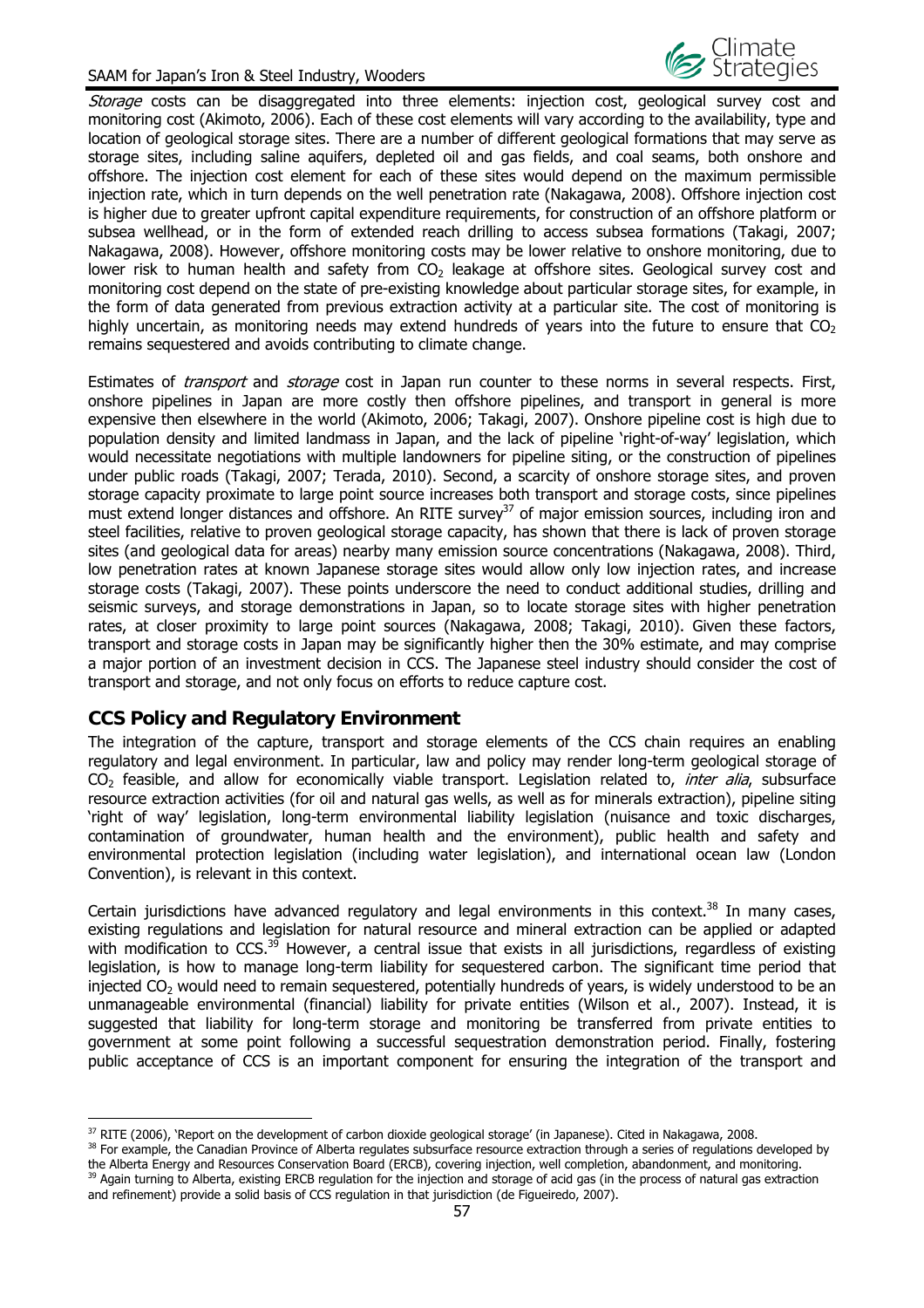

storage, which in part flows from the deployment of successful demonstration projects (McDaniels and Bowen, 2010).

Japan has little to no domestic experience with fossil fuel extraction, and thus lacks this regulatory and legal background. Without this framework, significant legal and regulatory clarification would be required to enable private demonstration projects to go ahead. For example, pipeline 'right of way' legislation would greatly facilitate the transport element of the CCS chain, and elaboration of long-term environmental liability arrangements would make industry investment in CCS more attractive. Although the Japanese government will likely be heavily involved in demonstration of integrated CCS (see below), regulation is still important for providing guidance to private participation in projects. Firms engaging in integrated CCS projects face a range of risks, including, financial risk (from capital and operating expenditure), regulatory and liability risk, and reputational risk (from an unsuccessful project, imposing additional financial risk), and legal and regulatory clarification will reduce the magnitude of risks and promote deployment (Birat, 2009).

#### **Japanese Integrated CCS Demonstrations**

Japan has yet to host a fully integrated CCS demonstration project, from industrial capture through to geological storage. Nonetheless, the Japanese government has been heavily involved in promoting demonstration of different elements of the CCS chain. In particular, METI and NEDO have funded a number of small-scale demonstration projects and CCS related research. The Nagaoka Pilot (sponsored by METI and overseen by RITE) successfully injected and stored approximately  $10,000$  tCO<sub>2</sub> (purchased from a commercial source) in an onshore saline aquifer between 2003 and 2005, and monitored storage for three years subsequent (Nakagawa, 2008). There have been several successful industrial capture projects held in partnership between government, and utilities and heavy industry. With respect to steel, NEDO commissioned a bench scale capture project at Nippon Steel's Kimitsu works, which is currently being scaled up from 1 tCO2 to 30 tCO<sub>2</sub> captured per day (Nippon Steel Engineering, 2010; Takagi, 2010).

There are a number of ongoing and planned demonstration projects, which should generate the first Japan integrated CCS project in coming years. Two METI projects; 'Demonstration of CO<sub>2</sub> Reduction Technologies', and 'Development of Assessment Technologies and Site Screening', and one NEDO project; 'Feasibility Study  $-$  CCS Total System, CO<sub>2</sub> capture at IGCC (integrated gasification combined cycle) and storage at an offshore depleted gas field' are the main initiatives behind these future projects (Abe, 2010). The latter NEDO project is engaged in developing the first integrated Japanese CCS project, linking the Nakoso IGCC power plant and the depleted offshore Iwaki-Oki gas field (Abe, 2010). Capture tests occurred between 2008 and 2010, and injection is scheduled for 2015 (Terada, 2010). This project is being undertaken in partnership with the Japan CCS Company, a consortium of 37 Japanese firms (including 3 iron and steel group firms)<sup>40</sup> with an interest in CCS development. The METI projects have also commissioned studies by the Japan CCS Company on potential storage sites. These studies have highlighted the Tomakomai offshore aquifer as a promising site, which could be accessed from shore through extended reach drilling (Abe, 2010; Terada, 2010). Additional notable initiatives with respect to geological sequestration are the 'Coolgen<sup> $41$ </sup> project and the 'Innovative Zero-emissions Coal-fired Power Generation'. Coolgen seeks to sequester  $CO<sub>2</sub>$ captured from a J-Power IGCC plant in an aquifer beneath the inland Seto Sea, while the ambitious latter project aims to transport CO2 captured in Japan by ship to overseas storage sites (Oshumi, 2009; Takagi, 2010).

#### **Next Steps**

 $\overline{a}$ 

As noted above, Japanese electricity companies are leading the way with integrated CCS demonstration. J-Power, for example, is taking initiative with Chugoku Electric to develop the Coolgen project, and is also a partner in the Australian Callide Oxyfuel Project, which aims to be the world's first operational integrated CCS system at a commercial scale power plant.<sup>42</sup> Whether this is due to the Japanese government or Japan CCS Company choosing to focus integrated CCS demonstration efforts on electricity applications, nonetheless the steel industry has shown little initiative in developing the transport and sequestration portions of their CCS ambition.

<sup>&</sup>lt;sup>40</sup> The three firms are: JFE Engineering Corporation, Nippon Steel Engineering, and JFE Steel Corporation.

http://www.japanccs.com/en\_japanccs/index.html

<sup>41</sup> http://www.jpower.co.jp/english/ir/pdf/2010-11.pdf

<sup>42</sup> http://www.jpower.co.jp/english/ir/pdf/2010-11.pdf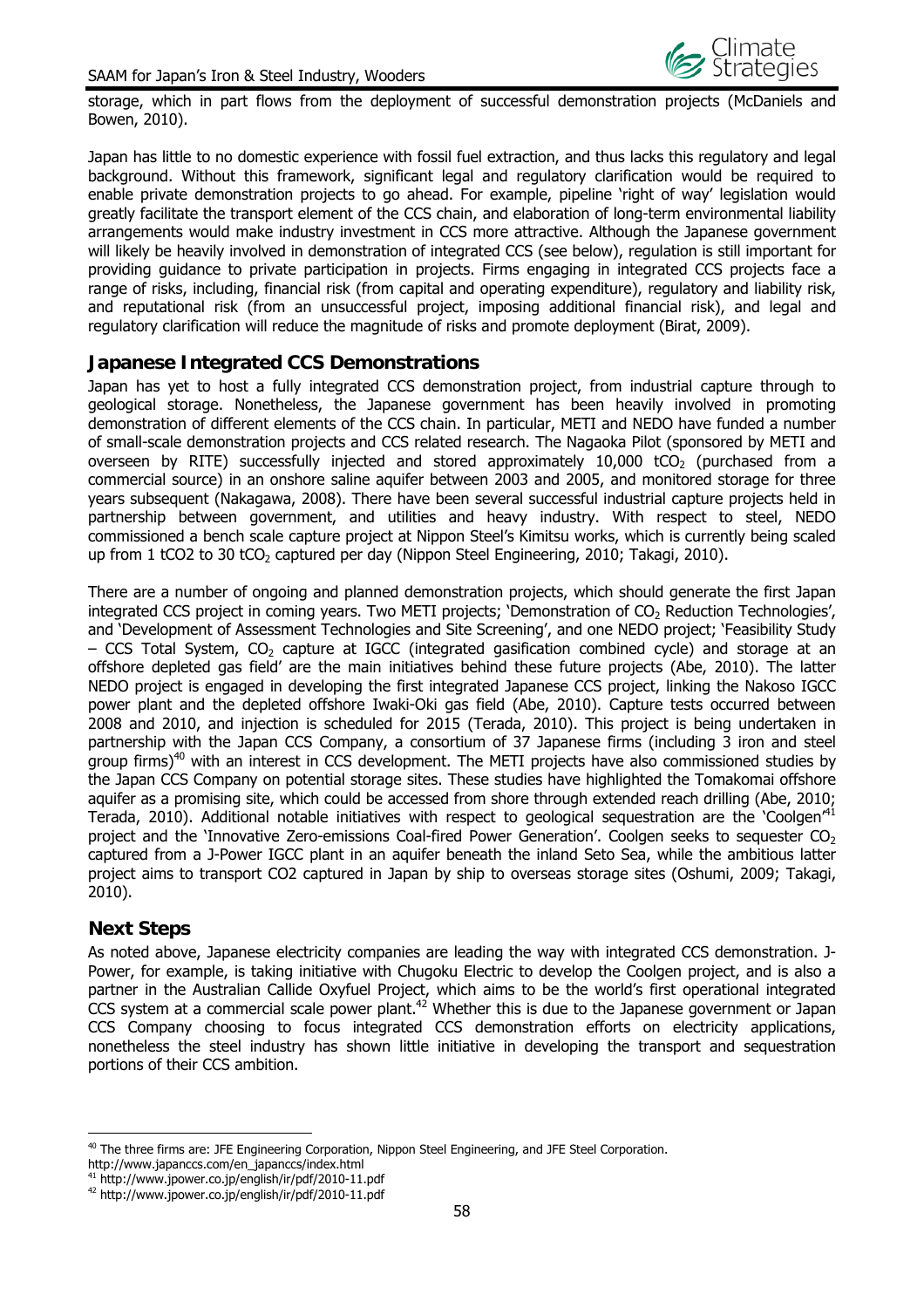

However, there are good reasons for the Japanese steel industry to become involved in  $CO<sub>2</sub>$  transport and storage. The high cost attached to transport and storage in Japan is the first reason. The two most promising storage sites identified by METI and NEDO (see above) are relatively distant from the bulk of iron and steel emission sources, most of which concentrated in the Tokyo Bay, Osaka Bay, and Seto Inland Sea areas (Nakagawa, 2008). If the steel industry hopes to use CCS as a future mitigation option, it will need to identify storage sites at close proximity to its point sources to make CCS economical (Takagi, 2010). The first step in this regard is drilling and seismic surveys, followed by injection tests to demonstrate permanence of storage, which the steel industry could promote and fund (Nakagawa, 2008; Takagi, 2010). The second reason for the industry to demonstrate integrated CCS is to solidify their position as global technological leaders. The EU steel industry is currently leading the global development of integrated CCS due to the efforts of ArcelorMittal, and could take the top position as technological leaders above Japan. Given the importance of technological leadership to the Japanese steel industry brand and reputation, they may want to ensure that they do not fall behind their European counterparts in CCS.

There may be some opportunities for the steel industry to piggyback on other transport and storage projects, by linking up to those projects' infrastructure. Investment by the steel industry in projects that could potentially be accessible to their emission sources, such as the Coolgen project in the Seto Sea, could be one interim solution prior to developing steel industry specific demonstration projects.

Finally, it is important to note the role of government in next steps to promoting CCS demonstration by the steel industry. First, the level of ambition signalled by government will affect the willingness of industry to participate, and in this respect the Japanese government has not given particularly clear or ambitious signals. The year 2020 has been identified as a goal for deploying CCS, but the exact terms of this deployment and the overall goal have yet to be determined by the Japanese cabinet (Terada, 2010). In addition, and as mentioned above, the Japanese government can play a constructive role in moving CCS forward through the development of a supportive legal and regulatory environment.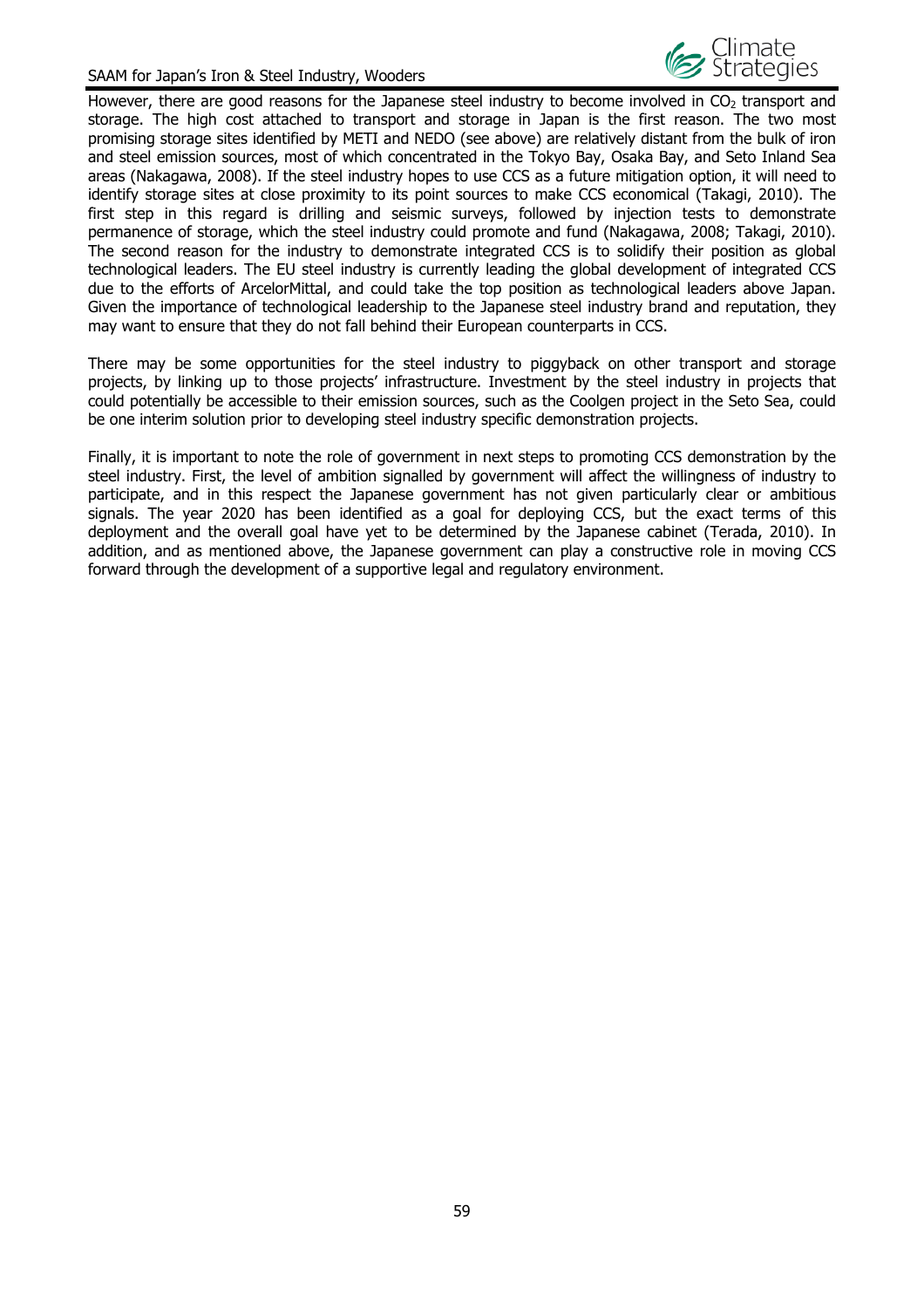

## **References**

- Abe, M. (2010). Japanese CCS Projects. Presentation to the Carbon Sequestration Leadership Forum, 2nd CCS Financing Roundtable, 6 April 2010. Available at: http://www.cslforum.org/publications/documents/Washington2010/AbeJapaneseCCSProjects2ndFina ncingRoundtableWashington0410.pdf
- Akimoto, K. (2006). Socio-Economic and Environmental Studies for CCS Technology Deployment Costs, Potential and Deployment Scenarios. Presentation at International Workshop on CO2 Geological Storage Japan, 20 February 2006. Available at: http://www.rite.or.jp/English/lab/geological/geowse/20-4-3\_Akimoto.pdf
- APP. (n.d.). About the Asia-Pacific Partnership on Clean Development & Climate. Retrieved July 29, 2010, from APP website: http://www.asiapacificpartnership.org/english/about.aspx
- APP. (n.d.). Frequently Asked Ouestions. Retrieved July 29, 2010, from APP website: http://www.asiapacificpartnership.org/english/faq.aspx#FAQ4
- APP. (2008, October 29). Progress Report: APP Steel Task Force (PowerPoint slide presentation). Vancouver, Canada: APP.
- APP. (n.d.). Project Roster Steel Task Force. Retrieved August 4, 2010, from Asia-Pacific Partnership on Clean Development and Climate website: http://www.asiapacificpartnership.org/english/pr\_steel.aspx
- APP. (2009, May). Project Status Report Form, STF-06-05, State of the Art Clean Technology Handbook. Retrieved August 4, 2010, from Asia-Pacific Partnership on Clean Development and Climate website: http://asiapacificpartnership.org/pdf/Projects/Steel/PSU/STF-06-05.pdf
- APP. (2008). Steel Task Force: Action Plan. s.l.: APP.
- APP. (2007). The State-of-the-Art Clean Technologies (SOACT) for Steelmaking Handbook. s.l.: APP.
- APP. (n.d.). Welcome to the Asia-Pacific Partnership on Clean Development and Climate. Retrieved July 29, 2010, from http://www.asiapacificpartnership.org/english/default.aspx: http://www.asiapacificpartnership.org/english/default.aspx
- Asuka, J., Kanemoto, K., Xiangshen, L. (2009). ETS and Competitiveness: Analysis of Japan's Situation.
- Birat, J. (2009, March 5). ULCOS II has been shaping up... Retrieved October 7, 2010, from CORDIS website: ftp://ftp.cordis.europa.eu/pub/estep/docs/ulcos\_ii\_sc\_estep\_en.pdf
- Birat, J. (n.d.). Steel and CCS. Retrieved October 7, 2010, from UNIDO website: http://www.biorecro.com/UNIDO\_Roadmap\_%20CCS\_%20workshop\_%20report\_%20annexes.pdf
- Birat, J., Borlée, J., Korthas, B., van der Stel, J., Meijer, K., Günther, C., et al. (2008, June 8-11). ULCOS program: a progress report in Spring of 2008. Retrieved October 6, 2010, from ULCOS website: http://www.ulcos.org/en/docs/Ref09%20-%20ULCOS\_Scanmet%20III.pdf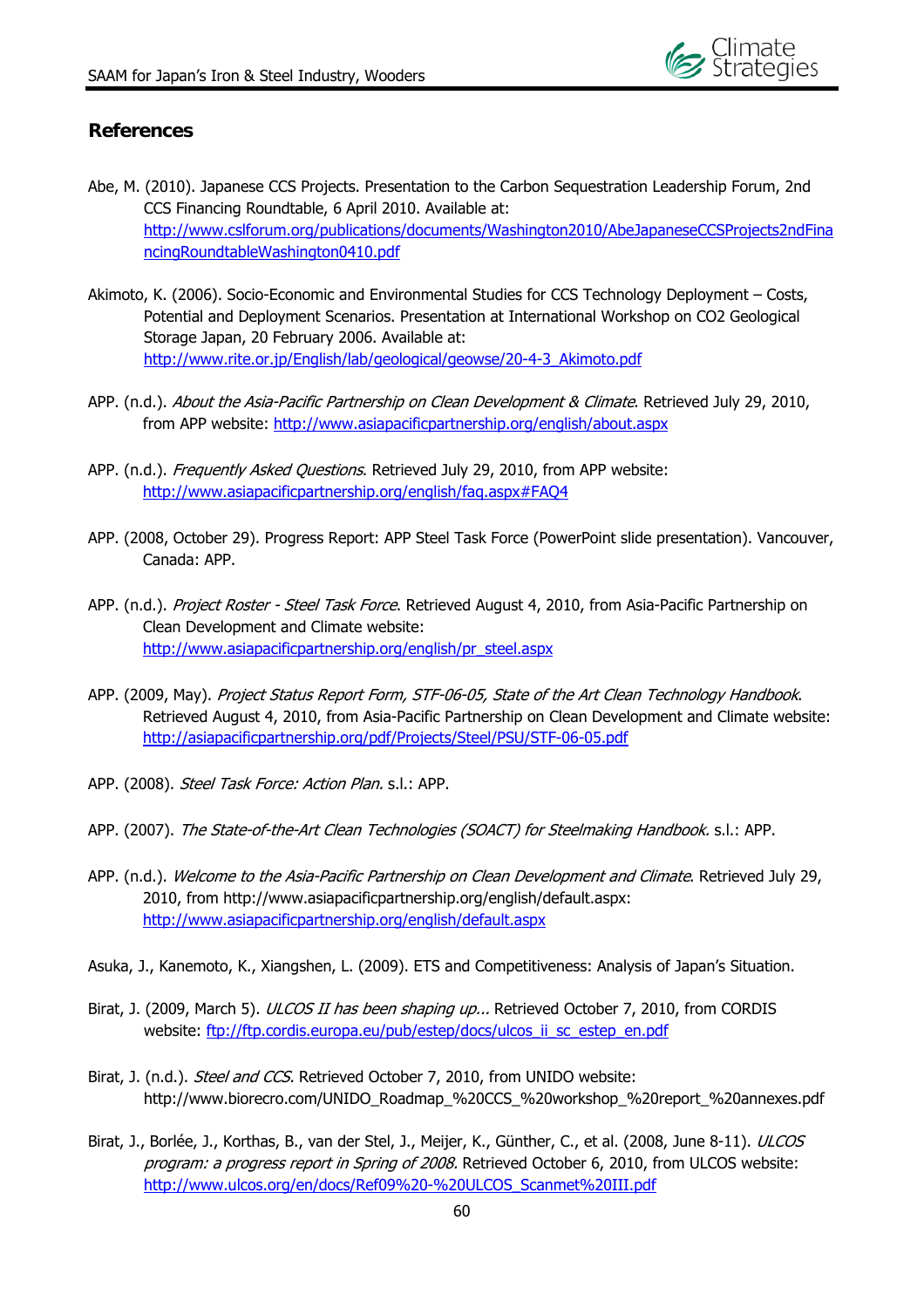

- Clean Energy Ministerial. (2010, July 20). Global Superior Energy Performance Partnership (GSEP). Retrieved March 5, 2011, from Clean Energy Ministerial website: http://www.cleanenergyministerial.org/GSEP/index.html
- de Figueiredo, M.A. (2007). The Liability of Carbon Dioxide Storage. PhD Dissertation, Massachusetts Institute of Technology: Cambridge.
- DPJ. (1998, April). Our Basic Philosophy: Building a Free and Secure Society. Retrieved January 29, 2011, from DPJ website: http://www.dpj.or.jp/english/about\_us/philosophy.html
- Evaluation Committee for the Voluntary Action Plan on the Environment . (2005, April 18). Keidanren Voluntary Action Plan Evaluation Report Fiscal 2004. Retrieved July 27, 2010, from Keidanren website: http://www.keidanren.or.jp/english/policy/2005/023.html
- Evaluation Committee for the Voluntary Action Plan on the Environment . (2006, April 19). Keidanren Voluntary Action Plan Evaluation Report Fiscal 2005. Retrieved July 28, 2010, from Keidanren website: http://www.keidanren.or.jp/english/policy/2006/022.html
- Evaluation Committee for the Voluntary Action Plan on the Environment. (2003, March 26). Keidanren Voluntary Action Plan Evaluation Report Fiscal 2002. Retrieved July 27, 2010, from Keidanren website: http://www.keidanren.or.jp/english/policy/2003/026/report.html#part5
- IEA. (2009). Iron and Steel. In IEA, Energy Technology Transitions for Industry (pp. 49-75). Paris: OECD/IEA.
- IEA. (2010). Coal Information 2010. Paris: OECD/IEA.
- IISI. (2004). Steel: The Foundation of a Sustainable Future. s.l.: Internatioanl Iron and Steel Institute.
- IISI. (2005). Steel: The Foundation of a Sustainable Future. Sustainability Report of the World Steel Industry 2005. s.l.: International Iron and Steel Institute.
- Industrial Structure Council. (2004, December). Sustainable Future Framework on Climate Change. Retrieved October 2010, from METI website: http://www.meti.go.jp/english/information/data/cFramework2004e.pdf
- Ishinabe, Nagisa. (2010, September). Analyses of Japanese Business and Environmental Policies From Interviews with Top Securities Analysts. Provisional Translation. Institute for Global Environmental Strategies (IGES). Tokyo: Japan.
- JACSES. (2009, August).

各党の気候変動政策の検証と提言~中期目標・国際枠組・排出量取引・自主行動計画・道路/自動 車関連税・環境税 [Analysis of Climate Change Policy by Japanese Political Parties and Recommendations]. Retrieved September 2010, from Japan Center for a Sustainable Environment and Society (JACSES) website: www.jacses.org/paco/senkyo09/reportyoushi.pdf

- JBIC. (2010, June). J-MRV Guidelines: The Guidelines for Measurement, Reporting and Verification of GHG Emission Reductions in JBIC's GREEN (the "J-MRV Guidelines").
- JFE Group. (2003). JFE Group Annual Report 2003. Retrieved August 15, 2010: http://www.jfe‐ holdings.co.jp/en/investor/zaimu/ar/pdf/jfehd‐ar2003e.pdf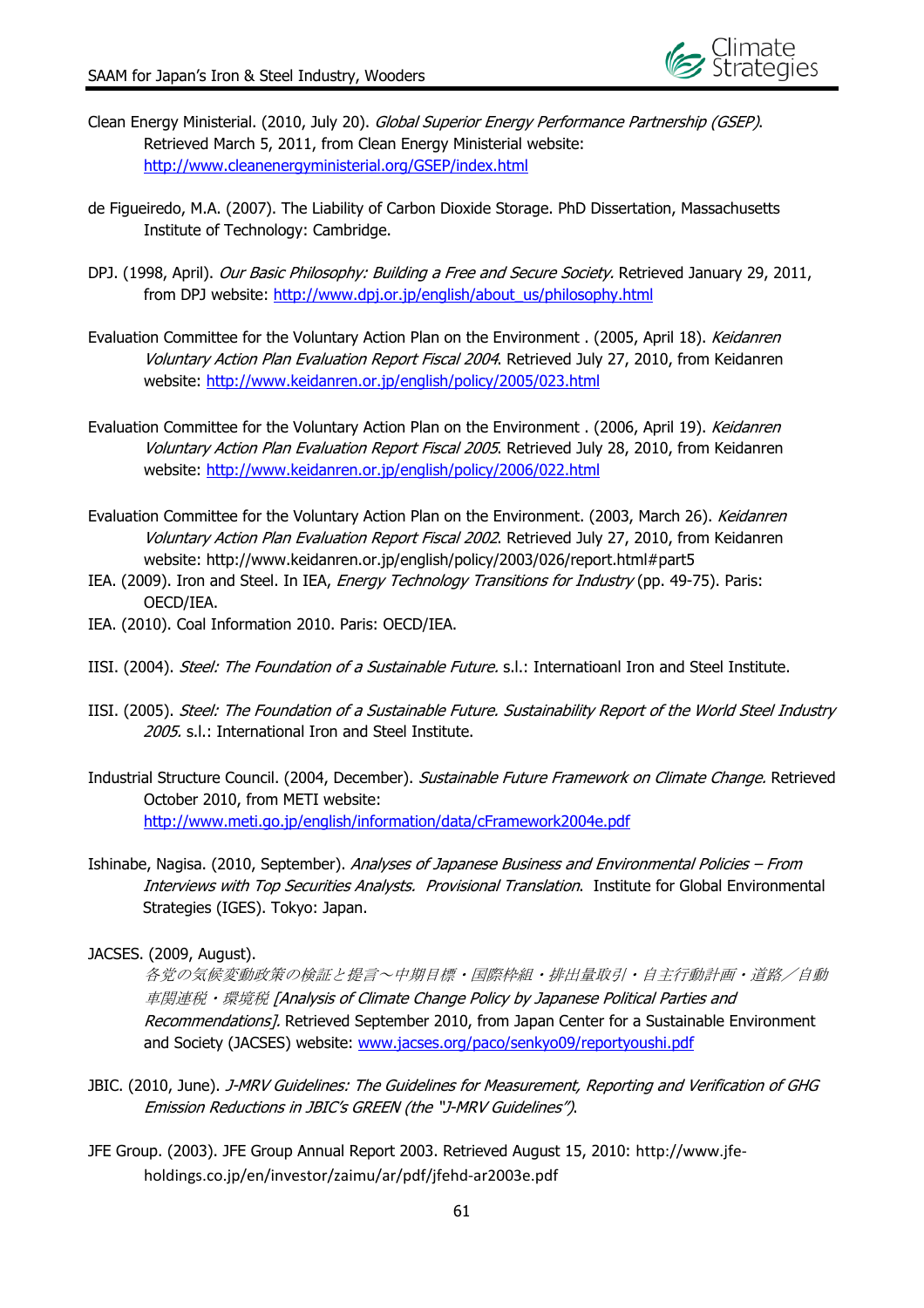

- JFE Group. (2004). JFE Group Annual Report 2004. Retrieved August 15, 2010: http://www.jfe‐ holdings.co.jp/en/investor/zaimu/ar/pdf/jfehd‐ar2004e.pdf
- JFE Group. (2005). Environmental Sustainability Report 2005. Retrieved August 15, 2010: http://www.jfe‐ holdings.co.jp/en/environment/environmental\_report/environment2005e.pdf
- JFE Group. (2005). JFE Group Annual Report 2005. Retrieved August 15, 2010: http://www.jfe‐ holdings.co.jp/en/investor/zaimu/ar/pdf/jfehd‐ar2005e.pdf
- JFE Group. (2006). JFE Group Business Report 2006. Retrieved August 15, 2010: http://www.jfe‐ holdings.co.jp/en/investor/business‐report/2006/pdf/jfe\_br2006.pdf
- JFE Group. (2007). Environmental Sustainability Report 2007. Retrieved August 15, 2010: http://www.jfe‐ holdings.co.jp/en/environment/environmental\_report/environment2007e.pdf
- JFE Group. (2007). JFE Group Business Report 2007. Retrieved August 15, 2010: http://www.jfe‐ holdings.co.jp/en/investor/business‐report/2007/pdf/jfe\_br2007.pdf
- JFE Group. (2008). Environmental Sustainability Report 2008. Retrieved August 15, 2010: http://www.jfe‐ holdings.co.jp/en/environment/environmental\_report/environment2008e.pdf
- JFE Group. (2008). JFE Group Business Report 2008. Retrieved August 15, 2010: http://www.jfe‐ holdings.co.jp/en/investor/business‐report/2008/pdf/jfe\_br2008.pdf
- JFE Group. (2009). Environmental Sustainability Report 2009. Retrieved August 15, 2010: http://www.jfe‐ holdings.co.jp/en/environment/environmental\_report/environment2009e.pdf
- JFE Group. (2009). JFE Group Business Report 2009. Retrieved August 15, 2010: http://www.jfe‐ holdings.co.jp/en/investor/business‐report/2009/pdf/jfe\_br2009.pdf
- JISF. (n.d. a.). Outline of COURSE 50. Retrieved September 28, 2010, from COURSE 50 website: http://www.jisf.or.jp/course50/outline/index\_en.html
- JISF. (n.d. b.). R&D Organization. Retrieved September 28, 2010, from COURSE 50 website: http://www.jisf.or.jp/course50/research/index\_en.html
- JISF. (n.d. c.). *Technologies to capture separate and recover CO2*. Retrieved September 28, 2010, from COURSE 50 website: http://www.jisf.or.jp/course50/tecnology02/index\_en.html
- JISF. (n.d. d.). Technologies to reduce CO2 emissions. Retrieved September 28, 2010, from COURSE 50 website: http://www.jisf.or.jp/course50/tecnology01/index\_en.html#header\_area
- JISF. (n.d. e.). Technologies to Support COURSE 50. Retrieved September 28, 2010, from COURSE 50 website: http://www.jisf.or.jp/course50/tecnology03/index\_en.html
- Kakudo, T. (2008, November). The Asia-Pacific Partnership on Clean Development and Climate, 6th Steel Task Force Meeting, Beijing, China. Retrieved August 4, 2010, from The Asia-Pacific Partnership on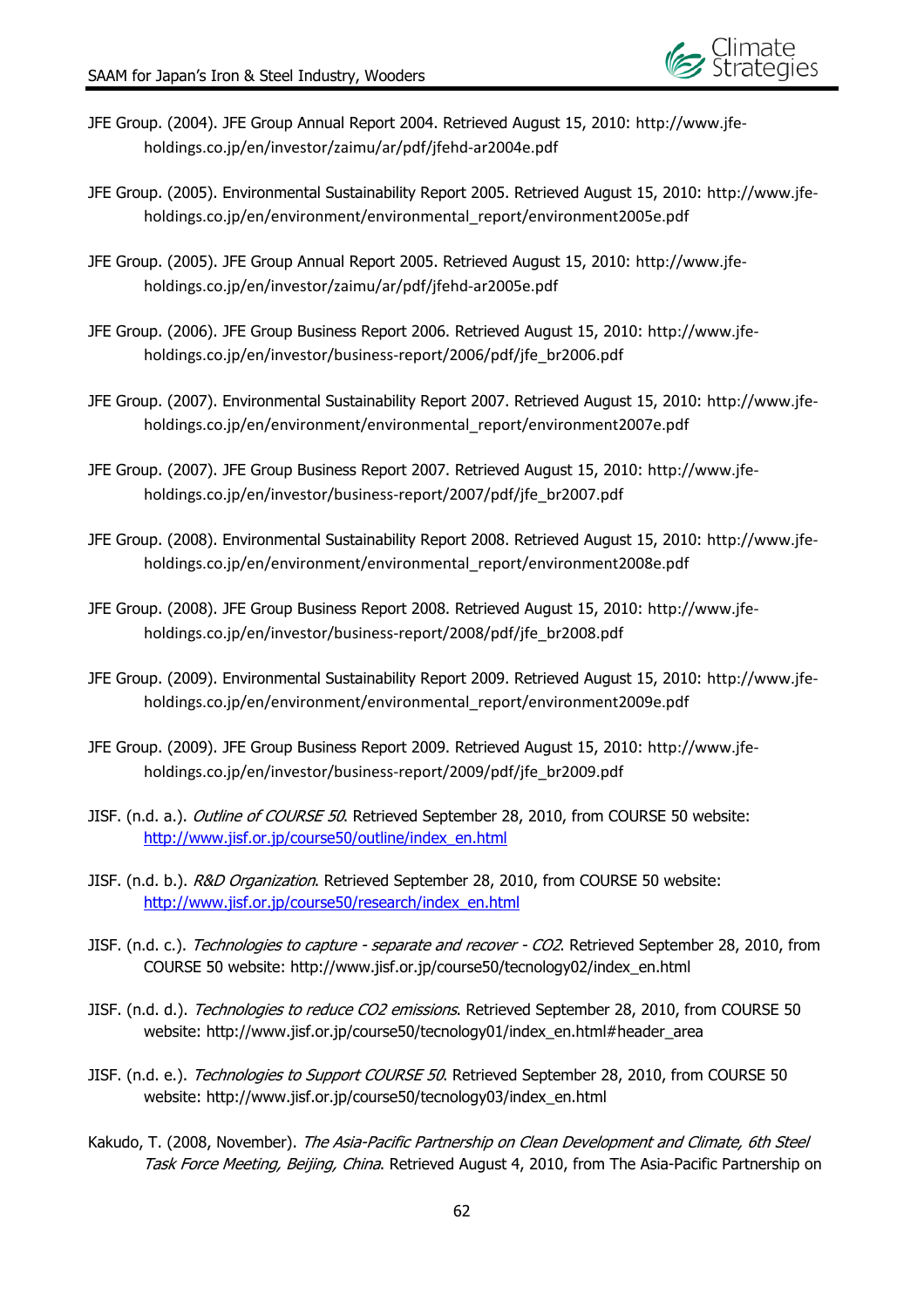

Clean Development and Climate website: http://www.asiapacificpartnership.org/pdf/Steel/6th\_meeting/Beijing\_Chair\_Summary.pdf

Kakudo, T. (2009a, October 29). Asia-Pacific Partnership on Clean Development and Climate 8th Steel Task Force Meeting. Retrieved August 4, 2010, from Asia-Pacific Partnership on Clean Development and Climate website:

http://www.asiapacificpartnership.org/pdf/Steel/8th\_meeting/Chairman's\_Summary.pdf

- Kakudo, T. (2009b, May 19). Progress Report: APP Steel Task Force. Retrieved August 4, 2010, from Asia-Pacific Partnership on Clean Development and Climate website: http://www.asiapacificpartnership.org/pdf/queensland/Steel\_PIC-Presentation.pdf
- Kakudo, T. (2009c, May). The Asia-Pacific Partnership on Clean Development and Climate, 7th Steel Task Force Meeting, St. Louis, Missouri, United States. Retrieved August 4, 2010, from The Asia-Pacific Partnership on Clean Development and Climate website: http://www.asiapacificpartnership.org/pdf/Projects/Steel/aist/2\_St.\_Louis\_Chair\_Summary\_set.pdf
- Kakudo, T. (2009d, May). The Asia-Pacific Partnership on Clean Development and Climate, 7th Steel Task Force Meeting, St. Louis, Missouri, United States. Retrieved August 4, 2010, from The Asia-Pacific Partnership on Clean Development and Climate website: http://www.asiapacificpartnership.org/pdf/Projects/Steel/aist/2\_St.\_Louis\_Chair\_Summary\_set.pdf
- Kakudo, T. (2010, June 17). Asia-Pacific Partnership on Clean Development and Climate, 9th Steel Task Force Meeting, Kobe, Japan. Retrieved August 4, 2010, from Asia-Pacific Partnership on Clean Development and Climate website: http://asiapacificpartnership.org/pdf/STF\_9th%20Chairs\_Summary\_090610[1].pdf
- Keidanren. (1997, June 17). Keidanren Voluntary Action Plan on the Environment. Retrieved July 27, 2010, from Keidranren website: http://www.keidanren.or.jp/english/policy/pol058/index.html
- Keidanren. (1999, January 28). Outline of the 1st Follow-up under the Keidanren Voluntary Action Plan on the Environment. Retrieved July 27, 2010, from Keidanren website: http://www.keidanren.or.jp/english/policy/pol097/outline.html
- Keidanren. (2002, July 23). *Evaluation Committe for Voluntary Action Plan on Environment*. Retrieved July 27, 2010, from Keidanren website: http://www.keidanren.or.jp/english/policy/2002/064/attachment3.html
- Keidanren. (2004, November 26). Results of the Fiscal 2004 Follow-up to the Keidanren Voluntary Action Plan on the Environment. Retrieved July 27, 2010, from Keidanren website: http://www.keidanren.or.jp/english/policy/2004/091/index.html
- Keidanren. (2005, November 18). Results of the Fiscal 2005 Follow-up to the Keidanren Voluntary Action Plan on the Environment (Summary). Retrieved July 27, 2010, from Keidanren website: http://www.keidanren.or.jp/english/policy/2005/086.pdf
- Keidanren. (2007, November 14). Results of the Fiscal 2007 Follow-up to the Keidanren Voluntary Action Plan on the Environment (Summary). Retrieved July 28, 2010, from Keidanren website: http://www.keidanren.or.jp/english/policy/2007/089.pdf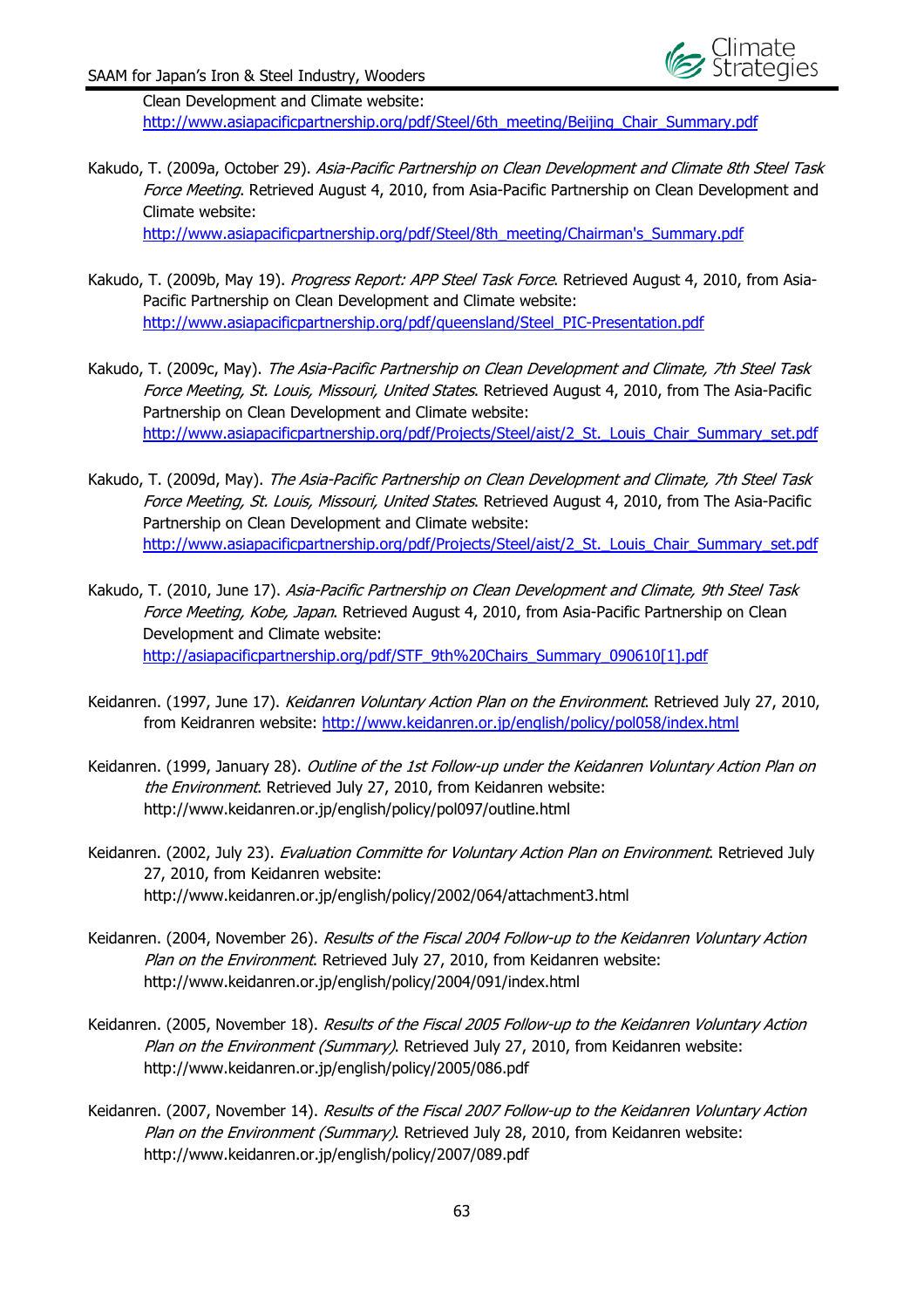

- Keidanren. (2009, May 28). About Nippon Keidanren. Retrieved July 28, 2010, from Keidanren website: http://www.keidanren.or.jp/english/profile/pro001.html
- Keidanren. (2009, December 15). Nippon Keidanren's Commitment to a Low Carbon Society. Retrieved July 28, 2010, from Keidanren website: http://www.keidanren.or.jp/english/policy/2009/107.html
- Kobe Steel Group (2001). Kobe Steel Annual Report 2001. Retrieved August 16, 2010: http://www.kobelco.co.jp/ICSFiles/metafile/2004/09/14/ann2001.pdf
- Kobe Steel Group (2002). Kobe Steel Annual Report 2002. Retrieved August 16, 2010: http://www.kobelco.co.jp/ICSFiles/metafile/2004/09/14/annual2002.pdf
- Kobe Steel Group (2003). Kobe Steel Annual Report 2003. Retrieved August 16, 2010: http://www.kobelco.co.jp/ICSFiles/metafile/2004/09/14/ar\_comp.pdf
- Kobe Steel Group (2004). Kobe Steel Annual Report 2004. Retrieved August 16, 2010: http://www.kobelco.co.jp/ICSFiles/metafile/2004/10/18/1\_annual2004comp.pdf
- Kobe Steel Group (2005). Kobe Steel Annual Report 2005. Retrieved August 16, 2010: http://www.kobelco.co.jp/ICSFiles/metafile/2006/01/27/annual2005comp.pdf
- Kobe Steel Group (2006). Kobe Steel Annual Report 2006. Retrieved August 16, 2010: http://www.kobelco.co.jp/ICSFiles/metafile/2006/09/26/annual2006comp.pdf
- Kobe Steel Group (2007). Kobe Steel Annual Report 2007. Retrieved August 16, 2010: http://www.kobelco.co.jp/ICSFiles/metafile/2007/08/16/complete.pdf
- Kobe Steel Group (2007). Sustainability Report 2007: Material Balance. Retrieved August 16, 2010: http://www.kobelco.co.jp/english/environment/2007/1179126\_9625.html
- Kobe Steel Group (2008). Kobe Steel Annual Report 2008. Retrieved August 16, 2010: http://www.kobelco.co.jp/ICSFiles/metafile/2008/08/21/complete.pdf
- Kobe Steel Group (2008). Sustainability Report 2008: Material Balance. Retrieved August 16, 2010: http://www.kobelco.co.jp/english/environment/2008/1180564\_9629.html
- Kobe Steel Group (2009). Kobe Steel Annual Report 2009. Retrieved August 16, 2010: http://www.kobelco.co.jp/ICSFiles/metafile/2009/08/24/complete.pdf
- Kobe Steel Group (2009). Sustainability Report 2009: Material Balance. Retrieved August 16, 2010: http://www.kobelco.co.jp/english/environment/2009/1182288\_9633.html
- Kobe Steel Group (2010). Sustainability Report 2010: Material Balance. Retrieved August 16, 2010: http://www.kobelco.co.jp/english/environment/2010/1183611.html
- McDaniels, D. and Bowen, F. (2010). Risk and Opportunity in Public Engagement: Total E&P France's Experience with Carbon Capture and Storage. Ivey Publishing (In Press).
- McKinsey & Company. (2009). Carbon Capture and Storage: Assessing the Economics. Retrieved on November 15, 2009 from: http://www.mckinsey.com/clientservice/ccsi/pdf/ccs\_assessing\_the\_economics.pdf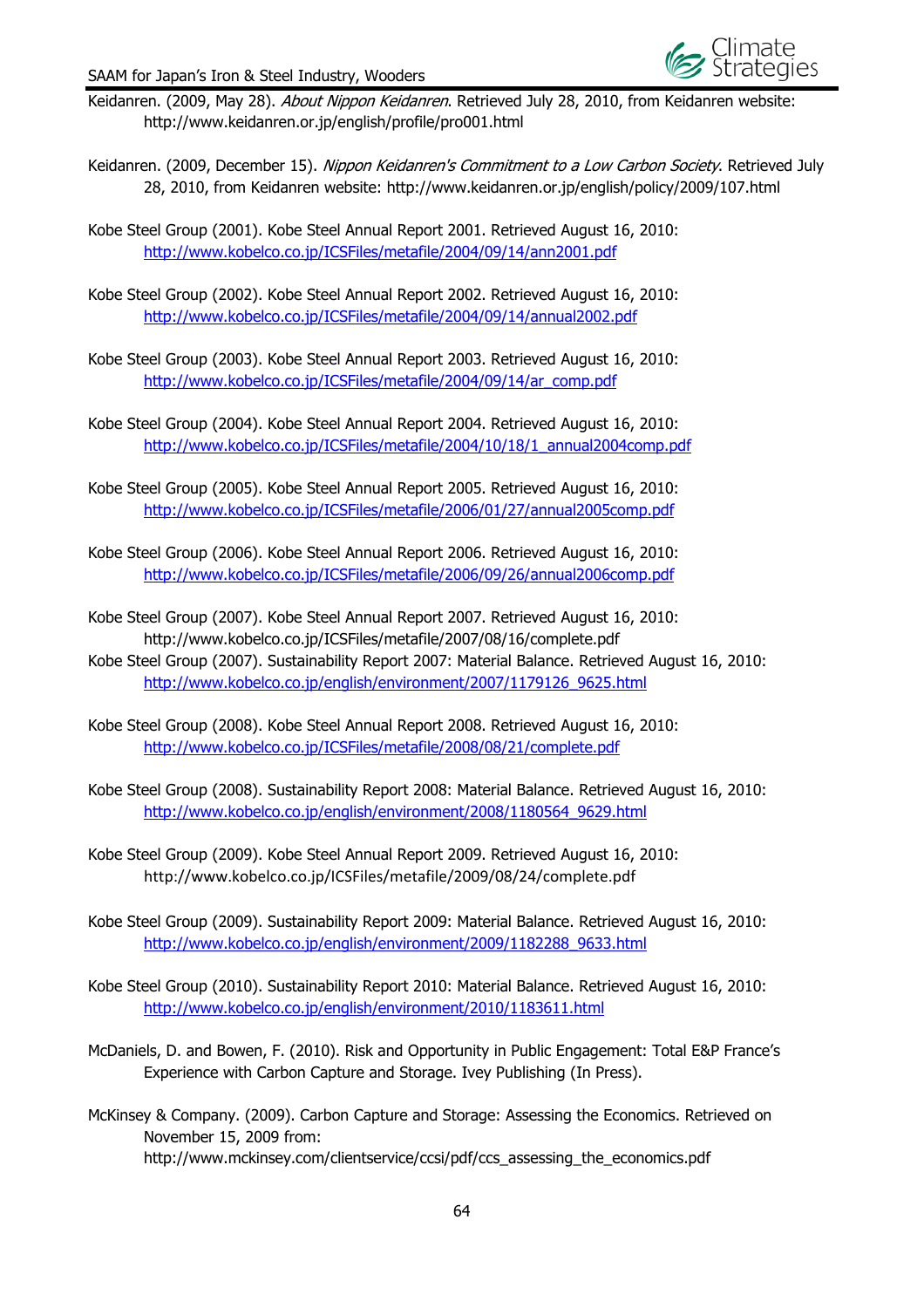- Ministry of Environment of Japan. (2010). Overview of the Bill of the Basic Act on Global Warming Countermeasures (Provisional Translation). Approved by the Cabinet and submitted to the Diet March 12, 2010. Retrieved March 5, 2010 from: http://www.env.go.jp/en/earth/cc/bagwc/overview\_bill.pdf
- Nakagawa, K. (2008). Demonstration Projects in Japan: Current Status of CCS in Japan. Presentation at EU-Japan Centre Seminar. Available at: http://documents.eujapan.eu/seminars/europe/ccs/2008/4Web-RITE.pdf
- National Slag Association. (n.d.). Product Information: Steel Slag Base and Subbase Aggregates. Retrieved October 1, 2010, from National Slag Association website: http://www.nationalslag.org/archive/sf\_prod\_info\_sheet.pdf
- NEDO. (n.d.). What is NEDO? Retrieved September 29, 2010, from NEDO website: http://www.nedo.go.jp/english/introducing/what.html
- Nippon Keidanren. (2002, July 23). Evaluation Committe for Voluntary Action Plan on Environment. Retrieved July 27, 2010, from Keidanren website: http://www.keidanren.or.jp/english/policy/2002/064/attachment3.html
- Nippon Keidanren. (2007, November 14). Results of the Fiscal 2007 Follow-up to the Keidanren Voluntary Action Plan on the Environment (Summary). Retrieved July 28, 2010, from Keidanren website: http://www.keidanren.or.jp/english/policy/2007/089.pdf
- Nippon Keidanren. (2008, November 18). Proposal for a Post-2012 International Framework: The Japanese Business Community's Positions on the COP 14 Agenda. Retrieved September 28, 2010, from Nippon Keidanren website: http://www.keidanren.or.jp/english/policy/2008/084.html
- Nippon Keidanren. (2009, December 15). Nippon Keidanren's Commitment to a Low Carbon Society. Retrieved July 28, 2010, from Keidanren website: http://www.keidanren.or.jp/english/policy/2009/107.html
- Nippon Keidanren. (2010, March 16). Achieving Growth through Green Innovation: Proposals for Japan's New Growth Strategy and Other Initiatives. Retrieved September 28, 2010, from Nippon Keidanren website: http://www.keidanren.or.jp/english/policy/2010/019.html
- Nippon Keidanren. (2010, September 14). Achieving a Low Carbon Society of Global Scale: Proposals for Climate Change Policy . Retrieved September 28, 2010, from Nippon Keidanren website: http://www.keidanren.or.jp/english/policy/2010/076.html
- Nippon Steel Cooporation (2001). Annual Report 2001. Retrieved August 13, 2010: http://www.nsc.co.jp/en/ir/finance/pdf/2001e.pdf
- Nippon Steel Cooporation (2002). Annual Report 2002. Retrieved August 13, 2010: http://www.nsc.co.jp/en/ir/finance/pdf/2002e.pdf
- Nippon Steel Cooporation (2003). Annual Report 2003. Retrieved August 13, 2010: http://www.nsc.co.jp/en/ir/finance/pdf/2003e.pdf
- Nippon Steel Cooporation (2004). Annual Report 2004. Retrieved August 13, 2010: http://www.nsc.co.jp/en/ir/finance/pdf/2004e.pdf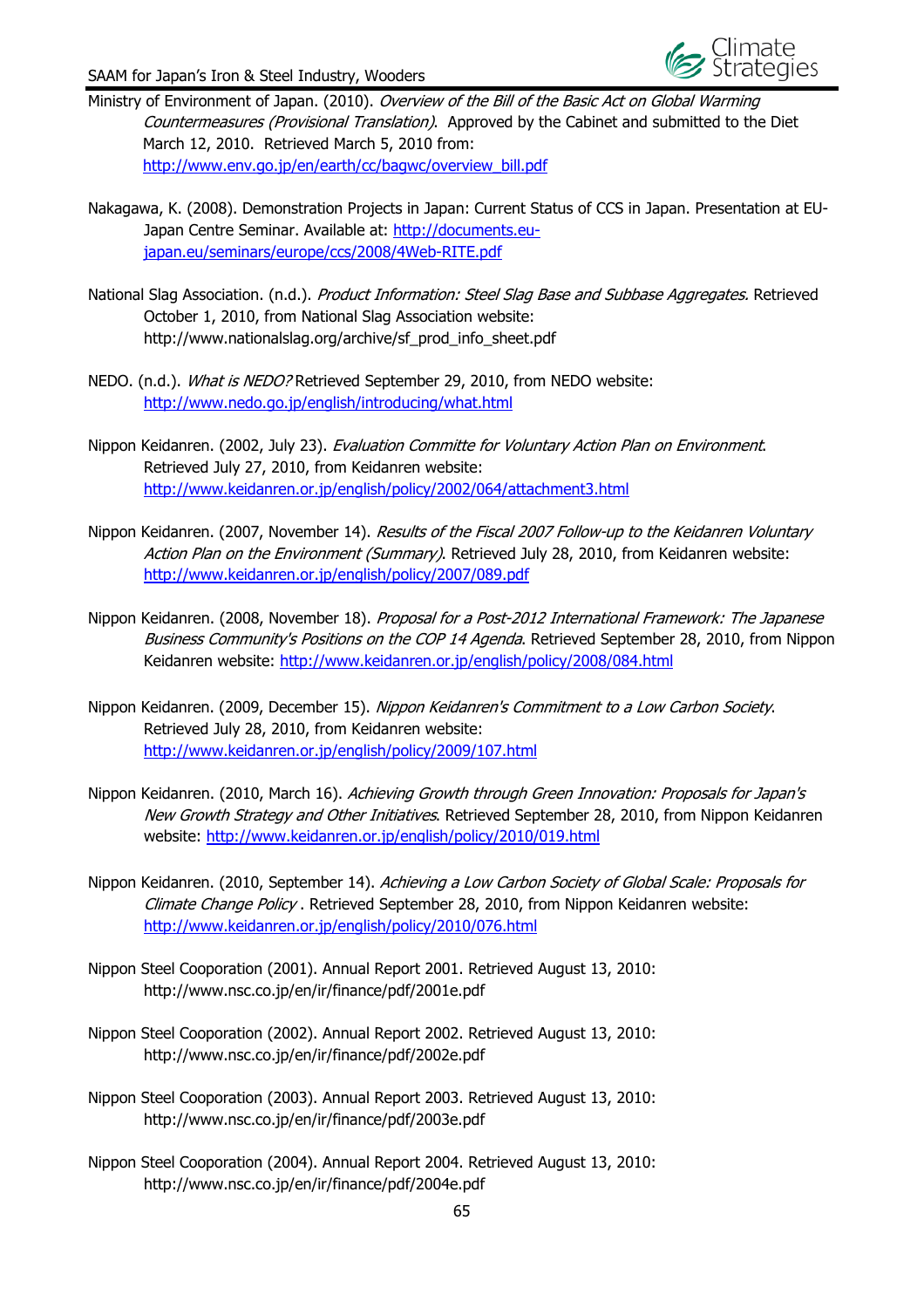

- Nippon Steel Cooporation (2005). Annual Report 2005. Retrieved August 13, 2010: http://www.nsc.co.jp/en/ir/finance/pdf/2005e.pdf
- Nippon Steel Cooporation (2006). Annual Report 2006. Retrieved August 13, 2010: http://www.nsc.co.jp/en/ir/finance/pdf/2006e.pdf
- Nippon Steel Cooporation (2006). Nippon Steel Sustainability Report 2006. Retrieved August 13, 2010: http://www.nsc.co.jp/en/eco/report/pdf/english\_2006.pdf
- Nippon Steel Cooporation (2007). Annual Report 2007. Retrieved August 13, 2010: http://www.nsc.co.jp/en/ir/finance/pdf/all\_anu\_07e.pdf
- Nippon Steel Cooporation (2007). Nippon Steel Sustainability Report 2007. Retrieved August 13, 2010: http://www.nsc.co.jp/en/eco/report/pdf/english\_2007.pdf
- Nippon Steel Cooporation (2008). Annual Report 2008. Retrieved August 13, 2010: http://www.nsc.co.jp/en/ir/finance/pdf/anu08\_all.pdf
- Nippon Steel Cooporation (2008). Basic Facts about Nippon Steel 2008. Retrieved August 13, 2010: http://www.nsc.co.jp/en/company/pdf/nscquide2008\_e2\_all.pdf
- Nippon Steel Cooporation (2008). Nippon Steel Sustainability Report 2008. Retrieved August 13, 2010: http://www.nsc.co.jp/en/eco/report/pdf/english\_2008.pdf
- Nippon Steel Cooporation (2009). Basic Facts about Nippon Steel 2009. Retrieved August 13, 2010: http://www.nsc.co.jp/en/company/pdf/nscguide2009\_e\_all.pdf
- Nippon Steel Cooporation (2009). Annual Report 2009. Retrieved August 13, 2010: http://www.nsc.co.jp/en/ir/finance/pdf/anu09\_all.pdf
- Nippon Steel Cooporation (2009). Nippon Steel Sustainability Report 2009. Retrieved August 13, 2010: http://www.nsc.co.jp/en/eco/report/pdf/english\_2009.pdf
- Nippon Steel Cooporation (2010). Basic Facts about Nippon Steel 2010. Retrieved August 13, 2010: http://www.nsc.co.jp/en/company/pdf/nscquide2010\_e\_all.pdf
- Nippon Steel Engineering, (2010). Towards the New Era of Coal: Nippon Steel Group's Clean Coal Technology. Presentation at Clean Coal Day 2010, 8 September 2010. Available at: http://brain-cjcoal.info/ccd2010/Panelist2\_Haya\_en.pdf
- OECD. (2008). Steel and Cement. In OECD, OECD Environmental Outlook to 2030 (pp. 390-398). Paris: OECD.
- Oshumi, T. (2009). Status of Japanese CCS Projects. Presentation at the Japan-Norway Seminar, Royal Norwegian Embassy Tokyo, 9 October 2009. Available at: http://ekstranett.innovasjonnorge.no/Felles\_fs/CVCTeamNorway/Dokumenter/08%20- %20Ohsumi.pdf
- RITE. (2008). Japanese Scenario of Crude Steel Productions. From DNE21+ model runs.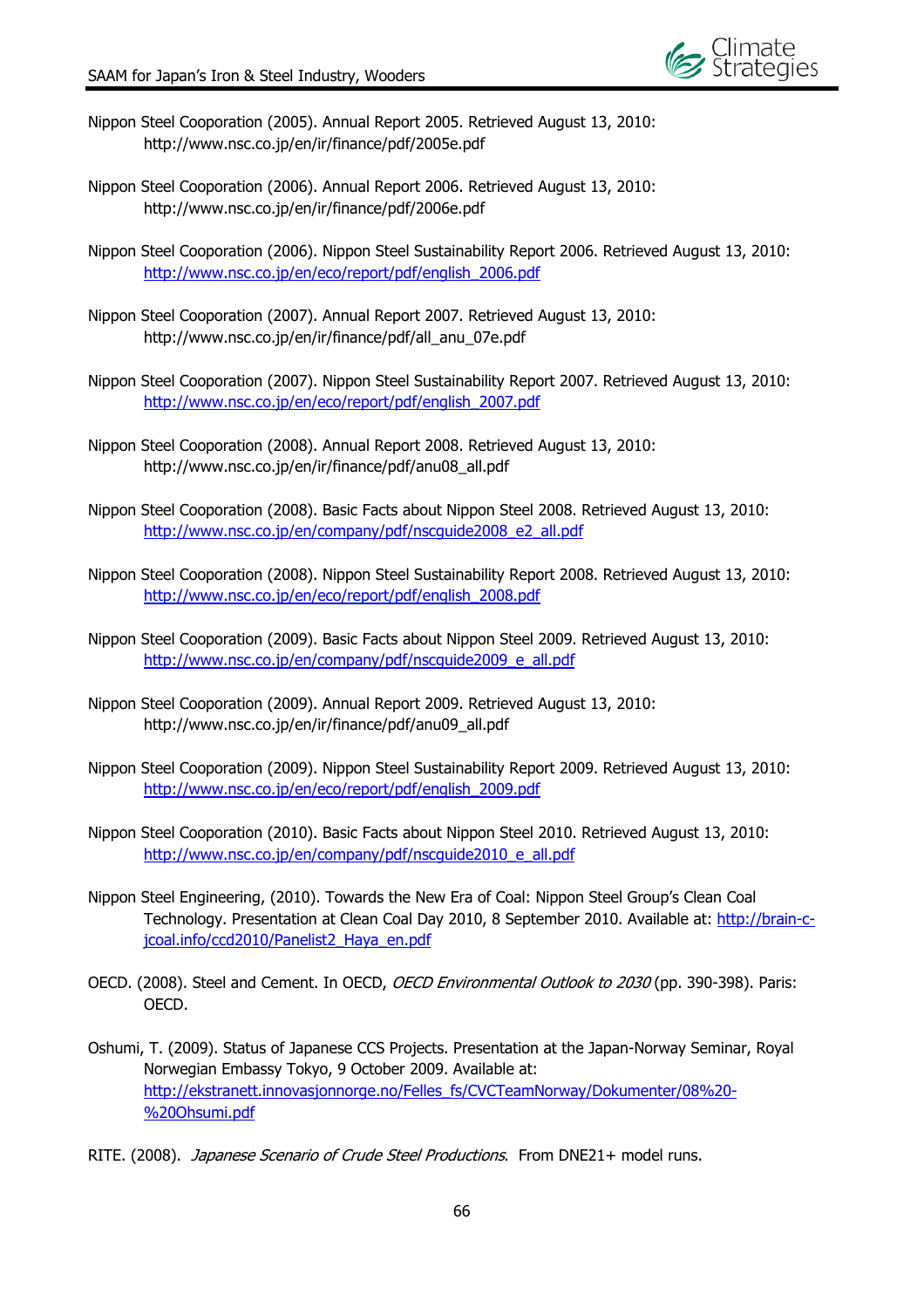

- Sawa, A. &. (2008). Sectoral Approaches as a Post-Kyoto Framework: A Proposal of Japan's Sectoral Approach. Tokyo: The 21st Public Policy Institute.
- Sumitomo Metals (2002). Annual Report 2002. Retrieved August 20, 2010: http://www.sumitomometals.co.jp/e/ir/library/pdf/ar/e-annualreport-2002.pdf
- Sumitomo Metals (2003). Annual Report 2003. Retrieved August 20, 2010: http://www.sumitomometals.co.jp/e/ir/library/pdf/ar/e-annualreport-2003.pdf
- Sumitomo Metals (2004). Annual Report 2004. Retrieved August 20, 2010: http://www.sumitomometals.co.jp/e/ir/library/pdf/ar/e-annualreport-2004.pdf
- Sumitomo Metals (2005). Annual Report 2005. Retrieved August 20, 2010: http://www.sumitomometals.co.jp/e/ir/library/pdf/ar/e-annualreport-2005.pdf
- Sumitomo Metals (2006). Annual Report 2006. Retrieved August 20, 2010: http://www.sumitomometals.co.jp/e/ir/library/pdf/ar/e-annualreport-2006.pdf
- Sumitomo Metals (2007). Annual Report 2007. Retrieved August 20, 2010: http://www.sumitomometals.co.jp/e/ir/library/pdf/ar/e-sumitomo-metals-annual-report-2007.pdf
- Sumitomo Metals (2008). Annual Report 2008. Retrieved August 20, 2010: http://www.sumitomometals.co.jp/e/ir/library/pdf/ar/08AR\_English\_All.pdf
- Sumitomo Metals (2009). Annual Report 2009. Retrieved August 20, 2010: http://www.sumitomometals.co.jp/e/ir/library/pdf/ar/e-annualreport2009.pdf
- Sumitomo Metals (2009). Basic Facts about Sumitomo Metal Industries 2009. Retrieved August 20, 2010: http://www.sumitomometals.co.jp/e/ir/library/pdf/guidebook/smi.pdf
- Takagi, M. (2010). Current Status of CCS R&D in Japan. Presentation at 2010 APEC Clean Fossil Energy Technical and Policy Seminar, 28 October 2010. Available at: http://www.egcfe.ewg.apec.org/publications/proceedings/CFE/Japan\_2010/Session4B(i)\_S1\_Japan.p df
- Takagi, M. (2007). Cost Evaluation of CCS Technology and Deployment Scenarios in Japan. Presentation at CCS Workshop 2007. Available at: http://www.rite.or.jp/English/lab/geological/ccsws2007/7e\_takagi.pdf
- Tateishi, J. (2008, May 14). Asia Pacific Partnership on Clean Development and Climate, The Fifth Steel Task Force Meeting in Busan, Korea, Chair 's Summary. Retrieved August 4, 2010, from Asia-Pacific Partnership on Clean Development and Climate website: http://www.asiapacificpartnership.org/pdf/Steel/5th\_meeting/Chairs\_Summary\_5th.pdf
- Tateishi. (2008a, May 19). Progress Report: APP Steel Task Force. Retrieved August 4, 2010, from Asia-Pacific Partnership on Clean Development and Climate website: http://www.asiapacificpartnership.org/pdf/seattle/SteelTF.pdf
- Tateishi, J. (2007, October). Asia-Pacific Partnership on Clean Development and Climate, The Fourth STeel Task Force Meeting in Wollongong, Australia, Chair's Summary. Retrieved August 4, 2010, from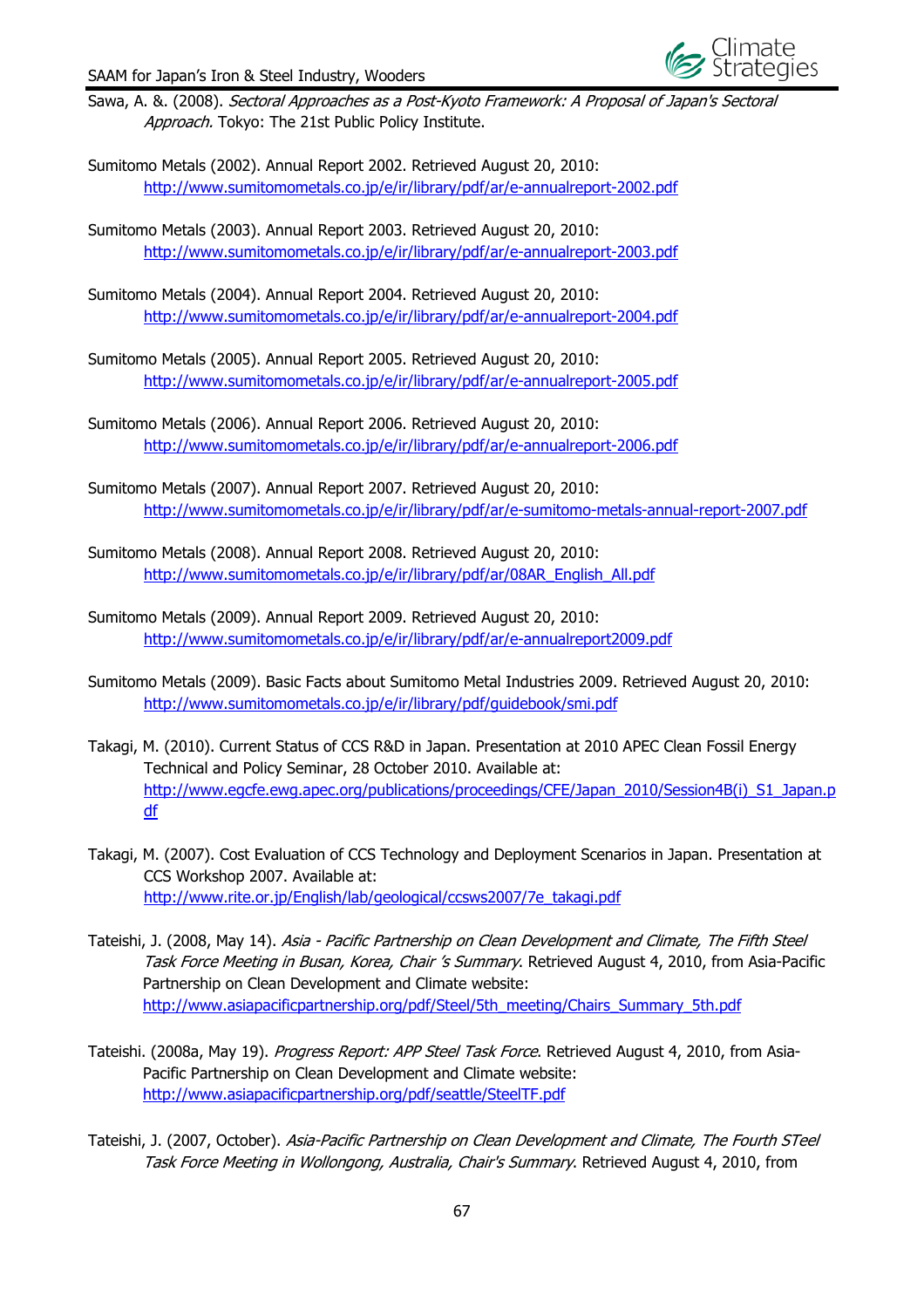

Asia-Pacific Partnership on Clean Development and Climate website: http://www.asiapacificpartnership.org/pdf/Steel/Chairs\_Summary\_4th.pdf

- Terada, S. (2010). Progress with CCS in Japan. Presentation 15 April 2010. Available at: http://www.ingegneria.unige.it/documenti/comunicazioni/Doc\_IEA/Japan%20- %20Shinichi%20Terada.pdf
- ULCOS. (2009, March 5). ESTEP European Steel Technology Platform. Retrieved October 6, 2010, from ULCOS website: http://www.ulcos.org/en/press.php#
- ULCOS. (n.d.). Overview. Retrieved October 6, 2010, from ULCOS website: http://www.ulcos.org/en/about\_ulcos/home.php
- ULCOS. (n.d.). Perspectives. Retrieved October 6, 2010, from ULCOS website: http://www.ulcos.org/en/about\_ulcos/perspectives.php
- ULCOS. (n.d.). *Top Gas Recycling.* Retrieved October 7, 2010, from ULCOS website: http://www.ulcos.org/en/research/blast\_furnace.php
- UNCTAD. (2010). Commodity Price Time Series: Yen/ton Australia to Japan f.o.b. 64% Fe, 2000-2009. Retrieved 1 October 2010: http://www.unctad.org/Templates/Page.asp?intItemID=1889&lang=1
- UNFCCC. (2009, January 14). Kyoto Protocol: Status of Ratification. Retrieved July 27, 2010, from UNFCCC website: http://unfccc.int/files/kyoto\_protocol/status\_of\_ratification/application/pdf/kp\_ratification.pdf
- United Nations Statistics Division. (n.d.). Millennium Development Goals Indicators: Carbon dioxide emissions (CO2), thousand metric tons of CO2 (CDIAC). Retrieved July 29, 2010, from The official United Nations site for the MDG Indicators: http://mdgs.un.org/unsd/mdg/SeriesDetail.aspx?srid=749&crid=
- van Asselt, H., Kanie, N., & Iguchi, M. (2009, August). Japan's position in international climate policy: navigating betweek Kyoto and the APP. International Environmental Agreements: Politics, Law and Economics, 9(3), 319-336.
- Wakabayashi, M. &. Suguyama, T. (2007). Japan's Keidanren Voluntary Action Plan on the Environment. In R. &. Morgenstern (Ed.), Reality Check: the nature and performance of voluntary environmental programs in the United States, Europe and Japan (pp. 43-63). s.l.: Earthscan
- Waters Wye Associates. (2010, July). The Cumulative Impact of Climate Change Policies on UK Energy Intensive Industries - Are Policies Effectively Focussed? A summary report for The Energy Intensive Users Group and the Trades Union Congress.
- Wilson, E., Fridemann S.J., and Pollak, M. (2007). Research for Deployment: Incorporating Risk, Regulation, and Liability for Carbon Capture and Sequestration. Environ. Sci. Technol. 41, 17, 5945-5952.
- Wooders, P. & Cosbey, A. (2010). Climate-linked tariffs and subsidies: Economic aspects (competitiveness & leakage). Paper for Thinking Ahead on International Trade (TAIT) – 2nd Conference Climate Change, Trade and Competitiveness: Issues for the WTO. Graduate Institute: Geneva.